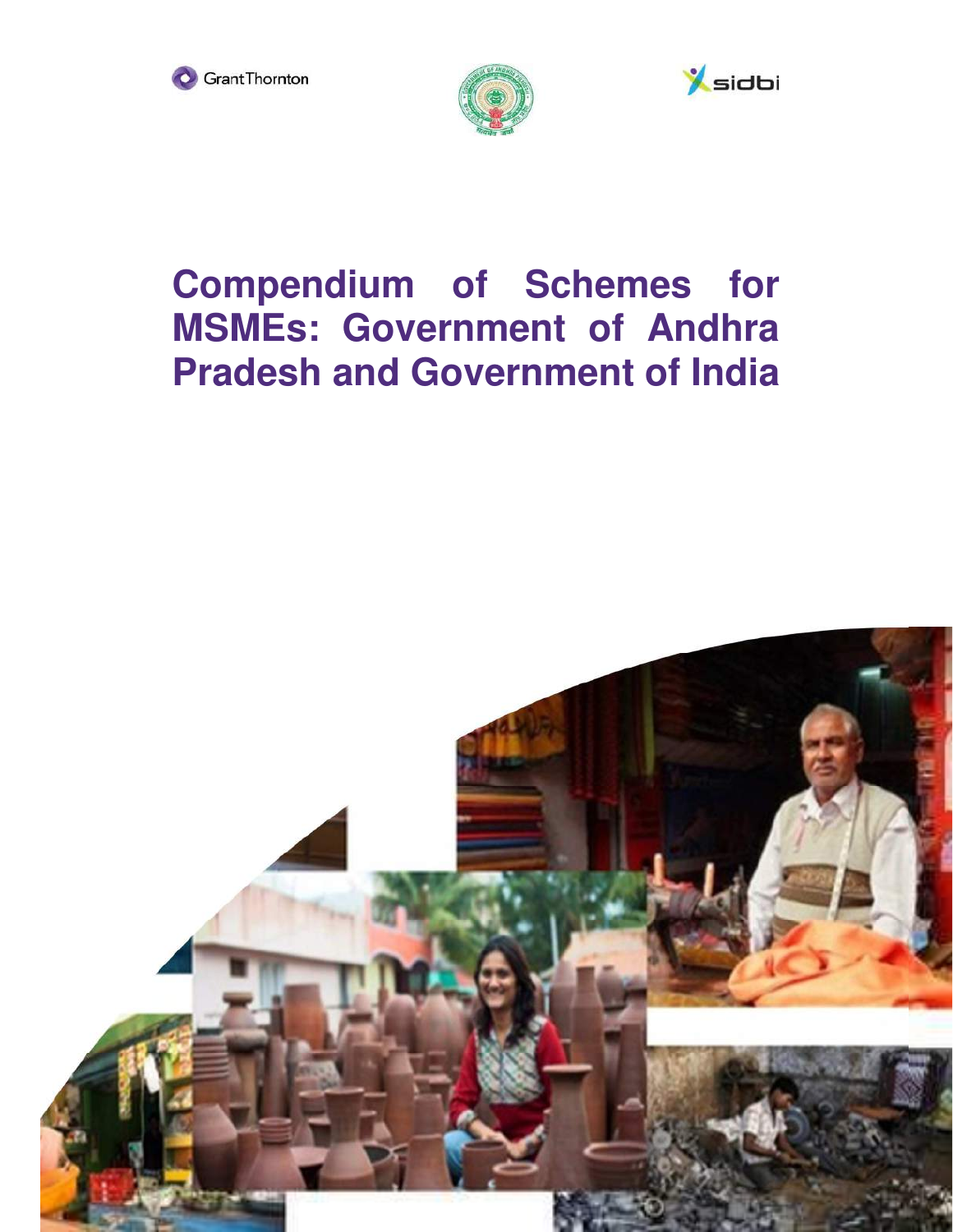Compendium of Schemes for MSMEs **2**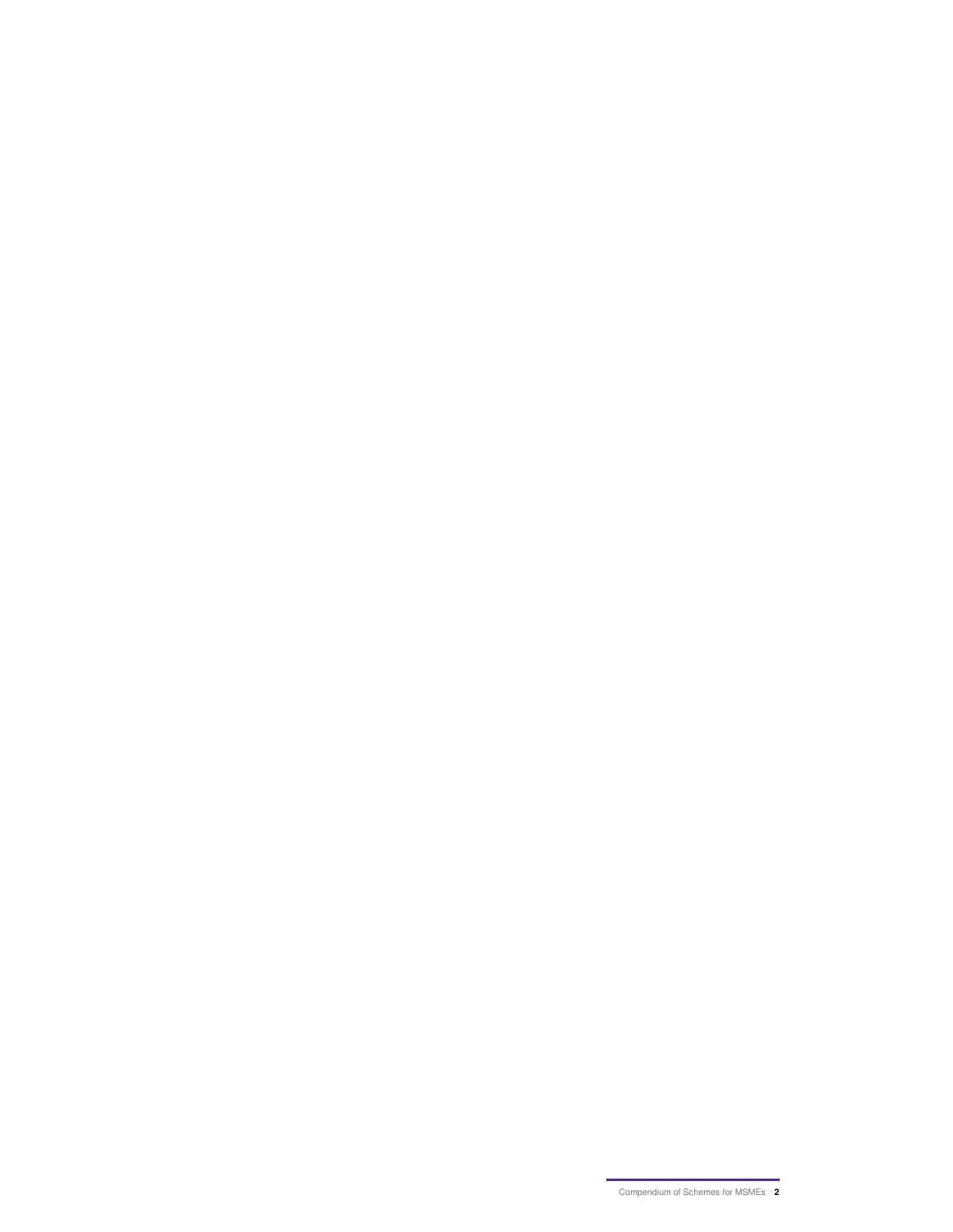

### **Y.S. JAGAN MOHAN REDDY**

**CHIEF MINISTER ANDHRA PRADESH**  **AMARAVATI** 

Date:20.09.2021

#### **FOREWORD**

The compendium of schemes for MSMEs has been crafted to effectively communicate and create awareness about Government of Andhra Pradesh and Government of India schemes for the development of thriving MSME ecosystem in the state.

Government of Andhra Pradesh has a comprehensive Industrial Development Policy (IDP) 2020-2023 wherein various policy level measures have been enshrined for MSMEs to reduce the cost of doing business, help MSMEs achieve scale and improve competitiveness. In order to provide additional support and encouragement to the aspiring entrepreneurs, especially among the underprivileged communities, particularly Scheduled Castes and Scheduled Tribes, through policy measures and institutional network, Jagananna Y.S.R Badugu Vikasam policy is being introduced. This policy strives to provide an added focus on strengthening pre-establishment support, improving market linkages, credit facilities and economic development. Other policies including EV policy 2018-2023, Electronics Policy 2021-2024, IT policy 2021-24, Tourism Policy 2021-2025 and Oxygen Policy 2021-22 have also been highlighted from MSME perspective. The compendium presented here captures the essence of these interventions along with highlighting various MSME centric schemes of different Ministries/ Departments of Government of India and also schemes of SIDBI for the promotion and development of MSMEs in the state of Andhra Pradesh.

I dedicate this compendium to the youth, aspiring and existing entrepreneurs in the state to derive maximum benefit from it.

(YS JAGAN MOHAN REDDY)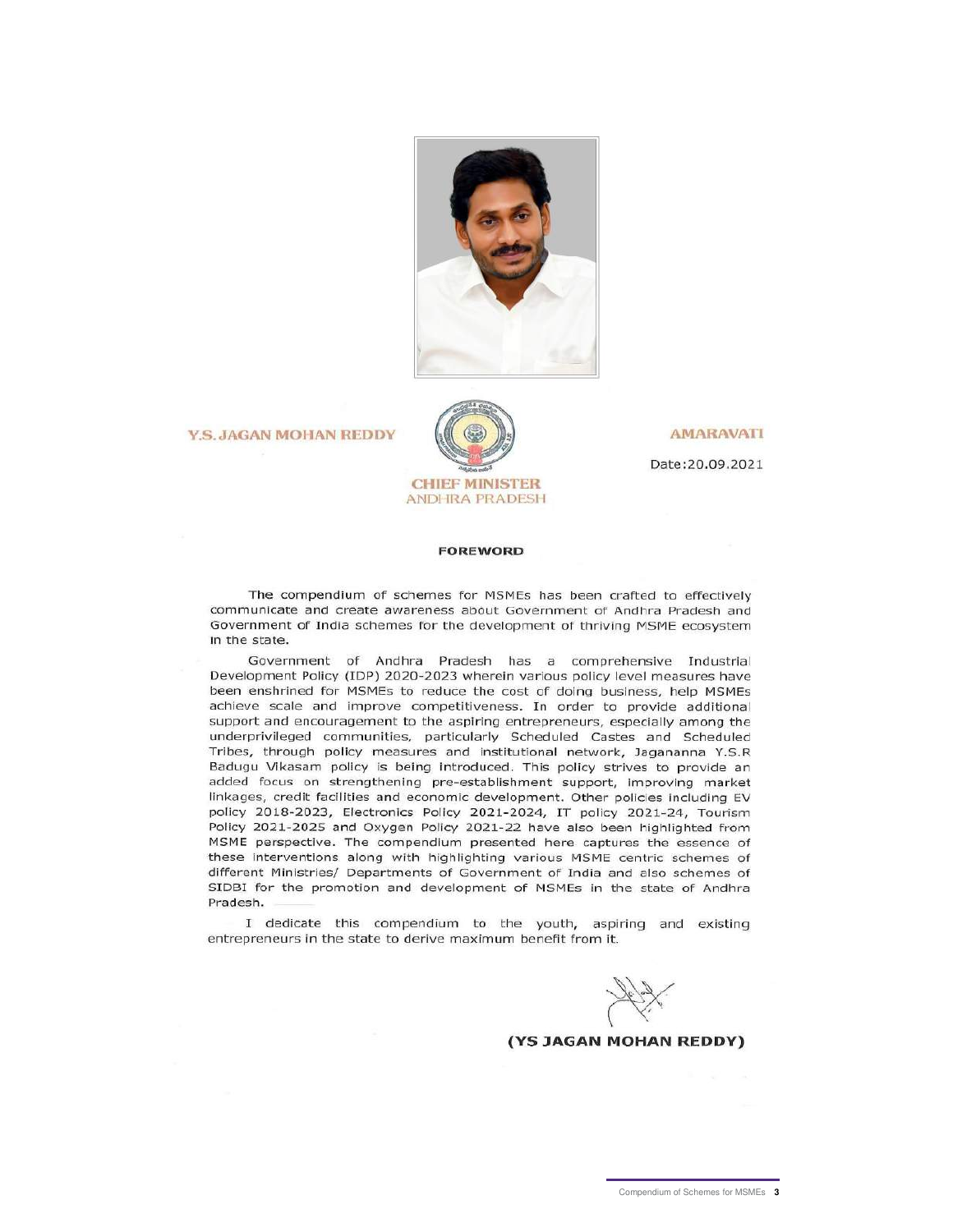Compendium of Schemes for MSMEs **4**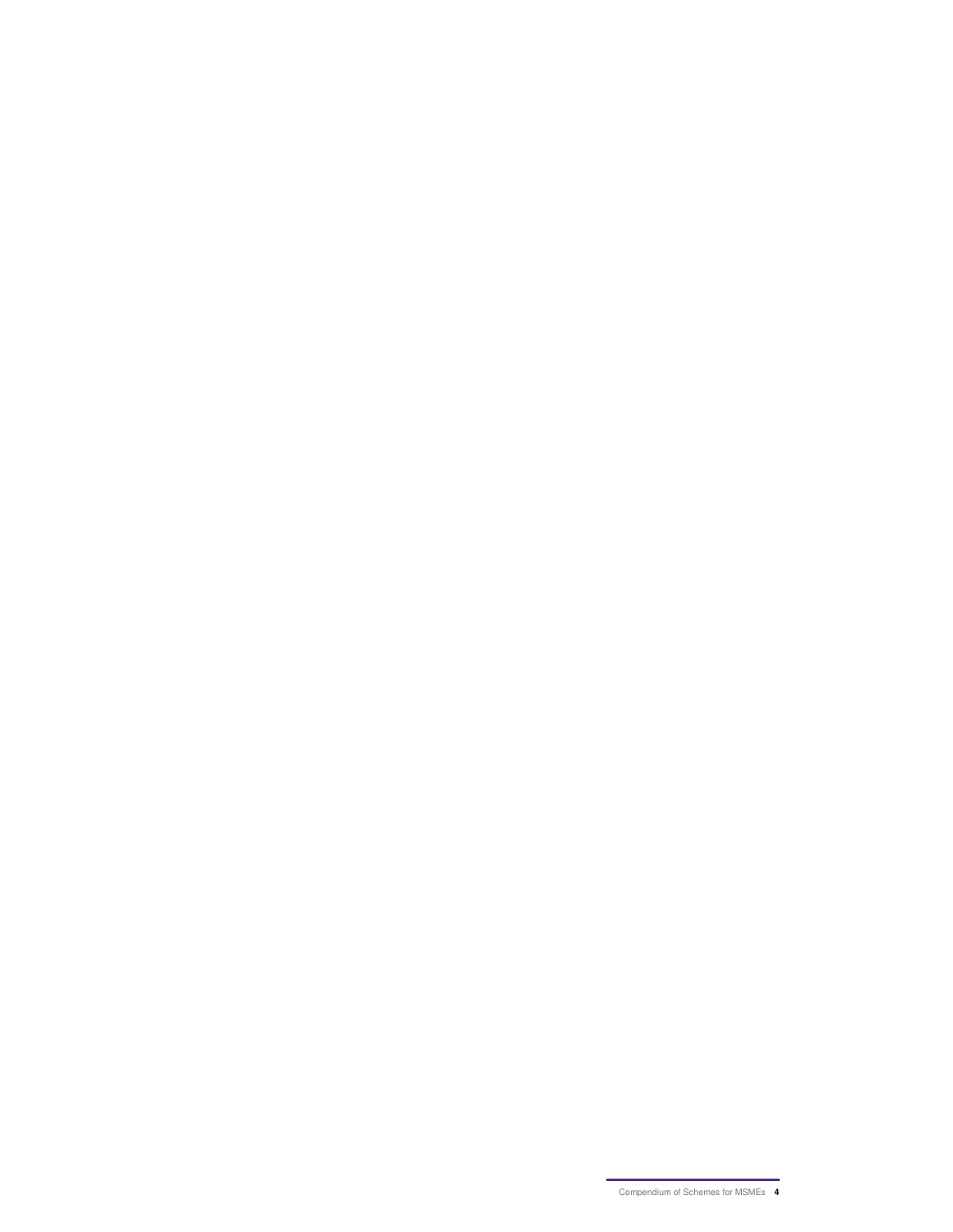

### **Foreword by Hon'ble Minister of Industries, Commerce, Investments, Infrastructure, IT and Skill Development and Training, Andhra Pradesh**

The Micro Small and Medium Enterprises (MSMEs) sector is a major contributor to the socioeconomic development of the country. In order to support and encourage the spirit of entrepreneurship, Government of Andhra Pradesh and Government of India has formulated various schemes benefiting individual enterprise as well as cluster level actors. The compendium of schemes for MSMEs is an initiative to compile all such schemes and present it to the MSME stakeholders in the state in order to create awareness and encourage effective utlilisation of such schemes.

Various Government of Andhra Pradesh schemes including Industrial Development Policy 2020-2023, Y.S.R Jagananna Badugu Vikasam, EV policy 2018-2023, Electronics Policy 2021- 2024, IT policy 2021-24, Tourism Policy 2021-2025 and Oxygen Policy 2021-22 have been included for the benefit of the MSMEs in the state. The compendium also contains various Government of India and SIDBI schemes which are individual as well as cluster centric.

I hope the MSME stakeholders shall benefit immensely from this compendium and shall become partner in growth of the state as well the nation.

Shri Makepati Goutham Reddy,

Hon'ble Minister of Industries, Commerce, Investments,

Infrastructure, IT and Skill Development and Training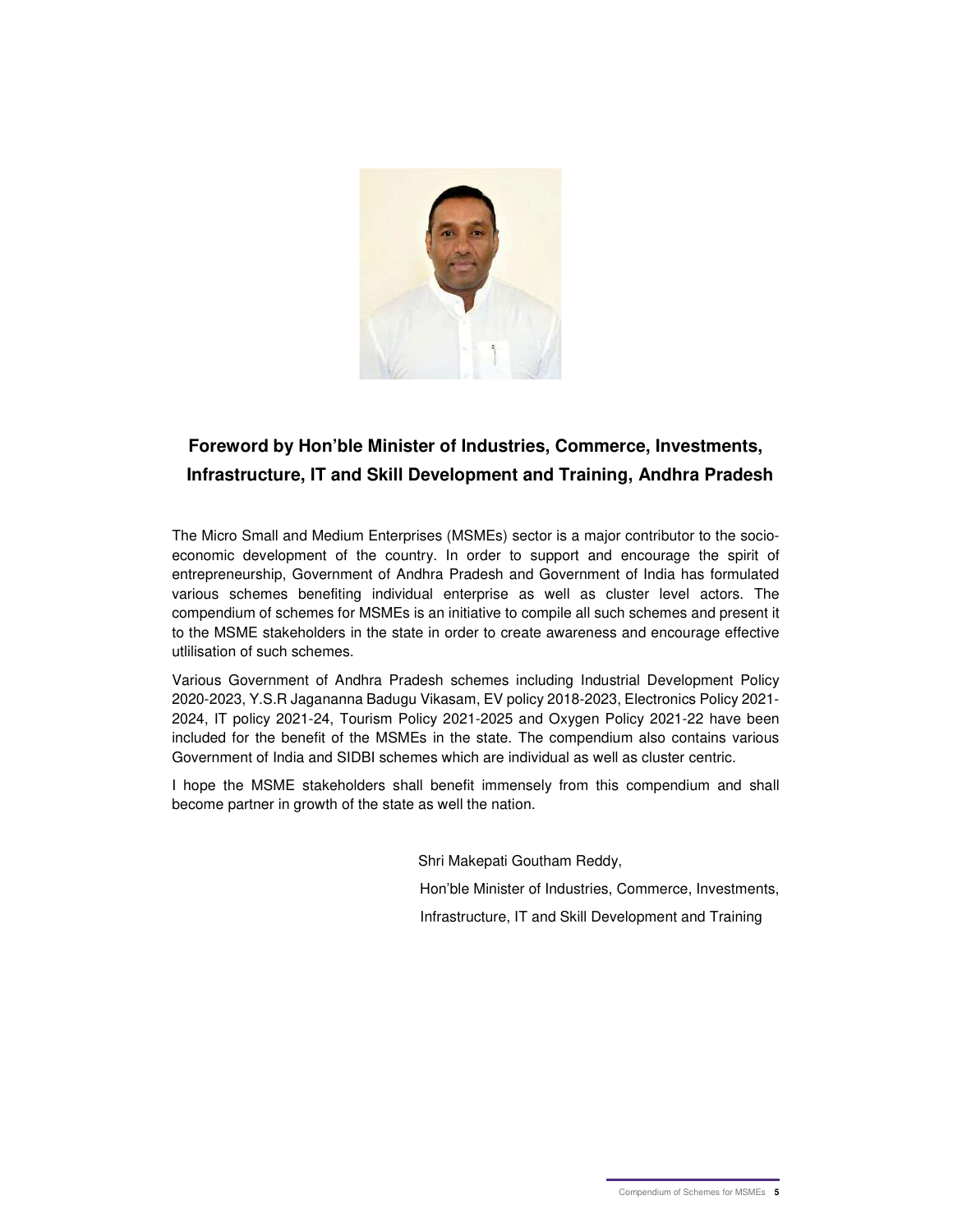Compendium of Schemes for MSMEs **6**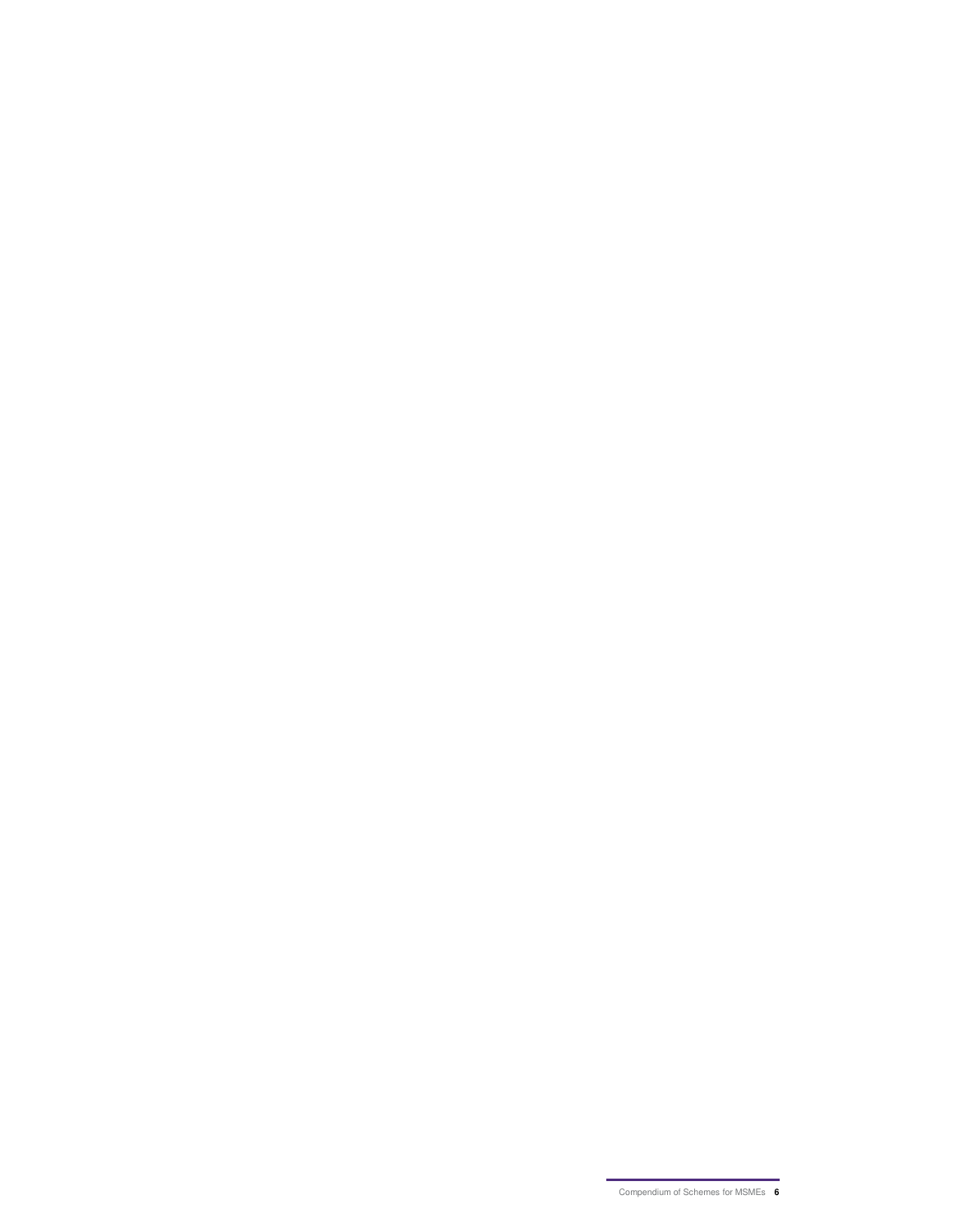

### **Foreword by Hon'ble Special Chief Secretary to Government of Andhra Pradesh, Industries, Commerce, Infrastructure & Investments Department**

It is constant endeavor of the State as well as Central Government to promote a conducive ecosystem for the growth and development of entrepreneurship in India. MSME is the growth engine for the state as well as national economy, contributing significantly to the GDP, employment creation and wealth – both capital and social.

Government of Andhra Pradesh has taken many such initiatives in form of policy and schemes which are aimed at reducing the cost of doing business, enhance ease of doing business and help MSMEs achieve scale and improve competitiveness. Industrial Development Policy 2020- 2023, Y.S.R Jagananna Badugu Vikasam, EV policy 2018-2023, Electronics Policy 2021-2024, IT policy 2021-24, Tourism Policy 2021-2025 and Oxygen Policy 2021-22 are some of the policy level interventions which state has taken to create an enabling environment for MSMEs in the state. There are various other Government of India schemes under various ministries and departments which are also aimed at providing fiscal, technological, skill specific and marketing assistance.

A compendium has been prepared which includes summary of each schemes for quick reference and consumption. I sincerely request the MSME stakeholders to avail this opportunity and make use of the central as well as state government schemes, wherever applicable.

> Shri R. Karikal Valaven, IAS, Special Chief Secretary to Government of Andhra Pradesh, Industries, Commerce, Infrastructure & Investments Department

Compendium of Schemes for MSMEs **7**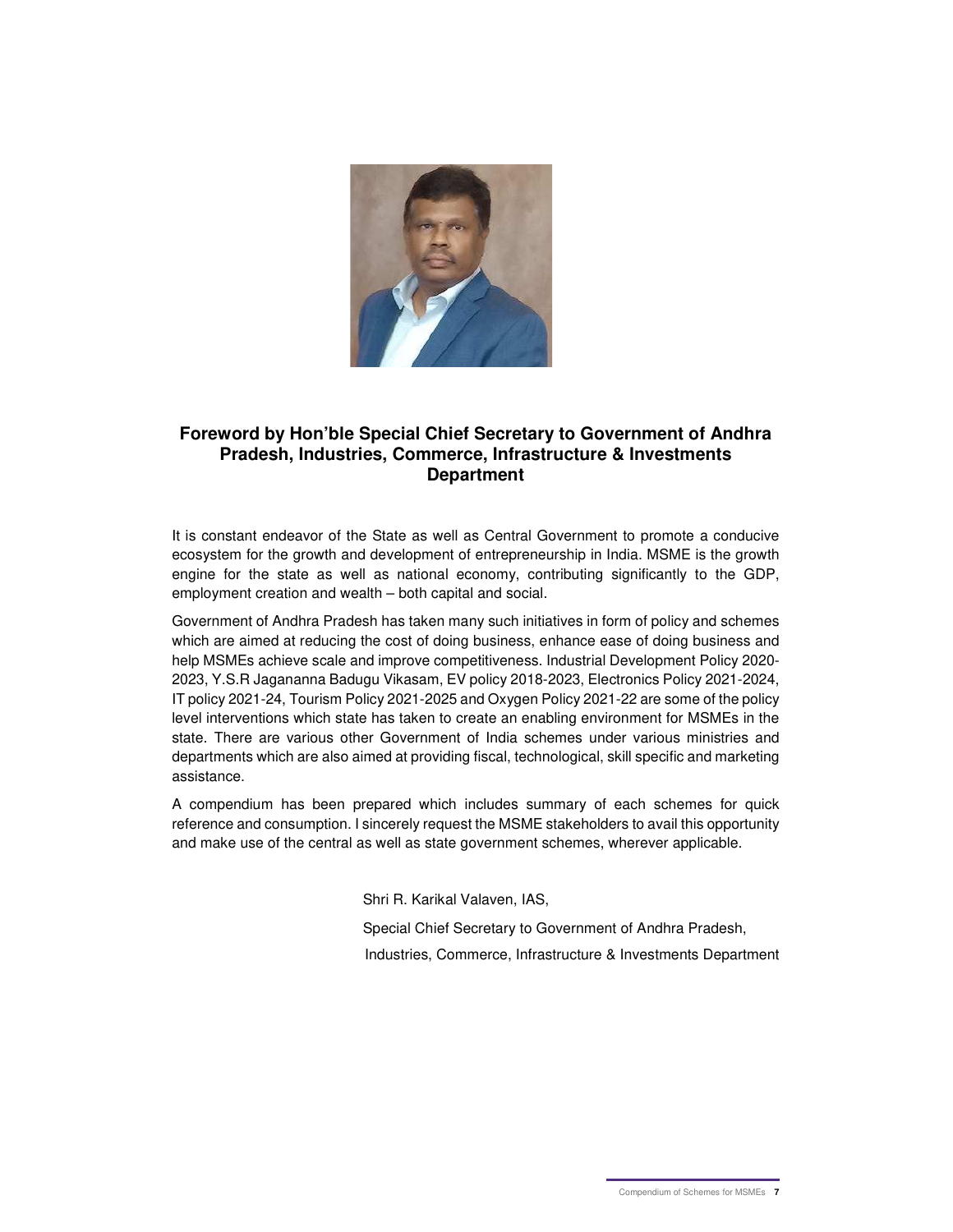Compendium of Schemes for MSMEs **8**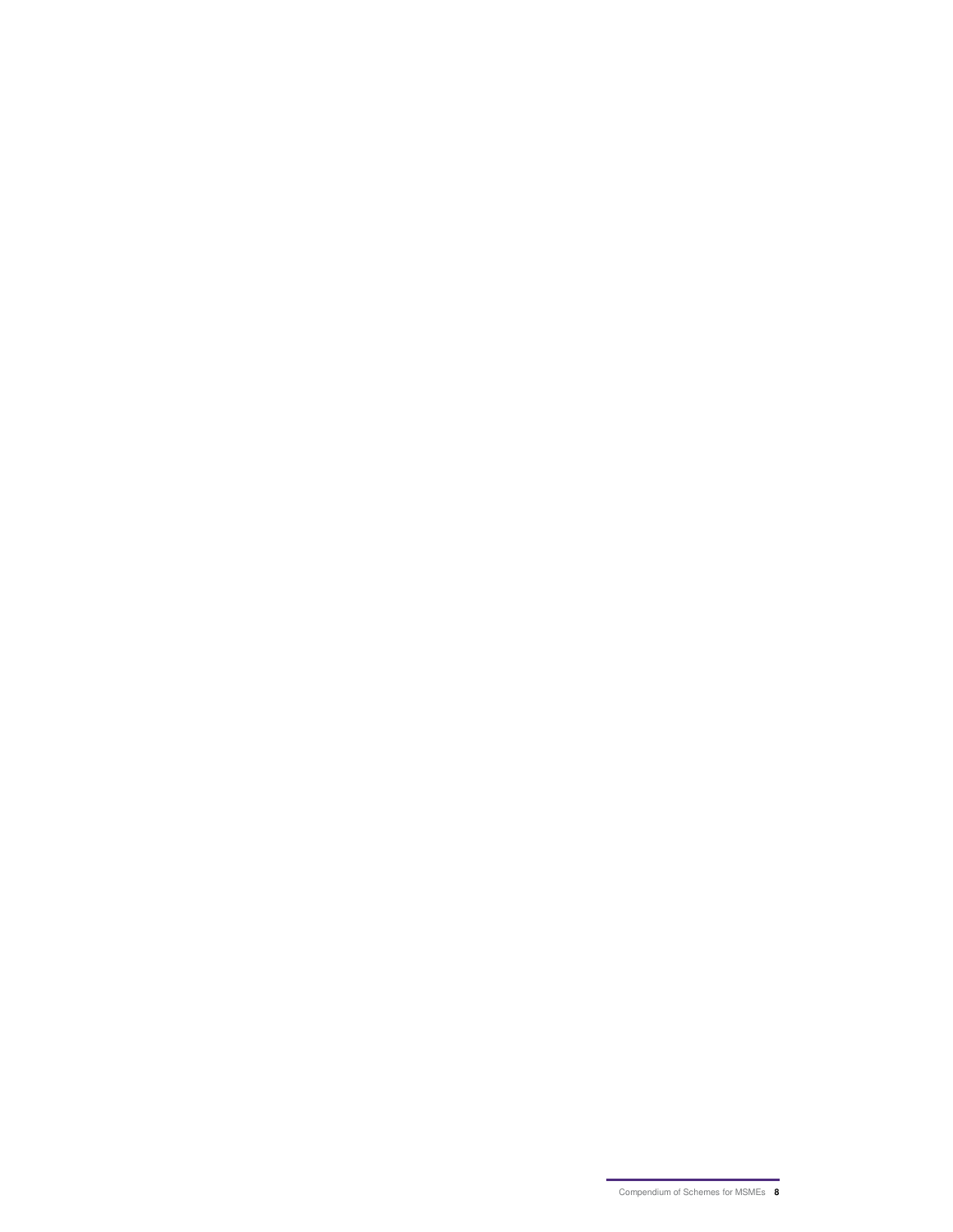

**Foreword by Hon'ble Director, Industries, Commerce, & Export Promotion, Government of Andhra Pradesh** 

It is imperative to highlight that MSMEs are the backbone of the Indian economy contributing nearly 30% of GDP. Andhra Pradesh accounting 25 lakh MSME enterprise employed about 70 lakh in the state contributes 40% of exports across various sectors.

In order to bring impetus to the state government's effort to improve the MSME ecosystem in the state, SIDBI, a principal financial institution for Promoting, Financing and Development of MSME sector in the nation, entered into an MoU with Government of AP. A Project Management Unit (Grant Thornton Bharat LLP) was established for the development of MSME ecosystem in the state.

The compendium of MSME schemes containing various schemes of Government of AP and Government of India has been drafted by the SIDBI PMU team (Grant Thornton Bharat LLP) in order to facilitate awareness and effective utilisation of the schemes. The compendium broadly captures the information regarding fiscal assistance/incentives, marketing support, Infrastructure support, technological support across diverse sectors in nutshell for a quick reference, and suitable links have been provided to access the broad scheme guidelines also. This aggregation of information has been done to benefit not only the MSMEs but also the supporting agencies, including but not limited to, state Industries department, APIIC, APSFC, APTPC, APMSMEDC etc.

I hope this compendium shall come handy for the MSMEs as well as supporting institutions and act as a catalyst of positive change in MSME ecosystem in the state.

> Shri JVN Subramanyam, IAS, Director, Industries, Commerce, & Export Promotion Vice Chairman and Managing Director, APIIC Chief Executive Officer, APEDB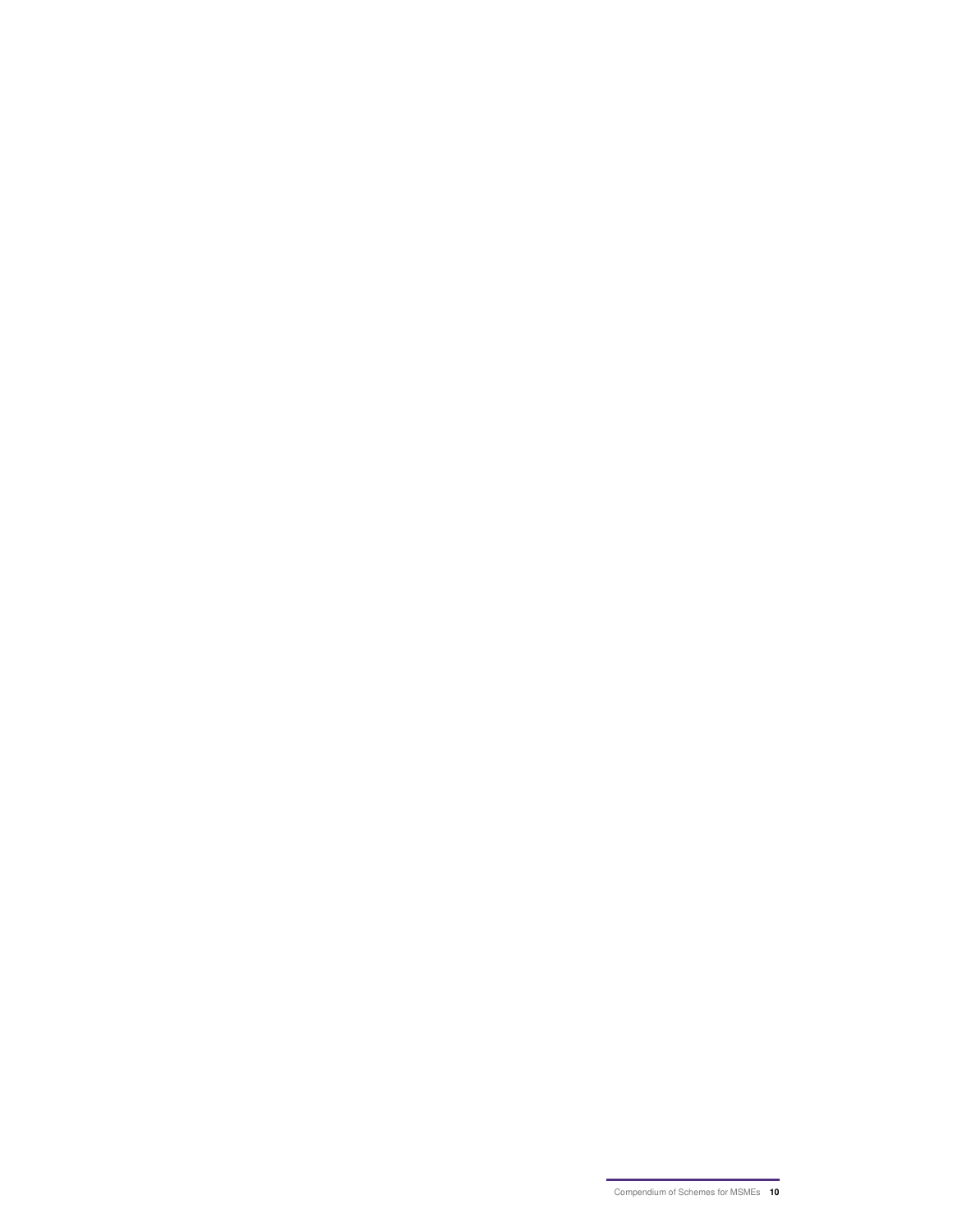## **Contents**

| А. | Government of Andhra Pradesh                               | 13 |
|----|------------------------------------------------------------|----|
| В. | Ministry of Micro Small & Medium Enterprises (MoMSME)      | 20 |
| C. | Ministry of Food Processing Industries (MoFPI)             | 33 |
| D. | Ministry of Textiles                                       | 35 |
| Е. | Ministry of Chemicals and Fertilizers                      | 38 |
| F. | Ministry of Electronics and Information Technology         | 41 |
| G. | Ministry of Commerce and Industries                        | 42 |
| Η. | Ministry of New and Renewable Energy                       | 45 |
| I. | Ministry of Science and Technology Energy                  | 48 |
| J. | Ministry of Skill Development and Entrepreneurship         | 50 |
| Κ. | Ministry of Petroleum and Natural Gas                      | 50 |
| L. | Ministry of Mines                                          | 50 |
| М. | Ministry of Road Transport and Highways                    | 51 |
| N. | <b>NABARD</b>                                              | 51 |
| O. | <b>SIDBI</b>                                               | 52 |
| Р. | Ministry of Consumer Affairs, Food and Public Distribution | 58 |
| Q. | Niti Aayog                                                 | 58 |
| R. | Ministry of Communication and Information Technology       | 58 |
| S. | Ministry of Health & Family Welfare Schemes                | 59 |
| Τ. | Ministry of Environment Forest & Climate                   | 60 |
| U. | Ministry of Heavy Industries and Public Enterprises        | 60 |
| V. | Ministry of Corporate Affairs                              | 61 |
| W. | Ministry of Culture                                        | 61 |
| Х. | Ministry of Minority Affairs                               | 61 |
| Y. | Ministry of Finance                                        | 62 |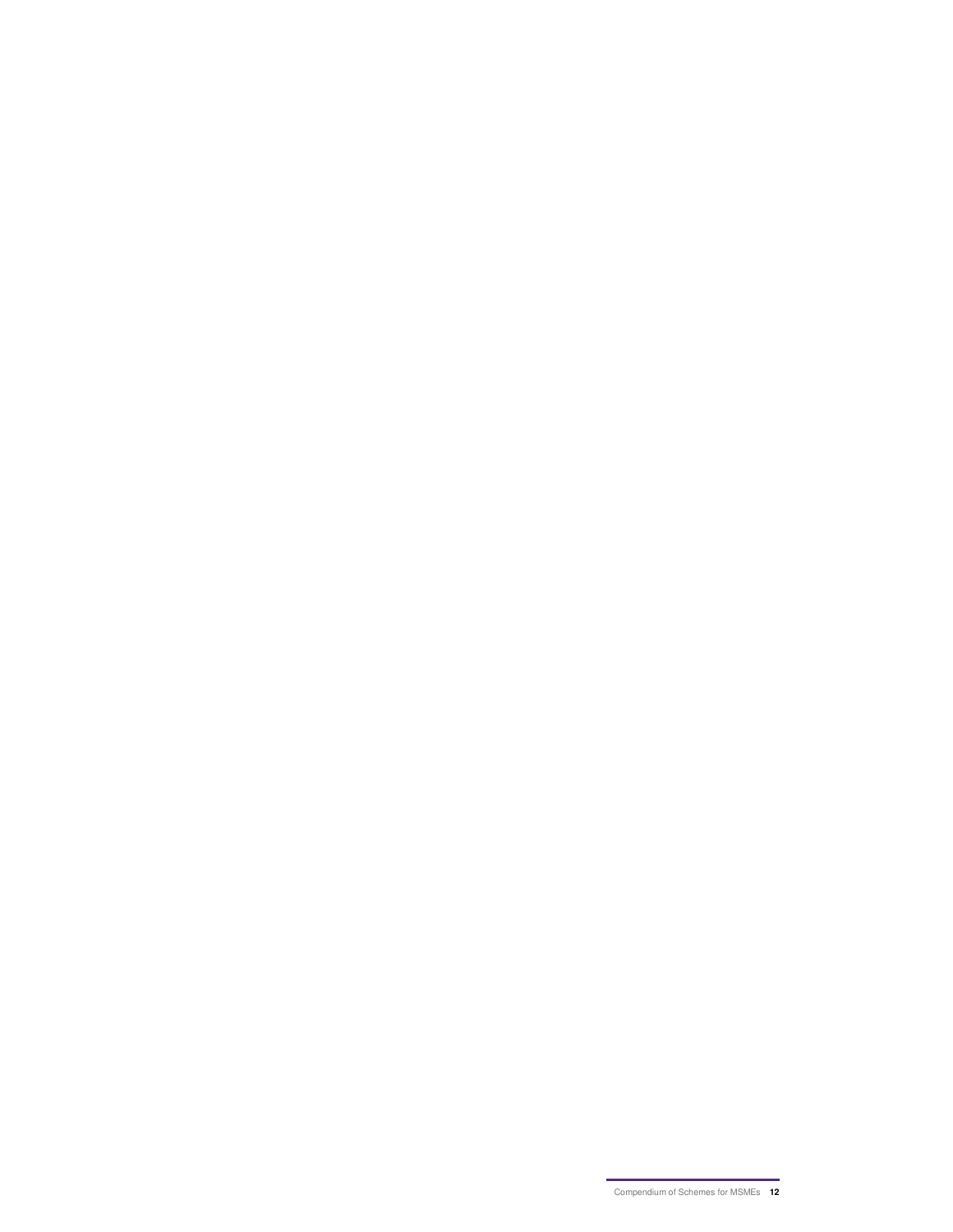# Snapshot of schemes

| # | Ministry/<br><b>Department</b>         | <b>Scheme Name</b>                  | <b>Component</b>            | <b>Sub</b><br>component | <b>Applicant</b>          | <b>Quantum of Assistance (in Brief)</b>                                                                                                                                                                                                                                                                                                                                                                                                                                                                                                                                                                                                                                                                                                                                                                                                                                                                                                                                                                                                                          | <b>Link for Detail</b>                                                                                        |
|---|----------------------------------------|-------------------------------------|-----------------------------|-------------------------|---------------------------|------------------------------------------------------------------------------------------------------------------------------------------------------------------------------------------------------------------------------------------------------------------------------------------------------------------------------------------------------------------------------------------------------------------------------------------------------------------------------------------------------------------------------------------------------------------------------------------------------------------------------------------------------------------------------------------------------------------------------------------------------------------------------------------------------------------------------------------------------------------------------------------------------------------------------------------------------------------------------------------------------------------------------------------------------------------|---------------------------------------------------------------------------------------------------------------|
|   |                                        | <b>Government of Andhra Pradesh</b> |                             |                         |                           |                                                                                                                                                                                                                                                                                                                                                                                                                                                                                                                                                                                                                                                                                                                                                                                                                                                                                                                                                                                                                                                                  |                                                                                                               |
|   | Department of Industrial<br>Industries | $2021 - 23$                         | Policy Fiscal<br>Incentives | Subsidy                 | Micro & Small Enterprises | Reimbursement of 100% stamp duty and<br>٠<br>Transfer duty paid by the industry on purchase,<br>for lease of land/shed/buildings, mortgages<br>and hypothecations.<br>Fixed power cost reimbursement @ Rs. 1.00<br>per unit for a period of five years from the date<br>of commencement of commercial Production<br>Reimbursement of 100% of net SGST accrued<br>$\bullet$<br>to state for a period of 5 years from the date of<br>commencement of commercial production or http://apindustries.gov.in/l<br>up to realization of 100% fixed capital ndustriesSpandana/Data/<br>investment, whichever is earlier<br>15% Investment Subsidy on Fixed Capital t policy2023.pdf<br>$\bullet$<br>Investment limited upto Rs. 20 lakh, whichever<br>is lower<br>Interest subsidy of 3% on the term loan taken<br>for fixed capital investment by new Micro and<br>Small enterprises for 5 years from the date of<br>commencement of commercial production<br>Reimbursement of 25% land conversion<br>$\bullet$<br>charges for Industrial use limited to Rs. 10<br>lakh | <b>APIndustrail Developmen</b>                                                                                |
| 2 | Department of Industrial<br>Industries | $2021 - 23$                         | Policy Fiscal<br>Incentives | Subsidy                 | <b>Medium Enterprises</b> | 100% Reimbursement of net SGST accrued to<br>$\bullet$<br>the State for 5 years or 100% fixed capital<br>investment, whichever is lower, from the date<br>of commencement of commercial production,<br>linked to employment<br><b>SGST</b><br><b>Direct Employment</b><br>reimbursement<br><1000<br>50%<br>1000 to 2000<br>75%<br>$2000+$<br>100%                                                                                                                                                                                                                                                                                                                                                                                                                                                                                                                                                                                                                                                                                                                | http://apindustries.gov.in/l<br>ndustriesSpandana/Data/<br><b>APIndustrail Developmen</b><br>t policy2023.pdf |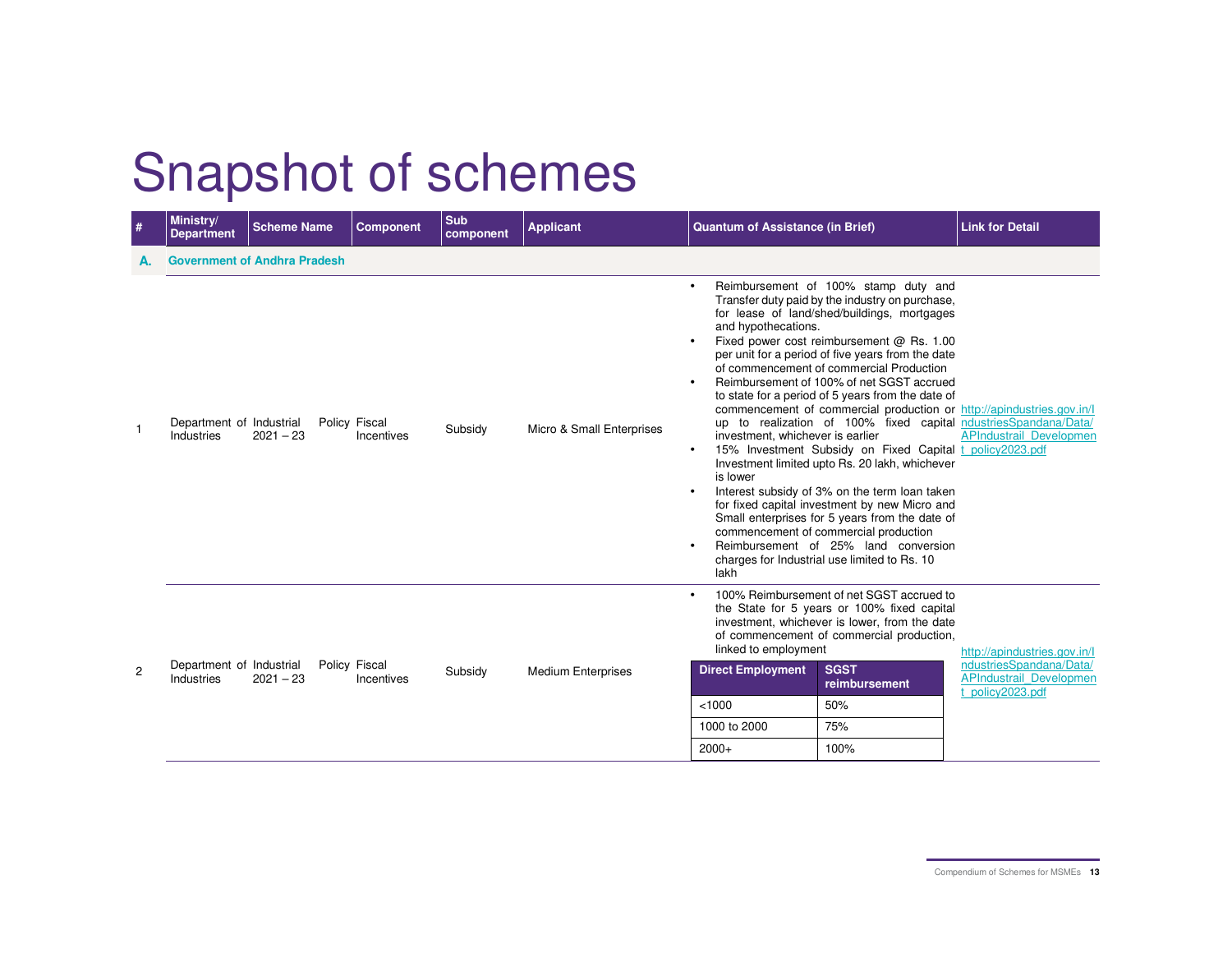| # | Ministry/<br><b>Department</b>         | <b>Scheme Name</b> | <b>Component</b>                       | <b>Sub</b><br>component | <b>Applicant</b>                                                                                                                        | <b>Quantum of Assistance (in Brief)</b>                                                                                                                                                                                                                                                                                                                                                                                                                                                                                                                                                                                                                                                                                                                                                                                                                                                                                                                                                                                                                                                                                                                                                                                                                                                                                                                                                                                                                                                                                                                                                                                          | <b>Link for Detail</b>                                                                                      |
|---|----------------------------------------|--------------------|----------------------------------------|-------------------------|-----------------------------------------------------------------------------------------------------------------------------------------|----------------------------------------------------------------------------------------------------------------------------------------------------------------------------------------------------------------------------------------------------------------------------------------------------------------------------------------------------------------------------------------------------------------------------------------------------------------------------------------------------------------------------------------------------------------------------------------------------------------------------------------------------------------------------------------------------------------------------------------------------------------------------------------------------------------------------------------------------------------------------------------------------------------------------------------------------------------------------------------------------------------------------------------------------------------------------------------------------------------------------------------------------------------------------------------------------------------------------------------------------------------------------------------------------------------------------------------------------------------------------------------------------------------------------------------------------------------------------------------------------------------------------------------------------------------------------------------------------------------------------------|-------------------------------------------------------------------------------------------------------------|
| 3 | Department of Industrial<br>Industries | $2021 - 23$        | Fiscal<br>Policy Incentives<br>Special | Subsidy                 | Package<br>Women<br>for<br>Entrepreneurs belonging to<br>Scheduled Caste /Scheduled<br>Tribe /Backward Classes<br>/Minority Communities | Reimbursement of 100% stamp duty and<br>Transfer duty paid by the industry on purchase,<br>for lease of land/shed/buildings, mortgages<br>and hypothecations<br>50% rebate in land cost limited to 20 lakhs in<br>Industrial Estates/Industrial Parks for MSEs<br>25% Land conversion charges for the industrial<br>use limited to 10 lakhs for MSEs.<br>Fixed power cost reimbursement @ 1.25 per<br>unit for 5 years from the date of<br>commencement of commercial production<br>35% investment subsidy on fixed capital<br>Investment limited to Rs.50 Lakhs for MSEs.<br>The subsidy will be released only after 3 years<br>of continuous operation with atleast 80%<br>efficiency in all parameters i.e employment,<br>production etc<br>Interest subsidy of 3% on the term loan taken<br>on the fixed capital investment for a period of 5<br>years from the date of commencement of<br>commercial production for MSEs.<br>Reimbursement of 100% net SGST to Micro<br>and Small Enterprises for a period of 5 years<br>from the date of commencement of<br>commercial production or up to realization of<br>100% fixed capital investment, whichever is<br>earlier<br>Reimbursement of 75% net SGST to medium<br>enterprises for a period of 5 years from the<br>date of commencement of commercial<br>production or up to realization of 100% fixed<br>capital investment, whichever is earlier<br>Reimbursement of 50% SGST to large<br>enterprises for a period of 5 years from the<br>date of commencement of commercial<br>production or up to realization of 100% fixed<br>capital investment, whichever is earlier | http://apindustries.gov.in/l<br>ndustriesSpandana/Data/<br><b>APIndustrail Developmen</b><br>policy2023.pdf |
| 4 | Department of<br>Industries            | ReSTART            | Finance                                | Subsidy                 | Micro, Small<br>&<br>Medium<br>Enterprises                                                                                              | Waiver of fixed /demand charges against<br>$\bullet$<br>contracted<br>maximum<br>demand<br>for<br>manufacturing and allied units for a period of 3<br>months from April 2020 to June 2020<br>Working capital loans - To meet the liquidity<br>crisis, a loan of Rs.2.00 Lakhs to Rs.10.00                                                                                                                                                                                                                                                                                                                                                                                                                                                                                                                                                                                                                                                                                                                                                                                                                                                                                                                                                                                                                                                                                                                                                                                                                                                                                                                                        | https://www.apindustries.<br>aov.in/ReSTART-<br>Package/Default.aspx                                        |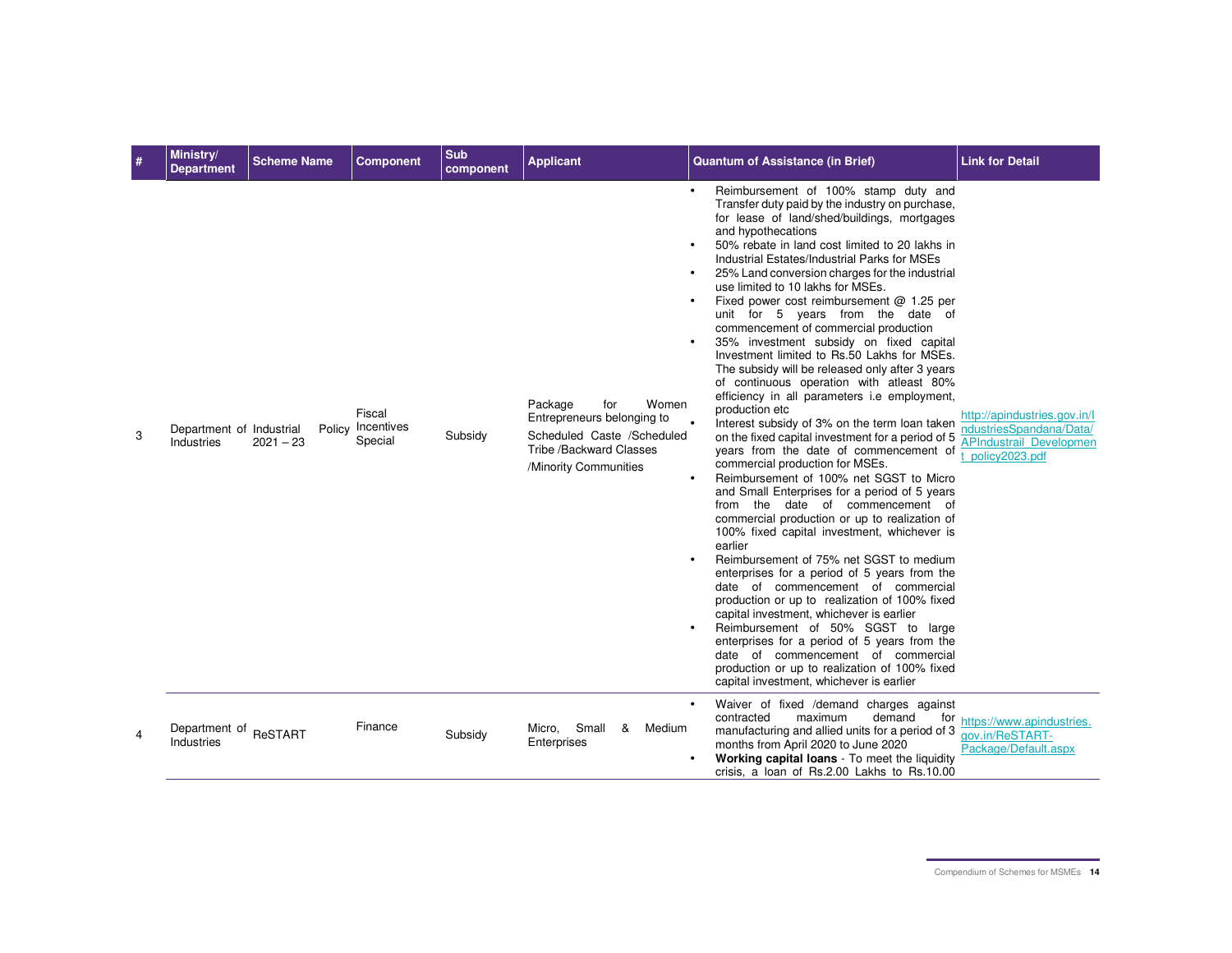| # | <b>Ministry/</b><br><b>Department</b> | <b>Scheme Name</b>                                                                                  | <b>Component</b> | <b>Sub</b><br>component | <b>Applicant</b>          |                        |                              | <b>Quantum of Assistance (in Brief)</b>      |                                                                                                                                                      | <b>Link for Detail</b>                                                                       |
|---|---------------------------------------|-----------------------------------------------------------------------------------------------------|------------------|-------------------------|---------------------------|------------------------|------------------------------|----------------------------------------------|------------------------------------------------------------------------------------------------------------------------------------------------------|----------------------------------------------------------------------------------------------|
|   |                                       |                                                                                                     |                  |                         |                           |                        |                              | interest rate plus processing fee of 0.25 %. | Lakhs will be provided to MSMEs $@6\% - 8\%$                                                                                                         |                                                                                              |
|   |                                       |                                                                                                     |                  |                         |                           |                        | <b>Stamp Duty</b>            |                                              |                                                                                                                                                      |                                                                                              |
|   |                                       |                                                                                                     |                  |                         |                           |                        | and hypothecations.          |                                              | Reimbursement of 100% stamp duty and<br>Transfer duty paid by the industry on purchase,<br>for lease of land/shed/buildings, mortgages               |                                                                                              |
|   |                                       |                                                                                                     |                  |                         |                           |                        | <b>Land Allotment</b>        |                                              |                                                                                                                                                      |                                                                                              |
|   |                                       |                                                                                                     |                  |                         |                           | $\bullet$<br>$\bullet$ |                              |                                              | 50% rebate in land cost limited to Rs. 20 lakh<br>in industrial estates/ industrial parks for MSEs<br>25% land conversion charges for the industrial |                                                                                              |
|   |                                       |                                                                                                     |                  |                         |                           | <b>Power</b>           |                              | use limited to Rs. 10 lakh for MSEs          |                                                                                                                                                      |                                                                                              |
|   |                                       |                                                                                                     |                  |                         |                           |                        | <b>Investment Subsidy</b>    | commencement of commercial production        | Fixed power cost reimbursement @1.50 per<br>unit for 5 years from the date of                                                                        |                                                                                              |
|   |                                       | Y.S.R<br>Jaganna.                                                                                   |                  |                         |                           | Area                   |                              | <b>Women</b>                                 | <b>Men</b>                                                                                                                                           | https://apedb.gov.in/downl                                                                   |
| 5 | Industries                            | Badugu Vikasam<br>Department of Special Industrial Finance<br>Policy for SC and<br>ST entrepreneurs |                  | Subsidy                 | Micro & Small Enterprises | g                      | Manufacturin                 | 45% on FCI<br>limited to Rs.<br>1 crore      | 45% on FCI<br>limited to Rs.<br>1 crore                                                                                                              | pads/Jagaanna YSR Ba<br>dugu Vikasam.pdf<br>db.gov.in/downloads/Jaga<br>anna YSR Badugu Vika |
|   |                                       | $2020 - 23$                                                                                         |                  |                         |                           |                        | Service and<br>Transport     | 45% on FCI<br>limited to Rs.<br>75 lakh      | 45% on FCI<br>limited to Rs.<br>1 crore                                                                                                              | sam.pdf                                                                                      |
|   |                                       |                                                                                                     |                  |                         |                           |                        | <b>Interest Subsidy</b>      |                                              |                                                                                                                                                      |                                                                                              |
|   |                                       |                                                                                                     |                  |                         |                           |                        | production for MSEs          |                                              | @9% over and above 3% for 5 years from the<br>date of commencement of commercial                                                                     |                                                                                              |
|   |                                       |                                                                                                     |                  |                         |                           |                        | <b>Quality Certification</b> |                                              |                                                                                                                                                      |                                                                                              |

• 100% of the cost incurred for Quality certification/ patent registration limited to Rs. 3 lakh for MSEs

### **Seed Capital Assistance**

 25% of machinery cost for first generation entrepreneur for establishing micro unit •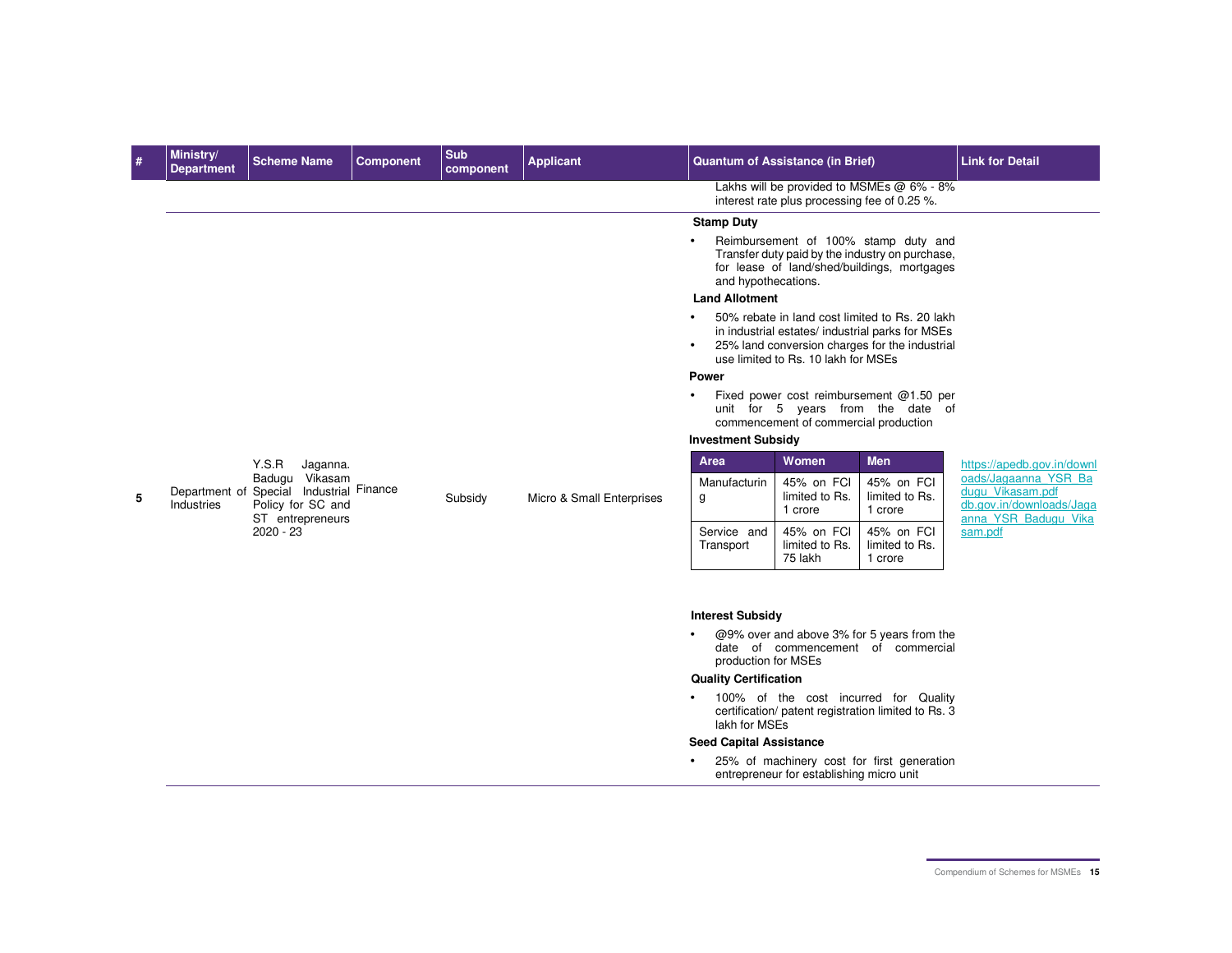| #              | Ministry/<br><b>Department</b> | <b>Scheme Name</b>                                        | <b>Component</b> | <b>Sub</b><br>component | <b>Applicant</b>               |             | <b>Quantum of Assistance (in Brief)</b>                                                                                                                                                                                                                                                                                                                                                                                                                                                                                                                                                                                                                                                                                                                                                                                                                                                                                                                                                                                                                                                | <b>Link for Detail</b>                                                        |
|----------------|--------------------------------|-----------------------------------------------------------|------------------|-------------------------|--------------------------------|-------------|----------------------------------------------------------------------------------------------------------------------------------------------------------------------------------------------------------------------------------------------------------------------------------------------------------------------------------------------------------------------------------------------------------------------------------------------------------------------------------------------------------------------------------------------------------------------------------------------------------------------------------------------------------------------------------------------------------------------------------------------------------------------------------------------------------------------------------------------------------------------------------------------------------------------------------------------------------------------------------------------------------------------------------------------------------------------------------------|-------------------------------------------------------------------------------|
| 6              | Industries                     | Department of Electric Vehicle Finance<br>Policy 2018 -23 |                  | Subsidy                 | Small<br>Micro,<br>Enterprises | &<br>Medium | 25% of Fixed Capital Investment (FCI)) up to a<br>maximum of INR 15 lakhs for Micro industries.<br>20% of Fixed Capital Investment (FCI) up to a<br>maximum of INR 40 lakhs for Small and INR<br>50 lakhs for Medium Industries.<br>10% of Fixed Capital Investment (FCI) up to a<br>maximum of INR 10 Crores for first two units,<br>under Large industries, in each segment of<br>Electric Vehicle (2 wheelers, 3 wheelers, 4<br>wheelers, buses), battery and charging<br>equipment, hydrogen storage and fuelling<br>equipment manufacturing.<br>For specific clean production measures, as<br>certified by APPCB, 35% subsidy on cost of<br>plant & machinery for MSMEs up to a<br>maximum of INR 35 lakhs                                                                                                                                                                                                                                                                                                                                                                        | https://apedb.gov.in/downl<br>oads/EV%20Policy AP 2<br>018-23.pdf             |
| $\overline{7}$ | Industries                     | Department of Electronics Policy Finance<br>2021 - 24     |                  | Subsidy                 | Small<br>Micro.<br>Enterprises | &<br>Medium | 25% subsidy, for MSMEs for sustainable green<br>measures on total FCI of the project (excluding cost<br>of land, land development, preliminary and pre-<br>operative expenses and consultancy fees) with a<br>ceiling of INR 50 crore.<br><b>Investment Subsidy for Zone A (Brownfield)</b><br>20% of Fixed Capital Investment (FCI) up to<br>INR 20 Cr. for Electronics industries<br>25% of Fixed Capital Investment (FCI) up to<br>INR 25 Cr. for Electronics industries<br>categorized as SC/ ST/ BC/ Women<br>enterprises<br><b>Subsidy for Zone B (Greenfield)</b><br>Reimbursement of 25 percent of cost incurred 1-24.pdf<br>on domestic transport up to a sum of INR 50<br>lakh per annum for 5 years<br>Global Electronics industry firms in relocating<br>their existing plants to India, as a special<br>consideration, a reimbursement of 50% of cost<br>incurred on import of manufacturing<br>equipment, up to a sum of INR 2 Cr. shall be<br>offered<br>To provide interest subsidy on term loan @ 5<br>percent up to INR 1.50 Cr. per year for a period<br>of 5 years | https://apedb.gov.in/downl<br>oads/2021ITC MS5 Elec<br>tronics%20Policy%20202 |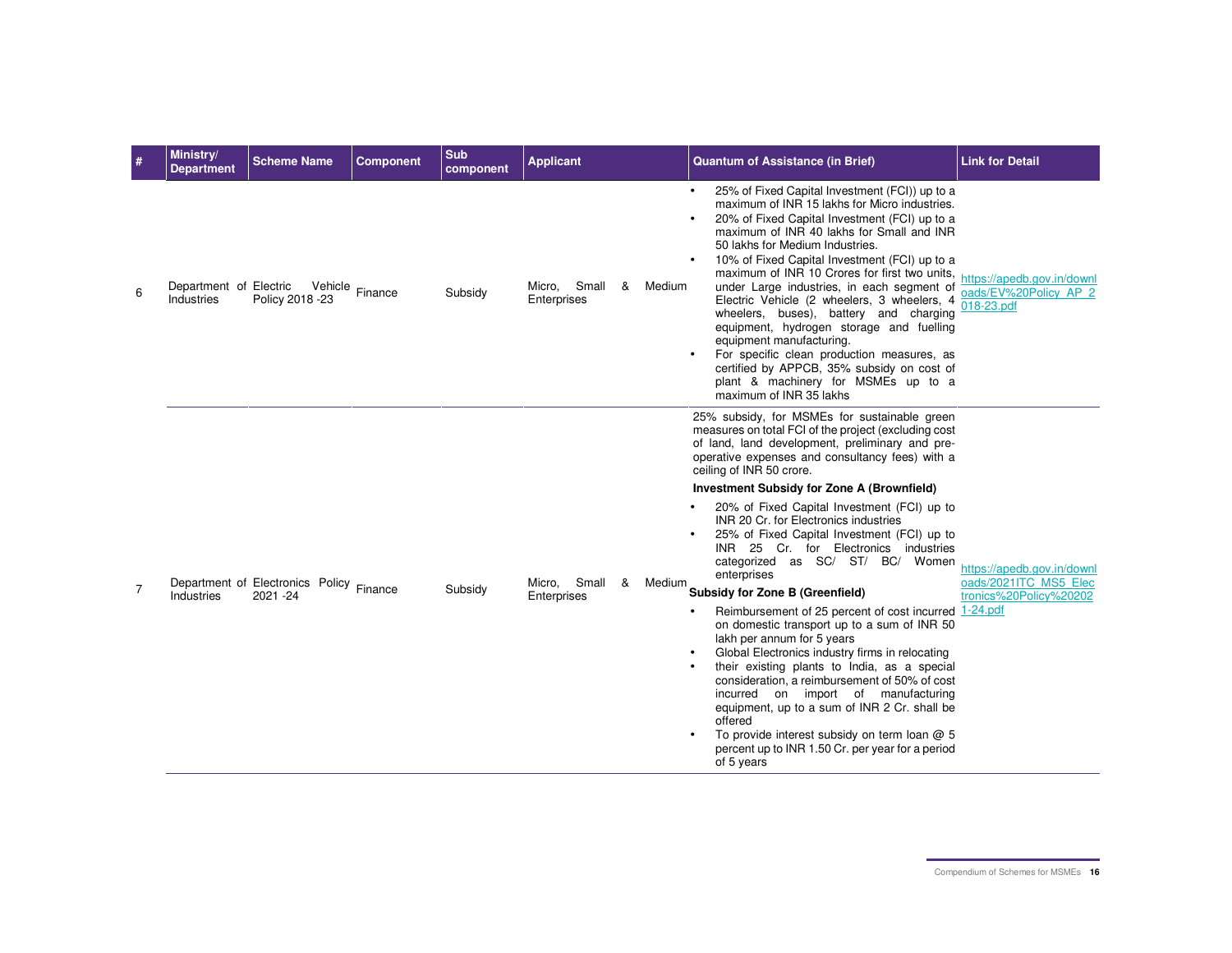| # | Ministry/<br><b>Department</b>      | <b>Scheme Name</b> | <b>Component</b> | Sub<br>component | <b>Applicant</b>                              |                                                                          | <b>Quantum of Assistance (in Brief)</b>                                                                                                                                                                                                                                                                                                                                 |                                                     | <b>Link for Detail</b>                               |
|---|-------------------------------------|--------------------|------------------|------------------|-----------------------------------------------|--------------------------------------------------------------------------|-------------------------------------------------------------------------------------------------------------------------------------------------------------------------------------------------------------------------------------------------------------------------------------------------------------------------------------------------------------------------|-----------------------------------------------------|------------------------------------------------------|
|   |                                     |                    |                  |                  |                                               | <b>Land Conversion Charges</b><br>$\bullet$<br><b>Power</b><br>$\bullet$ | Conversion of land is permitted by the relevant<br>Government authority, GoAP will waive 100%<br>of Land Use Conversion charge<br>New Tourism Projects electricity charges shall<br>be reimbursed @ Rs.2.00 per Unit for a period<br>of (5) five years from COD                                                                                                         |                                                     |                                                      |
|   |                                     |                    |                  |                  |                                               | Category                                                                 | <b>Type of Project</b>                                                                                                                                                                                                                                                                                                                                                  | Max.<br>extent<br>of<br>land                        |                                                      |
| 8 | Department of Tourism<br>Industries | $2021 - 25$        | Policy Finance   | Subsidy          | Small<br>&<br>Medium<br>Micro,<br>Enterprises | Micro, Small,<br>Medium<br>Tourism<br>Projects                           | Hotels (3-Star and<br>above category<br>hotels as<br>per<br>guidelines<br>of<br>Ministry of Tourism,<br>Government<br>οf<br>India)<br>Resorts, including<br>beach<br>resorts,<br>jungle<br>resorts, hill resorts<br>(Three-Star<br>etc.<br>and<br>above<br>category<br>hotels<br>as<br>per<br>guidelines<br>Ministry<br>of<br>οf<br>Tourism.<br>Government of<br>India) | Upto 5<br>acres                                     | https://apedb.gov.in/downl<br>oads/TourismPolicy.pdf |
|   |                                     |                    |                  |                  |                                               |                                                                          | MICE centres<br>Wayside amenities                                                                                                                                                                                                                                                                                                                                       | Upto<br>10 <sup>2</sup><br>acres<br>Upto 3<br>acres |                                                      |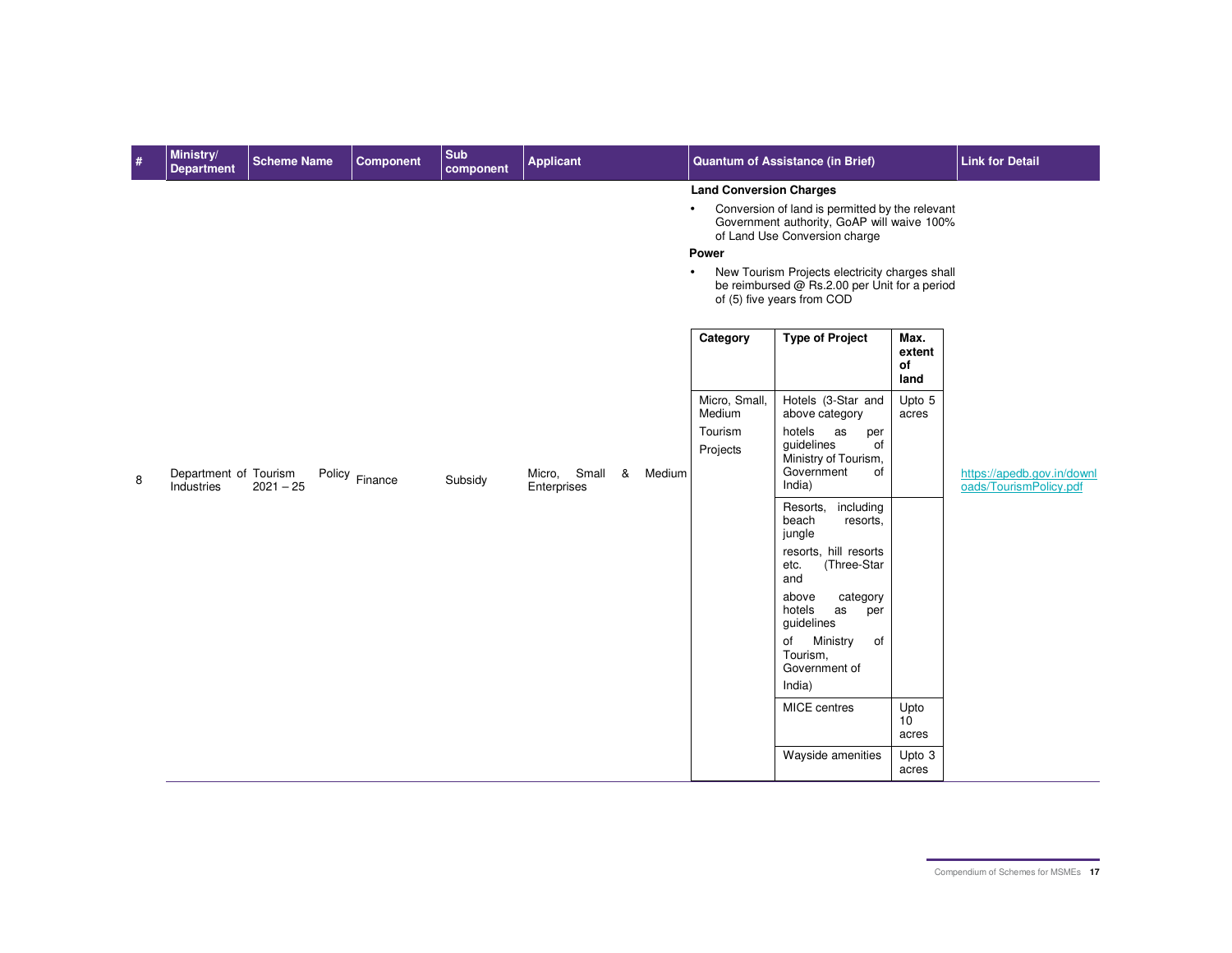| # | Ministry/<br><b>Department</b> | <b>Scheme Name</b>             | <b>Component</b> | Sub<br>component | <b>Applicant</b>                              | <b>Quantum of Assistance (in Brief)</b>                                                                                                                                                                                                                                          | <b>Link for Detail</b> |
|---|--------------------------------|--------------------------------|------------------|------------------|-----------------------------------------------|----------------------------------------------------------------------------------------------------------------------------------------------------------------------------------------------------------------------------------------------------------------------------------|------------------------|
|   |                                |                                |                  |                  |                                               | <b>Employment creation incentive</b>                                                                                                                                                                                                                                             |                        |
|   |                                |                                |                  |                  |                                               | A one-time incentive of 10 percent of annual salary<br>capped as below.                                                                                                                                                                                                          |                        |
|   |                                |                                |                  |                  |                                               | INR 1,00,000 per local employment position for<br>high-end IT jobs created in the State<br>INR 75,000 per local employment position for<br>mid-level IT jobs created in the State<br>INR 50,000 per local employment position for<br>entry-level jobs created in the State       |                        |
|   |                                |                                |                  |                  |                                               | For Women/ SC/ ST                                                                                                                                                                                                                                                                |                        |
|   |                                |                                |                  |                  |                                               | INR 1,50,000 per local employment position for<br>high-end IT jobs created in the State<br>INR 1,12,500 per local employment position for<br>mid-level IT jobs created in the State.<br>INR 75,000 per local employment position for<br>entry-level IT jobs created in the State |                        |
|   |                                |                                |                  |                  |                                               | <b>Work from Home incentive</b>                                                                                                                                                                                                                                                  |                        |
| 9 | Department of<br>Industries    | IT Policy 2021 - 24 Technology |                  | Incentive        | Small<br>Medium<br>Micro,<br>&<br>Enterprises | A one-time incentive of up to INR 20,000 per<br>employment position to cover expenses related to https://apedb.gov.in/downl<br>remote working hardware, software, bandwidth oads/AP%20IT%20Policy<br>costs etc.                                                                  | %202021-24 MS6.pdf     |
|   |                                |                                |                  |                  |                                               | <b>Quality Certification</b>                                                                                                                                                                                                                                                     |                        |
|   |                                |                                |                  |                  |                                               | 50 percent reimbursement on quality certification<br>charges up to INR 5 lakhs per firm will be provided<br>to IT firm                                                                                                                                                           |                        |
|   |                                |                                |                  |                  |                                               | <b>Transport Subsidy</b>                                                                                                                                                                                                                                                         |                        |
|   |                                |                                |                  |                  |                                               | A transport subsidy of INR 500/- per employment<br>position per month shall be provided for a period of<br>2 years, capped to a maximum of INR 10 lakhs per<br>firm                                                                                                              |                        |
|   |                                |                                |                  |                  |                                               | Incentives to training institutes                                                                                                                                                                                                                                                |                        |
|   |                                |                                |                  |                  |                                               | A one-time incentive of INR 10,000/- per local full-<br>time direct employment position facilitated in the<br>State                                                                                                                                                              |                        |
|   |                                |                                |                  |                  |                                               | <b>Land Cost Incentive for IT Parks</b>                                                                                                                                                                                                                                          |                        |
|   |                                |                                |                  |                  |                                               | A one-time incentive of INR 50,000 per employment<br>created capped at 60 percent of the land value will<br>be granted to the developer as a reimbursement on<br>land cost, provided the IT park developer creates at                                                            |                        |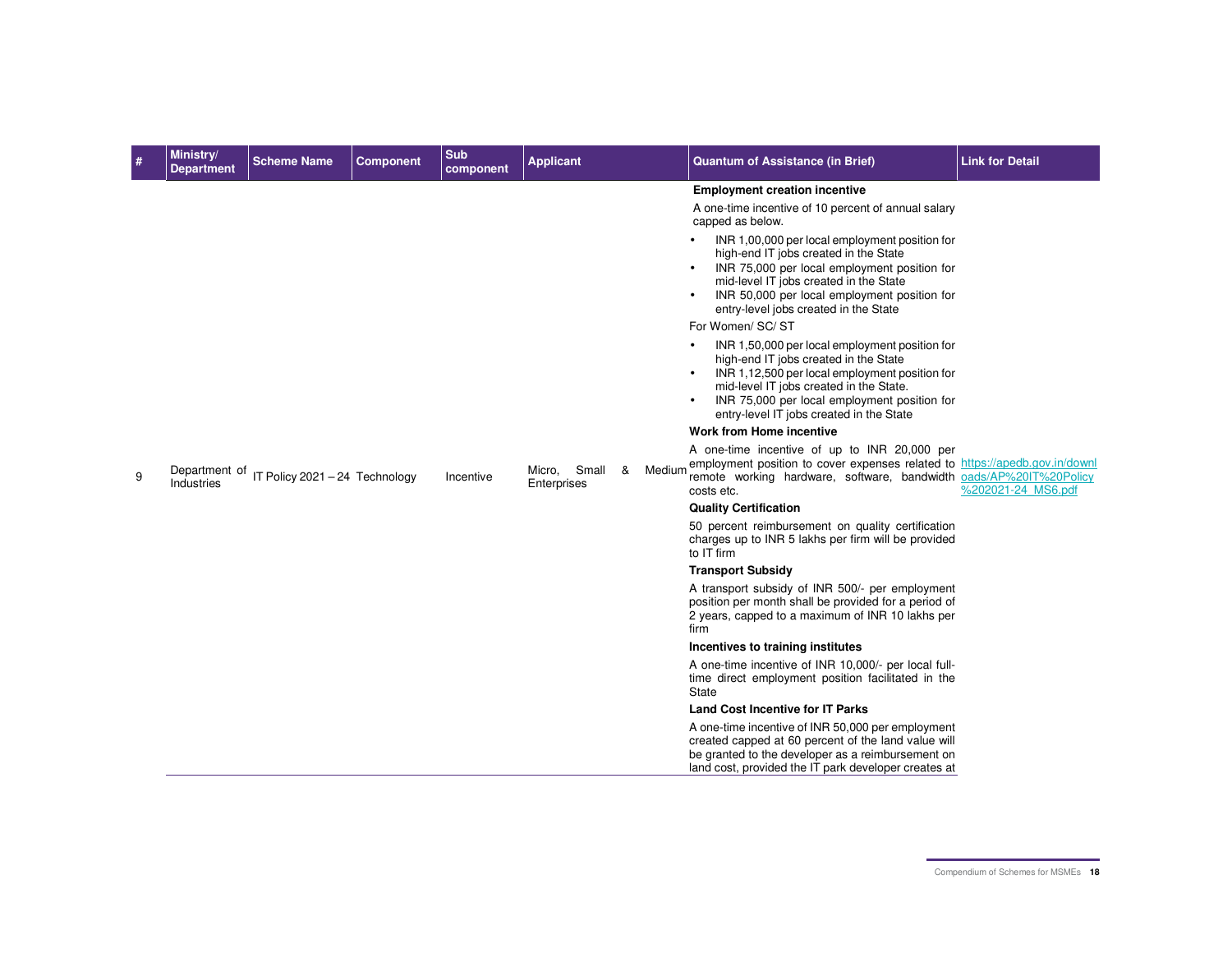| $\#$ | Ministry/<br><b>Department</b> | <b>Scheme Name</b> | <b>Component</b> | <b>Sub</b><br>component | <b>Applicant</b>  | <b>Quantum of Assistance (in Brief)</b>                                                                                                                                                                                                                                                                                                                                                  | <b>Link for Detail</b>     |
|------|--------------------------------|--------------------|------------------|-------------------------|-------------------|------------------------------------------------------------------------------------------------------------------------------------------------------------------------------------------------------------------------------------------------------------------------------------------------------------------------------------------------------------------------------------------|----------------------------|
|      |                                |                    |                  |                         |                   | least 5,000 entry-level jobs or equivalent within the<br>park                                                                                                                                                                                                                                                                                                                            |                            |
|      |                                |                    |                  |                         |                   | Revival / Refurbishment of PSA based Units<br>(Air Separation)                                                                                                                                                                                                                                                                                                                           |                            |
|      |                                |                    |                  |                         |                   | Capital Subsidy of 20% of Fixed Capital<br>Investment (FCI) (If not already availed) limited<br>to Rs.20.00 lakhs per MT.<br>Power cost Reimbursement of INR 2.0 Per unit<br>for three years from the date of<br>commencement of commercial production<br>limited to Rs.7.00 Lakhs per MT<br>Setting Up New Oxygen Manufacturing Units                                                   |                            |
|      |                                |                    |                  |                         |                   | (PSA Based Technology)- Captive Model                                                                                                                                                                                                                                                                                                                                                    |                            |
|      |                                |                    |                  |                         |                   | Capital Subsidy of 30% of Fixed Capital<br>Investment limited to Rs.30.00 Lakhs per MT<br>Power Cost Reimbursement of INR 2.0 per unit<br>for two years from the date of commencement<br>of Commercial production limited to Rs.7.00<br>Lakhs per MT                                                                                                                                     |                            |
|      | Department of Oxygen           |                    | Policy Finance   |                         | Micro, Small<br>& | Setting Up New Oxygen Manufacturing Units<br>Medium (PSA Based Technology) - Non Captive Model                                                                                                                                                                                                                                                                                           | https://apedb.gov.in/downl |
| 10   | Industries                     | $2021 - 22$        |                  | Subsidy                 | Enterprises       | Capital Subsidy of 30% of Fixed Capital<br>$\bullet$<br>Investment limited to Rs.30.00 Lakhs per MT<br>Power Cost Reimbursement of INR 2.0 per unit<br>for two years from the date of commencement<br>of Commercial production limited to Rs.7.00<br>Lakhs per MT<br>An additional power subsidy of INR 0.5<br>per unit for two years will be given to the<br>unit if unit goes into COD | oads/oxygenpolicy.pdf      |
|      |                                |                    |                  |                         |                   | Setting Up Oxygen Manufacturing Units (LOx<br><b>Based Technology)</b>                                                                                                                                                                                                                                                                                                                   |                            |
|      |                                |                    |                  |                         |                   | Capital Subsidy of 20% of Fixed Capital<br>$\bullet$<br>Investment limited to Rs.20 Lakhs per MT.<br>Power cost Reimbursement for five Years from<br>Date of commencement of Commercial<br>Production (DCP) limited to Rs.7.00 Lakhs per<br>МT                                                                                                                                           |                            |
|      |                                |                    |                  |                         |                   | Setting Up Helium - Oxygen Manufacturing Units<br>(Heliox Based Technology)                                                                                                                                                                                                                                                                                                              |                            |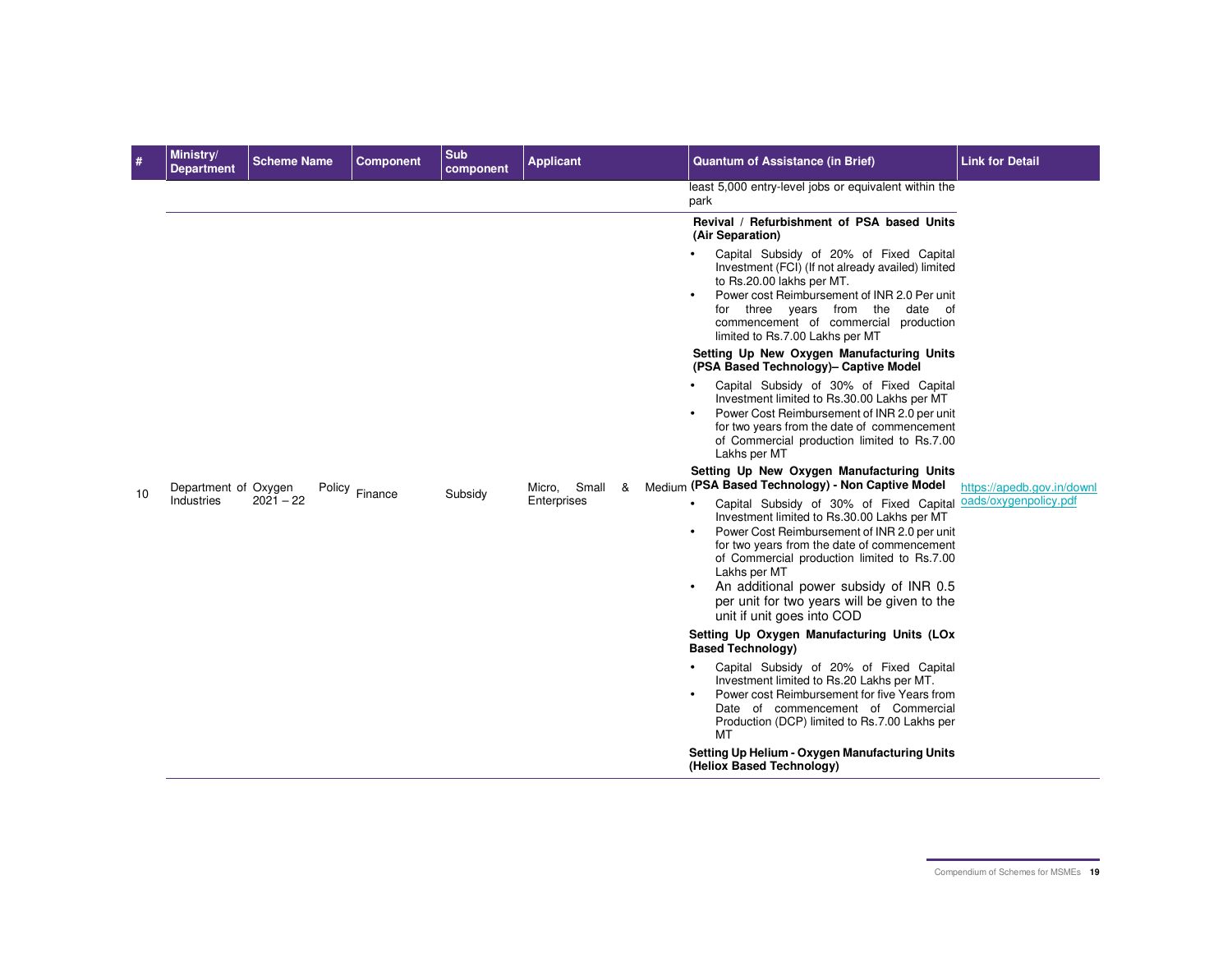| # | Ministry/<br><b>Department</b> | Scheme Name | <b>Component</b> | <b>Sub</b><br>component | <b>Applicant</b> | <b>Quantum of Assistance (in Brief)</b>                                                                                                                                                                                                                   | <b>Link for Detail</b> |
|---|--------------------------------|-------------|------------------|-------------------------|------------------|-----------------------------------------------------------------------------------------------------------------------------------------------------------------------------------------------------------------------------------------------------------|------------------------|
|   |                                |             |                  |                         |                  | Capital Subsidy of 25% of Fixed Capital<br>Investment (FCI) limited to Rs.25.00 Lakhs Per<br>МT<br>Power cost Reimbursement for five Years from<br>$\bullet$<br>Date of commencement of Commercial<br>Production (DCP) limited to Rs.7.00 Lakhs per<br>МT |                        |
|   |                                |             |                  |                         |                  | First year - Rs. 2 per unit, $2nd$ year - Rs. 1.5 per<br>unit, $3^{rd}$ year – Rs. 1 per unit                                                                                                                                                             |                        |

| В.             |                         | <b>Ministry of Micro Small &amp; Medium Enterprises (MoMSME)</b>      |                               |                       |       |   |                                                                                                                                                                                                                                                                 |
|----------------|-------------------------|-----------------------------------------------------------------------|-------------------------------|-----------------------|-------|---|-----------------------------------------------------------------------------------------------------------------------------------------------------------------------------------------------------------------------------------------------------------------|
|                | Ministry<br><b>MSME</b> | Minister Finance<br>of Prime<br>Employment<br>Generation<br>Programme | Subsidy                       | Micro,<br>Enterprises | Small | & | Medium The maximum cost of the project/unit admissible in https://msme.gov.in/11-<br>manufacturing sector is $\bar{\tau}$ 25 lakhs and in the prime-ministers-<br>it employment-generation-<br>business/service<br>sector.<br>is ₹ 10 lakhs.<br>programme-pmegp |
|                |                         | (PMEGP)                                                               |                               |                       |       |   | Categories of Beneficiary's Rate of subsidy under<br>PMEGP (of project cost)                                                                                                                                                                                    |
|                |                         |                                                                       |                               |                       |       |   | Area (location of project/unit) General category<br>15% (Urban), 25% (Rural), Special 25% (Urban),<br>35%<br>(Rural)<br>(including<br>SC/ST/OBC/Minorities/Women.<br>Ex-servicemen.<br>Physically handicapped, NER, Hill and Border<br>areas, etc.)             |
|                |                         |                                                                       |                               |                       |       |   | The balance amount of the total project cost will be<br>provided by the banks in the form of term loan and<br>working capital.                                                                                                                                  |
| $\overline{2}$ | Ministry<br><b>MSME</b> | of Credit Guarantee Finance<br>Scheme<br>(CGTMSE)                     | Collateral free Micro<br>loan | Enterprises           | &     |   | financial https://www.cgtmse.in/<br>Small CGTMSE offers credit guarantee to<br>institutions that provide loans to MSMEs                                                                                                                                         |
| 3              | Ministry<br><b>MSME</b> | Subsidy Finance<br>of Interest<br>Eligibility                         | Credit                        | Khadi institutions    |       |   | Credit at a concessional rate of interest of 4% per https://msme.gov.in/node/<br>1763#A3<br>annum for working capital                                                                                                                                           |
|                |                         | Certificate (ISEC)                                                    |                               |                       |       |   | The Central Government through KVIC pays<br>difference between the actual lending rate and 4%<br>to the lending banks                                                                                                                                           |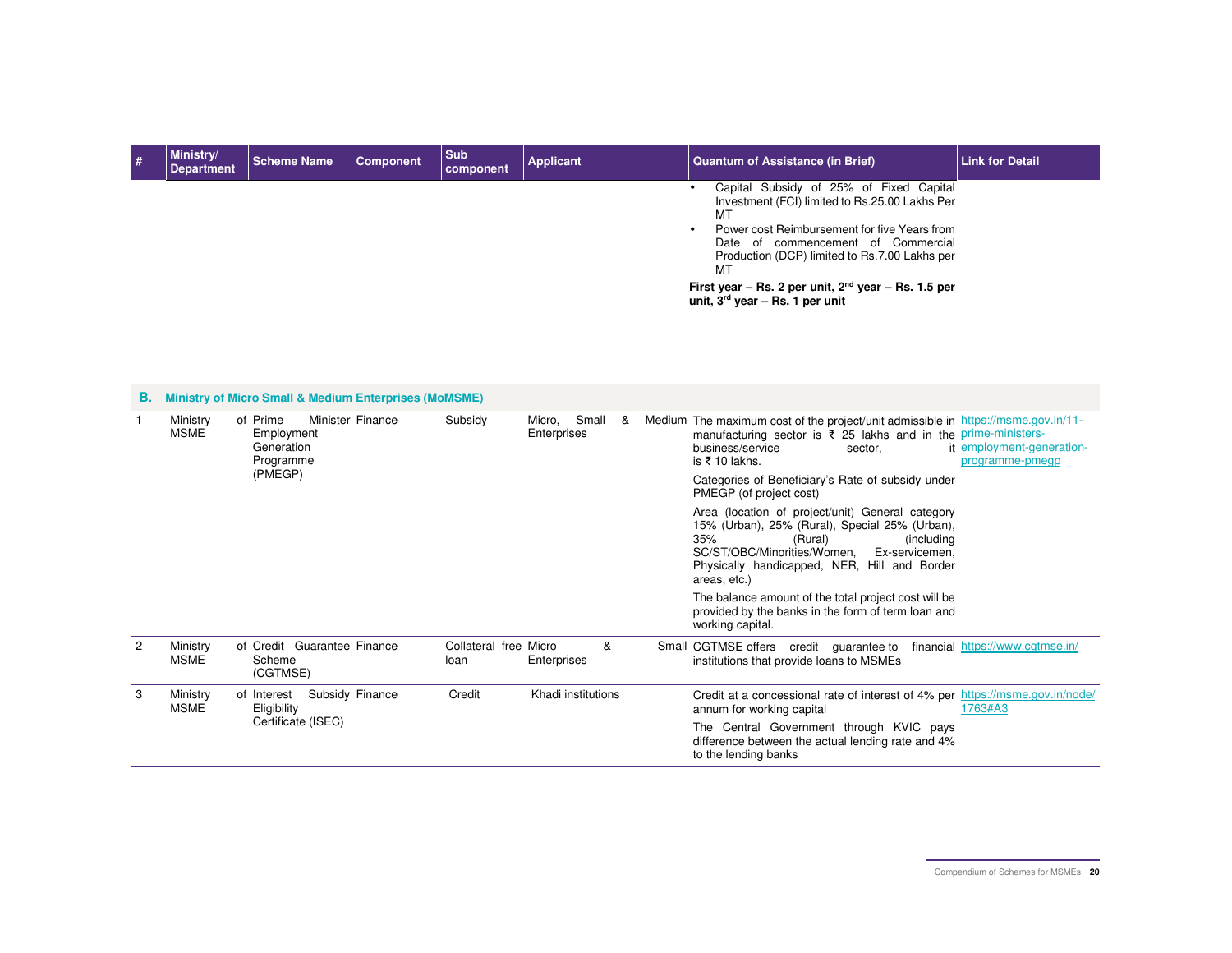| # | <b>Ministry/</b><br><b>Department</b> | <b>Scheme Name</b>                                                     | <b>Component</b>    | <b>Sub</b><br>component | <b>Applicant</b>                                                    | Quantum of Assistance (in Brief)                                                                                                                                                                                                                                                                                  | <b>Link for Detail</b>                                           |
|---|---------------------------------------|------------------------------------------------------------------------|---------------------|-------------------------|---------------------------------------------------------------------|-------------------------------------------------------------------------------------------------------------------------------------------------------------------------------------------------------------------------------------------------------------------------------------------------------------------|------------------------------------------------------------------|
| 4 | Ministry<br><b>MSME</b>               | of Market Promotion Marketing<br>Development<br>&<br>Scheme (MPDA)     |                     | Finance<br>Grant        | Khadi<br>certificate<br>categorized as A+, A, B Polyvastra<br>and C | Khadi institutions having valid Modified MDA (MMDA) shall be allowed @30% on https://msme.gov.in/sites/<br>and the prime cost of Khadi (cotton, silk, woolen) and default/files/Khadi MPDA                                                                                                                        | Guidelines.pdf                                                   |
| 5 | Ministry<br><b>MSME</b>               | of Revamped<br>Scheme of Fund<br>for Regeneration<br>Traditional<br>Of | Technology          | Finance<br>Grant        | NGOs.<br>Government                                                 | Institutions of the The financial assistance provided for any specific https://msme.gov.in/sites/<br>Central, State and, Semi- project shall be subject to a maximum of Rs.5 (Five)<br>crore.<br>Field functionaries of State and Regular Clusters (upto 500 artisans)* -Per Cluster                              | default/files/Revised%20S<br>FURTI%20Guidelines-<br>2020%20%286. |
|   |                                       | Industries<br>(SFURTI)                                                 |                     |                         | Central Govt., Panchayati Raj Budget Limit - Rs. 2.50 crore         |                                                                                                                                                                                                                                                                                                                   | 3.20%29.pdf                                                      |
|   |                                       |                                                                        |                     |                         | Institutions (PRIs)                                                 | Major Clusters (more than 500 artisans) -Per<br>Similar agencies as above, Cluster Budget Limit - Rs.5 crore                                                                                                                                                                                                      |                                                                  |
|   |                                       |                                                                        |                     |                         | with suitable expertise to<br>undertake<br>cluster<br>development.  | 95%:5% in case of North Eastern Region (NER),<br>J&K and hilly states. (IA/SPV may deposit their<br>share in a phased manner with minimum 25% in a<br>single installment as per the satisfaction of NA.)                                                                                                          |                                                                  |
| 6 | Ministry<br><b>MSME</b>               | of Coir<br>Technology<br>Upgradation<br>Scheme (CITUS)                 | Industry Technology | Finance<br>Grant        | Entrepreneurs<br>in<br>categories<br>οf<br>small/medium/co-         | the Financial assistance shall be 25% of the cost of https://msme.gov.in/sites/<br>SHGs, admissible items of Plant and Machinery procured default/files/Revised Ope<br>Associations, Enterprises from by the Coir units for modernization, upgradation ration_Guidelines_of_CV<br>and/or establishing a new unit. | Y.pdf                                                            |
|   |                                       |                                                                        |                     |                         | operative/public sector                                             | Upper ceiling of the financial assistance will be<br>Rs.2.50 crores per coir unit/project                                                                                                                                                                                                                         |                                                                  |
| 7 | Ministry<br><b>MSME</b>               | of Science<br>Technology (S&T)<br>for Coir                             | and Technology      | Finance<br>Grant        | Institute of Coir Technology, the following components              | The Central Coir Research The programmes under the S&T activities for the https://msme.gov.in/sites/<br>Institute, Kalavoor and Central period 2017-18 to 2019-20 are implemented under default/files/Revised Ope                                                                                                 | ration Guidelines of CV                                          |
|   |                                       |                                                                        |                     |                         | Bangalore                                                           | Modernization of Production Processes.                                                                                                                                                                                                                                                                            | Y.pdf                                                            |
|   |                                       |                                                                        |                     |                         |                                                                     | Development of machinery and equipment's.                                                                                                                                                                                                                                                                         |                                                                  |
|   |                                       |                                                                        |                     |                         |                                                                     | Product Development and<br>Diversification.<br>Development<br>Environment<br>Friendly<br>of<br>technologies.                                                                                                                                                                                                      |                                                                  |
|   |                                       |                                                                        |                     |                         |                                                                     | Technology transfer, Incubation, Testing and<br>Service Facilities Ministry allocates for fund above<br>activities.                                                                                                                                                                                               |                                                                  |
|   |                                       |                                                                        |                     |                         |                                                                     | The Director RDTE, who is heading the Research<br>Institutes CCRI & CICT of the Board, will be the<br>nodal officer all of the S&T programmes, fund<br>utilization, settlement, and furnishing reports to HO.                                                                                                     |                                                                  |
|   |                                       |                                                                        |                     |                         |                                                                     | The funds will be released to the Research<br>Institutes from HO of Coir Board on a quarterly                                                                                                                                                                                                                     |                                                                  |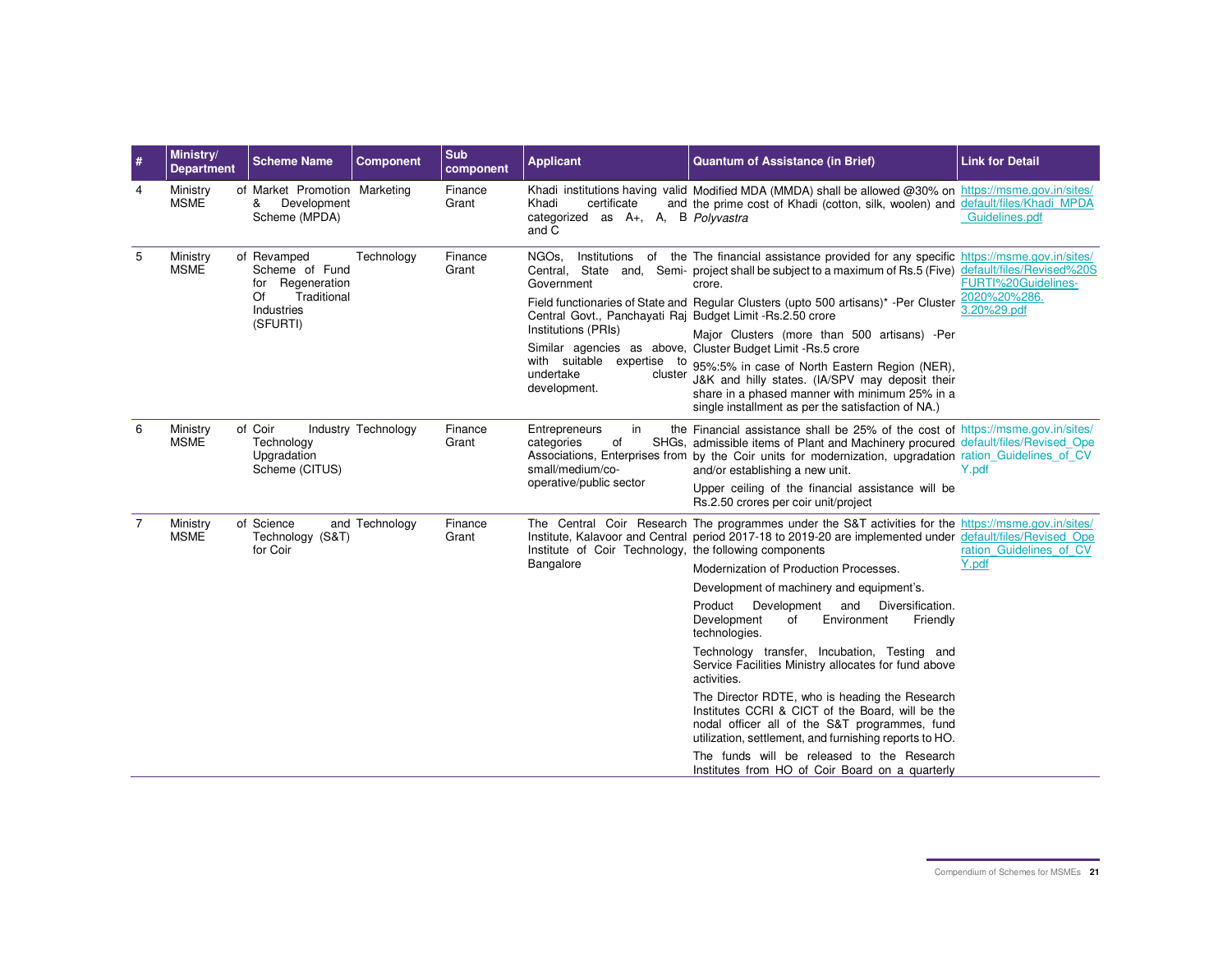| #  | Ministry/<br><b>Department</b> | <b>Scheme Name</b>                                                         | <b>Component</b> | <b>Sub</b><br>component                                        | <b>Applicant</b>                                                                                                                                                                                                                             | <b>Quantum of Assistance (in Brief)</b>                                                                                                                                                                                                                                                                                                                                                                                                                                                                                                                                                                                                                                                                                                                                                                                                                                                                                                                                                                  | <b>Link for Detail</b>                                                                      |
|----|--------------------------------|----------------------------------------------------------------------------|------------------|----------------------------------------------------------------|----------------------------------------------------------------------------------------------------------------------------------------------------------------------------------------------------------------------------------------------|----------------------------------------------------------------------------------------------------------------------------------------------------------------------------------------------------------------------------------------------------------------------------------------------------------------------------------------------------------------------------------------------------------------------------------------------------------------------------------------------------------------------------------------------------------------------------------------------------------------------------------------------------------------------------------------------------------------------------------------------------------------------------------------------------------------------------------------------------------------------------------------------------------------------------------------------------------------------------------------------------------|---------------------------------------------------------------------------------------------|
|    |                                |                                                                            |                  |                                                                |                                                                                                                                                                                                                                              | basis on certification of utilization of 70% funds<br>released earlier.                                                                                                                                                                                                                                                                                                                                                                                                                                                                                                                                                                                                                                                                                                                                                                                                                                                                                                                                  |                                                                                             |
| 8  | Ministry<br><b>MSME</b>        | of Skill Upgradation Skill<br>Mahila Coir development<br>&<br>Yojana (MCY) |                  | Finance<br>Grant                                               | engaged in the coir industry                                                                                                                                                                                                                 | Coir artisans and workers Stipend per trainee Rs.3,000 per month<br>Honorarium for the trainer will be limited to<br>Rs.15,000/- per month<br>Rs.400/- per head per month to the training                                                                                                                                                                                                                                                                                                                                                                                                                                                                                                                                                                                                                                                                                                                                                                                                                | https://msme.gov.in/sites/<br>default/files/Revised Ope<br>ration Guidelines of CV<br>Y.pdf |
| 9  | Ministry<br><b>MSME</b>        | of Export<br>Promotion (EMP)                                               | Market Marketing | Activities/Sup<br>port/<br>Finance<br>/Financial<br>assistance | and Exporters of Coir                                                                                                                                                                                                                        | sponsoring agency for operational cost<br>Manufacturers, Entrepreneurs Delegation, Consultancy & Information Sourcing<br>Participation in seminars and conferences<br>Participation in international fairs/buyer-seller Y.pdf<br>meets<br>Publicity abroad<br>External Market Development Assistance<br>Coir Industry Awards<br>Financial assistance includes assistance for<br>participation in International Exhibitions/Trade<br>Fairs/Buyer seller Meets held in foreign countries:<br>100% of the space rent subject to a maximum of<br>Rs. 1.00 lakh or actual rent paid in case of foreign<br>whichever<br>countries.<br>is<br>lower<br>per<br>exporter/enterprise.<br>100% of the economy class airfare subject to a<br>maximum of Rs. 1.50 lakh/and Rs.1 Lakh in India<br>or actual fare paid, whichever is lower to one<br>representative of exporter.<br>Freight charges - Actual subject to a maximum of<br>Rs. 25,000 in foreign countries and 20,000 in India-<br>per exporter/enterprise. | https://msme.gov.in/sites/<br>default/files/Revised Ope<br>ration Guidelines of CV          |
| 10 | Ministry<br><b>MSME</b>        | of Domestic Market Marketing<br>Promotion<br>Scheme (DMP)                  |                  | Finance                                                        | Central<br>Co-op.<br>Primary<br>Public<br>Sector<br>Societies,<br>franchisees<br>Enterprises,<br>appointed by Coir Board in the<br>industry<br>the<br>coir<br>and<br>Showroom<br>Sales<br>and<br>Depots/Hindustan Coir of the<br>Coir Board. | Apex Co-operative Societies, Financial assistance granted at the rate of 10% of https://msme.gov.in/sites/<br>Societies, their average annual sales turnover of coir products default/files/RevisedOper<br>Co-operative The Board would follow the GFR and other relevant<br>rules and regulations of government of India for<br>purchase of goods and services required for<br>publicity                                                                                                                                                                                                                                                                                                                                                                                                                                                                                                                                                                                                                | ation Guidelines of CVY<br>.pdf                                                             |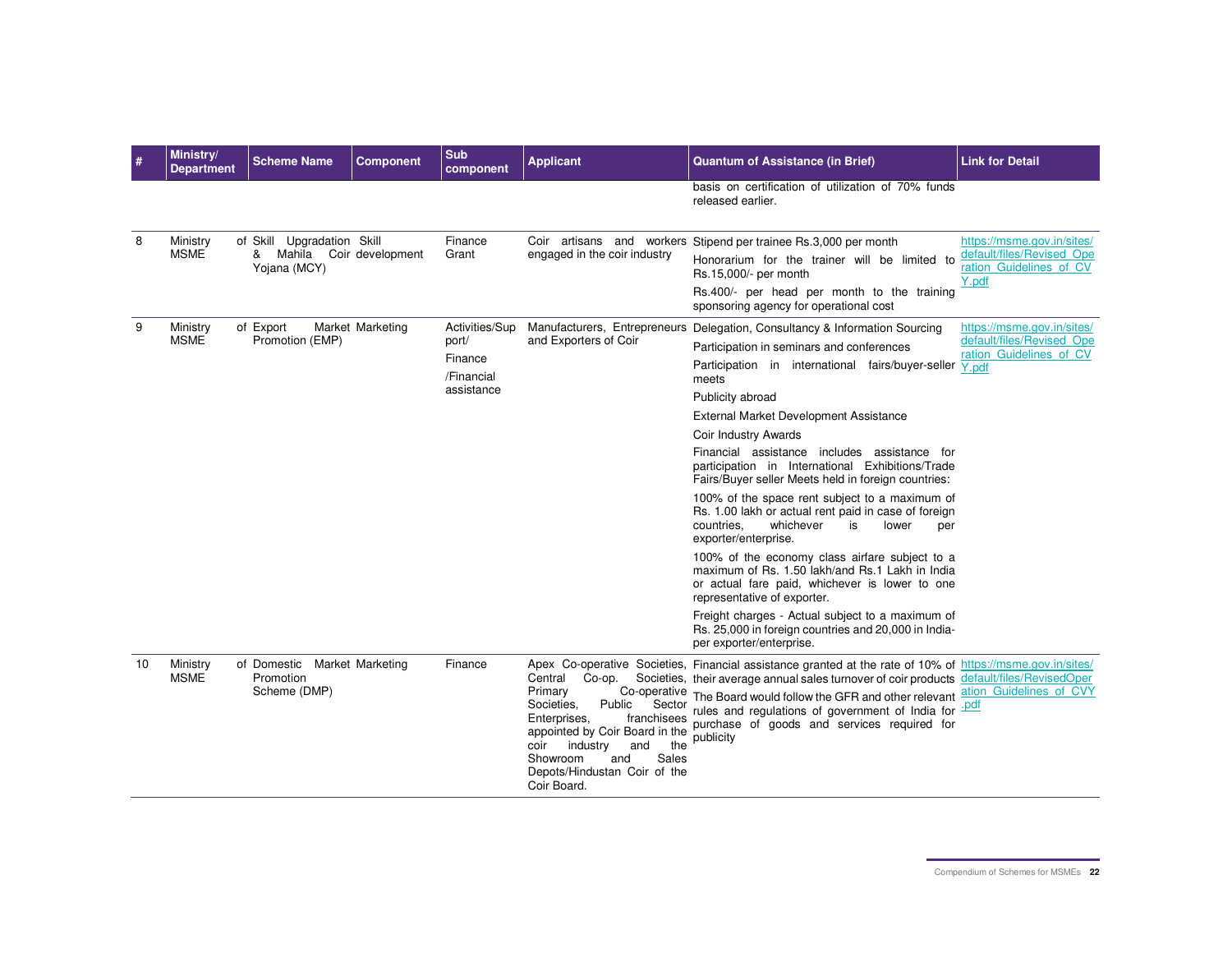| #  | Ministry/<br><b>Department</b> | <b>Scheme Name</b>                                                                                      | Component | <b>Sub</b><br>component | <b>Applicant</b>                                                                                                                                                                                                                                                      | <b>Quantum of Assistance (in Brief)</b>                                                                                                                                                                                                                                                                                                                                                                                                                                                                                                                                                                                                                                                                                                                                                                                                                                        | <b>Link for Detail</b>                                                                        |
|----|--------------------------------|---------------------------------------------------------------------------------------------------------|-----------|-------------------------|-----------------------------------------------------------------------------------------------------------------------------------------------------------------------------------------------------------------------------------------------------------------------|--------------------------------------------------------------------------------------------------------------------------------------------------------------------------------------------------------------------------------------------------------------------------------------------------------------------------------------------------------------------------------------------------------------------------------------------------------------------------------------------------------------------------------------------------------------------------------------------------------------------------------------------------------------------------------------------------------------------------------------------------------------------------------------------------------------------------------------------------------------------------------|-----------------------------------------------------------------------------------------------|
| 11 | Ministry<br><b>MSME</b>        | of Trade and Industry Marketing<br>Related Functional Research<br>Support Services services<br>(TIRFSS) | and       |                         | holders of<br>the<br>manufacturers, coir workers<br>and major market player                                                                                                                                                                                           | The Board's officials, stake Provides accessible export data<br>industry, Survey & Study reports<br><b>HRD Program</b><br>The expenditure on each of the components,<br>subcomponents and interventions of this scheme<br>will be met by Coir Board strictly as per the<br>provisions of General Financial Rules (GFRs) and<br>instructions issued by the Department of<br>Expenditure, Ministry of Finance, Government of<br>India from time to time, within the approved<br>allocations<br>FY2019-20 Rs.5.50 cr was approved.                                                                                                                                                                                                                                                                                                                                                | https://msme.gov.in/sites/<br>default/files/Revised Ope<br>ration Guidelines of CV<br>Y.pdf   |
| 12 | Ministry<br><b>MSME</b>        | of Welfare Measures Welfare<br>(Pradhan<br>Mantri<br>Suraksha<br><b>Bima</b><br>Yojana (PMSBY))         |           | Insurance               | self-employed,<br>under the SFURTI coir<br>clusters, coir workers engaged<br>in the units already registered<br>with the Board, coir workers<br>coming under the fold of<br>Welfare Fund Board, PSUs,<br>Federations,<br>Corporations,<br>Cooperative Societies, etc. | The coir workers to be enrolled Accident insurance coverage is given for death or https://msme.gov.in/sites/<br>through Coir Board may be disability cover for death or disability on account of default/files/Revised Ope<br>employed accident to coir workers                                                                                                                                                                                                                                                                                                                                                                                                                                                                                                                                                                                                                | ration Guidelines of CV<br>Y.pdf                                                              |
| 13 | Ministry<br><b>MSME</b>        | of Financial Support Technology<br>to MSMEs in ZED<br>Certification<br>Scheme                           |           | Finance                 | Manufacturing Micro, Small Assessment<br>and<br>Medium<br>(MSME)<br>having<br>Registration                                                                                                                                                                            | &<br>enterprises analysis/Hand holding<br>Udyam The subsidy provided by the Government of India<br>for Micro, Small & Medium Enterprises will be 80%,<br>60% and 50% respectively. There shall be an<br>additional subsidy of 5% for MSMEs owned<br>SC/ST/women for assessment & rating/re-<br>rating/gap analysis/hand holding:<br>Assessment/Rating by empanelled Credit Rating<br>Agencies/other Agencies valid for 4 years (Ministry<br>of MSME will subsidize* 80% of Micro, 60% of<br>Small, 50% of Medium Enterprises' Certification<br>Fee: average 70% of Fee) (Assessment Fee Rs.<br>10,000/- & Rs 80,000/- per enterprise respectively<br>for Desktop Assessment and ZED rating Complete<br>Assessment).<br>Additional rating for Defence angle i.e. Defence<br>ZED by empanelled Credit Rating Agencies/other<br>Agencies valid for 4 years (Ministry of MSME will | Rating/Re-rating/Gap https://msme.gov.in/sites/<br>default/files/quidelines-<br>zed-final.pdf |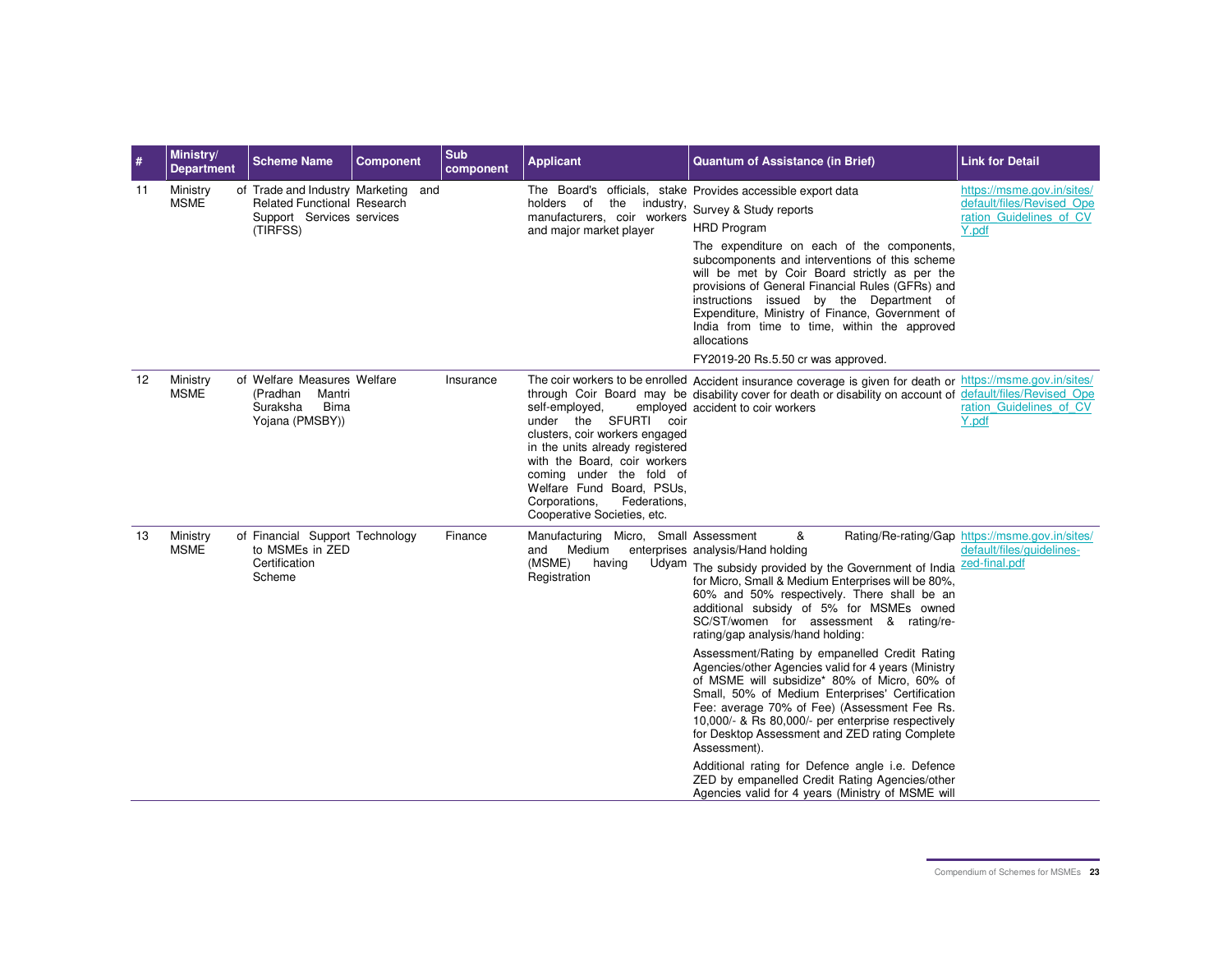| #  | Ministry/<br><b>Department</b> | <b>Scheme Name</b>                                                                                     | <b>Component</b>                             | <b>Sub</b><br>component      | Applicant                                                                                                              | <b>Quantum of Assistance (in Brief)</b>                                                                                                                                                                                                                                                                                                                                                                                                                                                                                                                                                                                                                                                              | <b>Link for Detail</b>                                                 |
|----|--------------------------------|--------------------------------------------------------------------------------------------------------|----------------------------------------------|------------------------------|------------------------------------------------------------------------------------------------------------------------|------------------------------------------------------------------------------------------------------------------------------------------------------------------------------------------------------------------------------------------------------------------------------------------------------------------------------------------------------------------------------------------------------------------------------------------------------------------------------------------------------------------------------------------------------------------------------------------------------------------------------------------------------------------------------------------------------|------------------------------------------------------------------------|
|    |                                |                                                                                                        |                                              |                              |                                                                                                                        | subsidize* 80% of Micro, 60% of Small, 50% of<br>Medium Enterprises' Certification Fee: average<br>70% of Fee) (Assessment Fee Rs. 40,000/- per<br>enterprise.)<br>Gap Analysis, Handholding, Consultancy for<br>improving rating of MSMEs by Consultants through<br>QCI/NPC, Field formations of O/o DC-MSME viz.<br>MSME-DI, MSME-TC including its autonomous<br>bodies, BEE etc. (Ministry of MSME will subsidize*<br>80% of Micro, 60% of Small, 50% of Medium<br>Enterprises' Consultancy charges: average 70% of<br>Fee) (Hand holding charges Rs. 1.9 Lakh per<br>enterprise whereas in case of MSMEs owned by<br>SC/ST entrepreneurs additional support of Rs<br>10,000/- will be provided.) |                                                                        |
|    |                                |                                                                                                        |                                              |                              |                                                                                                                        | Re-Assessment/Re-Rating<br>by Credit Rating<br>Agencies & Other Agencies (Ministry of MSME will<br>subsidize* 80% of Micro, 60% of Small, 50% of<br>Medium Enterprises' Certification Fee: average<br>70% of Fee) (Assessment Fee Rs. 40000/- per<br>enterprise.).                                                                                                                                                                                                                                                                                                                                                                                                                                   |                                                                        |
| 14 | Ministry<br><b>MSME</b>        | of A<br>Scheme<br>Promoting<br>Innovation,<br>Rural and<br>Industry<br>Entrepreneurship ip<br>(ASPIRE) | for Skill<br>development<br>& Entrepreneursh | Finance<br>Grant             | Incubation<br>schemes<br>MSME/NSIC/KVIC/Coir<br>Board/Other<br>Ministries/Departments as well<br>as Private incubators | Technical/research institutes, One-time grant of 100% of cost of Plant & https://msme.gov.in/sites/<br>of Machinery other than the land and infrastructure or default/files/ASPIRE-<br>an amount upto Rs.100 lakh, whichever is less to Guidelines-Final-<br>be provided<br>In case of incubation centres to be set up under<br>PPP mode with NSIC, KVIC or Coir Board or any<br>other Institution/agency of GOI, one-time grant of<br>50% of cost of Plant & Machinery other than the<br>land and infrastructure or Rs.50 lakh, whichever is<br>less to be provided<br>A total number of 150 such centres are being<br>targeted to be set up under this component with an                           | 03Jun15.pdf                                                            |
| 15 | Ministry<br><b>MSME</b>        | of Credit<br>Capital Subsidy for<br>Technology<br>Upgradation                                          | Linked Technology                            | Credit<br>capital<br>Subsidy | linked Micro and Small Enterprises                                                                                     | estimated financial outgo of Rs.135 Crore<br>Facilitating technology up-gradation by providing https://msme.gov.in/sites/<br>@15% up front capital subsidy                                                                                                                                                                                                                                                                                                                                                                                                                                                                                                                                           | default/files/CreditLinkCa<br>pitalSubsidyScheme%282<br>%29%282%29.pdf |
| 16 | Ministry<br><b>MSME</b>        | of Marketing<br>Support/Assistanc<br>e to MSMEs (Bar<br>Code)                                          | Marketing                                    | Finance<br>Reimburseme<br>nt | with GS1 India                                                                                                         | MSEs with and registration Reimbursement of registration fee (one time and https://msme.gov.in/sites/<br>recurring for 3 years) for bar coding<br>Financial assistance for reimbursement of 75% of<br>one-time registration fee (Under MSE-MDA)                                                                                                                                                                                                                                                                                                                                                                                                                                                      | default/files/MarkAssis.pdf                                            |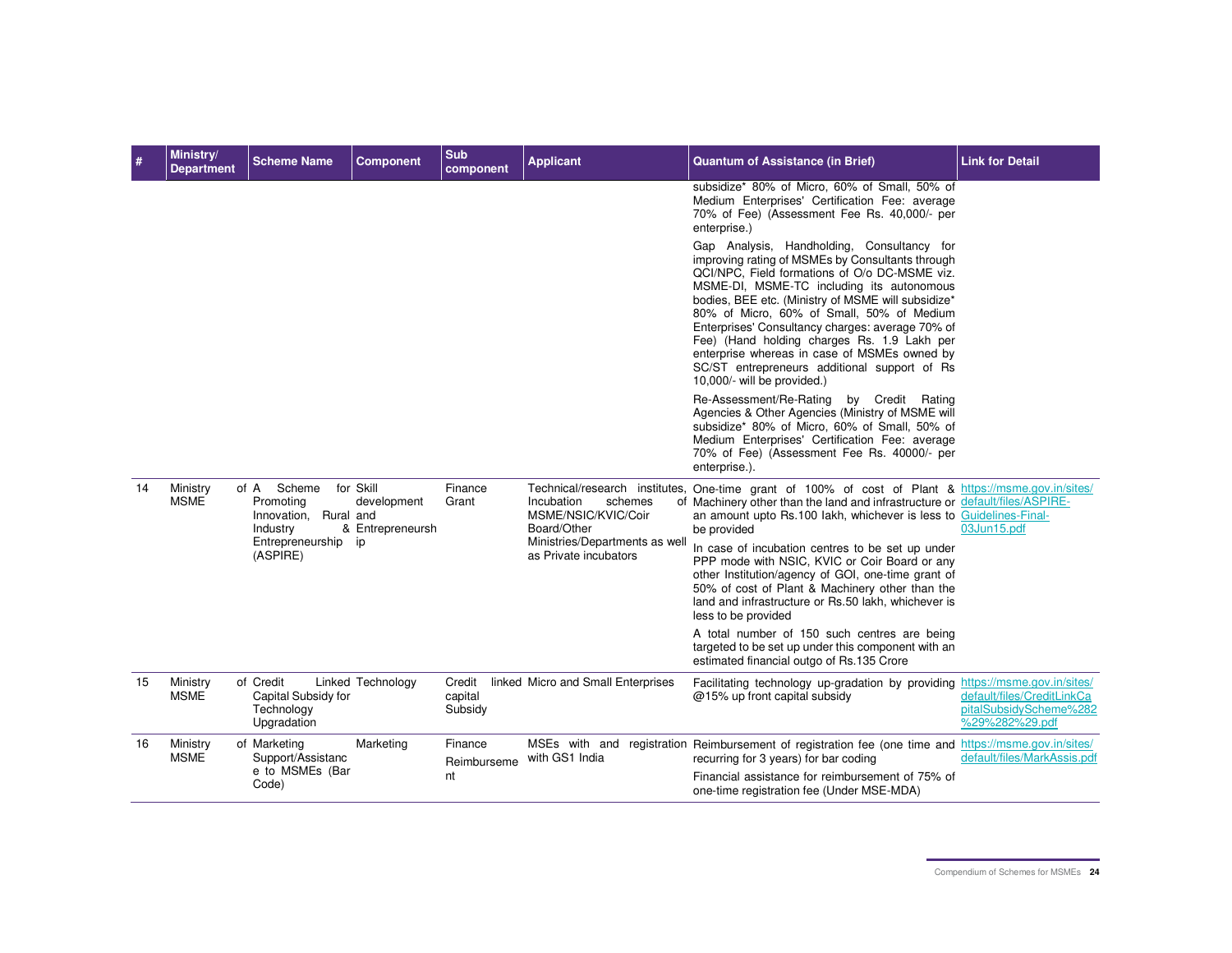| #  | Ministry/<br><b>Department</b> | <b>Scheme Name</b>                                              | <b>Component</b> | Sub<br>component | <b>Applicant</b>                                                                                                             | <b>Quantum of Assistance (in Brief)</b>                                                                                                                                                                                                                                                                                                                                  | <b>Link for Detail</b> |
|----|--------------------------------|-----------------------------------------------------------------|------------------|------------------|------------------------------------------------------------------------------------------------------------------------------|--------------------------------------------------------------------------------------------------------------------------------------------------------------------------------------------------------------------------------------------------------------------------------------------------------------------------------------------------------------------------|------------------------|
|    |                                |                                                                 |                  |                  |                                                                                                                              | 75% of annual recurring fee for first three years<br>(Under NMCP) paid by MSEs to GS1 India for the<br>use of bar coding                                                                                                                                                                                                                                                 |                        |
| 17 | Ministry<br><b>MSME</b>        | of Lean<br>Manufacturing<br>Competitiveness<br>for MSMEs        | Technology       | Finance          | qualify<br>under<br>to form SPV (Mini Cluster)                                                                               | Industry associations/Group of A financial support by the Government of India upto https://msme.gov.in/sites/<br>approx. 10 MSME units which a maximum of 80% of the Consultant fees for each default/files/quidelines%2<br>MSME- Mini Cluster will be provided. Remaining 20% is to Olean.pdf<br>Development Act, 2006 willing be borne by the beneficiaries MSME units |                        |
| 18 | Ministry<br><b>MSME</b>        | of Design Clinic for Technology<br>Design Expertise<br>to MSMEs |                  | Finance<br>Grant | Expert agencies<br>Associations.<br>Institutions<br>or<br>bodies),<br>appropriate<br>conducting<br>seminars<br>workshops     | (Industry Funding support of Rs.60,000 per seminar and http://www.dcmsme.gov.i<br>Technical 75% subject to a maximum of Rs.3.75 lakhs per n/schemes/DesignClinic.h<br>other workshop, To facilitate MSMEs to develop new tm<br>for Design strategies and or design related products<br>and and services through project interventions and<br>consultancy                 |                        |
|    |                                |                                                                 |                  |                  | Academic<br>companies/design<br>consultants, etc. applying as<br>co-applicants along with a<br>designated MSME               | MSMEs or groups of MSMEs, GOI contribution @ 75% for micro, 60% for SMEs<br>Institutes/design for the project range Rs.15 lakh to Rs.40 lakh                                                                                                                                                                                                                             |                        |
| 19 | Ministry<br><b>MSME</b>        | of Technology<br>Quality<br>Upgradation                         | and Technology   | Finance<br>Grant | Expert<br>organisations<br>etc.                                                                                              | like Funding support of up to 75% for awareness http://www.dcmsme.gov.i<br>PCRA, BEE, TERI, IITs, NITs, programmes, subject to maximum of Rs.75,000 per n/schemes/TEQUPDetail.<br>programme                                                                                                                                                                              | htm                    |
|    |                                | Support to MSMEs                                                |                  |                  | MITCON, GEDA, etc.<br>Cluster/industry<br>based<br>associations of MSMEs<br><b>NGOs</b><br>Technical<br>and<br>Institutions. | State Govt. agencies like Implementation of energy efficient technologies in<br>MSME units 75% of actual expenditure for cluster<br>level energy audit and preparation of model DPR                                                                                                                                                                                      |                        |
|    |                                |                                                                 |                  |                  |                                                                                                                              | Setting up of Carbon Credit Aggregation Centres.<br>50% of actual expenditure subject to maximum<br>Rs.1.5 lakh per DPR towards preparation of<br>subsequent detailed project reports for individual<br>MSMEs on EET projects                                                                                                                                            |                        |
|    |                                |                                                                 |                  |                  |                                                                                                                              | Encouraging MSMEs to acquire<br>product<br>certification/licenses from National/International<br>bodies. 75% of the actual expenditure, subject to a<br>maximum Rs 1.5 lakh;                                                                                                                                                                                             |                        |
|    |                                |                                                                 |                  |                  |                                                                                                                              | 25% of the project cost as subsidy by Government<br>of India, balance amount to be funded through loan<br>from SIDBI/banks/financial Institutions, MSMEs are<br>required to make the minimum contribution as<br>required by the funding agency;                                                                                                                          |                        |
|    |                                |                                                                 |                  |                  |                                                                                                                              | 75% subsidy towards licensing of products to<br>national/international standards; ceiling Rs 1.5 lakh                                                                                                                                                                                                                                                                    |                        |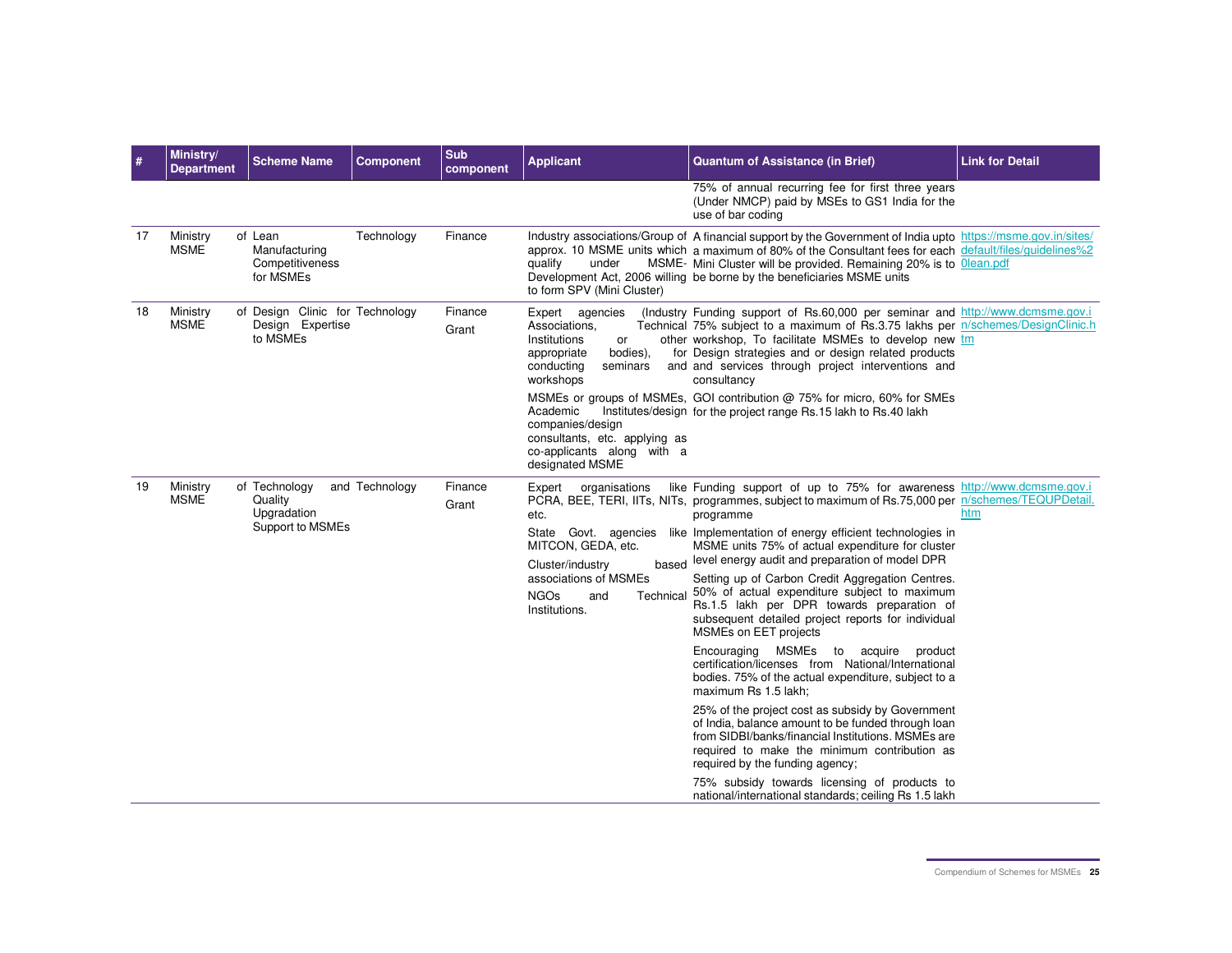| #  | <b>Ministry/</b><br><b>Department</b> | <b>Scheme Name</b>                                                                             | <b>Component</b>                                          | <b>Sub</b><br>component | Applicant                                                                                                                                                                                                                                                                                                                                                                                                                                                            | <b>Quantum of Assistance (in Brief)</b>                                                                                                                                                                                                                                                                                                                                                                                                                                                                                                                                                                                                                                                           | <b>Link for Detail</b>  |
|----|---------------------------------------|------------------------------------------------------------------------------------------------|-----------------------------------------------------------|-------------------------|----------------------------------------------------------------------------------------------------------------------------------------------------------------------------------------------------------------------------------------------------------------------------------------------------------------------------------------------------------------------------------------------------------------------------------------------------------------------|---------------------------------------------------------------------------------------------------------------------------------------------------------------------------------------------------------------------------------------------------------------------------------------------------------------------------------------------------------------------------------------------------------------------------------------------------------------------------------------------------------------------------------------------------------------------------------------------------------------------------------------------------------------------------------------------------|-------------------------|
|    |                                       |                                                                                                |                                                           |                         |                                                                                                                                                                                                                                                                                                                                                                                                                                                                      | for obtaining product licensing/marking to National<br>standards and Rs 2 lakhs for International<br>standards.                                                                                                                                                                                                                                                                                                                                                                                                                                                                                                                                                                                   |                         |
| 20 | Ministry<br><b>MSME</b>               | of Entrepreneurial<br>and<br>Development of Technology<br><b>SMEs</b><br>through<br>Incubators | Entrepreneursh Finance<br>Managerial ip development Grant |                         | or MSME<br>Individual<br>innovative ideas ready for Incubators (BI)'<br>commercialization can apply to<br>the host institution (e.g., IITs,<br>technical<br>NITs,<br>colleges,<br>research institutes, etc.) in<br>order to obtain fund support                                                                                                                                                                                                                      | with Funding support for setting up of 'Business http://www.dcmsme.gov.i<br>The cost may vary from Rs.4 to 8 lakh for each<br>incubatee/idea, subject to overall ceiling of Rs.62.5<br>lakh for each BI.<br>Upgradation of infrastructure Rs.2.50 lakh<br>Orientation/training Rs.1.28 lakh<br>Administrative expenses Rs.0.22 lakh                                                                                                                                                                                                                                                                                                                                                               | n/schemes/incubator.htm |
| 21 | Ministry<br><b>MSME</b>               | of Enabling<br>Manufacturing<br>Sector<br>to<br>be<br>Competitive<br>through QMS &<br>QTT      | Technology                                                | Finance                 | organisations<br>Expert<br>National Recruitment Board for expert organizations.<br>Personnel<br>and<br>Consultancy<br>Corporation,<br>National<br>Productivity<br>Council,<br>Standardisation, Testing<br>Quality Management),<br>Industry Associations<br>that<br>have taken active interest in<br>QMS/QTT<br>Technical<br>Institutions,<br><b>Engineering Colleges</b><br>Tool Rooms and similar<br>bodies and MSEs can apply for<br>assistance under this scheme. | like Funding support for introduction of appropriate https://msme.gov.in/sites/<br>Quality Council of India (QCI), course modules in technical institutions through default/files/QMSQTT10.p<br>Training, Funding support up to Rs.79,000/- per programme<br>Development for conducting QMS/QTT awareness campaign for<br>MSEs through expert organisations.<br>& Funding support up to Rs.2.5 lakh per unit for<br>Quality Certification (STOC, a implementation of QMS and QTT in selected<br>Society under the Ministry of MSMEs through expert organisations.<br>IT), IIQM (Indian Institute of Funding support for conducting C-watch study for<br>product having threat from foreign goods. | df                      |
| 22 | Ministry<br><b>MSME</b>               | of Building<br>Awareness<br>on<br>Intellectual<br>Property<br>Rights<br>(IPR)                  | Technology                                                | Finance                 | <b>MSME</b><br>Registered<br>expert agencies etc.                                                                                                                                                                                                                                                                                                                                                                                                                    | units, Conducting awareness/sensitization programmes https://msme.gov.in/sites/<br>association, consultancy firms, on IPR (Applicants in this case are MSME default/files/Revised%201<br>organisations and expert agencies) Gol assistance PR%20Guidelines 5.pdf<br>of Rs.1 lakh per awareness programme<br>Conducting<br>pilot<br>studies<br>for<br>selected<br>clusters/groups of industries (Applicants in this<br>case are MSME organisations, competent<br>agencies and expert agencies). Gol assistance of<br>Rs.2.5 lakh per pilot study.                                                                                                                                                  |                         |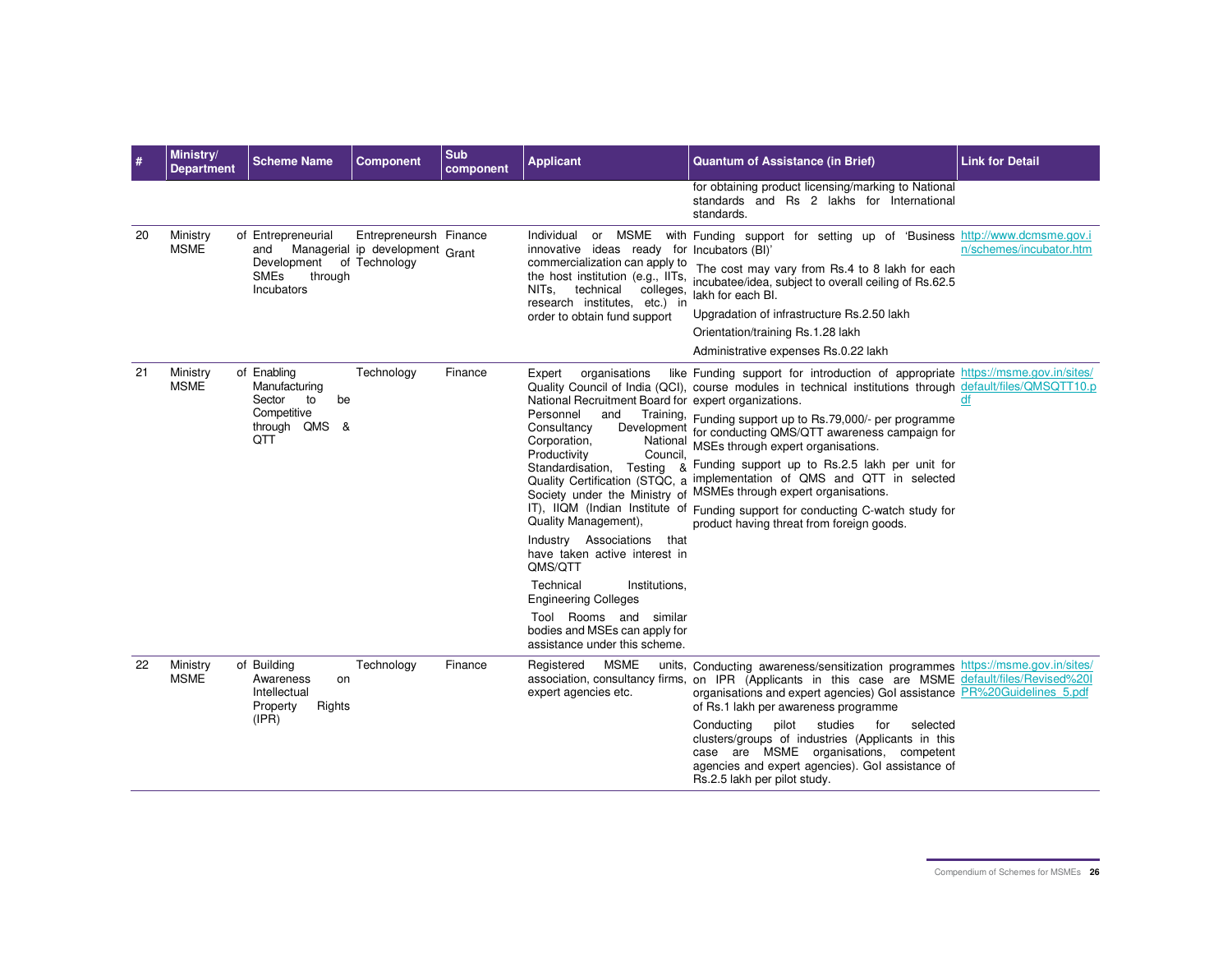| #  | <b>Ministry/</b><br><b>Department</b> | <b>Scheme Name</b>                   | <b>Component</b> | Sub<br>component | <b>Applicant</b> | <b>Quantum of Assistance (in Brief)</b>                                                                                                                                                                                                                                                                                                                                                                                                                       | <b>Link for Detail</b>   |
|----|---------------------------------------|--------------------------------------|------------------|------------------|------------------|---------------------------------------------------------------------------------------------------------------------------------------------------------------------------------------------------------------------------------------------------------------------------------------------------------------------------------------------------------------------------------------------------------------------------------------------------------------|--------------------------|
|    |                                       |                                      |                  |                  |                  | Funding support for conducting<br>interactive<br>seminars/workshops (Applicants in this case are<br>MSME organisations and expert agencies)                                                                                                                                                                                                                                                                                                                   |                          |
|    |                                       |                                      |                  |                  |                  | Funding support for conducting specialised training<br>on IPR (Applicants - Expert agencies)                                                                                                                                                                                                                                                                                                                                                                  |                          |
|    |                                       |                                      |                  |                  |                  | Funding support in the form of Grant on Patent/GI<br>Registration (Applicants in this case are MSME<br>units and MSME organisations)                                                                                                                                                                                                                                                                                                                          |                          |
|    |                                       |                                      |                  |                  |                  | Funding support for setting up IP Facilitation                                                                                                                                                                                                                                                                                                                                                                                                                |                          |
| 23 | Ministry<br><b>MSME</b>               | of International<br>Cooperation      | Marketing        | Finance          | Registered       | Government Institutions and International Events held in foreign countries: Rs. https://msme.gov.in/sites/<br>Industry 25.00 lakh per event                                                                                                                                                                                                                                                                                                                   | default/files/IC-Scheme- |
|    |                                       |                                      |                  |                  | Associations     | International Events held in India: Rs. 5.00 lakh per<br>participation<br>in<br>International<br>event<br>for<br>exhibitions/trade fairs and Rs. 4.50 lakh for<br>organization<br>of<br>International<br>Conferences/Seminars.                                                                                                                                                                                                                                | Guidelines-June-2018.pdf |
|    |                                       |                                      |                  |                  |                  | conferences/<br>Holding/organising<br>International<br>seminars/ workshops in India by Ministry of MSME<br>or organizations under it:-For each event,<br>Administrative Wing of the Ministry of MSME would<br>seek the approval for the budget from Minister of<br>MSME after consulting IFW                                                                                                                                                                  |                          |
| 24 | Ministry<br><b>MSME</b>               | of Marketing<br>Assistance<br>Scheme | Marketing        | Finance          | apply.           | MSMEs, Industry Associations The maximum net budgetary support for https://msme.gov.in/sites/<br>and other organizations related participating in an international exhibition/trade fair default/files/MASCHEME-<br>to MSME sector are eligible to would normally be restricted to an overall ceiling of New-18112014.pdf<br>Rs.30 lakh per event (Rs.40 lakh for Latin American<br>countries).                                                               |                          |
|    |                                       |                                      |                  |                  |                  | The budget for organizing<br>the Domestic<br>Exhibitions/Trade Fair would depend upon the<br>various components of the expenditure, i.e. space<br>rental including construction and fabricating<br>charges, theme pavilion, advertisement, printing<br>material, transportation etc. However, the<br>budgetary support towards net expenditure for<br>organizing such exhibition/trade fair would normally<br>be restricted to a maximum amount of Rs.45 lakh |                          |
|    |                                       |                                      |                  |                  |                  | The corresponding budgetary limit for participation<br>in an exhibition/trade fair shall be Rs.15 lakh<br>financial assistance will be provided ranging from<br>25% to 95% of the Air-Fare and space rent to<br>entrepreneurs on the basis of size and type of the<br>enterprise. Financial assistance for co-sponsoring                                                                                                                                      |                          |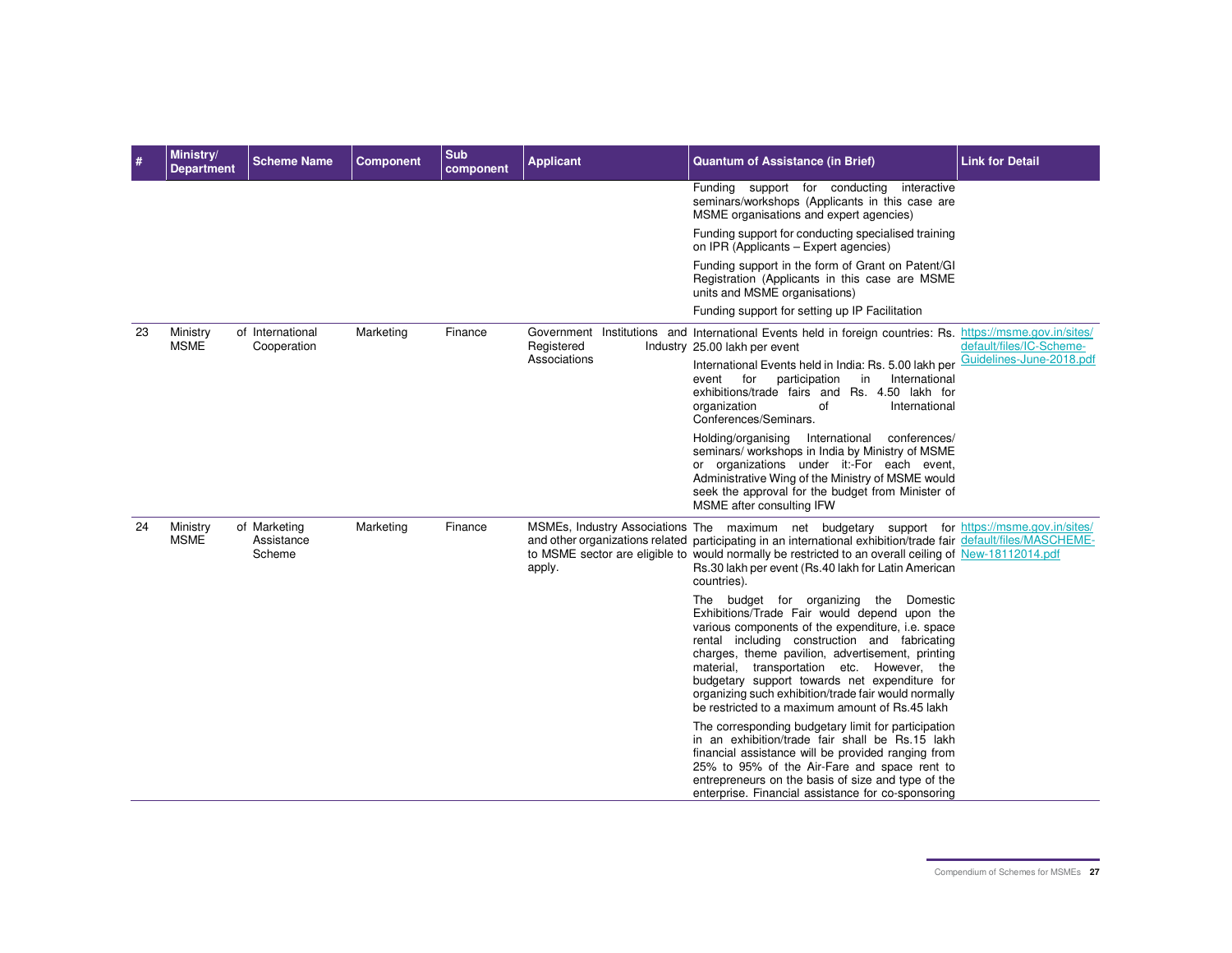| #  | Ministry/<br><b>Department</b> | <b>Scheme Name</b>                                                        | <b>Component</b>                                                       | <b>Sub</b><br>component | <b>Applicant</b>                          | <b>Quantum of Assistance (in Brief)</b>                                                                                                                                                                                                                                                                                                                                                                    | <b>Link for Detail</b>               |
|----|--------------------------------|---------------------------------------------------------------------------|------------------------------------------------------------------------|-------------------------|-------------------------------------------|------------------------------------------------------------------------------------------------------------------------------------------------------------------------------------------------------------------------------------------------------------------------------------------------------------------------------------------------------------------------------------------------------------|--------------------------------------|
|    |                                |                                                                           |                                                                        |                         |                                           | an event would be limited to 40% of the net<br>expenditure, subject to a maximum amount of Rs.5<br>lakh                                                                                                                                                                                                                                                                                                    |                                      |
| 25 | Ministry<br><b>MSME</b>        | of Procurement and Marketing<br><b>Marketing Support</b><br>Scheme (P&MS) |                                                                        | Finance                 | Individual<br>Manufacturing/Service MSEs. | Space rent charges-Subsidy on built up space rent https://msme.gov.in/sites/<br>paid-80% for General Category, 100% for SC/ST<br>Women/Aspirational District                                                                                                                                                                                                                                               | default/files/Guidelines P<br>MS.pdf |
|    |                                |                                                                           |                                                                        |                         |                                           | Contingency expenditure-100%<br>subject to<br>maximum of 25,000 or actual, whichever is less.                                                                                                                                                                                                                                                                                                              |                                      |
|    |                                |                                                                           |                                                                        |                         |                                           | Support<br><b>Maximum</b><br>budgetary<br>(including<br>Contingency expenditure-Metro & for A class city<br>1.5 lakhs (incl taxes) max or actual, whichever is<br>less.<br>For<br>В<br>class<br>city<br>lakhs<br>1<br>(incl taxes) max or actual, whichever is less.                                                                                                                                       |                                      |
| 26 | Ministry<br><b>MSME</b>        | of Entrepreneurship<br>Skill Development ip<br>Programme<br>(ESDP)        | Entrepreneursh Finance<br>and Skill<br>Development                     |                         | These<br>programmes<br>Ministry           | are 20 % of the total targeted of ESDPs are conducted https://msme.gov.in/sites/<br>conducted by MSME-DIs of exclusively for weaker sections of the society i.e. default/files/Up-Scaled-<br>(SC/ST/women and PH) with a stipend of Rs.500/- ESDP-Guidelines.pdf<br>per month per candidate under the Promotional<br>Package for (Micro, Small Enterprises) MSEs                                           |                                      |
|    |                                |                                                                           |                                                                        |                         |                                           | No fee is charged from the candidates under these<br>programmes.                                                                                                                                                                                                                                                                                                                                           |                                      |
| 27 | Ministry<br><b>MSME</b>        | of Assistance<br>Training<br>Institutions (ATI)                           | to Skill<br>development<br>Training<br>institution's<br>infrastructure | Finance                 | EDIs.                                     | Institutions of Ministry of Amount of assistance will not exceed the actual<br>MSME and existing State level amount for strengthening/expansion of the default/files/Revised-ATI-<br>infrastructure required by the training institutions of GUIDELINES-without-<br>this Ministry. Scale of maximum assistance to the research.pdf<br>State level EDIs will be restricted to Rs.2.5 crore in<br>each case. | https://msme.gov.in/sites/           |
|    |                                |                                                                           |                                                                        |                         |                                           | Assistance for skill development programmes will<br>be provided as per the prescribed rates.                                                                                                                                                                                                                                                                                                               |                                      |
| 28 | Ministry<br><b>MSME</b>        | &<br>of Micro<br>Enterprises<br>Cluster<br>Development<br>(MSE-CDP)       | Small Technology                                                       | Finance<br>Grant        | Clusters.<br>associations/Consortia       | Industrial Hard interventions, i.e., setting up of CFCs with http://www.dcmsme.gov.i<br>maximum eligible project cost of Rs.15 crore with n/mse-cdprog.htm<br>Gol contribution of 70% (90% for special category<br>States and for clusters with more than 50%<br>women/micro/village/SC/ST units).                                                                                                         |                                      |
|    |                                |                                                                           |                                                                        |                         |                                           | Infrastructure development in the new/existing<br>industrial estates/areas in which the maximum<br>eligible project cost is Rs.10 crore, with Gol<br>contribution amounting to 60% of project cost (80%<br>for special category States and for clusters with<br>more than 50% women/micro/SC/ST units)                                                                                                     |                                      |
| 29 | Ministry<br><b>MSME</b>        | of Marketing<br>Hub/Exhibition                                            | Marketing                                                              | Finance                 | Clusters.<br>associations/Consortia       | Industrial GoI grant will be restricted to 70% of the cost of http://www.dcmsme.gov.i<br>Project of maximum Rs.20.00 crore.                                                                                                                                                                                                                                                                                | n/mse-cdprog.htm                     |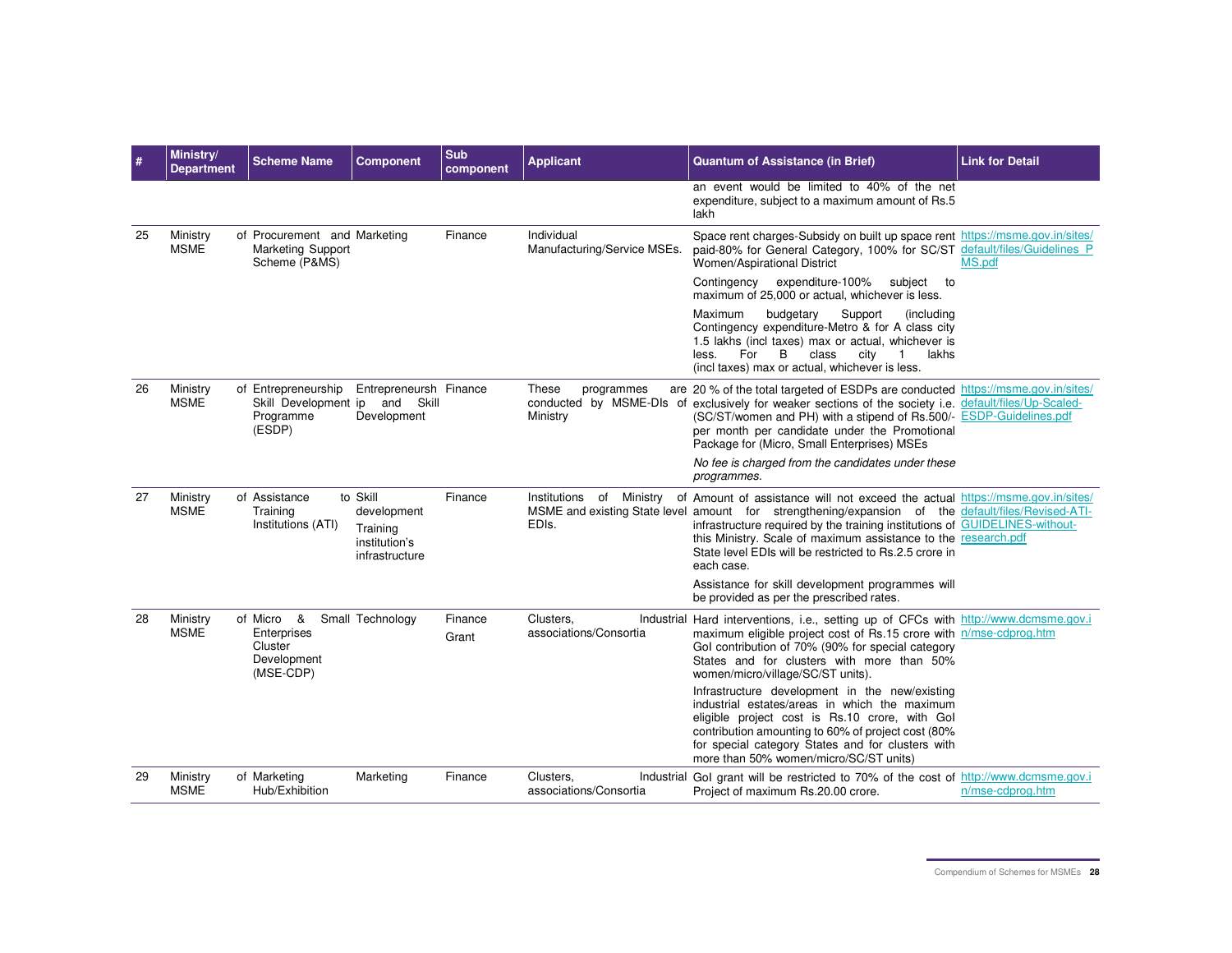| #  | Ministry/<br><b>Department</b> | <b>Scheme Name</b>                                                      | <b>Component</b>                               | Sub<br>component | <b>Applicant</b>                                                                                                     | <b>Quantum of Assistance (in Brief)</b>                                                                                                                                                                                                                                                                                                                                                                                                                                | <b>Link for Detail</b>                                                 |
|----|--------------------------------|-------------------------------------------------------------------------|------------------------------------------------|------------------|----------------------------------------------------------------------------------------------------------------------|------------------------------------------------------------------------------------------------------------------------------------------------------------------------------------------------------------------------------------------------------------------------------------------------------------------------------------------------------------------------------------------------------------------------------------------------------------------------|------------------------------------------------------------------------|
|    |                                | by<br>Centres<br>Associations<br>Sub scheme<br><b>MSE CDP</b>           |                                                |                  | Association<br>desirous<br>an SPV (comprising of at least<br>member<br>units<br>of<br>20<br>per Companies Act 2013). | of 90% for CFCs in NE & Hill States, Island territories,<br>availing Gol assistance under Aspirational Districts/LWE affected Districts<br>this component needs to form Clusters with more than 50% (a) micro/village or (b)<br>women owned or (c) SC/ST units.<br>association). An SPV should The cost of Project includes cost of Land (subject<br>be a Section 8 company (as to maximum of 25% of Project Cost)                                                     |                                                                        |
| 30 | Ministry<br><b>MSME</b>        | of Infrastructure<br>Development: Sub<br>$-MSE$<br>scheme<br><b>CDP</b> | Infrastructure                                 | Finance          | SPV<br>In consultation with<br>state<br>department of MSME.                                                          | Infrastructure Development Projects under the http://www.dcmsme.gov.i<br>scheme would cover Projects for infrastructural n/schemes/New-<br>facilities like power distribution network, water, Guidelines.pdf<br>telecommunication, drainage and pollution control<br>facilities, roads, banks, raw material storage and<br>marketing outlets, common service facilities and<br>technological backup services for MSEs in the<br>new/existing industrial estates/areas. |                                                                        |
|    |                                |                                                                         |                                                |                  |                                                                                                                      | The Gol grant will be restricted to 60% of the cost<br>of Project (Rs.10.00 crore for Industrial Estate &<br>Rs.15.00 crore for Flatted Factory Complex). Gol<br>grant will be 80% for Projects in NE & Hilly States,<br>Island territories, Aspirational Districts/LWE<br>affected Districts, industrial areas/estates/Flatted<br>Factory Complex with more than 50% (a)<br>micro/village or (b) women owned or (c) SC/ST<br>units.                                   |                                                                        |
|    |                                |                                                                         |                                                |                  |                                                                                                                      | The State/UT Governments will also meet the cost<br>in excess of Rs.10.00 crore/Rs.15.00 crore or any<br>escalation in cost.                                                                                                                                                                                                                                                                                                                                           |                                                                        |
|    |                                |                                                                         |                                                |                  |                                                                                                                      | Variation of 10% max. is admissible in component-<br>wise cost subject to keeping overall Project cost<br>unchanged.                                                                                                                                                                                                                                                                                                                                                   |                                                                        |
| 31 | Ministry<br><b>MSME</b>        | of Scheme<br>Surveys,<br>and<br>Policy<br>Research                      | of Research and Finance<br>Studies Development |                  | concerned<br>organizations/Divisions under received<br>Ministry of MSME                                              | As decided by the committee on the proposals https://msme.gov.in/sites/<br>Refer to link for details                                                                                                                                                                                                                                                                                                                                                                   | default/files/REVISED-<br><b>GUIDELINES-OF-</b><br>SCHEM-OF-SURVEY.pdf |
| 32 | Ministry<br><b>MSME</b>        | of National<br><b>HUB</b>                                               | SC-ST- Welfare                                 | Finance          | Small<br>National<br>Corporation (NSIC),                                                                             | Ministry of MSME through Each activity, proposals would be submitted and https://msme.gov.in/sites/<br>Industries forwarded by various organisations including NSIC default/files/quidelinesSC-<br>to the Empowered Project Approval Committee ST-HUb.pdf<br>chaired by Secretary, MSME for approval                                                                                                                                                                   |                                                                        |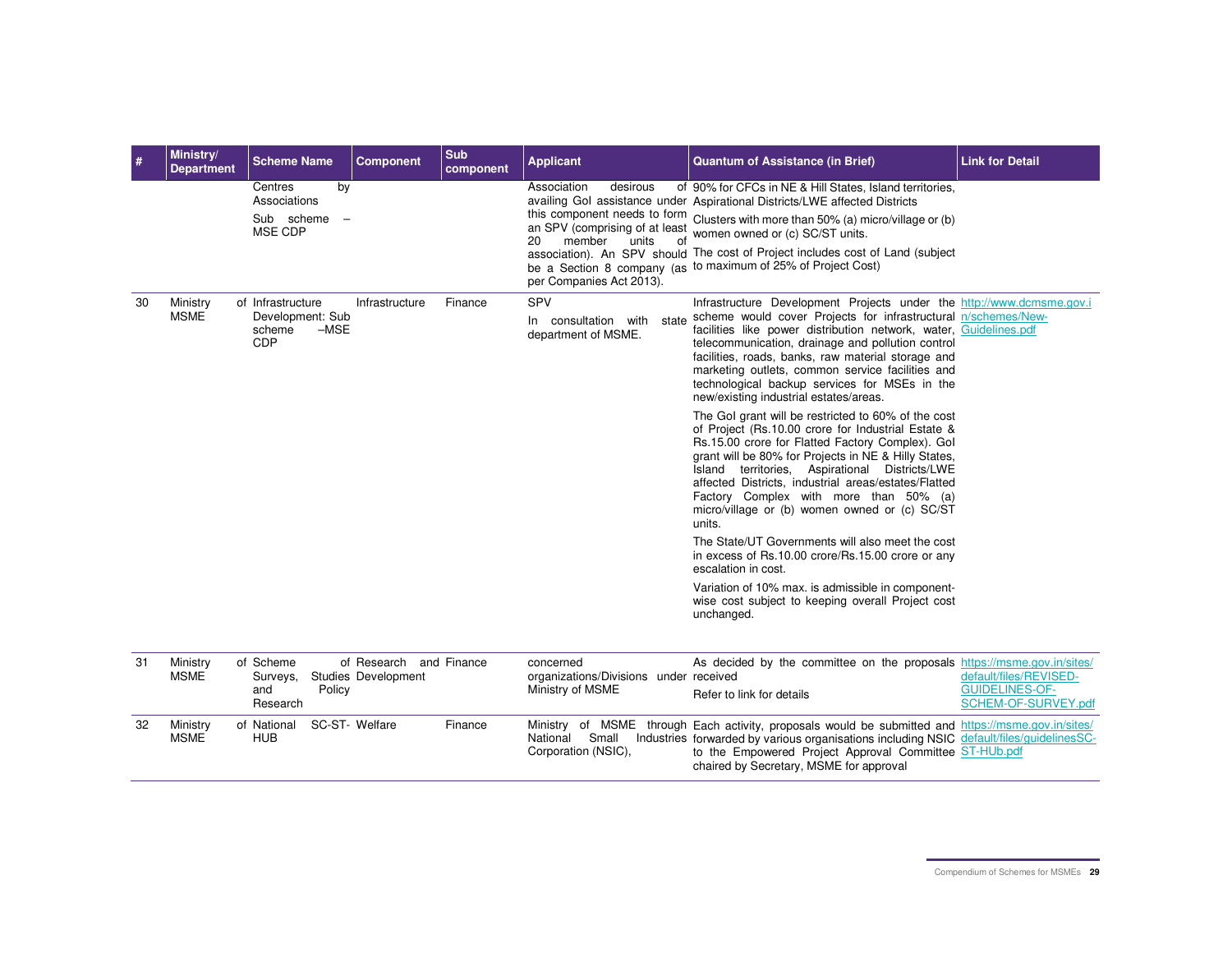| #  | Ministry/<br><b>Department</b> | <b>Scheme Name</b>                                                                 | <b>Component</b>  | <b>Sub</b><br>component | <b>Applicant</b>                                          | <b>Quantum of Assistance (in Brief)</b>                                                                                                                                                                                                                                                                                                                                                                                                                                         | <b>Link for Detail</b>                                                                                                        |
|----|--------------------------------|------------------------------------------------------------------------------------|-------------------|-------------------------|-----------------------------------------------------------|---------------------------------------------------------------------------------------------------------------------------------------------------------------------------------------------------------------------------------------------------------------------------------------------------------------------------------------------------------------------------------------------------------------------------------------------------------------------------------|-------------------------------------------------------------------------------------------------------------------------------|
| 33 | Ministry<br><b>MSME</b>        | of Scheme<br>Information.<br>Education<br>and<br>Communication                     | of IEC            | Finance                 | Ministry of MSME.                                         | Implemented by Media Cell of General Financial Rules (GFRs) would be followed https://msme.gov.in/sites/<br>while dealing with matters involving public finances default/files/guidelines.pdf<br>in respect of activities to be undertaken in para 5 of<br>the quidelines                                                                                                                                                                                                       |                                                                                                                               |
| 34 | Ministry<br><b>MSME</b>        | of Plan (S&T), Coir Grant<br>Board (CSS of<br>S&T of Coir Board)                   |                   |                         | CCRI, Alleppey and CICT, repairs (R&D only).<br>Bangaluru | Finance Grant Research institutions such as Grant for R&D activities, infrastructure creation and http://coirboard.gov.in/wp-                                                                                                                                                                                                                                                                                                                                                   | content/uploads<br>/2018/03/st.pdf                                                                                            |
| 35 | Ministry<br><b>MSME</b>        | of Assistance<br>Training<br>Institutions (ATI)                                    | to Infrastructure | Finance                 | Any State/Union<br>Government<br>development agencies     | Territory Maximum assistance for creation or strengthening https://my.msme.gov.in/M<br>training of infrastructure will be Rs.150 lakh on matching yMsmeMob/MsmeSchem<br>institutions, NGOs and other basis, not exceeding 50% of project cost. However, e/Pages/0 3 1.html<br>for the North-Eastern Region (including Sikkim),<br>Andaman & Nicobar and Lakshadweep, maximum<br>assistance on matching basis would be Rs.270<br>lakh or 90% of project cost, whichever is less. |                                                                                                                               |
|    |                                |                                                                                    |                   |                         |                                                           | Maximum assistance per trainee per hour for<br>development<br>entrepreneurship<br>and<br>skill<br>development programmes is Rs.50 (Rs.60 for<br>NER, A&N and Lakshadweep)                                                                                                                                                                                                                                                                                                       |                                                                                                                               |
| 36 | Ministry<br><b>MSME</b>        | of ISO<br>9000/ISO Finance<br>14001 Certification<br>Reimbursement                 |                   | Incentive               | <b>MSE</b>                                                | The scheme envisages reimbursement of charges https://my.msme.gov.in/M<br>ISO-9000/ISO-14001/HACCP<br>acquiring<br>for<br>certification to the extent of 75% of expenditure e/Pages/0 2 2.html#:~: te<br>subject to a maximum of Rs.75,000 in each case.                                                                                                                                                                                                                        | yMsmeMob/MsmeSchem<br>xt=The%20scheme%20e<br>nvisages%20reimbursem<br>ent%20of,to%20avail%20<br>the%20incentive%20sche<br>me. |
| 37 | Ministry<br><b>MSME</b>        | of Micro<br>Finance Credit<br>Programme<br>Performance and<br><b>Credit Rating</b> |                   | Finance                 | MFIs/NGOs                                                 | Government of India provide funds for micro<br>finance programme to SIDBI, which is called n/schemes/microfinance.h<br>'Portfolio Risk Fund' (PRF). At present SIDBI takes tm<br>fixed deposit equal to 10% of loan amount. The<br>share of MFIs/NGOs is 2.5% of loan amount (i.e.,<br>25% of security deposit) and balance 7.5% (i.e.,<br>75% of security deposit) is adjusted from funds<br>provided by the Government of India.                                              | http://www.dcmsme.gov.i                                                                                                       |
| 38 | Ministry<br><b>MSME</b>        | of Performance and Credit<br><b>Credit Rating</b>                                  |                   | Finance                 | Enterprise is eligible to apply                           | Any enterprise registered in Turnover of MSE Re-imbursement of fee through https://msme.gov.in/sites/<br>India as a Micro or Small NSIC Up to Rs.50 lakh, 75% of the fee or Rs.25,000 default/files/PCR EN.<br>(whichever is less)                                                                                                                                                                                                                                              | pdf                                                                                                                           |
|    |                                |                                                                                    |                   |                         |                                                           | Above Rs.50 to 200 lakh, 75% of the fee or<br>Rs.30,000 (whichever is less) More than Rs.200<br>lakh 75% of the fee or Rs.40,000 (whichever is<br>less)                                                                                                                                                                                                                                                                                                                         |                                                                                                                               |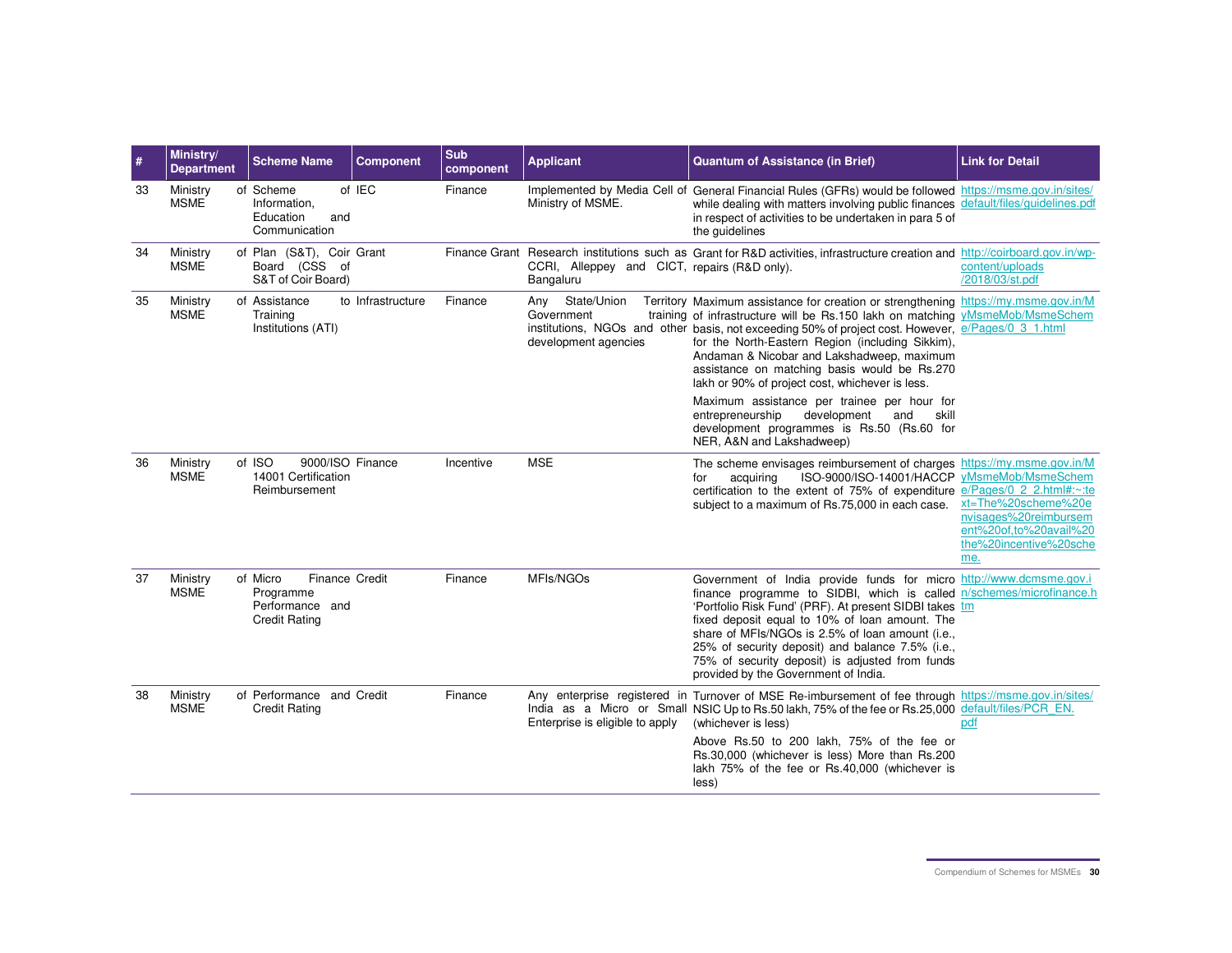| #  | Ministry/<br><b>Department</b> | <b>Scheme Name</b>                          | <b>Component</b> | Sub<br>component | <b>Applicant</b>                                                                                                                                                  | <b>Quantum of Assistance (in Brief)</b>                                                                                                                                                                                                                                                                                                                                                                                                                                                                                                                                                                                                                                                                                                                                             | <b>Link for Detail</b>                                                                                                                                                                                                                                                                                                                                                                                   |
|----|--------------------------------|---------------------------------------------|------------------|------------------|-------------------------------------------------------------------------------------------------------------------------------------------------------------------|-------------------------------------------------------------------------------------------------------------------------------------------------------------------------------------------------------------------------------------------------------------------------------------------------------------------------------------------------------------------------------------------------------------------------------------------------------------------------------------------------------------------------------------------------------------------------------------------------------------------------------------------------------------------------------------------------------------------------------------------------------------------------------------|----------------------------------------------------------------------------------------------------------------------------------------------------------------------------------------------------------------------------------------------------------------------------------------------------------------------------------------------------------------------------------------------------------|
| 39 | Ministry<br><b>MSME</b>        | of Raw<br>Material Credit<br>Assistance     |                  | Finance          | <b>Registered MSMEs</b>                                                                                                                                           | Financial assistance for procurement of raw https://www.startupindia.g<br>material up to 90 days<br>MSEs helped to avail economics of purchases like<br>bulk purchase, cash discount, etc.<br>All the procedures, documentation & issue of letter<br>of credit in case of imports taken care of.                                                                                                                                                                                                                                                                                                                                                                                                                                                                                    | ov.in/content/sih/en/gover<br>nment-<br>schemes/raw material as<br>sistance.html#:~:text=and<br>%20Medium%20Enterpris<br>$es$ )-<br>.Raw%20Material%20Ass<br>istance%20Scheme%20ai<br>ms%20at%20helping%20<br>MSMEs%20by%20way.b<br>etter%20on%20manufact<br>uring%20quality%20prod<br>ucts.&text=Financial%20a<br>ssistance%20(Credit)%20<br>for%20procurement, mater<br>ial%20up%20to%2090%2<br>Odays. |
| 40 | Ministry<br><b>MSME</b>        | of Single<br>Registration                   | Point Marketing  |                  | <b>MSME</b>                                                                                                                                                       | The units registered are eligible to get the benefits<br>listed below:<br>Issue of tender sets free of cost<br>Exemption from payment of Earnest Money<br>Deposit (EMD)<br>Tender participating MSEs quoting price within the<br>price band of L1+15% allowed to supply a portion<br>up to 20% of requirement by bringing down their<br>price to L1 price where L1 is non-MSEs.<br>Every Central Ministry/Department/PSU shall set<br>an annual goal of minimum 20% of total annual<br>purchases of products or services produced or<br>rendered by MSEs; out of the mandatory 20%<br>procurement from MSEs, 4% is earmarked for units<br>owned by Schedule Castes/Schedule Tribes.<br>In addition to the above, 358 items also reserved<br>for exclusive purchase from MSE sector. | https://www.nsic.co.in/sch<br>emes/Single-Point-<br>Registration.aspx                                                                                                                                                                                                                                                                                                                                    |
| 41 | Ministry<br><b>MSME</b>        | of Janshree<br>Yojana for Khadi<br>Artisans | Bima Insurance   | Finance          | Khadi Karigar (spinners and For death due to:<br>weavers) aged between 18<br>59 years. Khadi Karigar should<br>be below, or marginally above<br>the poverty line. | $(1)$ Natural causes - Rs.20,000; and<br>(2) Accident - Rs.50,000.<br>For permanent disability (loss of two eyes or two<br>$limbs$ ) – Rs.50,000.                                                                                                                                                                                                                                                                                                                                                                                                                                                                                                                                                                                                                                   | https://mv.msme.gov.in/M<br>yMsmeMob/MsmeSchem<br>e/Pages/1 3 1.html                                                                                                                                                                                                                                                                                                                                     |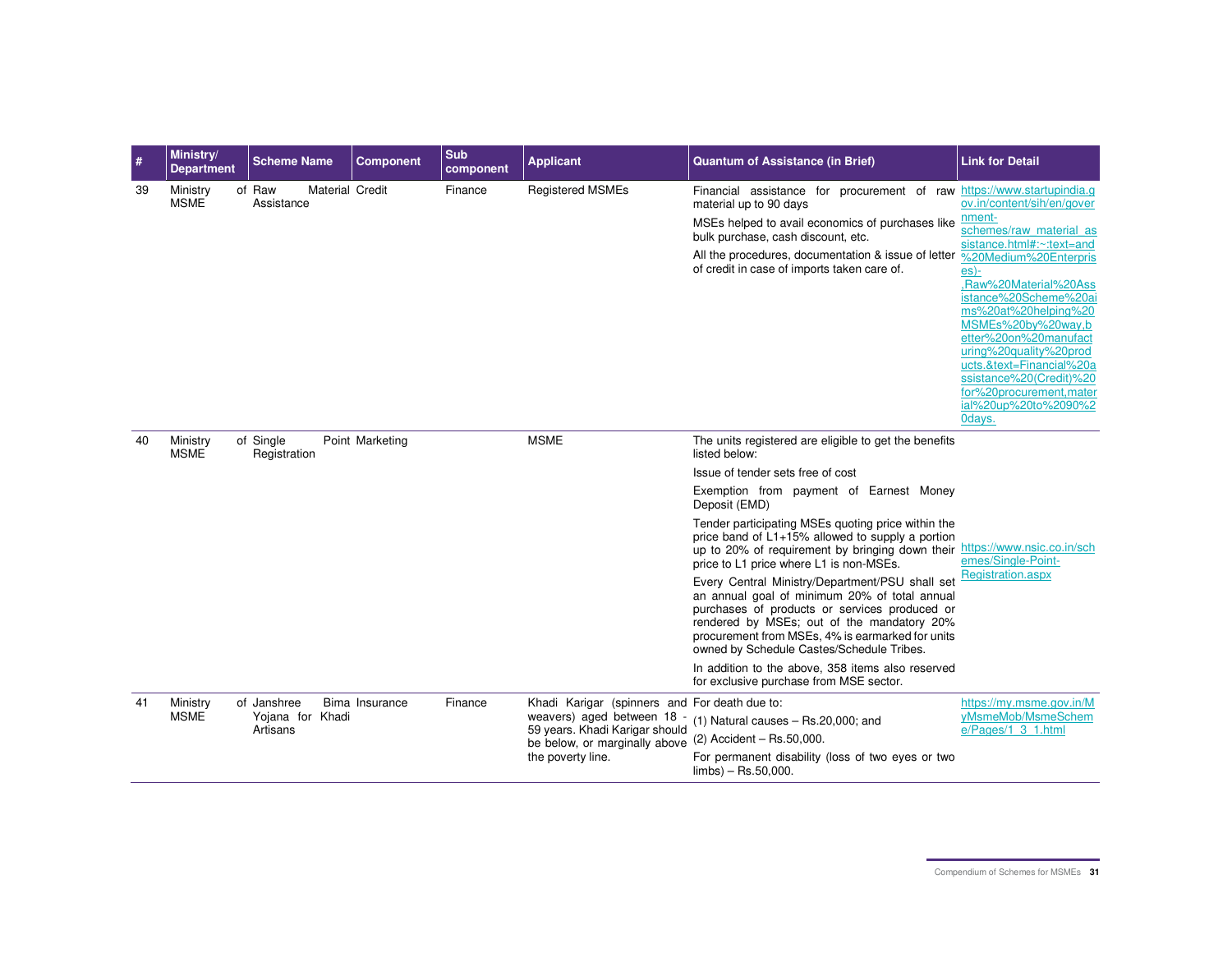| #  | Ministry/<br><b>Department</b> | <b>Scheme Name</b>                                                       | <b>Component</b>  | <b>Sub</b><br>component | <b>Applicant</b>                                                                                                                                                         | <b>Quantum of Assistance (in Brief)</b>                                                                                                                                                                                                                                                                                                                                | <b>Link for Detail</b>                                                                |
|----|--------------------------------|--------------------------------------------------------------------------|-------------------|-------------------------|--------------------------------------------------------------------------------------------------------------------------------------------------------------------------|------------------------------------------------------------------------------------------------------------------------------------------------------------------------------------------------------------------------------------------------------------------------------------------------------------------------------------------------------------------------|---------------------------------------------------------------------------------------|
|    |                                |                                                                          |                   |                         |                                                                                                                                                                          | For partial disability (loss of one eye or one limb) -<br>Rs.25.000.                                                                                                                                                                                                                                                                                                   |                                                                                       |
|    |                                |                                                                          |                   |                         |                                                                                                                                                                          | Free add-on benefit: Scholarship of Rs.300 per<br>quarter for children of Khadi Karigar, studying in 9th<br>to 12th standard, subject to a maximum of 2<br>children per family                                                                                                                                                                                         |                                                                                       |
| 42 | Ministry<br><b>MSME</b>        | of Coir<br>Udyami Credit<br>Yojana                                       |                   | Finance                 | Help<br>Groups.<br>Governmental Organizations, the project cost.<br>Registration<br>Societies<br>Act<br>Societies.<br>Joint<br>Liability<br>Groups and Charitable Trust. | Individuals, Companies, Self Maximum admissible cost of the project is 10lakhs https://www.startupindia.g<br>Non- plus working capital, which shall not exceed 25% of<br>Institutions registered under Beneficiary's contribution 5% of the project cost<br><b>Bank</b><br>credit<br>55%<br>Rate<br>1860, Production Co-operative . Rate of Subsidy 40% of the project | ov.in/content/sih/en/gover<br>nment-<br>schemes/coir udyami yoj<br>ana.html           |
| 43 | Ministry<br><b>MSME</b>        | of Performance and Credit<br>Credit<br>Rating                            |                   | Finance                 |                                                                                                                                                                          | Small and medium enterprises 75% of rating fee subject to maximum of Rs.25,000<br>reimbursed having turnover up to Rs.50 lakh                                                                                                                                                                                                                                          | https://msme.gov.in/sites/<br>default/files/PCR EN.                                   |
|    |                                | Scheme                                                                   |                   |                         |                                                                                                                                                                          | 75% of rating fee subject to maximum of Rs.30,000<br>reimbursed having turnover above Rs.50 lakh to<br>Rs.2 crore.                                                                                                                                                                                                                                                     | pdf                                                                                   |
|    |                                |                                                                          |                   |                         |                                                                                                                                                                          | 75% of rating fee subject to maximum of Rs.40,000<br>reimbursed having turnover above Rs.2 crore.                                                                                                                                                                                                                                                                      |                                                                                       |
| 44 | Ministry<br><b>MSME</b>        | of National<br>(Individual MSEs)                                         | Awards Reward     | Cash                    | Micro and small enterprises                                                                                                                                              | Cash prizes to selected enterprises.                                                                                                                                                                                                                                                                                                                                   | http://www.dcmsme.gov.i<br>n/schemes/award schem<br>e.htm                             |
| 45 | Ministry<br><b>MSME</b>        | of Design Expertise Grant<br>to manufacturing<br>sector                  |                   | Finance                 | Registered<br><b>MSMEs</b>                                                                                                                                               | manufacturing Grant of Rs.15 lakh to Rs.40 lakh for design work                                                                                                                                                                                                                                                                                                        | http://www.dcmsme.gov.i<br>n/schemes/Design-<br>Guidelines-CLCS-TUS-<br>2019-2020.pdf |
| 46 | Ministry<br><b>MSME</b>        | of Development<br>Production<br>Infrastructure<br>(DPI) Scheme -<br>coir | of Infrastructure | Finance                 | Existing coir production units                                                                                                                                           | Financial assistance to coir production units at 25% www.coirboard.gov.in<br>of cost of equipment's subject to maximum of Rs.6<br>lakhs<br>for setting up of defibering unit, Rs.4 lakhs for<br>automatic spinning unit and Rs.5 lakhs for others<br>including coir pith.                                                                                              |                                                                                       |
|    |                                |                                                                          |                   |                         |                                                                                                                                                                          | For composite or multiple unit maximum ceiling of<br>financial<br>assistance<br>is<br>Rs.9<br>lakhs.<br>Scheme also provides for extending financial<br>to<br>Rs.2<br>lakhs<br>assistance<br>up<br>for<br>modernisation/renovation of existing units.                                                                                                                  |                                                                                       |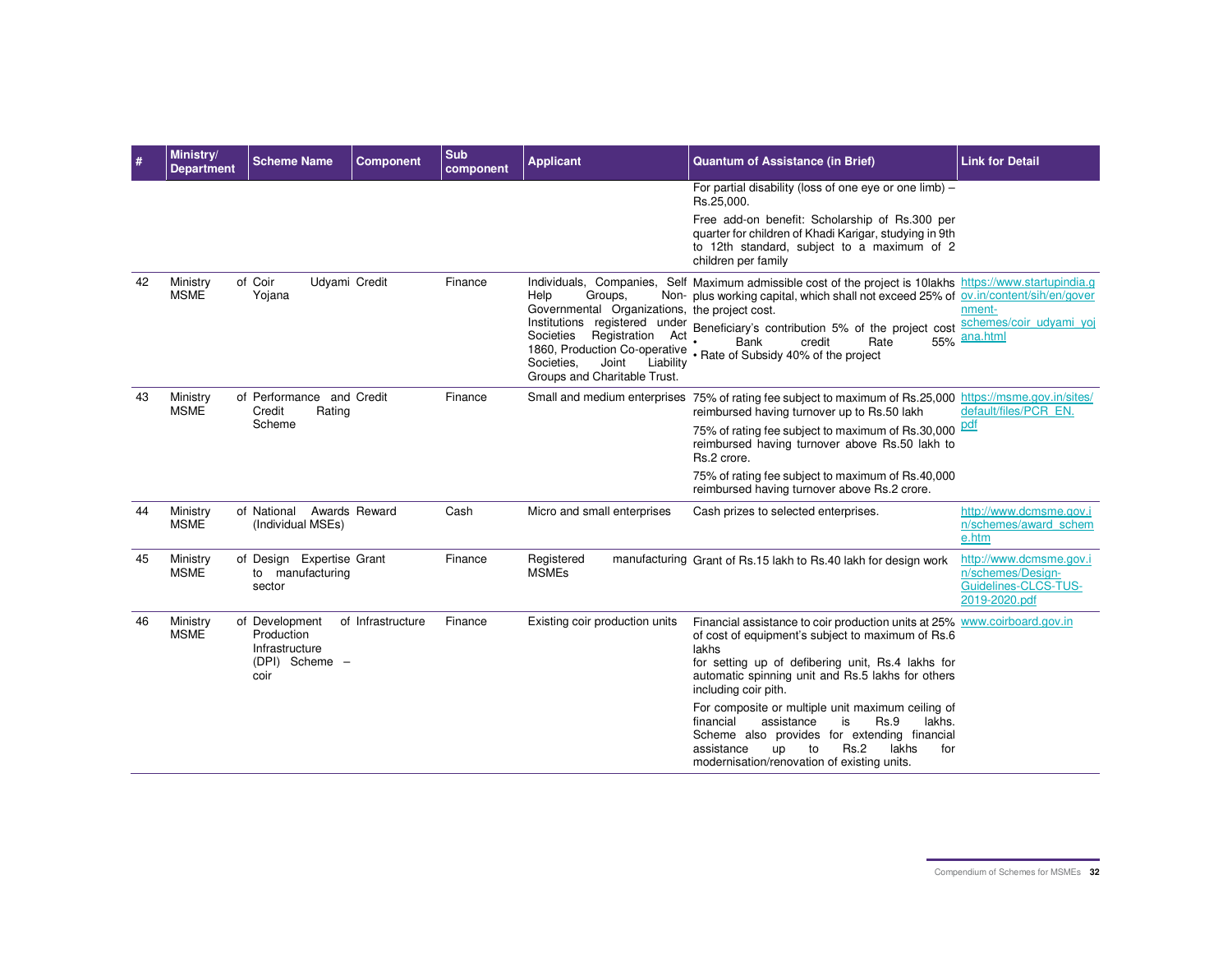| #  | Ministry/<br><b>Department</b> |                                                                   | <b>Scheme Name</b>                                          | <b>Component</b>                   | <b>Sub</b><br>component | <b>Applicant</b>                                                                      | <b>Quantum of Assistance (in Brief)</b>                                                                                                                                                                                       | <b>Link for Detail</b>                                           |
|----|--------------------------------|-------------------------------------------------------------------|-------------------------------------------------------------|------------------------------------|-------------------------|---------------------------------------------------------------------------------------|-------------------------------------------------------------------------------------------------------------------------------------------------------------------------------------------------------------------------------|------------------------------------------------------------------|
| С. |                                |                                                                   | <b>Ministry of Food Processing Industries (MoFPI)</b>       |                                    |                         |                                                                                       |                                                                                                                                                                                                                               |                                                                  |
| 47 | Ministry<br>Food<br>Processing |                                                                   | of Infrastructure<br>Agro-Processing<br>Cluster             | for Technical<br>Infrastructure    | Finance<br>subsidy      |                                                                                       | Single Promoter can also apply Grant for Plant & Machinery and related technical https://mofpi.nic.in/Schem<br>civil works                                                                                                    | es/agro-processing-                                              |
|    | Industries                     |                                                                   |                                                             |                                    |                         |                                                                                       | The Scheme envisages grant-in-aid @ 35% of<br>eligible project cost in general areas and @50% of<br>eligible project cost in hilly/ITDP and difficult areas<br>subject to max. of Rs.10 crore per project.                    | cluster                                                          |
|    |                                |                                                                   |                                                             |                                    |                         |                                                                                       | SC or/and ST promoter(s), as the case may be,<br>shall hold 100% stake in the Project Execution<br>Agency (PEA)                                                                                                               |                                                                  |
| 48 | Ministry<br>Food               |                                                                   | of Scheme for Cold Technical<br>chain,                      | Value Infrastructure               | Finance                 | Single<br>promoter<br>also apply.                                                     | can Grant for Plant & Machinery and related technical https://mofpi.nic.in/Schem<br>civil works                                                                                                                               | es/cold-chain                                                    |
|    | Processing<br>Industries       |                                                                   | Addition<br>and<br>Preservation<br>Infrastructure           |                                    |                         |                                                                                       | Financial assistance (grant-in-aid) of 35% the total<br>cost of plant and machinery and technical civil<br>works in General                                                                                                   |                                                                  |
|    |                                |                                                                   |                                                             |                                    |                         |                                                                                       | Financial assistance (grant-in-aid) of 50% the total<br>cost of plant and machinery and technical civil<br>works in General areas subject to a maximum of<br>Rs.10 Crore.                                                     |                                                                  |
| 49 | Ministry<br>food               |                                                                   | of Scheme<br>Creation/Expansio                              | for Technical<br>Infrastructure    | Finance                 | Single<br>promoter<br>also apply                                                      | can Grant for Plant & Machinery and related technical https://mofpi.nic.in/Schem<br>civil works                                                                                                                               | es/creation-expansion-                                           |
|    | Processing<br>Industries       | Food<br>of<br>n.<br>&<br>Processing<br>Preservation<br>Capacities |                                                             |                                    |                         | 35% of the eligible project cost which is maximum<br>of Rs. 5 Crore for General Area. | food-processing-<br>preservation-capacities-<br>unit-scheme                                                                                                                                                                   |                                                                  |
| 50 | Ministry<br>Food               |                                                                   | of Creation<br><b>Backward</b>                              | of Technical<br>and Infrastructure | Finance                 |                                                                                       | Single promoter can also apply Grant for Plant & Machinery and related technical<br>civil works                                                                                                                               | https://mofpi.nic.in/Sche<br>mes/scheme-creation-                |
|    | Processing<br>Industries       |                                                                   | <b>Forward Linkages</b>                                     |                                    |                         |                                                                                       | The maximum admissible grant for each project<br>would be 35%                                                                                                                                                                 | backward-and-forward-<br>linkages                                |
|    |                                |                                                                   |                                                             |                                    |                         |                                                                                       | Assistance to Farmer Producer Organizations<br>would be provided @50%                                                                                                                                                         |                                                                  |
| 51 | Ministry<br>Food<br>Processing |                                                                   | of PM Formalization Financial,<br>of<br>Micro<br>processing | food technical<br>and<br>business  | Finance                 | enterprises                                                                           | Existing Micro food processing The Scheme is for upgradation of existing micro https://mofpi.nic.in/pmfme<br>food processing enterprises and also adopts One /#:~:text=Ministry%20of%<br>District One Product (ODOP) approach | 20Food%20Processing%                                             |
|    | Industries                     |                                                                   | Enterprises<br>Scheme (PMFME)                               | support                            |                         |                                                                                       | Individual micro food processing units desirous of<br>upgradation of their unit can avail credit-linked<br>capital subsidy @35% of the eligible project cost<br>with a maximum ceiling of Rs.10 lakh per unit. The            | 20Industries, upgradation<br>%20of%20existing%20mi<br>cro%20food |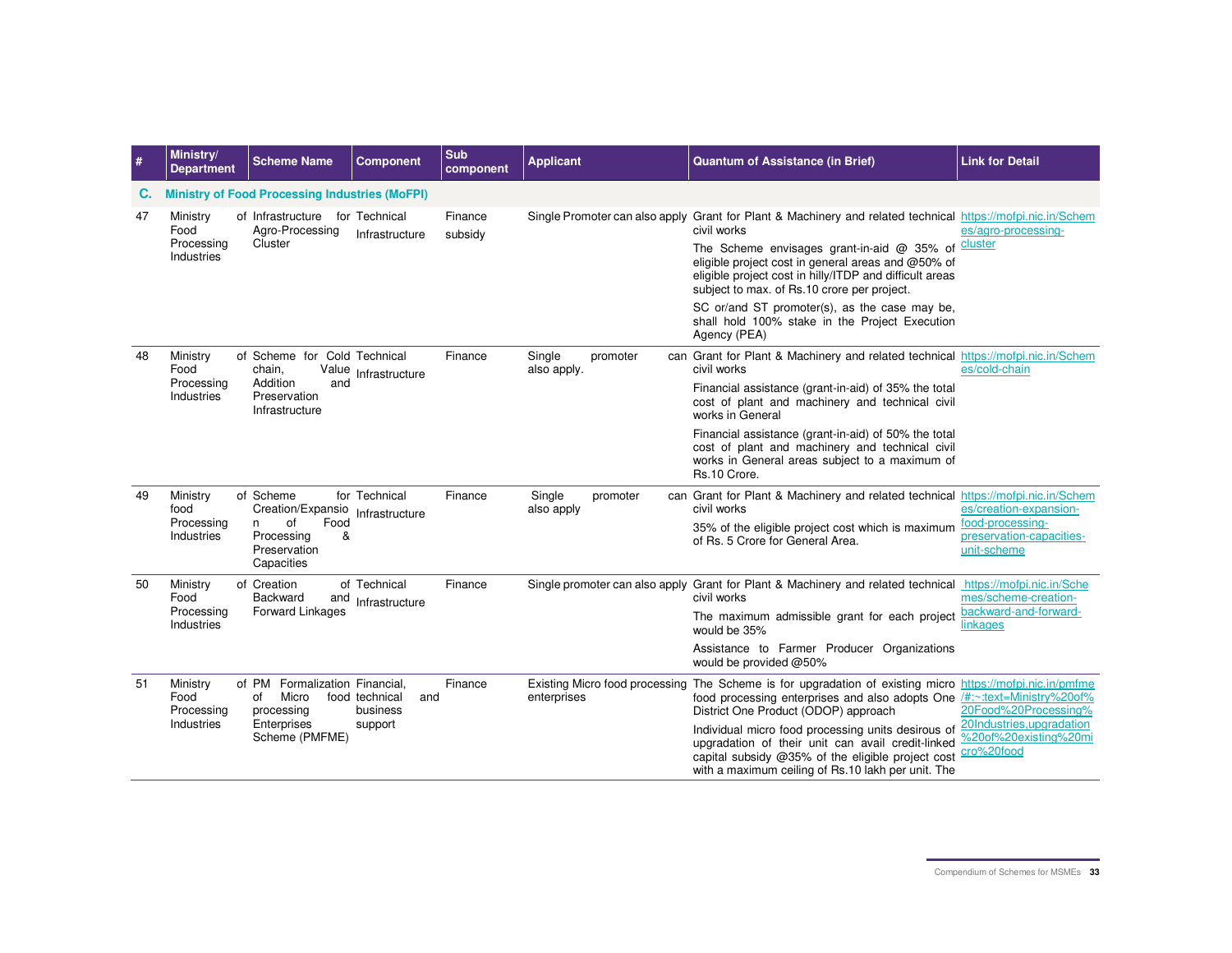| #  | Ministry/<br><b>Department</b>   | <b>Scheme Name</b>                   | <b>Component</b>  | Sub<br>component | Applicant                                                                                              | <b>Quantum of Assistance (in Brief)</b>                                                                                                                                                                                                                                                                                                                 | <b>Link for Detail</b>                                |
|----|----------------------------------|--------------------------------------|-------------------|------------------|--------------------------------------------------------------------------------------------------------|---------------------------------------------------------------------------------------------------------------------------------------------------------------------------------------------------------------------------------------------------------------------------------------------------------------------------------------------------------|-------------------------------------------------------|
|    |                                  |                                      |                   |                  |                                                                                                        | beneficiary contribution should be minimum 10%<br>and the balance should be loan from a Bank.                                                                                                                                                                                                                                                           |                                                       |
|    |                                  |                                      |                   |                  |                                                                                                        | Support to FPOs/SHGs/Cooperatives for capital<br>investment along the entire value chain with credit<br>linked grant @ 35%                                                                                                                                                                                                                              |                                                       |
|    |                                  |                                      |                   |                  |                                                                                                        | Seed capital @ Rs. 40,000/- per SHG member<br>would be provided to those engaged in food<br>processing for working capital and purchase of<br>small tools                                                                                                                                                                                               |                                                       |
|    |                                  |                                      |                   |                  |                                                                                                        | Credit linked grant @35% would be provided to<br>FPOs, SHGs, cooperatives, State owned agencies<br>and private entrepreneurs for development of<br>infrastructure<br>including common<br>common<br>processing facility, lab, warehouse, cold storage,<br>packaging and incubation center.                                                               |                                                       |
|    |                                  |                                      |                   |                  |                                                                                                        | Support for branding and marketing would be<br>limited to 50% of the total expenditure                                                                                                                                                                                                                                                                  |                                                       |
| 52 | Ministry                         | of Operation Greens Technical        | Infrastructure    | Finance          |                                                                                                        | Single promoter can also apply Plant & Machinery and related technical civil works                                                                                                                                                                                                                                                                      |                                                       |
|    | Food<br>Processing<br>Industries |                                      |                   |                  |                                                                                                        | 50% of eligible project cost subject to max. of Rs.50 https://mofpi.nic.in/Schem<br>crores per project.                                                                                                                                                                                                                                                 | es/operation-greens                                   |
|    |                                  |                                      |                   |                  |                                                                                                        | In case, where PIA is FPO and SC/ST, grant in aid<br>will be at 70% of project cost subject to maximum<br>of Rs.50 crore per project                                                                                                                                                                                                                    |                                                       |
| 53 | Ministry                         | of Setting                           | Up/Up- Technical  | Finance          |                                                                                                        | Central/State Government and Grant-in-aid of entire cost of laboratory equipment. https://mofpi.nic.in/Schem                                                                                                                                                                                                                                            |                                                       |
|    | Food<br>Processing<br>Industries | gradation<br>Quality<br>control/Food | of Infrastructure | Subsidy          | organizations/universities<br>its<br>(including<br>Govt.<br>owned<br>deemed universities               | 25% of the cost of technical civil work to house the<br>equipment and furniture and fixtures associated assurance-<br>with the equipment for general areas                                                                                                                                                                                              | es/food-safety-quality-<br>infrastructure/setting-    |
|    |                                  | testing<br>laboratories              |                   |                  | implementing agencies/private<br>sector<br>organizations/universities<br>including deemed universities | 80% of the monthly emoluments of two technical<br>staff for two years from the date of completion of<br>the laboratory.                                                                                                                                                                                                                                 | gradation-quality-control-<br>food-testing-laboratory |
|    |                                  |                                      |                   |                  |                                                                                                        | All other implementing agencies/private sector<br>organizations/universities<br>including<br>deemed<br>universities will be eligible for grant-in-aid of 50% of<br>cost of laboratory equipment and 25% of the cost<br>of technical civil work to house the Equipment and<br>furniture and fixtures associated with the<br>equipment for general areas. |                                                       |
|    |                                  |                                      |                   |                  |                                                                                                        | When the Ministry establishes/sponsors such food<br>testing laboratories, there would be no ceiling to<br>financial assistance and the amount to be approved                                                                                                                                                                                            |                                                       |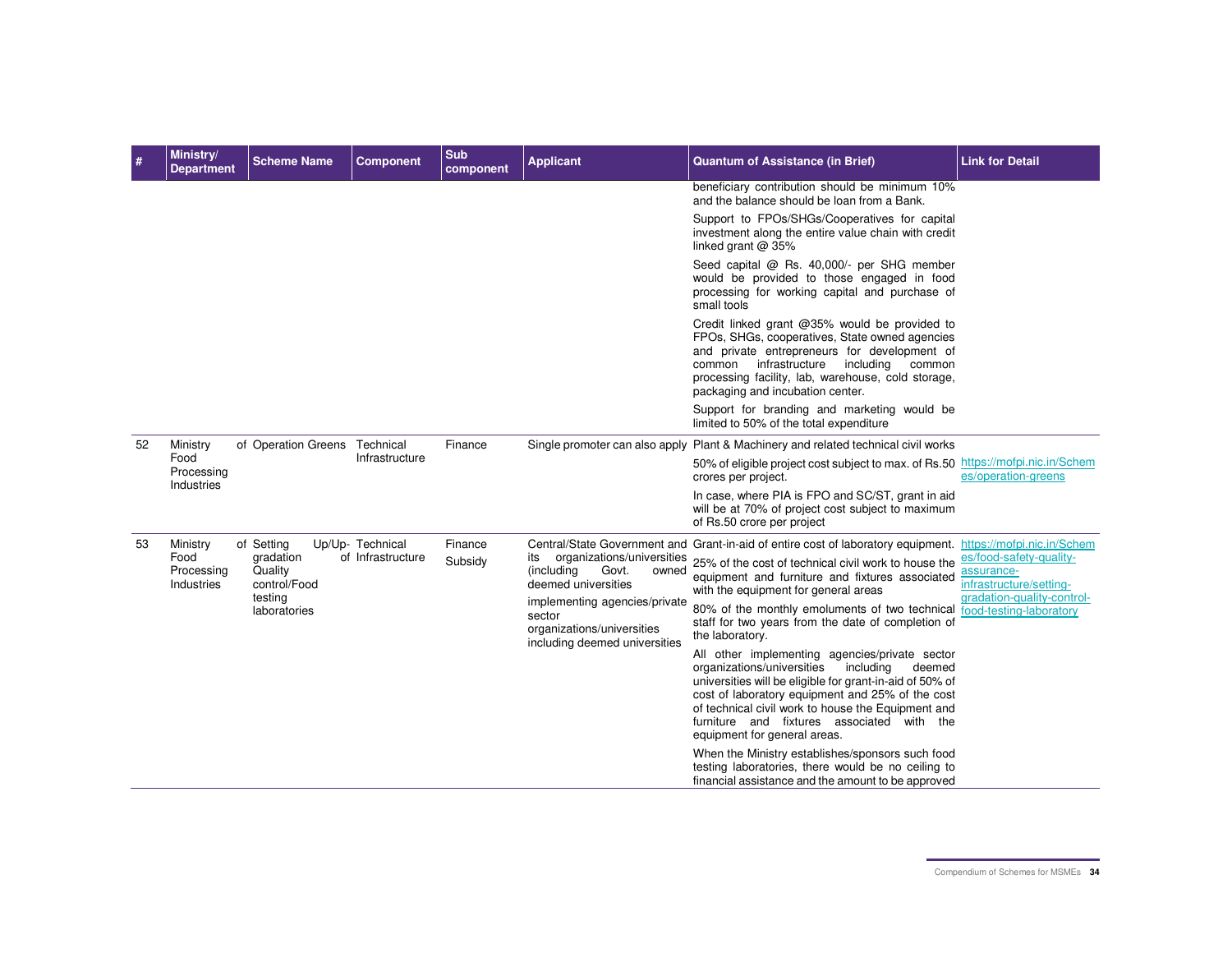| #  | Ministry/<br><b>Department</b>               | <b>Scheme Name</b>                                                                                       | <b>Component</b>       | Sub<br>component   | <b>Applicant</b>                                                                          | <b>Quantum of Assistance (in Brief)</b>                                                                                                                                                                                                                                                                                   | <b>Link for Detail</b>                                                                                                        |
|----|----------------------------------------------|----------------------------------------------------------------------------------------------------------|------------------------|--------------------|-------------------------------------------------------------------------------------------|---------------------------------------------------------------------------------------------------------------------------------------------------------------------------------------------------------------------------------------------------------------------------------------------------------------------------|-------------------------------------------------------------------------------------------------------------------------------|
|    |                                              |                                                                                                          |                        |                    |                                                                                           | will be decided on case to case basis with the<br>approval of Competent Authority.                                                                                                                                                                                                                                        |                                                                                                                               |
| 54 | Ministry<br>Food<br>Processing<br>Industries | of Implementation of Technical<br>HACCP/ISO<br>Standards/Food<br>Safety/Quality<br>Management<br>Systems | Infrastructure         | Finance<br>Subsidy | Central/State<br>and private sector in the field of HACCP/ISO<br>food processing sectors. | Government Grant-in-aid is given in the form of re-imbursement https://mofpi.nic.in/Schem<br>Organization, IITs, Universities of expenditure towards implementation of<br>Standards/Food<br>safety/Quality<br>Management Systems @ 50% in general area of<br>eligible project cost subject to maximum of Rs. 17<br>lakhs. | es/food-safety-quality-<br>assurance-<br>infrastructure/implementat<br>ion-haccp-iso-22000-iso-<br>9000-ghp-gmp-etc           |
|    |                                              |                                                                                                          |                        |                    |                                                                                           | With a view to clear the pending proposals, the<br>Ministry has not been accepting fresh application<br>as a temporary measure.                                                                                                                                                                                           |                                                                                                                               |
| 55 | Ministry<br>Food<br>Processing<br>Industries | of Modernisation<br>Abattoirs                                                                            | of Grant               | Finance            | bodies.<br>PSU <sub>s</sub><br>Local<br>operatives,<br>government civil works<br>boards   | co- 50% of cost of plant and machinery and technical https://mofpi.nic.in/sites/d                                                                                                                                                                                                                                         | efault/files/OperationalGui<br>delinesfortheschemeofMo<br>dernizationofAbattoirs.pdf<br>0.pdf                                 |
| 56 | Ministry<br>Food<br>Processing<br>Industries | of Research<br>Development.<br>Quality<br>Assurance, Codex<br>and Promotional<br>Activities              | & Grant                | Finance            | Central/State Government and<br>its organisations, universities,<br>etc.                  | Grant-in-aid of entire cost of lab equipment, 25%<br>cost of technical civil works to house equipments                                                                                                                                                                                                                    | https://mofpi.nic.in/Schem<br>es/human-resources-and-<br>institutions/research-<br>development-food-<br>processing-sector     |
| 57 | Ministry<br>Food<br>Processing<br>Industries | of Modernisation of Grant<br>Abattoirs                                                                   |                        | Finance            | Local bodies,<br>operatives,<br>government civil works<br>boards                          | PSUs, co-50% of cost of plant and machinery and technical                                                                                                                                                                                                                                                                 | https://mofpi.nic.in/sites/d<br>efault/files/OperationalGui<br>delinesfortheschemeofMo<br>dernizationofAbattoirs.pdf<br>0.pdf |
| 58 | Ministry<br>Food<br>Processing<br>Industries | <b>Mission Grant</b><br>of National<br>Food<br>on<br>Processing<br>(NMFP)                                |                        | Finance            | Food processing industries                                                                | All states, in the ratio of 75:25 between Gol and https://mofpi.nic.in/Nation<br>states, in NER 90:10 ratio, and in UTs 100% grant                                                                                                                                                                                        | al-mission-on-food-<br>processing/nmfp-<br>centrally-sponsored-<br>scheme                                                     |
| D. | <b>Ministry of Textiles</b>                  |                                                                                                          |                        |                    |                                                                                           |                                                                                                                                                                                                                                                                                                                           |                                                                                                                               |
| 59 | Ministry<br><b>Textile</b>                   | of Integrated<br>Park                                                                                    | Textile Infrastructure | Finance            | of<br>SPVs(Special<br>Vehicle)                                                            | Industries Associations/Group The Government of India's (GOI) support under the http://texmin.nic.in/sites/d<br>Entrepreneurs. Scheme by way of Grant or Equity will be limited to efault/files/scheme techni<br>Purpose 40% of the project cost subject to a ceiling of Rs.40 cal textile 070116.<br>crore for parks.    | pdf                                                                                                                           |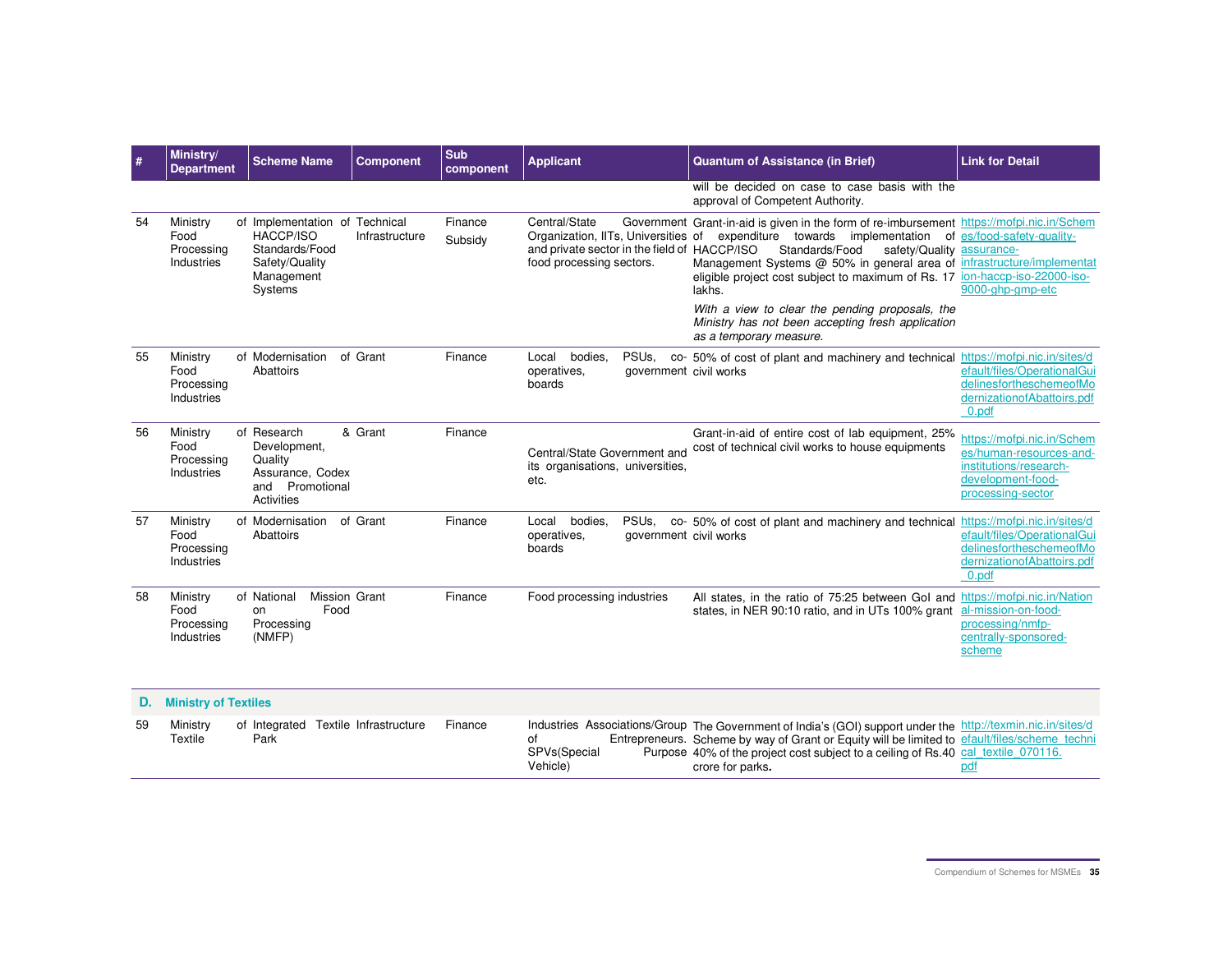| #  | Ministry/<br><b>Department</b> | <b>Scheme Name</b>                                                                      | <b>Component</b>                       | Sub<br>component                                  | <b>Applicant</b>                                  | <b>Quantum of Assistance (in Brief)</b>                                                                                                                                                                                                                                                                                                                                                            | <b>Link for Detail</b>                                      |
|----|--------------------------------|-----------------------------------------------------------------------------------------|----------------------------------------|---------------------------------------------------|---------------------------------------------------|----------------------------------------------------------------------------------------------------------------------------------------------------------------------------------------------------------------------------------------------------------------------------------------------------------------------------------------------------------------------------------------------------|-------------------------------------------------------------|
|    |                                |                                                                                         |                                        |                                                   |                                                   | of GOI/State<br>The combined<br>equity stake<br>Government/State<br>Industrial<br>Development<br>Corporation, if any, would not exceed 49%.                                                                                                                                                                                                                                                        |                                                             |
|    |                                |                                                                                         |                                        |                                                   |                                                   | GOI support will be provided @90% of the project<br>cost subject to a ceiling of Rs.40 crore for first two<br>projects in the States of Arunachal Pradesh,<br>Assam, Manipur, Meghalaya, Mizoram, Nagaland,<br>Tripura, Sikkim and Jammu & Kashmir.                                                                                                                                                |                                                             |
| 60 | Ministry<br>Textile            | of Integrated<br>Processing<br>Development<br>Scheme (IPDS)                             | Technology                             | Finance                                           | Entrepreneurs.<br>of<br>(Special Purpose Vehicle) | Industries Associations/Group The Government of India support under the<br>SPVs scheme by the way of grant would be limited to 50% http://texmin.nic.in/sites/d<br>of the project cost, with a ceiling of Rs.75 crores for efault/files/IPDS new gui<br>projects with Zero Liquid Discharge Systems and delines_15122017.<br>Rs.10 crores for projects with conventional pdf<br>treatment systems. |                                                             |
|    |                                |                                                                                         |                                        |                                                   |                                                   | Support for marine discharge projects would be<br>analysed on a case to case basis with a maximum<br>ceiling of Rs.75 crores.                                                                                                                                                                                                                                                                      |                                                             |
|    |                                |                                                                                         |                                        |                                                   |                                                   | The project cost shall be borne by the Center,<br>State, Beneficiary, Bank loan in the ratio of<br>50:25:15:10 respectively.                                                                                                                                                                                                                                                                       |                                                             |
| 61 | Ministry<br><b>Textiles</b>    | of Integrated<br>Development<br>Scheme                                                  | Skill Skill<br>Development<br>Training | Finance                                           | Individuals Enterprise/Unit                       | GOI support would be 75% of the training cost or http://texmin.nic.in/sites/d<br>Rs.10.000                                                                                                                                                                                                                                                                                                         | efault/files/Incubation Sc<br>heme Guidelines Final.p<br>df |
| 62 | Ministry<br><b>Textiles</b>    | of Comprehensive<br>handlooms cluster<br>development                                    | Infrastructure                         | Finance                                           | SPVs                                              | The maximum permissible Central cost for each http://handlooms.nic.in/wri<br>cluster will not exceed Rs.40.00 crore per cluster tereaddata/1202.pdf<br>for a period of 5 Years.                                                                                                                                                                                                                    |                                                             |
|    |                                | scheme (CHCDS)                                                                          |                                        |                                                   |                                                   | This is normally provided as grant. However, part<br>of it can be considered as equity on case-to-case<br>basis for individual project/s or where it assists in<br>financial closure.                                                                                                                                                                                                              |                                                             |
| 63 | Ministry<br><b>Textiles</b>    | of Comprehensive<br>handicrafts cluster Infrastructure<br>development<br>scheme (CHCDS) | Technical                              | Technology<br>Upgradation/F<br>inance-<br>Subsidy | SPVs                                              | Funds to the tune of 3% (max.) of project cost shall http://texmin.nic.in/sites/d<br>be earmarked for establishing baseline data/DPR efault/files/11d Guideline<br>against which performance can be compared at the sof development of me<br>end of the project.                                                                                                                                   | ga cluster scheme Hand                                      |
|    |                                |                                                                                         |                                        |                                                   |                                                   | Funds would be released in 3 instalments                                                                                                                                                                                                                                                                                                                                                           | icrafts nmcc cs 2009031<br>2.pdf                            |
|    |                                |                                                                                         |                                        |                                                   |                                                   | 1st instalment of 40% as advance on SPV<br>acquiring land.                                                                                                                                                                                                                                                                                                                                         |                                                             |
|    |                                |                                                                                         |                                        |                                                   |                                                   | 2nd instalment of another 40% on utilization of 2/3<br>of first                                                                                                                                                                                                                                                                                                                                    |                                                             |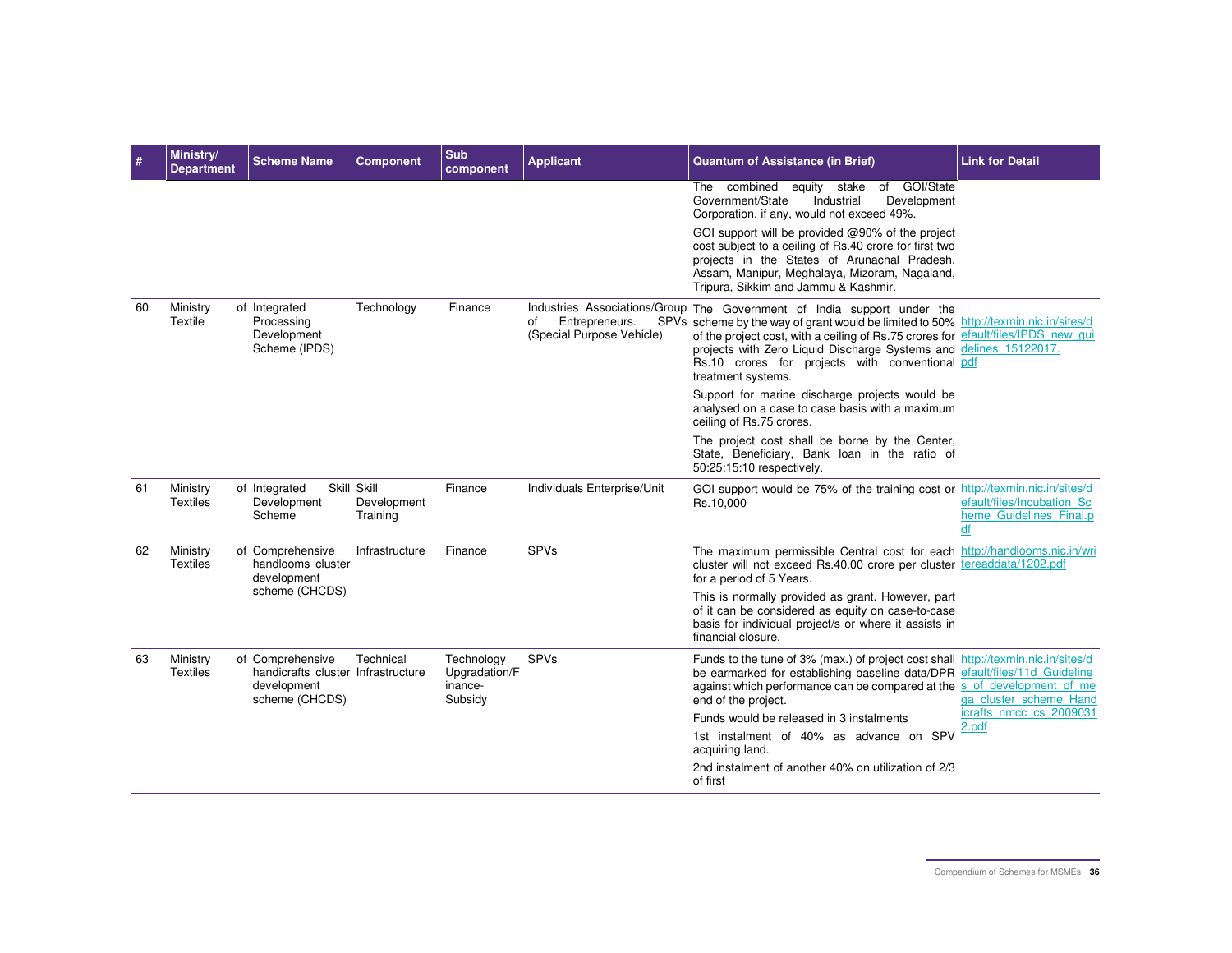| #  | Ministry/<br><b>Department</b> | <b>Scheme Name</b>                                    | <b>Component</b>                                                                         | Sub<br>component   | <b>Applicant</b>                                                                                                                               | <b>Quantum of Assistance (in Brief)</b>                                                                                                                                                                                                                     | <b>Link for Detail</b>                                                |
|----|--------------------------------|-------------------------------------------------------|------------------------------------------------------------------------------------------|--------------------|------------------------------------------------------------------------------------------------------------------------------------------------|-------------------------------------------------------------------------------------------------------------------------------------------------------------------------------------------------------------------------------------------------------------|-----------------------------------------------------------------------|
|    |                                |                                                       |                                                                                          |                    |                                                                                                                                                | Instalment.<br>iii) Balance as 3rd and final instalment as<br>reimbursement.                                                                                                                                                                                |                                                                       |
| 64 | Ministry<br><b>Textiles</b>    | of Yarn<br>Scheme                                     | Supply Finance                                                                           | Finance<br>Subsidy | Individual weavers, Self Help Raw material<br>Groups, Joint Liability Groups<br>and cooperative societies.                                     | Cotton, Domestic Silk, Woolen and Linen yarn<br>required for production of handloom items will be<br>covered under the 10% price subsidy.                                                                                                                   | http://handlooms.nic.in/wri<br>tereaddata/1230.pdf                    |
| 65 | Ministry<br><b>Textiles</b>    | of Yarn<br>Scheme                                     | bank Finance                                                                             |                    | Registered<br>Society, Trust, Company set<br>up under the Companies Act,<br>1956, Firm set up under<br>Limited Liability Partnership,<br>2008. | Cooperative Raw material<br>Government shall provide interest free corpus fund<br>of maximum Rs.200 Lakh per yarn bank to the nature 20Brochure %20En<br>applicant.                                                                                         | http://texmin.nic.in/sites/d<br>efault/files/PowerTex%20<br>glish.pdf |
| 66 | Ministry<br><b>Textiles</b>    | of Comprehensive<br>Power<br>Cluster<br>Development   | Technical<br>loom Infrastructure                                                         | Finance            | <b>SPV</b>                                                                                                                                     | The plan outlay of Rs.99.99 crores (Rs.75 crore for Revised<br>Power loom Mega Cluster and Rs.24.99 for Silk guidelines.pdf<br>Mega Cluster) provided for beyond 12th Plan i.e., (texmin.nic.in)<br>2017-18 to 2019-20,                                     | <b>CPCDS</b>                                                          |
|    |                                | Scheme (CPCDS)                                        |                                                                                          |                    |                                                                                                                                                | Assistance for each approved Power loom/Silk<br>Mega Cluster project would be limited to Rs.50<br>crore inclusive of administrative expenditure, M&E<br>and professional fee beyond the 12th Five Year<br>Plan i.e.2017-18 to 2019-20.                      |                                                                       |
|    |                                |                                                       |                                                                                          |                    |                                                                                                                                                | The land for the projects has to be arranged by the<br>SPVs. However, the land cost would not be built<br>into the total project cost. Also the Government<br>grant would not be allowed to be utilized for<br>purchase/procurement of land.                |                                                                       |
| 67 | Ministry<br>textile            | of Comprehensive<br>scheme<br>development<br>Knitting | Training Finance<br>Skill<br>for and<br>Capacity Subsidy<br>of Building<br>and Technical |                    | the Cluster                                                                                                                                    | MSME Units/Stakeholders of Financial assistance up to Rs.200 lakhs per Center Comprehensive Scheme<br>will be provided towards purchase of testing Guidelines<br>equipment and machineries required for training for Development of Knitting &<br>the KSCs. | for<br>Knitwear<br>Sector<br>under                                    |
|    |                                | knitwear<br>Powertex<br>under<br>India                | sector infrastructure                                                                    |                    |                                                                                                                                                | The testing equipments and machineries required<br>for training can be decided by the stakeholders of<br>the clusters as per their requirement within the<br>overall cap of Rs.200 lakh                                                                     | PowerTex<br>India<br>(texmin.nic.in)                                  |
|    |                                |                                                       |                                                                                          |                    |                                                                                                                                                | Any additional equipment required for KSCs would<br>be purchased by the stakeholders at their own cost.                                                                                                                                                     |                                                                       |
| 68 | Ministry<br>textile            | of Additional<br>for<br>Apparel<br>Manufacturing      | Grant Grant                                                                              | Finance            | Industry<br>associations/entrepreneurial<br>groups                                                                                             | 40% of the proposed project cost with Rs.10 crore http://texmin.nic.in/sites/d<br>limit per park                                                                                                                                                            | efault/files/guidelines%20                                            |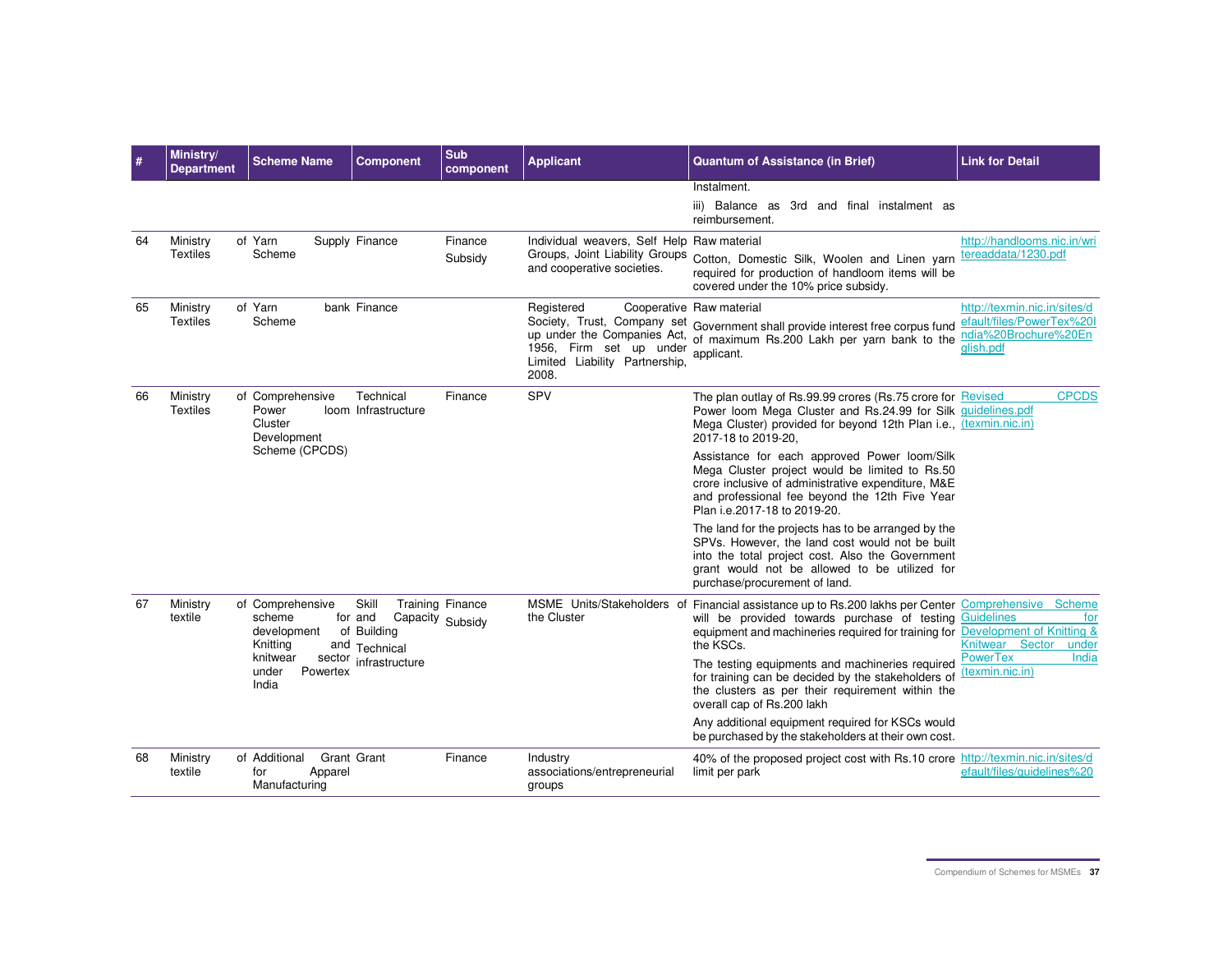| #  | Ministry/<br><b>Department</b>                                                    | <b>Scheme Name</b>                                                                                                                                                                                   | <b>Component</b>                       | <b>Sub</b><br>component | <b>Applicant</b>                                                            | <b>Quantum of Assistance (in Brief)</b>                                                                                                                                                                                                                                                                                                                                                                                                                              | <b>Link for Detail</b>                                                                                                        |
|----|-----------------------------------------------------------------------------------|------------------------------------------------------------------------------------------------------------------------------------------------------------------------------------------------------|----------------------------------------|-------------------------|-----------------------------------------------------------------------------|----------------------------------------------------------------------------------------------------------------------------------------------------------------------------------------------------------------------------------------------------------------------------------------------------------------------------------------------------------------------------------------------------------------------------------------------------------------------|-------------------------------------------------------------------------------------------------------------------------------|
|    |                                                                                   | <b>Units</b><br>for<br>Textile<br>Integrated<br>Park(SITP)                                                                                                                                           |                                        |                         |                                                                             |                                                                                                                                                                                                                                                                                                                                                                                                                                                                      | of%20apparel%20manufa<br>cturing%20units.pdf                                                                                  |
| 69 | Ministry<br>textile                                                               | of Catalytic<br>Development<br>Programme (CDP)<br>in Project Mode                                                                                                                                    | Credit                                 |                         | bodies                                                                      | Co-operatives and para-statal Project based funding through implementing<br>agencies, with preference to small and marginal<br>farmers                                                                                                                                                                                                                                                                                                                               | http://texmin.nic.in/sites/d<br>efault/files/Guidelines%20<br>CDP.pdf                                                         |
| 70 | Ministry<br>textile                                                               | of Pashmina<br>Development                                                                                                                                                                           | Wool Infrastructure                    |                         | project area                                                                | Pashmina wool growers in the Provides/exchanges Pashmina bucks, sheltering, http://woolboard.nic.in/do<br>pasturing, fodder and combing,<br>sheering, training                                                                                                                                                                                                                                                                                                       | de-hairing, wnload/l.B.pdf                                                                                                    |
| 71 | Ministry<br>textile                                                               | of Design<br>Technology<br>Upgradation                                                                                                                                                               | and Grant                              | Finance                 | State/Central<br>societies                                                  | handicrafts 100% grant-in-aid for each activity in training; for https://msme.gov.in/sche<br>corporations, apex cooperative tools, 100% with a limit of Rs.10,000 per kit per mes/technology-<br>person                                                                                                                                                                                                                                                              | upgradation-and-quality-<br>certification                                                                                     |
| 72 | Ministry<br>textile                                                               | of Babasaheb<br>Ambedkar<br>Hastshilp<br>Yojana                                                                                                                                                      | Skill<br>Development<br>Vikas Training | Finance                 | Apex<br>cooperatives.<br>state/central Support<br>corporations,<br>agencies | handicrafts<br>through<br>social,<br>to<br>technological, marketing, financial and cluster analysis/ambedkar-<br>specific infrastructure related interventions                                                                                                                                                                                                                                                                                                       | https://www.drishtijas.com<br>/daily-updates/daily-news-<br>hastshilp-vikas-yojana-<br>ahvy                                   |
| 73 | Ministry<br>textile                                                               | of Human Resource Grant<br>Development<br>(HRD)                                                                                                                                                      |                                        | Finance                 | Recognised vocational training<br>institutions, ITIs, polytechnics,<br>etc. | Capital grant and training grant, with a limit of<br>Rs.1.45 crore, for five years - 100% grant-in-aid                                                                                                                                                                                                                                                                                                                                                               | https://www.meity.gov.in/h<br>uman-resource-<br>development                                                                   |
| Е. |                                                                                   | <b>Ministry of Chemicals and Fertilizers</b>                                                                                                                                                         |                                        |                         |                                                                             |                                                                                                                                                                                                                                                                                                                                                                                                                                                                      |                                                                                                                               |
| 74 | Ministry<br>Chemicals<br>and Fertilizers                                          | of Plastic<br>Scheme                                                                                                                                                                                 | Park Infrastructure                    | Finance                 | Entrepreneurs.<br>of<br>(Special Purpose Vehicle)                           | Industries Associations/Group Buildings, Plants and Machineries<br>SPVs Grant funding up to 50% of the project cost subject<br>to a ceiling of Rs. 40 crores per project.                                                                                                                                                                                                                                                                                            | https://chemicals.nic.in/sit<br>es/default/files/FPP26061<br>3.pdf                                                            |
| 75 | Ministry<br>Chemicals<br>fertilizers                                              | of Chemicals<br>& Promotion<br>Development<br>Scheme                                                                                                                                                 | Research<br>Development                | and Finance<br>Subsidy  | Entrepreneurs.<br>SPVs<br>of<br>(Special Purpose Vehicle)                   | Industries Associations/Group Buildings, Plants and Machineries<br>Financial support will not exceed 50% of the cost or<br>Rs.7.50 lakhs, whichever is lower, per study/report.                                                                                                                                                                                                                                                                                      | https://chemicals.nic.in/sit<br>es/default/files/CPDS%20<br>guidelines1.PDF                                                   |
| 76 | Ministry<br>Chemicals<br>fertilizers<br>(Department<br>Of<br>Pharmaceutic<br>als) | of Production Linked Finance<br>& Incentive<br>(PLI)<br>Scheme<br>for<br>promotion<br>οf<br>domestic<br>manufacturing<br>of<br>Key<br>critical<br>Starting Materials<br>(KSMs)/Drug<br>Intermediates |                                        | Finance<br>Incentives   | <b>Manufacturers</b><br>0f<br>in India.<br>in green field projects          | critical Tenure of the Scheme: The tenure of the scheme<br>KSMs/DIs and APIs registered is from FY 2020-21 to FY 2029-30<br>For fermentation-based products, incentive for FY<br>subject to threshold investment 2023-24 to FY 2026-27 would be 20%, incentive for<br>2027-28 would be 15% and incentive for 2028-29<br>would be 5%.<br>For chemical synthesis based products, incentive<br>for FY 2022-23 to FY 2027-28 would be 10%, 5.<br><b>Target Segments:</b> | https://pharmaceuticals.q<br>ov.in/sites/default/files/Ga<br>zettee%20notification%20<br>of%20bulk%20drug%20s<br>chemes 0.pdf |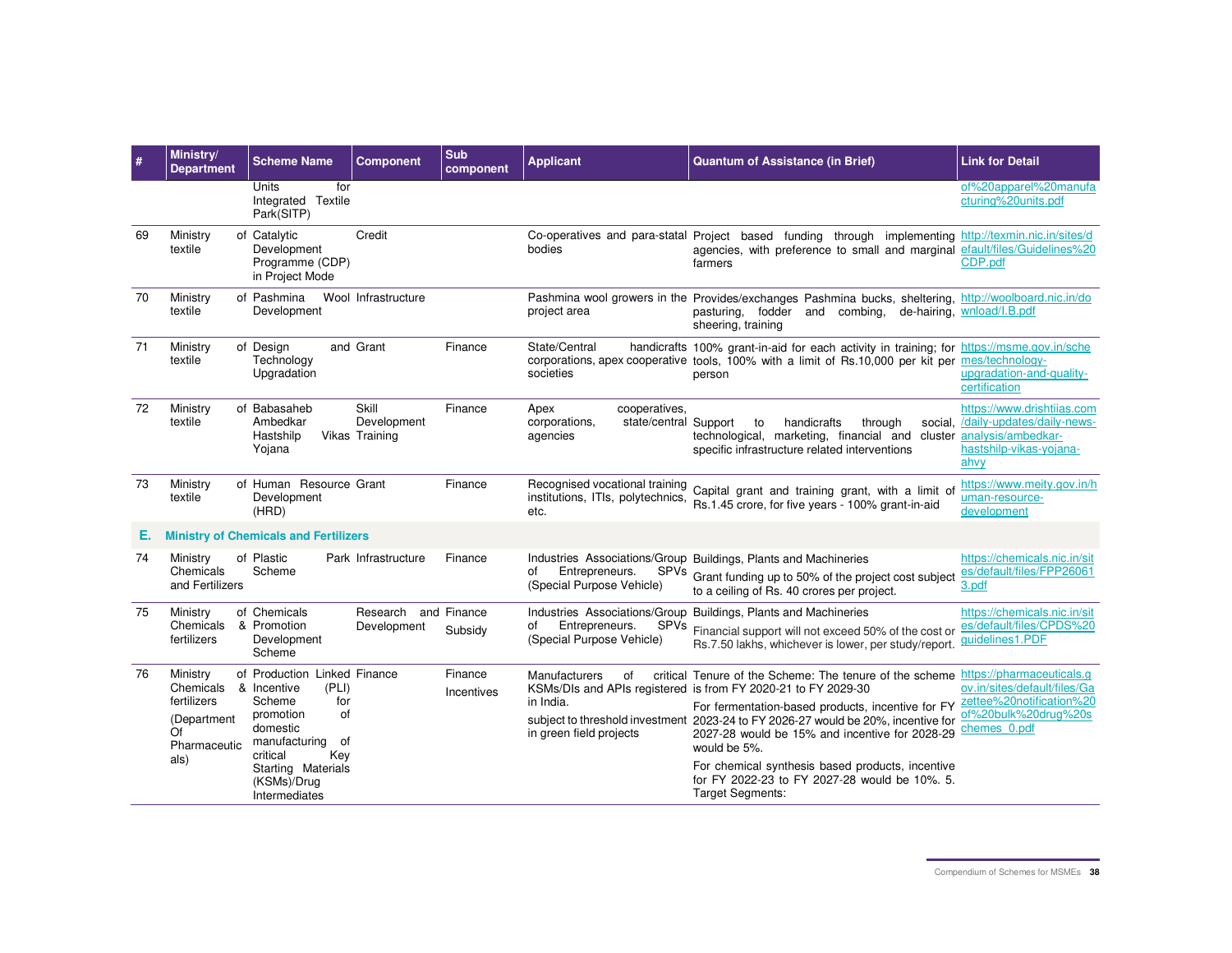| #  | Ministry/<br><b>Department</b>                                                    | <b>Scheme Name</b>                                                      | <b>Component</b> | Sub<br>component | <b>Applicant</b>                                                                              | <b>Quantum of Assistance (in Brief)</b>                                                                                                                                                                                                                                                                                                                                                                                                                                                                                                                                                                                                                                           | <b>Link for Detail</b>                                 |
|----|-----------------------------------------------------------------------------------|-------------------------------------------------------------------------|------------------|------------------|-----------------------------------------------------------------------------------------------|-----------------------------------------------------------------------------------------------------------------------------------------------------------------------------------------------------------------------------------------------------------------------------------------------------------------------------------------------------------------------------------------------------------------------------------------------------------------------------------------------------------------------------------------------------------------------------------------------------------------------------------------------------------------------------------|--------------------------------------------------------|
|    |                                                                                   | (DIs) and Active<br>Pharmaceutical<br>Ingredients (APIs)<br>In India.   |                  |                  |                                                                                               |                                                                                                                                                                                                                                                                                                                                                                                                                                                                                                                                                                                                                                                                                   |                                                        |
| 77 | Ministry                                                                          | of Bulk                                                                 | Drug Finance     |                  | <b>State Government</b>                                                                       | Proposed Parks - 3                                                                                                                                                                                                                                                                                                                                                                                                                                                                                                                                                                                                                                                                | https://pharmaceuticals.g                              |
|    | Chemicals<br>fertilizers                                                          | & Industrial Parks                                                      |                  |                  |                                                                                               | Grant -3000 crore                                                                                                                                                                                                                                                                                                                                                                                                                                                                                                                                                                                                                                                                 | ov.in/sites/default/files/Gui<br>delines%20of%20the%20 |
|    | (Department<br>Of                                                                 |                                                                         |                  |                  |                                                                                               | Maximum grant-in-aid for one bulk drug park will be Scheme%20Promotion%<br>limited to Rs 1000 crore per park (Five Years)                                                                                                                                                                                                                                                                                                                                                                                                                                                                                                                                                         | 20of%20Bulk%20Drug%2                                   |
|    | Pharmaceutic<br>als)                                                              |                                                                         |                  |                  |                                                                                               | Project cost: The cost of establishing CIF in the bulk OParks 1.pdf<br>drug park.                                                                                                                                                                                                                                                                                                                                                                                                                                                                                                                                                                                                 |                                                        |
|    |                                                                                   |                                                                         |                  |                  |                                                                                               | Duration of the Scheme is from FY 2020-202 1 to<br>FY 2024-2025.                                                                                                                                                                                                                                                                                                                                                                                                                                                                                                                                                                                                                  |                                                        |
|    |                                                                                   |                                                                         |                  |                  |                                                                                               | The grant-in-aid will be 70% of the project cost of<br>the common infrastructure facilities (CIF)                                                                                                                                                                                                                                                                                                                                                                                                                                                                                                                                                                                 |                                                        |
|    |                                                                                   |                                                                         |                  |                  |                                                                                               | The Formulation units shall not be permitted in the<br>Park.                                                                                                                                                                                                                                                                                                                                                                                                                                                                                                                                                                                                                      |                                                        |
| 78 | Ministry<br>Chemicals<br>fertilizers<br>(Department<br>Of Pharma-                 | of Scheme<br>& Promotion<br>of<br>Medical<br>Device<br>Parks            | for Finance      |                  | <b>State Government</b>                                                                       | Financial assistance under the Scheme will be https://pharmaceuticals.g<br>provided for creation of common infrastructure ov.in/sites/default/files/Ga<br>facilities in four Medical Device Parks proposed by zette%20notification%20o<br>State Governments and selected under the <b>f</b> %20Medical%20Device<br>scheme.                                                                                                                                                                                                                                                                                                                                                        | %20schemes.pdf                                         |
|    | ceuticals)                                                                        |                                                                         |                  |                  |                                                                                               | Maximum assistance under the scheme for one<br>Medical Device Park would be limited to Rs. 100<br>crore.                                                                                                                                                                                                                                                                                                                                                                                                                                                                                                                                                                          |                                                        |
|    |                                                                                   |                                                                         |                  |                  |                                                                                               | Financial assistance to a selected Medical Device<br>Park would be 70% of the project cost of common<br>infrastructure facilities. In case of North Eastern<br>States and Hilly States financial assistance would<br>be 90% of the project cost.                                                                                                                                                                                                                                                                                                                                                                                                                                  |                                                        |
| 79 | Ministry<br>Chemicals<br>fertilizers<br>(Department<br>Of<br>Pharmaceutic<br>als) | of Pharmaceutical<br>& Promotion<br>and<br>Development<br>Scheme (PPDS) | Finance          |                  | Department<br>through financial support by development<br>institution.<br>govt. organizations | of The objective of Pharmaceutical Promotion https://pharmaceuticals.g<br>Pharmaceuticals on its own or Development Scheme (PPDS) is promotion, ov.in/sites/default/files/Ph<br>and<br>export<br>promotion<br>way of grant-in aid to Pharmaceutical sector by extending financial on%20and%20Developm<br>organizations, support for conduct of seminars, conferences, and ent%20Scheme%20%28<br>voluntary organizations or non-exhibition, mounting delegations to and from India PPDS%29.pdf<br>for promotion of exports as well as investments,<br>conducting studies/consultancies, for facilitating<br>growth, exports as well as critical issues affecting<br>Pharma sector. | in armaceutical%20Promoti                              |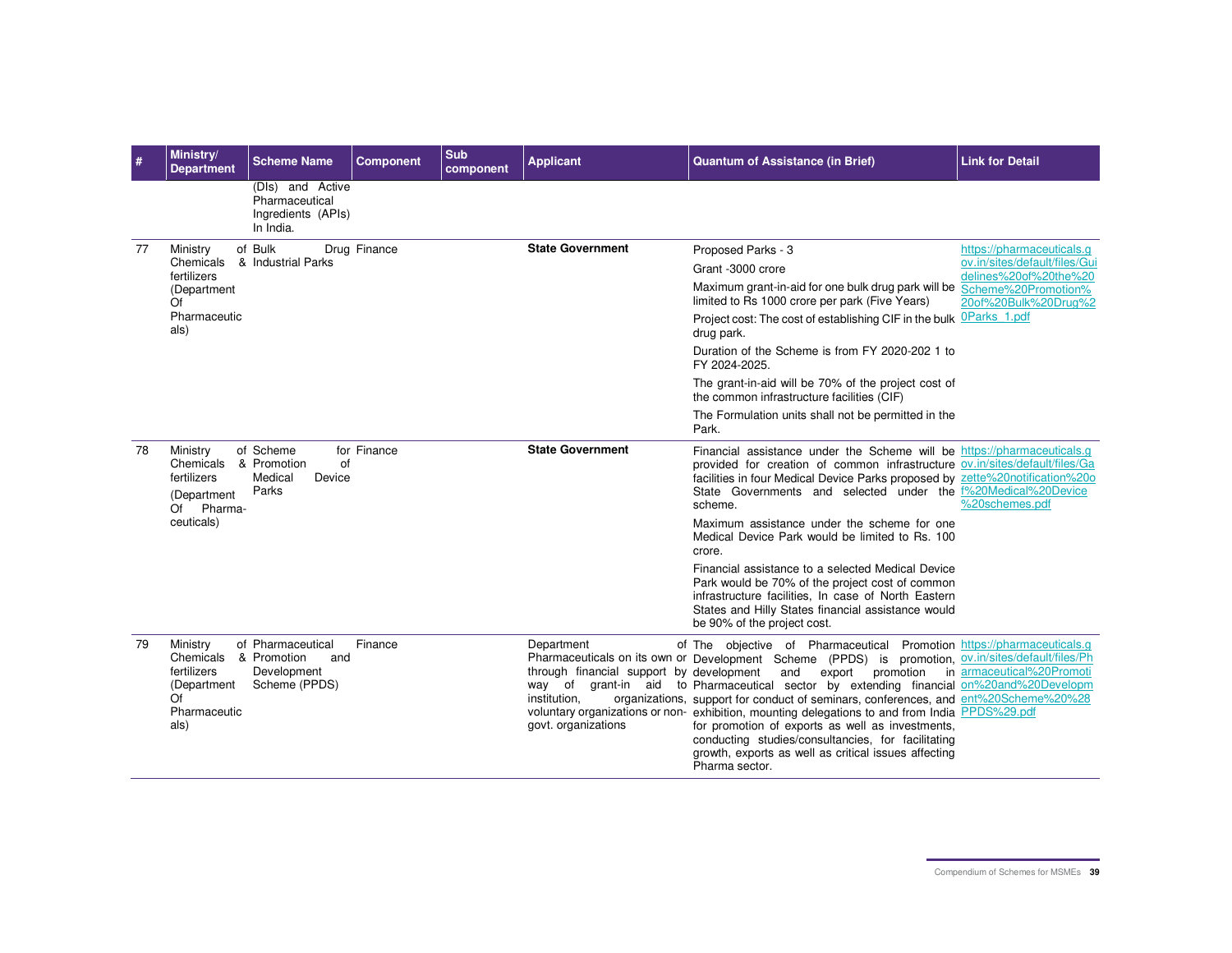| #  | Ministry/<br><b>Department</b>                    | <b>Scheme Name</b>                                             | <b>Component</b> | <b>Sub</b><br>component | <b>Applicant</b>                                 | Quantum of Assistance (in Brief)                                                                                                                                                                                                                                                         | <b>Link for Detail</b>                                                            |
|----|---------------------------------------------------|----------------------------------------------------------------|------------------|-------------------------|--------------------------------------------------|------------------------------------------------------------------------------------------------------------------------------------------------------------------------------------------------------------------------------------------------------------------------------------------|-----------------------------------------------------------------------------------|
|    |                                                   |                                                                |                  |                         |                                                  | 100% grant for Programmes organized by govt.<br>dept./institutions/agencies<br>75% grant to autonomous<br>bodies/private<br>agencies/associations/private institutions/NGO's or<br>others for activities organized on the initiative of                                                  |                                                                                   |
|    |                                                   |                                                                |                  |                         |                                                  | dept. or suggested by department.<br>50% grant to the activities organized by<br>bodies/private<br>autonomous<br>agencies/associations/private institutions/NGO's or<br>others for activities organized on their own initiative<br>and having relevance to the mandate of<br>department. |                                                                                   |
|    |                                                   |                                                                |                  |                         |                                                  | For Mega event, like India pharma and India<br>medical Expo Grant will be worked out based on<br>the estimates furnished and parameters like<br>expenditure incurred in the past with concurrence<br>of IFD/dept. of expenditure.                                                        |                                                                                   |
|    |                                                   |                                                                |                  |                         |                                                  | For studies/surveys/online surveys/magazines etc.<br>Grant will 100%, 75% & 50% based on the category<br>as mentioned in guidelines.                                                                                                                                                     |                                                                                   |
| 80 | Ministry<br>Chemicals & Technology<br>fertilizers | of Pharmaceutical<br>Upgradation<br>Assistance                 | Technology       |                         | Public<br>Sector<br>bank.                        | Financial Eligible units intending<br>to upgrade<br>institution to be identified by manufacturing infrastructure to attain WHO-GMP ov.in/sites/default/files/Ph<br>norms                                                                                                                 | their https://pharmaceuticals.g<br>armaceutical%20Technol<br>ogy%20Upgradation%20 |
|    | (Department<br>Of                                 | Scheme (PTUAS)                                                 |                  |                         | loan for pharma SMES                             | Commercial bank extending Interest subvention against loan sanctioned by<br>scheduled bank                                                                                                                                                                                               | Assistance%20Scheme%<br>20%28PTUAS%29.                                            |
|    | Pharmaceutic<br>als)                              |                                                                |                  |                         |                                                  | Upper sub limit of interest subvention is restricted pdf<br>to 6% p.a for period of 3 years. Maximum loan<br>eligible will be Rs.4 crore availed be concerned<br>SME.                                                                                                                    |                                                                                   |
| 81 | Ministry<br>fertilizers                           | of Assistance<br>Chemicals & Pharmaceutical<br>Industry<br>for | to Finance       |                         | The<br>project<br>will<br>Purpose Vehicle (SPV). | be One time grant-in-aid to be released in various https://pharmaceuticals.g<br>implemented through a Special phases for creation of identified infrastructure and ov.in/sites/default/files/Clu<br>common facilities                                                                    | ster%20Development%20                                                             |
|    | (Department<br>Of<br>Pharmaceutic<br>als)         | <b>Common Facilities</b>                                       |                  |                         |                                                  | Maximum limit for the grant in aid under this<br>category would be Rs 20.00 crore per cluster or<br>70% of the cost of project whichever is less.                                                                                                                                        | Scheme.pdf                                                                        |
|    |                                                   |                                                                |                  |                         |                                                  | Assistance<br>for Administrative<br>and<br>other<br>management support of SPV during the project<br>implementation period shall not exceed 5 % of the<br>Grant-in-aid.                                                                                                                   |                                                                                   |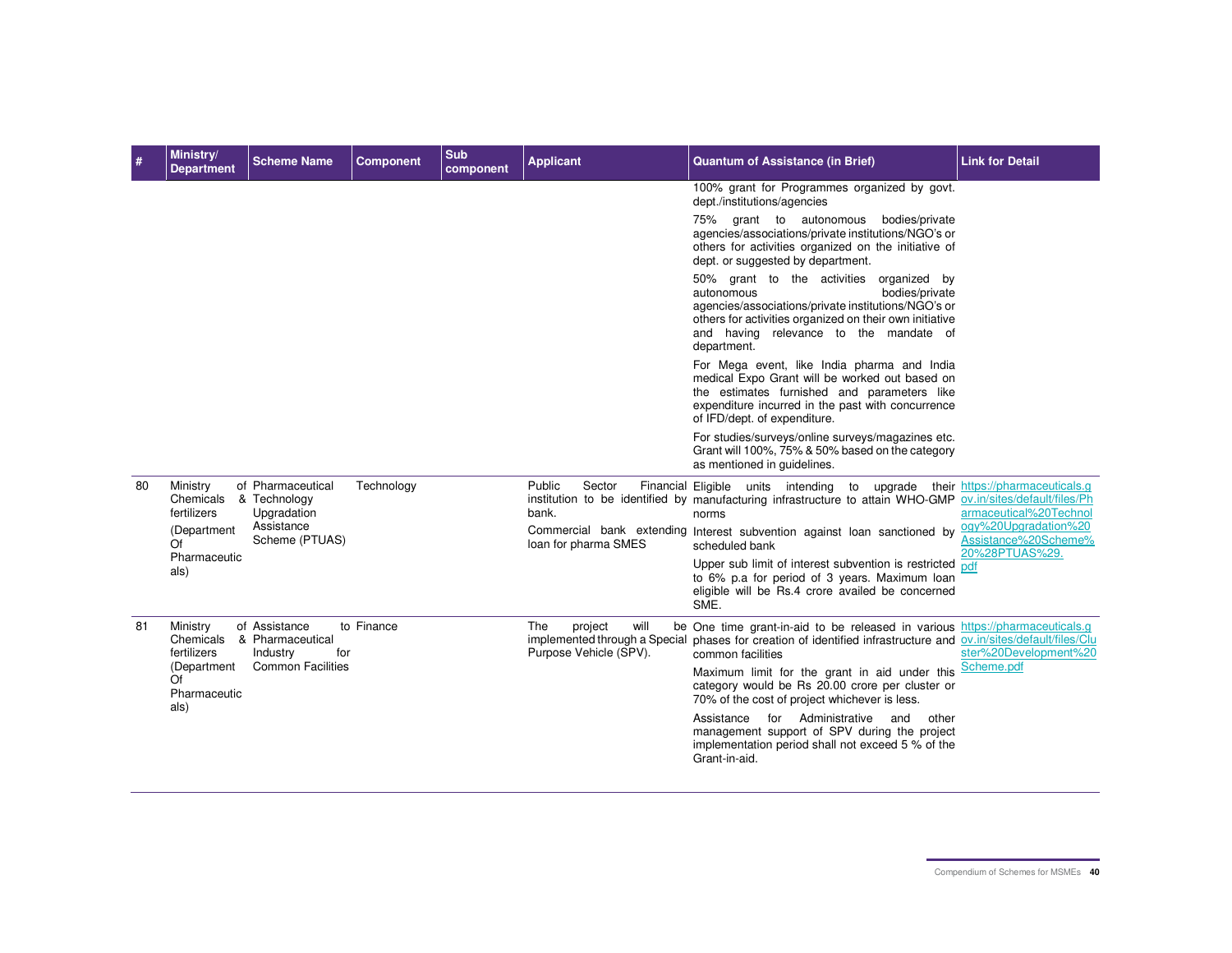| E. |                                                             | <b>Ministry of Electronics and Information Technology</b>                                                 |                |                      |                                                                                                                                                                                                  |                                                                                                                                                                                                                                                                                                                                                                                                  |                                                       |
|----|-------------------------------------------------------------|-----------------------------------------------------------------------------------------------------------|----------------|----------------------|--------------------------------------------------------------------------------------------------------------------------------------------------------------------------------------------------|--------------------------------------------------------------------------------------------------------------------------------------------------------------------------------------------------------------------------------------------------------------------------------------------------------------------------------------------------------------------------------------------------|-------------------------------------------------------|
| 82 | Ministry<br>Electronics<br>and<br>Information<br>Technology | of Electronics<br>Manufacturing<br><b>Clusters Scheme</b>                                                 | Infrastructure | Finance<br>Subsidy   | The State Government or For EMC Project;<br>(SIA) or Central Public Sector<br>Sector Unit<br>(SPSU)<br>or<br>Industrial<br>Corridor<br>Development<br>Corporation<br>(ICDC) such as DMICDC, etc. | State Implementing Agency Financial assistance will be restricted to 50% of the<br>project cost subject to a ceiling of Rs.70 crores for<br>Unit (CPSU) or State Public every 100 acres of land. For larger areas, pro-rata<br>ceiling would apply but not exceeding Rs.350 crore<br>per project<br>For Common Facility Centers (CFCs);<br>Financial assistance will be restricted to 75% of the | EMC-2.0-Guidelines-<br>01062020.pdf<br>(meity.gov.in) |
| 83 | Ministry<br>Electronics<br>and<br>Information<br>Technology | of Scheme<br>promotion<br>οf<br>manufacturing<br>of<br>electronic<br>components<br>and<br>Semi-conductors | for Technology | Finance<br>Subsidy   | to investments in new units as the manufacturing of goods.<br>well<br>as<br>expansion<br>of<br>capacity/modernization<br>and<br>diversification of existing units.                               | project cost subject to a ceiling of Rs.75 crores.<br>The SPECS will be applicable Financial incentive of 25% of capital expenditure for https://www.meity.gov.in/e                                                                                                                                                                                                                              | sdm/SPECS                                             |
| 84 | Ministry<br>Electronics<br>and<br>Information<br>Technology | of Production linked Technology<br>Incentive Scheme<br>for large scale<br>electronics<br>manufacturing    |                | Finance<br>Subsidy   | companies<br>engaged<br>manufacturing<br>of<br>segments in India.                                                                                                                                | Support under the Scheme The Scheme shall extend an incentive of 4% to 6% https://www.meity.gov.in/<br>shall be provided only to on incremental sales (over base year) of goods writereaddata/files/produc<br>in manufactured in India and covered under target tion linked incentive sch<br>target segments, to eligible companies, for a period of five eme.pdf<br>$(5)$ years                 |                                                       |
| 85 | Ministry<br>Electronics<br>and<br>Information               | of Software<br>Technology Park<br>Scheme                                                                  | Technology     | Finance<br>Exemption | Software<br>companies/IT Start ups etc.                                                                                                                                                          | Development The STP scheme allows software companies to set https://www.meity.gov.in/c<br>up operations in convenient and inexpensive ontent/export-promotion-<br>locations and plan their investment and growth schemes#tab1<br>driven by business needs.                                                                                                                                       |                                                       |
|    | Technology                                                  |                                                                                                           |                |                      |                                                                                                                                                                                                  | There are several benefits like-Customs Duty<br>Exemption in full on imports, Central Excise Duty<br>Exemption in full on indigenous procurement,                                                                                                                                                                                                                                                |                                                       |
|    |                                                             |                                                                                                           |                |                      |                                                                                                                                                                                                  | All relevant equipment/goods including second<br>hand equipment can be imported (except<br>prohibited items). Equipment can also be imported<br>on loan basis/lease                                                                                                                                                                                                                              |                                                       |
|    |                                                             |                                                                                                           |                |                      |                                                                                                                                                                                                  | 100% FDI is permitted through automatic route,<br>Sales in the DTA up to 50% of the FOB value of<br>exports permissible, Use of computer imported for<br>training permissible subject to certain conditions,                                                                                                                                                                                     |                                                       |

**# Ministry/** Scheme Name Component Sub component Applicant Quantum of Assistance (in Brief) Link for Detail **Department**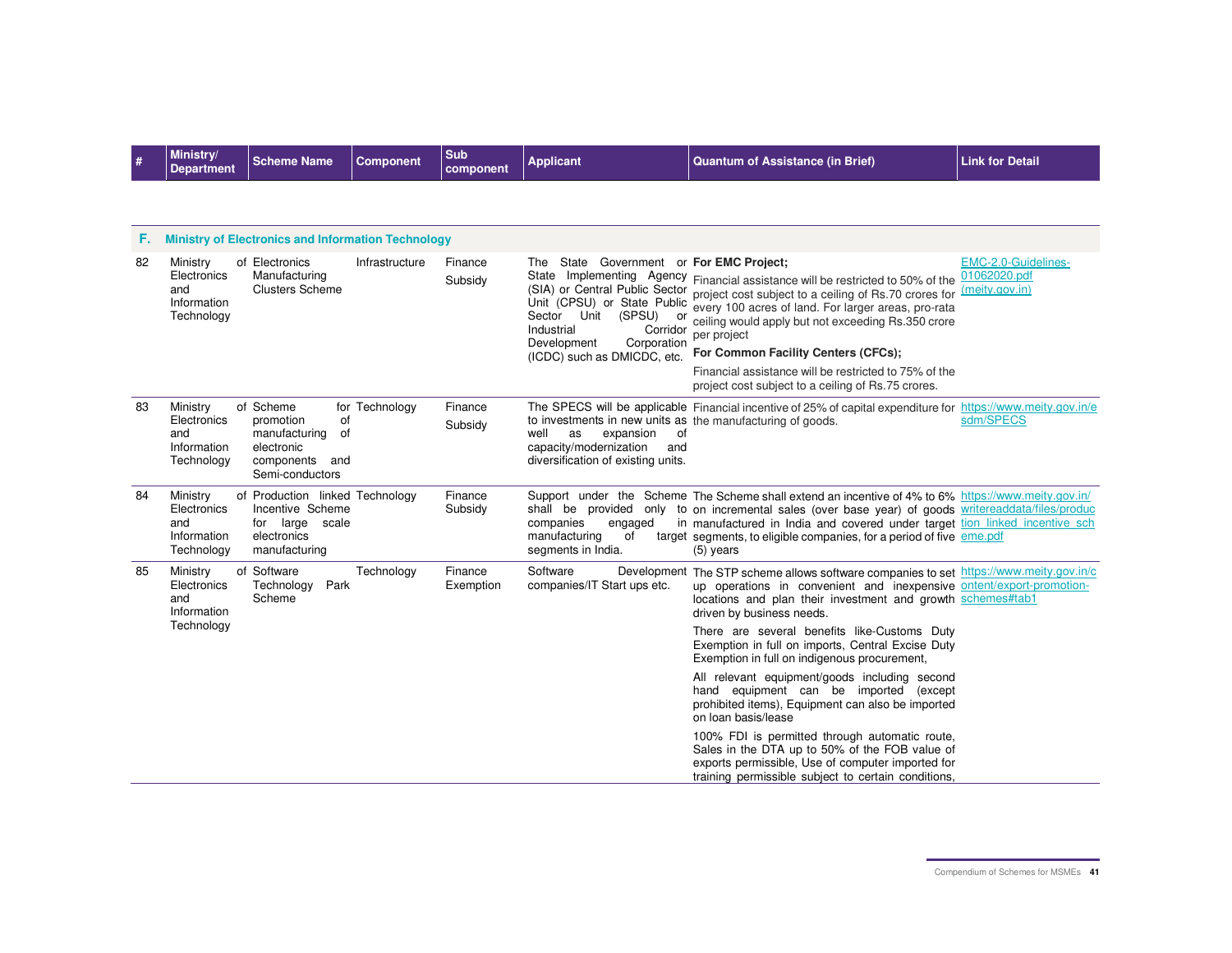| #  | Ministry/<br><b>Department</b>                              | <b>Scheme Name</b>                                        | <b>Component</b> | <b>Sub</b><br>component | <b>Applicant</b> | <b>Quantum of Assistance (in Brief)</b>                                                                                                                                                                                                                                                                                                                                                                                                                                                                                                                                                                                                                                                                                                        | <b>Link for Detail</b>                                                                                                                                                                                       |
|----|-------------------------------------------------------------|-----------------------------------------------------------|------------------|-------------------------|------------------|------------------------------------------------------------------------------------------------------------------------------------------------------------------------------------------------------------------------------------------------------------------------------------------------------------------------------------------------------------------------------------------------------------------------------------------------------------------------------------------------------------------------------------------------------------------------------------------------------------------------------------------------------------------------------------------------------------------------------------------------|--------------------------------------------------------------------------------------------------------------------------------------------------------------------------------------------------------------|
|    |                                                             |                                                           |                  |                         |                  | Depreciation on computers at accelerated rates up<br>to 100% over 5 years is permissible.                                                                                                                                                                                                                                                                                                                                                                                                                                                                                                                                                                                                                                                      |                                                                                                                                                                                                              |
| 86 | Ministry<br>Electronics<br>and                              | of Special Economic Finance<br>Zone Scheme                |                  | Tax<br>Exemptions       |                  | Duty free import/domestic procurement of goods https://www.meity.gov.in/c<br>for development, operation and maintenance of<br>SEZ units                                                                                                                                                                                                                                                                                                                                                                                                                                                                                                                                                                                                        | ontent/export-promotion-<br>schemes#tab1                                                                                                                                                                     |
|    | Information<br>Technology                                   |                                                           |                  |                         |                  | 100% Income Tax exemption on export income for<br>SEZ units under Section 10AA of the Income Tax<br>Act for first 5 years, 50% for next 5 years thereafter<br>and 50% of the ploughed back export profit for next<br>5 years.                                                                                                                                                                                                                                                                                                                                                                                                                                                                                                                  |                                                                                                                                                                                                              |
|    |                                                             |                                                           |                  |                         |                  | Exemption from Central Sales Tax, Exemption from<br>Service Tax and Exemption from State sales tax.<br>These have now subsumed into GST and supplies<br>to SEZs are zero rated under IGST Act, 2017. Other<br>levies as imposed by the respective State<br>Governments.                                                                                                                                                                                                                                                                                                                                                                                                                                                                        |                                                                                                                                                                                                              |
|    |                                                             |                                                           |                  |                         |                  | Single window clearance for Central and State level<br>approvals.                                                                                                                                                                                                                                                                                                                                                                                                                                                                                                                                                                                                                                                                              |                                                                                                                                                                                                              |
| 87 | Ministry<br>Electronics<br>and<br>Information<br>Technology | of Export Promotion Finance<br>Goods<br>Capital<br>Scheme |                  | Concession              | Exporters        | The concessional 3% duty EPCG Scheme allows https://www.meitv.gov.in/e<br>import of capital goods for pre-production, lectronic-hardware-<br>production and post-production (including schemes#tab3<br>CKD/SKD thereof as well as computer software<br>systems) at 3% customs duty, subject to an export<br>obligation equivalent to 8 times of duty saved on<br>capital goods imported under EPCG scheme, to be<br>fulfilled in 8 years reckoned from Authorization<br>issue-date. The capital goods shall include spares<br>(including refurbished/reconditioned spares), tools,<br>jigs, fixtures, dies and Second hand capital goods,<br>without any restriction on age, may also be<br>the<br><b>EPCG</b><br>Scheme.<br>imported<br>under |                                                                                                                                                                                                              |
|    |                                                             | G. Ministry of Commerce and Industries                    |                  |                         |                  |                                                                                                                                                                                                                                                                                                                                                                                                                                                                                                                                                                                                                                                                                                                                                |                                                                                                                                                                                                              |
| 88 | Ministry<br>Commerce<br>and Industries                      | of Small Exporters Incentive<br>Policy (SEP)              |                  | Insurance<br>Premium    | Rs.5 crore       | Exporters with turnover below A12-month insurance policy for small exporters                                                                                                                                                                                                                                                                                                                                                                                                                                                                                                                                                                                                                                                                   | https://www.startupindia.g<br>ov.in/content/sih/en/gover<br>nment-<br>schemes/micro exporters<br>policy.html#:~:text=The<br>%20Small%20Exporter's<br>%20Policv%20is.not%20e<br>xceed%20INR%201%20c<br>rores. |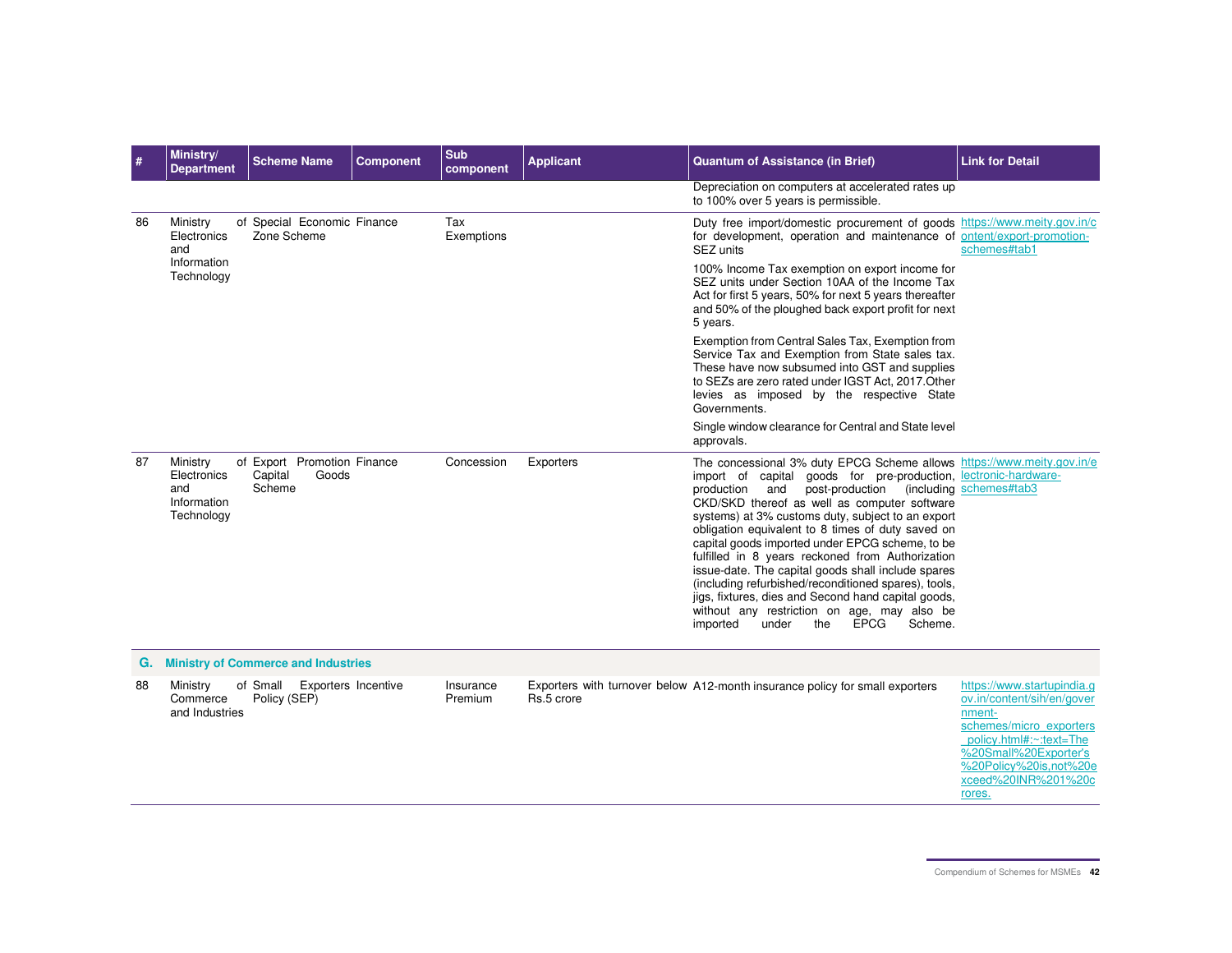| #  | Ministry/<br><b>Department</b>                       | <b>Scheme Name</b>                                                                         | <b>Component</b>                                | Sub<br>component     | <b>Applicant</b>                                                                                           | <b>Quantum of Assistance (in Brief)</b>                                                                                                                                                                                                                                                | <b>Link for Detail</b>                                                                                                                                                                                                                                                                                                                                     |
|----|------------------------------------------------------|--------------------------------------------------------------------------------------------|-------------------------------------------------|----------------------|------------------------------------------------------------------------------------------------------------|----------------------------------------------------------------------------------------------------------------------------------------------------------------------------------------------------------------------------------------------------------------------------------------|------------------------------------------------------------------------------------------------------------------------------------------------------------------------------------------------------------------------------------------------------------------------------------------------------------------------------------------------------------|
| 89 | Ministry<br>Commerce<br>and Industries               | of Small and Medium Incentive<br><b>Exporters Policy</b>                                   |                                                 | Insurance<br>Premium | Exporters of goods<br>and<br>services with investment in<br>plant and machinery as per<br><b>MSMED Act</b> | A 12-month insurance policy for small and medium<br>exporters, with 90% coverage and loss limit of<br>Rs.10 lakh                                                                                                                                                                       | http://pahleindia.org/pdf/M<br><b>SMEs-Policy-Brief.pdf</b>                                                                                                                                                                                                                                                                                                |
| 90 | Ministry<br>Commerce<br>and Industries and           | of Participation<br>International Fairs<br>Exhibitions<br>with Tea Board                   | in Subsidy                                      | Finance              | export license                                                                                             | All exporters holding valid Economy class airfare for one representative from<br>India.                                                                                                                                                                                                | http://www.teaboard.gov.i<br>n/pdf/Revised Scheme f<br>or Participation in Intern<br>ational fairs and exhibiti<br>ons with Tea Board 29<br>11 17 pdf2688.pdf                                                                                                                                                                                              |
| 91 | Ministry<br>Commerce<br>and Industries Indian Origin | of Promotion<br>Packaged Tea of                                                            | of Reimbursement Finance                        |                      | All<br>registered<br>with valid license                                                                    | exporters Reimbursement for year-1 - 75%; year-2 - 50%;<br>marketing value added tea, year-3 - 25% of lease/rental charges of floor area ov.in/content/sih/en/gover<br>or display; with a limit of Rs.12 lakh per annum                                                                | https://www.startupindia.g<br>nment-<br>schemes/promotionforpac<br>kaged tea.html#:~:text=B<br>oard%20of%20India-<br>.The%20scheme%20aims<br>%20to%20to%20help%20<br>Indian%20exporters%20f<br>or%20marketing.teas%20<br>of%20Indian%20origin%2<br>Otherein.&text=Promotion<br>al%20campaign%20Up%<br>20to%2025.lakh%20per%<br>20annum%20per%20mar<br>ket. |
| 92 | Ministry<br>Commerce                                 | of Promotion<br>Indian<br>Spice<br>and Industries Brands Abroad                            | of Credit                                       | Interest             | brands registered with Spices 50% for product development.<br>Board                                        | All spices exporters having Interest free loan up to 100% for slotting fee and                                                                                                                                                                                                         | https://www.indiafilings.co<br>m/learn/promotion-of-<br>indian-spice-<br>brands/#:~:text=Under%2<br>0this%20scheme%2C%2<br>0the%20Government,bey<br>ond%20the%20ethnic%2<br>0Indian%20population.                                                                                                                                                          |
| 93 | Ministry<br>Commerce                                 | of International<br>Trade<br>and Industries Fairs/Meetings<br>Board<br>(Spices<br>Schemes) | Reimbursement Finance                           |                      | representatives<br>associations                                                                            | All registered exporters and Reimbursement of 50% airfare with limits as per http://www.indianspices.c<br>of terms for individual exporters; for delegations, 50% om/sites/default/files/trade<br>reimbursement with Rs.1.5 lakh limit per year per Fairsparticipation.pdf<br>exporter |                                                                                                                                                                                                                                                                                                                                                            |
| 94 | Ministry<br>Commerce<br>and Industries               | of Modified Industrial Technical<br>Infrastructure                                         | Infrastructure/P<br>hysical<br>Infrastructure/S |                      | <b>State</b>                                                                                               | Implementation GOI support of 50% of project cost (excluding land) https://dipp.gov.in/progra<br>Agencies such as SIDCs can subject to ceiling of INR 50.00 Crore                                                                                                                      | mmes-and-<br>schemes/infrastructure/in                                                                                                                                                                                                                                                                                                                     |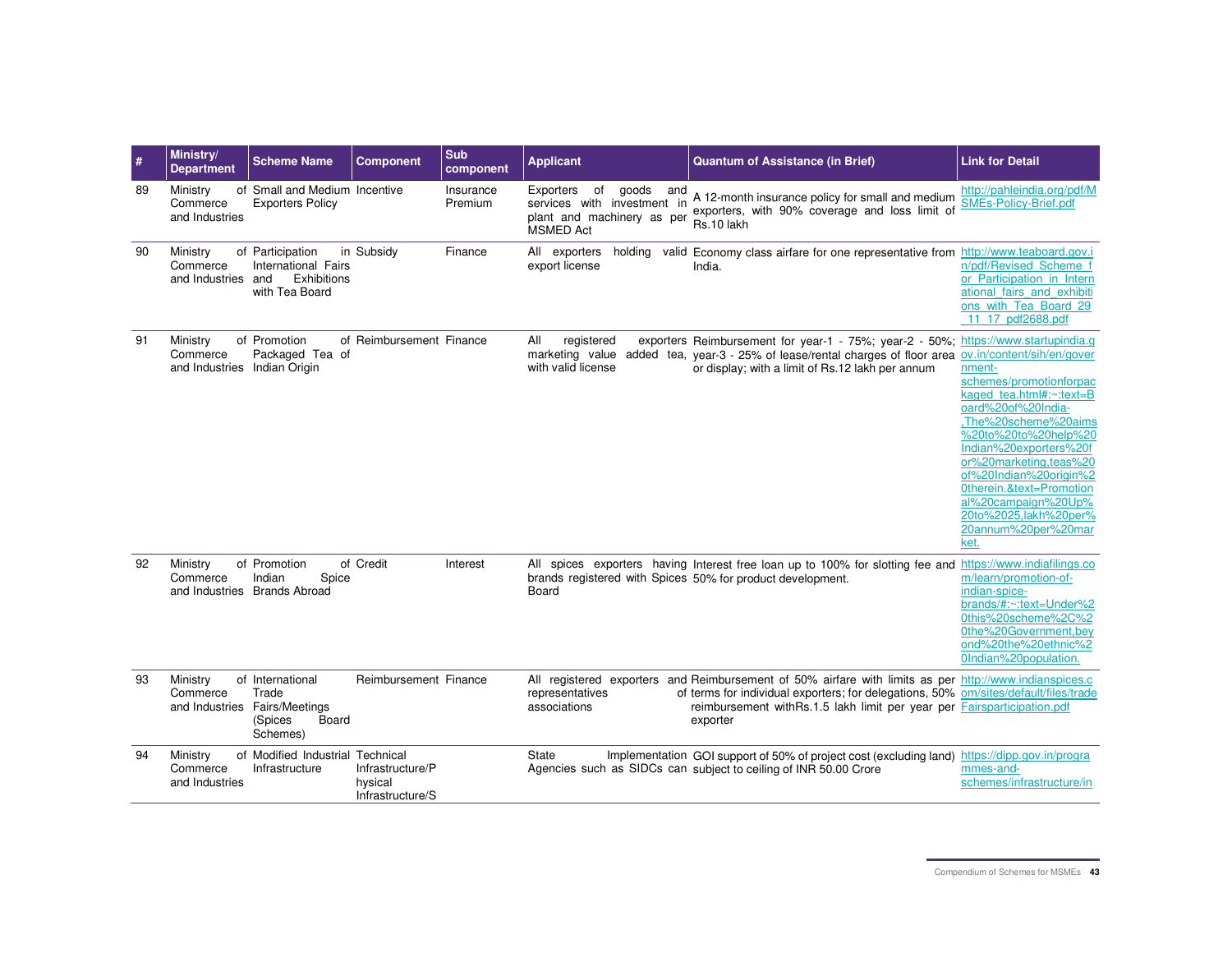| #  | <b>Ministry/</b><br><b>Department</b>                                                                  | <b>Scheme Name</b>                                                                                                                                    | <b>Component</b>        | Sub<br>component   | <b>Applicant</b>                                                                                                                                                                                                                                                                                                                                                                                          | <b>Quantum of Assistance (in Brief)</b>                                                                                                                                                                                                                                                                                                                                       | <b>Link for Detail</b>                                                                                          |
|----|--------------------------------------------------------------------------------------------------------|-------------------------------------------------------------------------------------------------------------------------------------------------------|-------------------------|--------------------|-----------------------------------------------------------------------------------------------------------------------------------------------------------------------------------------------------------------------------------------------------------------------------------------------------------------------------------------------------------------------------------------------------------|-------------------------------------------------------------------------------------------------------------------------------------------------------------------------------------------------------------------------------------------------------------------------------------------------------------------------------------------------------------------------------|-----------------------------------------------------------------------------------------------------------------|
|    |                                                                                                        | Upgradation<br>Scheme                                                                                                                                 | ocial<br>Infrastructure |                    | apply for funding under the<br>Modified IIUS.<br>SIAs should have sufficient<br>past experiences relating to<br>execution of nature of projects<br>proposed to be undertaken;<br>past experience of SIA will be<br>one of the major criteria for<br>entrusting a project to the<br>agency under the scheme                                                                                                |                                                                                                                                                                                                                                                                                                                                                                               | dustrial-infrastructure-<br>upgradation-scheme-iius                                                             |
| 95 | Ministry<br>Industries                                                                                 | of Trade<br>Commerce & Infrastructure<br>for<br>export<br>schemes<br>(TIES)                                                                           | Infrastructure          | Finance<br>Subsidy | The Central<br>and<br>Bodies recognized under the<br>EXIM policy of Government of Not Eligible for Grant Land<br>India; are eligible for financial<br>support under this scheme.                                                                                                                                                                                                                          | State GOI support of 50% of project cost (excluding land) https://commerce.gov.in/w<br>Agencies, including Export subject to ceiling of INR 20.00 Crore<br>Promotion<br>Councils, 80% of the total equity in the project with ceiling of<br>Commodities Boards, SEZ Rs 20.00 Crore for North Eastern States and<br>Authorities and Apex Trade Himalayan States including J&K. | ritereaddata/UploadedFile<br>/MOC 636289964499400<br>263 TIES Ffinal guidelin<br>es 18 04 2017.pdf              |
| 96 | Ministry<br>Commerce<br>Industries                                                                     | of Champion Service Infrastructure/S<br>& Sector Scheme                                                                                               | kill<br>development     |                    | Respective<br>Ministry/Department                                                                                                                                                                                                                                                                                                                                                                         | Assistance in the selected 12 champion sectors                                                                                                                                                                                                                                                                                                                                | https://commerce.gov.in/w<br>ritereaddata/UploadedFile<br>/MOC 637177295864099<br>394 Guidelines%20CSS<br>S.pdf |
| 97 | Ministry<br><b>Industries</b><br>(Department<br>of Industry and Leather<br>Internal Trade) Accessories | of Integrated<br>Commerce & Development<br>οf<br>Leather<br>Sector<br>Sub Scheme<br>for Promotion Indian Footwear<br>and<br>Development<br>Programme. | Finance                 |                    | leather<br>$\sim 10^{-11}$<br>saddlery, leather footwear, and machinery to other units<br>non-leather footwear and<br>footwear component sector<br>having cash profits for 2 years<br>viable<br>.undertaking<br>and<br>bankable programmes<br>of<br>technology upgradation on or<br>after 1 January 2016.<br>New eligible units will be<br>considered only on submission<br>of copy of required documents | All existing leather units in Incentivize investment and manufacturing including https://dipp.gov.in/sites/de<br>footwear and job creation by providing backend investment fault/files/Guidelines IDL<br>accessories industry including grant/subsidy @ 30% of the cost of plant and S.pdf<br>tanneries, leather goods machinery to MSME's and 20% of the cost of plant       |                                                                                                                 |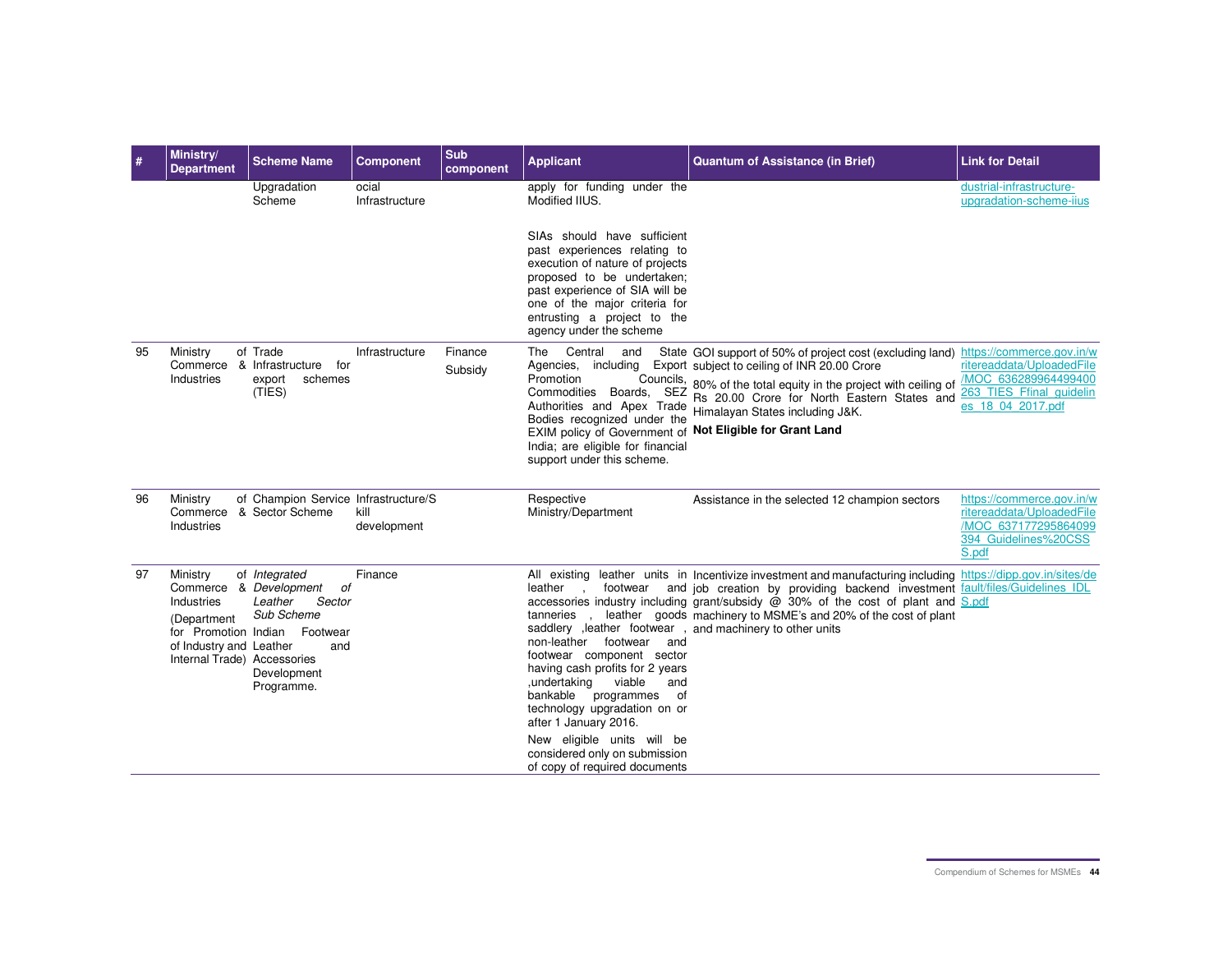| #   | Ministry/<br><b>Department</b>                                                                           | <b>Scheme Name</b>                                                                                                                                          | <b>Component</b>        | <b>Sub</b><br>component | <b>Applicant</b>                                   |            |                           | <b>Quantum of Assistance (in Brief)</b>                                                                                                                                                                                                                                                                                                                                                                                                                                                                                                                                                                                                                                                                                                                                                                                                                                                                                                                                                                                                                                                                                                                         | <b>Link for Detail</b> |
|-----|----------------------------------------------------------------------------------------------------------|-------------------------------------------------------------------------------------------------------------------------------------------------------------|-------------------------|-------------------------|----------------------------------------------------|------------|---------------------------|-----------------------------------------------------------------------------------------------------------------------------------------------------------------------------------------------------------------------------------------------------------------------------------------------------------------------------------------------------------------------------------------------------------------------------------------------------------------------------------------------------------------------------------------------------------------------------------------------------------------------------------------------------------------------------------------------------------------------------------------------------------------------------------------------------------------------------------------------------------------------------------------------------------------------------------------------------------------------------------------------------------------------------------------------------------------------------------------------------------------------------------------------------------------|------------------------|
|     |                                                                                                          |                                                                                                                                                             |                         |                         | from<br>department.<br>For detail -<br>quidelines. | all        | concerned<br>refer to the |                                                                                                                                                                                                                                                                                                                                                                                                                                                                                                                                                                                                                                                                                                                                                                                                                                                                                                                                                                                                                                                                                                                                                                 |                        |
| 98  | Ministry<br>Commerce & footwear<br>Industries<br>(Department<br>for Promotion<br>Internal Trade) Leather | of Mega<br>and<br>accessories<br><b>MLFAC</b><br>Cluster<br>Sub Scheme<br>of Industry and Indian Footwear<br>and<br>Accessories<br>Development<br>Programme | Leather, Infrastructure | Finance                 | SPV                                                |            |                           | Graded assistance is provided upto 50% of the https://dipp.gov.in/sites/de<br>eligible project cost, excluding cost of land with fault/files/Guidelines MLF<br>maximum GOI assistance to Rs.125 cr.<br>The outlay of 360 cr. has been proposed for 3-4<br>new MLFAC in 3 years                                                                                                                                                                                                                                                                                                                                                                                                                                                                                                                                                                                                                                                                                                                                                                                                                                                                                  | AC.pdf                 |
|     |                                                                                                          | H. Ministry of New and Renewable Energy                                                                                                                     |                         |                         |                                                    |            |                           |                                                                                                                                                                                                                                                                                                                                                                                                                                                                                                                                                                                                                                                                                                                                                                                                                                                                                                                                                                                                                                                                                                                                                                 |                        |
| 100 | Ministry<br><b>New</b><br>Renewable<br>Energy                                                            | of Development of Finance<br>and Solar Parks and<br>Ultra Mega Solar<br><b>Power Projects</b>                                                               |                         |                         | Project<br>Investors                               | Developers |                           | and Under the scheme, the Ministry provides Central https://mnre.gov.in/img/do<br>Financial Assistance (CFA) of up to Rs. 25 lakh per cuments/uploads/d9f99dc<br>solar park for preparation of Detailed Project 08abd4b6988ba7ee3be2<br>Report (DPR). Beside this, CFA of up to Rs. 20.00 88ee1.pdf<br>lakh per MW or 30% of the project cost, including<br>Grid-connectivity cost, whichever is lower, is also<br>provided on achieving the milestones prescribed in<br>the scheme.<br>Further, the CFA of Rs. 20 Lakh/MW is apportioned<br>on 60:40 basis towards development of internal<br>infrastructure of solar park to the SPPD and for<br>development of external transmission system to<br>Central Transmission<br>Utility<br>(CTU)/State<br>Transmission Utility (STU) respectively i.e. Rs. 12<br>lakh per MW or 30% of the project cost whichever<br>is lower is provided to the SPPDs towards<br>development of internal infrastructures if the solar<br>parks and Rs. 8 lakh per MW or 30% of the project<br>cost whichever is lower is provided to the CTU or<br>STU as the case may be towards development of<br>external transmission system. |                        |
|     |                                                                                                          |                                                                                                                                                             |                         |                         |                                                    |            |                           | The above CFA pattern is applicable only for Mode<br>1 to Mode-5. Mode-6 is without CFA by private<br>entrepreneurs. Further, under Mode-7 the entire<br>CFA of Rs. 20 Lakh/MW is only for External<br>Transmission Infrastructure System.                                                                                                                                                                                                                                                                                                                                                                                                                                                                                                                                                                                                                                                                                                                                                                                                                                                                                                                      |                        |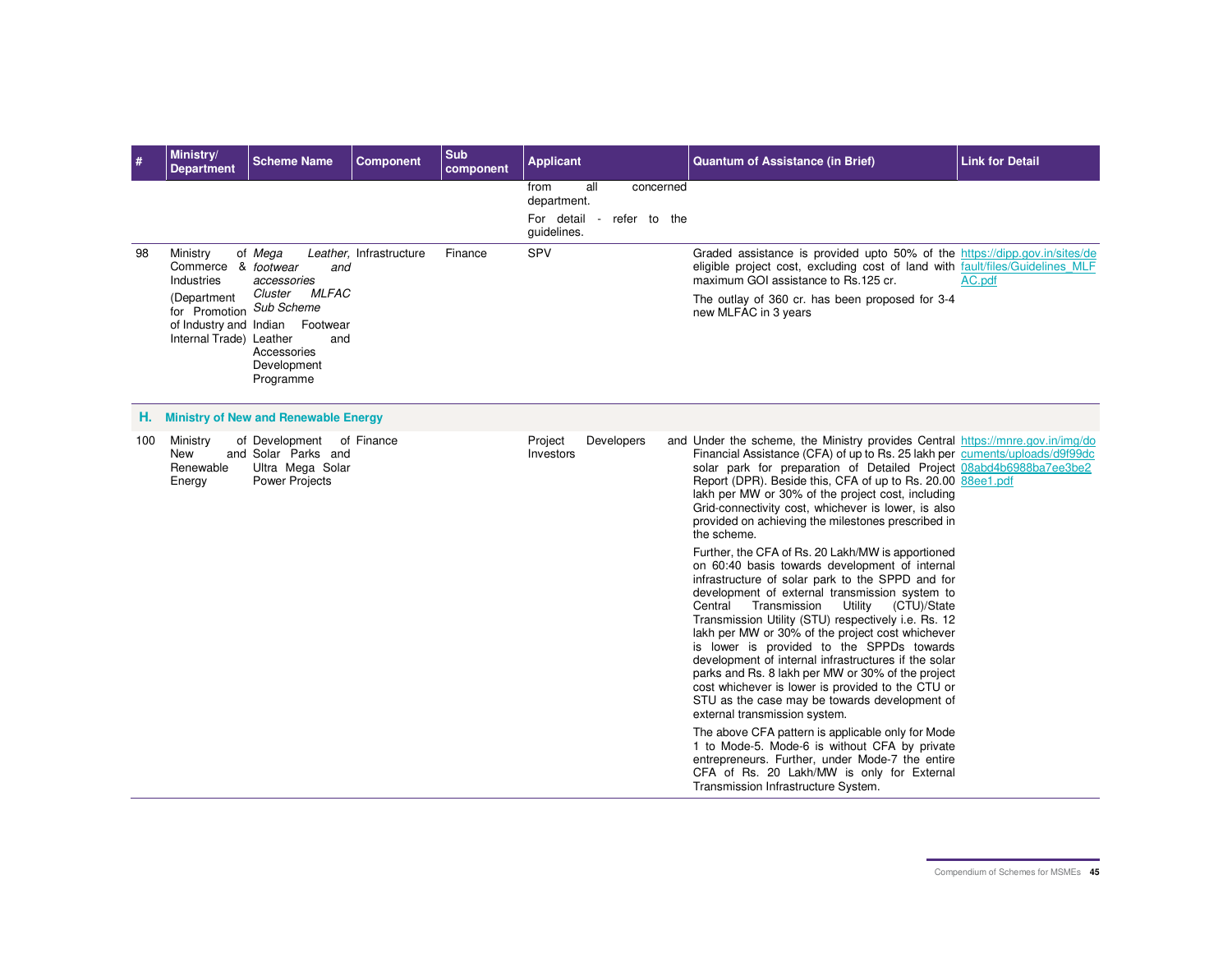| #   | Ministry/<br><b>Department</b>         | <b>Scheme Name</b>                                                                                                                                                                                                           | <b>Component</b> | Sub<br>component | <b>Applicant</b>                                                                                           | <b>Quantum of Assistance (in Brief)</b>                                                                                                                                                                                                                                                                                                                                                                                                                                                                                                                                                                                                                                                                                                                                                                                                                                         | <b>Link for Detail</b>                                                                                                                                                   |
|-----|----------------------------------------|------------------------------------------------------------------------------------------------------------------------------------------------------------------------------------------------------------------------------|------------------|------------------|------------------------------------------------------------------------------------------------------------|---------------------------------------------------------------------------------------------------------------------------------------------------------------------------------------------------------------------------------------------------------------------------------------------------------------------------------------------------------------------------------------------------------------------------------------------------------------------------------------------------------------------------------------------------------------------------------------------------------------------------------------------------------------------------------------------------------------------------------------------------------------------------------------------------------------------------------------------------------------------------------|--------------------------------------------------------------------------------------------------------------------------------------------------------------------------|
| 101 | Ministry<br>New<br>Renewable<br>Energy | Connected Finance<br>of Grid<br>and Solar<br>Rooftop<br>Scheme                                                                                                                                                               |                  |                  | <b>Residential Consumers</b>                                                                               | Component A: Central Financial Assistance (CFA)*<br>to Residential sector - 4 GW<br>CFA $@$ 40% for capacity up to 3 kWp<br>CFA @ 20% for capacity beyond 3 kWp and up to<br>10 kWp<br>CFA @ 20% for GHS/RWA capacity up to 500 kWp<br>(limited to 10 kWp per house and total upto 500<br>kWp)<br>Domestic manufactured modules and Solar cells to<br>be used* CFA shall be on % of benchmark cost of<br>MNRE for the state/UT or lowest of the costs<br>discovered in the tenders for that state/UT in that<br>year, whichever is lower<br><b>Implementing agency : Power Distributing</b><br>companies (DISCOMs)<br><b>Component B:</b> Incentives to DISCOMs - for initial<br>18 GW Capacity<br>incentive<br>for<br><b>Discoms</b><br>Progressive<br>for<br>achievements above baseline (the cumulative RTS<br>capacity installed at the end of previous financial<br>year). | https://mnre.gov.in/img/do<br>cuments/uploads/7ccd3b4<br>b3bb94a51af516e2ee4fd<br>ede3.pdf<br>https://mnre.gov.in/img/do<br>cuments/uploads/file s-<br>1584096172000.pdf |
|     |                                        |                                                                                                                                                                                                                              |                  |                  |                                                                                                            | No incentives for capacity addition up to 10%<br>5% incentives for addition beyond 10% and up to<br>15%<br>10% incentives for addition beyond 15%                                                                                                                                                                                                                                                                                                                                                                                                                                                                                                                                                                                                                                                                                                                               |                                                                                                                                                                          |
| 102 | Ministry<br>New<br>Renewable<br>Energy | of CPSU<br>and Phase-II<br>(Government<br>Producer Scheme)<br>for setting<br><b>up</b><br>12,000 MW grid-<br>connected Solar<br>PV Projects with<br>VGF support for<br>self-use<br>by<br>government<br>or<br>through DISCOMs | Scheme Finance   |                  | Government<br>under administrative control or required.<br>have 50% shareholding of<br>Central/State Govt. | Producers Gol Support offered: VGF of upto Rs. 70 lakhs/MW; https://mnre.gov.in/img/do<br>(PSUs/Govt. Orgns.) which are actual VGF decided through bidding for VGF cuments/uploads/fdd16db<br>Mode of allocation: Bidding through SECI on VGF<br>required<br>Usage of solar power: Self-Use or use by Other<br>Govt. Orgnisations through Discoms<br>Domestic Content Requirement: Domestically<br>manufactured solar PV cells & Modules                                                                                                                                                                                                                                                                                                                                                                                                                                        | d0a154973a7e5884edee<br>d5e08.pdf                                                                                                                                        |
| 103 | Ministry<br><b>New</b>                 | of Scheme<br>and Setting<br>up<br>of<br>Distributed<br>Grid                                                                                                                                                                  | for Finance      |                  | REIL, etc.                                                                                                 | CPSUs like NTPC, NLC, SECI, Types of Projects Supported: Standalone Solar PV https://mnre.gov.in/solar/s<br>Power Project, standalone Battery Energy Storage chemes<br>System (BESS), Solar PV plant with Battery Energy                                                                                                                                                                                                                                                                                                                                                                                                                                                                                                                                                                                                                                                        |                                                                                                                                                                          |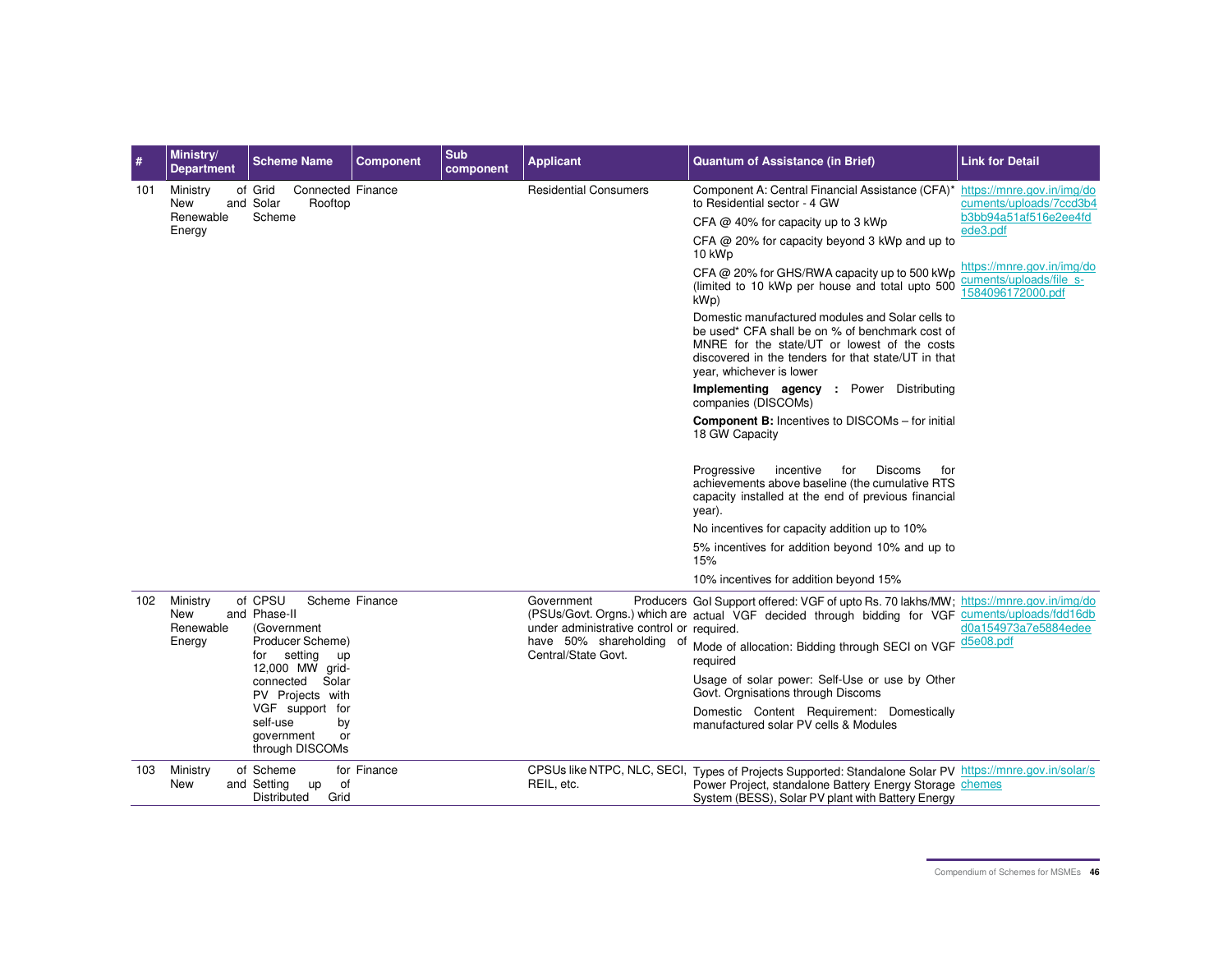| #   | Ministry/<br><b>Department</b>                | <b>Scheme Name</b>                                                                                                                          | <b>Component</b> | Sub<br>component | <b>Applicant</b>                                                                                                                                                                                                                                                                              | <b>Quantum of Assistance (in Brief)</b>                                                                                                                                                                                                                                                                                                                                                                                                                                                                                                                                                                                                                                                                                                                                                                           | <b>Link for Detail</b> |
|-----|-----------------------------------------------|---------------------------------------------------------------------------------------------------------------------------------------------|------------------|------------------|-----------------------------------------------------------------------------------------------------------------------------------------------------------------------------------------------------------------------------------------------------------------------------------------------|-------------------------------------------------------------------------------------------------------------------------------------------------------------------------------------------------------------------------------------------------------------------------------------------------------------------------------------------------------------------------------------------------------------------------------------------------------------------------------------------------------------------------------------------------------------------------------------------------------------------------------------------------------------------------------------------------------------------------------------------------------------------------------------------------------------------|------------------------|
|     | Renewable<br>Energy                           | Connected Solar<br><b>PV Power Projects</b><br>in Andaman and<br>Nicobar<br>and<br>Lakshadweep                                              |                  |                  |                                                                                                                                                                                                                                                                                               | Storage System (BESS), Transmission System for<br>Solar PV Power Plant and Floating Solar PV power<br>plants (with or without Battery Energy Storage<br>System) in Andaman & Nicobar Islands and<br>Lakshadweep Islands.                                                                                                                                                                                                                                                                                                                                                                                                                                                                                                                                                                                          |                        |
|     |                                               | Islands<br>with<br>Capital Subsidy                                                                                                          |                  |                  |                                                                                                                                                                                                                                                                                               | Gol Support offered: CFA of upto 40% of the project<br>Cost:                                                                                                                                                                                                                                                                                                                                                                                                                                                                                                                                                                                                                                                                                                                                                      |                        |
|     |                                               |                                                                                                                                             |                  |                  |                                                                                                                                                                                                                                                                                               | Implementation Arrangement: The scheme is being<br>implemented through Central Public Sector<br>Undertakings (CPSUs) viz., NTPC, NLC, REIL,<br>SECI etc. on Build, Own and Operate (BOO) basis.<br>Andaman & Nicobar and Lakshadweep<br>Administrations will buy the electricity from the<br>Implementing Agencies at a tariff determined by<br>JERC/CERC by taking into account the CFA                                                                                                                                                                                                                                                                                                                                                                                                                          |                        |
| 104 | Ministry<br>New<br>and<br>Renewable<br>Energy | of PM KUSUM                                                                                                                                 | Grant            | Finance          | Individual farmers and FPOs                                                                                                                                                                                                                                                                   | MNRE CFA and State Government's subsidy will https://mnre.gov.in/solar/s<br>be adjusted in the system cost and beneficiary will chemes<br>have to pay only the remaining balance.                                                                                                                                                                                                                                                                                                                                                                                                                                                                                                                                                                                                                                 |                        |
| 105 | Ministry<br>New<br>Renewable<br>Energy        | of Research, Design, Grant<br>and Development,<br>Demonstration<br>(RDD&D)<br>and<br>Manufacture<br>0f<br>New<br>and<br>Renewable<br>Energy |                  | Finance          | Institutions:<br>Institutions,<br>Institutions.<br>States/UTs<br>Panchavats,<br>civil societies                                                                                                                                                                                               | Research and Development Financial assistance for RDD&D projects that https://my.msme.gov.in/M<br>Academic involve partnership with industry/civil society yMsmeMob/MsmeSchem<br>Autonomous organizations should normally be restricted to 50% e/Pages/6 2.html<br>of the project cost. However, for any proposal from<br>Departments/Agencies/PSUs, Universities, Government Research Institutions,<br>Government, Private Educational Institutions, etc. Ministry may<br>Community provide up to 100% funding, depending on project<br>based and organisations of priority. In the case of Private Educational<br>Institutions especially engineering colleges have to<br>furnish a declaration that they do not levy and<br>collect donations for admissions from students<br>while applying for R & D grants. |                        |
| 106 | Ministry<br><b>New</b><br>Renewable<br>Energy | of Wind<br>Resource Grant<br>and Assessment<br>in<br>Uncovered/New<br>Areas<br>under<br><b>NCEF Scheme</b>                                  |                  | Finance          | Only the Indian entities viz.<br>Wind farm owners, IPPs, Wind<br>Farm Developers and Wind<br>Turbine Manufacturers are<br>eligible for grant of subsidy in<br>this scheme. All the private<br>developers shall comply with<br>the Directorate General of Civil<br>Aviation (DGCA) quidelines. | Under this scheme, 40% of the total project cost will https://my.msme.gov.in/M<br>be provided from NCEF as reimbursement through yMsmeMob/MsmeSchem<br>C-WET and balance 60% of the total project cost e/Pages/6_3.html<br>shall have to be borne together by the concerned<br>State Nodal Agencies (SNA) of State Government<br>and private developer(s). Ministry shall release 50%<br>of the NCEF grants in accordance with the proposal<br>of C-WET. The financial sanction for the sites to<br>SNAs/private developers will be given by C-WET.<br>The remaining 50% of the grant amount for that<br>particular sanction order shall be released to<br>CWET.                                                                                                                                                  |                        |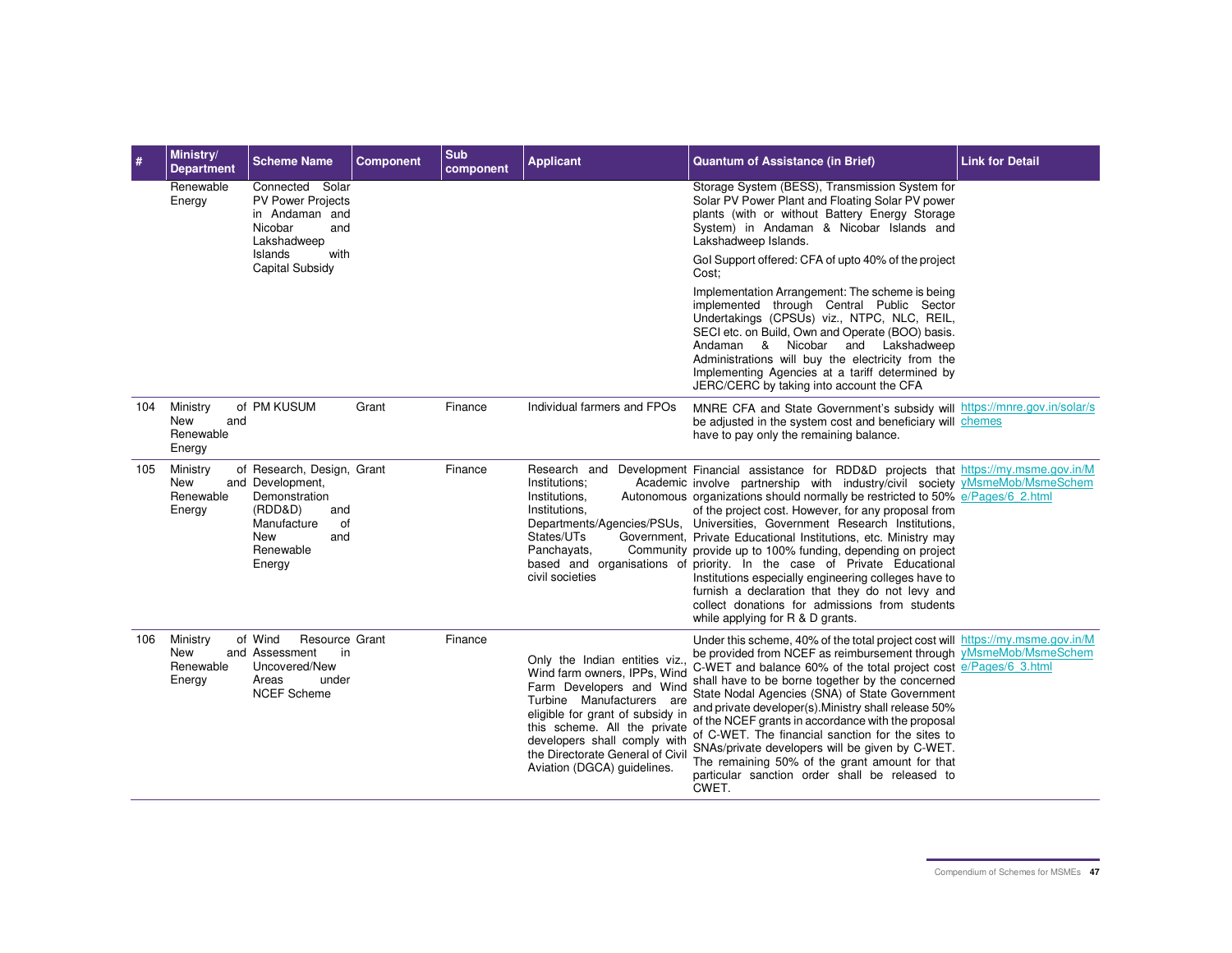| #   | Ministry/<br><b>Department</b>              | <b>Scheme Name</b>                                                                                                                     | <b>Component</b> | <b>Sub</b><br>component | <b>Applicant</b>      |                                         | <b>Quantum of Assistance (in Brief)</b>                                                                                                                                                                                                                                                                                                       | <b>Link for Detail</b>                                                                                                                                                                             |
|-----|---------------------------------------------|----------------------------------------------------------------------------------------------------------------------------------------|------------------|-------------------------|-----------------------|-----------------------------------------|-----------------------------------------------------------------------------------------------------------------------------------------------------------------------------------------------------------------------------------------------------------------------------------------------------------------------------------------------|----------------------------------------------------------------------------------------------------------------------------------------------------------------------------------------------------|
| 107 | Ministry<br>New<br>Renewable<br>Energy      | of Scheme<br>and Setting up of over<br><b>MV</b><br>500<br>Grid<br>SPV<br>Connected<br>Projects<br>Power<br>under 4of JNNSM<br>PHASE-2 | for Finance      |                         | Project<br>Investors  | Developers                              | and The Project developer will be provided a Viability<br>Gap Funding based on his bid. The upper limit for<br>VGF is kept at Rs. 1.0 crore/MW for open category<br>and Rs. 1.25 crore/MW for projects in Domestic<br>Content<br>Requirement<br>(DCR)<br>category.<br>Amendment in quidelines regarding DCR category<br>has also been issued. | https://mnre.gov.in/solar/s<br>chemes                                                                                                                                                              |
| ı.  |                                             | <b>Ministry of Science and Technology Energy</b>                                                                                       |                  |                         |                       |                                         |                                                                                                                                                                                                                                                                                                                                               |                                                                                                                                                                                                    |
| 108 | Ministry<br>Science<br>Technology<br>Energy | of Science<br>and Engineering<br>Research Council<br>(SERC)                                                                            | & Finance        |                         | and R&D organisations |                                         | Scientists, academic, industrial Salaries, equipments, travel, overheads, etc.                                                                                                                                                                                                                                                                | http://www.facweb.iitkgp.a<br>c.in/~skbarai/Serc.pdf                                                                                                                                               |
| 109 | Ministry<br>Science<br>Technology<br>Energy | of State Science & Grant<br>and Technology<br>Programme<br>(SSTP)                                                                      |                  |                         | school                | from every middle and high competitions | Students of 6th to 10th class Core grant assistance towards entire cost of https://sstp.dst.gov.in/                                                                                                                                                                                                                                           |                                                                                                                                                                                                    |
| 110 | Ministry<br>Science<br>Technology<br>Energy | of Science<br>and Technology<br>Application<br>for<br>Rural<br>Development<br>(STARD)                                                  | and Grant        |                         | NGOs, etc.            |                                         | Recognized schools, colleges, Long term support for core personnel, equipment, https://www.scienceandso<br>salaries, travel, overheads, etc.                                                                                                                                                                                                  | ciety-dst.org/stard.htm                                                                                                                                                                            |
| 111 | Ministry<br>Science<br>Technology<br>Energy | of Science<br>and Technology<br>for<br>Weaker Sections<br>(STAWS)                                                                      | and Grant        |                         | R&D<br>universities   | institutions                            | Recognised schools, colleges, Equipment, salaries, consumables, internal travel, https://www.scienceandso<br>and overheads, etc.                                                                                                                                                                                                              | ciety-<br>dst.org/staws.htm#:~:text<br>=Science%20and%20Soc<br>iety%20Division%20Hom<br>e%20Page&text=This%20<br>scheme%20is%20aimed<br>%20at.artisans%2C%20la<br>ndless%20labourers%2C<br>%20etc. |
| 112 | Ministry<br>Science<br>Technology<br>Energy | of Critical<br>and Technology<br>Programme (CTP)                                                                                       | Grant            |                         |                       | R&D institutions and units              | Individuals, academic groups, Salaries, equipment, consumables, internal travel,<br>overheads, etc.                                                                                                                                                                                                                                           | https://www.dcsa.mil/mc/c<br>tp/                                                                                                                                                                   |
| 113 | Ministry<br>Science<br>Technology<br>Energy | of Science<br>and Technology<br>for<br>Women                                                                                           | and Grant        |                         | institutions, etc.    |                                         | NGOs, schools, colleges, R&D Equipment, salaries, consumables, internal travel,<br>overheads, etc.                                                                                                                                                                                                                                            | https://dst.gov.in/st-<br>women                                                                                                                                                                    |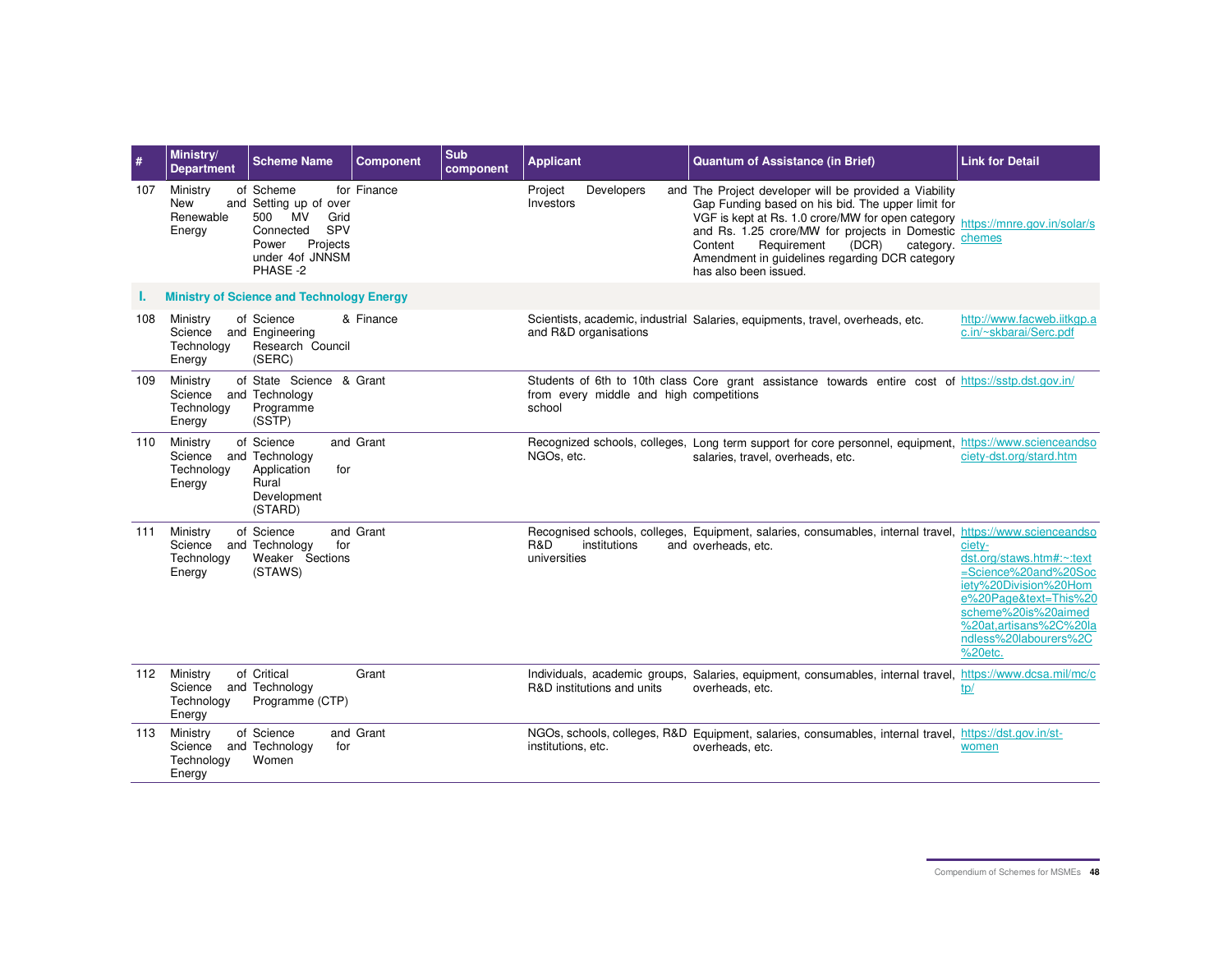| #   | Ministry/<br><b>Department</b>              | <b>Scheme Name</b>                                                                      | <b>Component</b> | Sub<br>component | <b>Applicant</b>                                                                                       | <b>Quantum of Assistance (in Brief)</b>                                              | <b>Link for Detail</b>                                                                                                                                                                                                                                                     |
|-----|---------------------------------------------|-----------------------------------------------------------------------------------------|------------------|------------------|--------------------------------------------------------------------------------------------------------|--------------------------------------------------------------------------------------|----------------------------------------------------------------------------------------------------------------------------------------------------------------------------------------------------------------------------------------------------------------------------|
| 114 | Ministry<br>Science<br>Technology<br>Energy | of Entrepreneurship<br>and Development Cell<br>(EDC)                                    | Finance          |                  | Universities,<br>institutions offering science meeting recurring expenditure<br>and management courses | colleges, Financial assistance for setting up EDC and for https://www.aicte-         | india.org/downloads/ENT<br>REPRENEURSHIP%20D<br>EVELOPMENT%20CELL<br>pdf                                                                                                                                                                                                   |
| 115 | Ministry<br>Science<br>Technology<br>Energy | of Entrepreneurship<br>and Development<br>Programme                                     | Grant            |                  | Training and R&D institutions                                                                          | Assistance of Rs.2 lakh                                                              | https://www.vourarticlelibr<br>arv.com/entrepreneurship<br>/entrepreneurship-<br>development-<br>programmes-meaning-<br>need-and-objectives-of-<br>edp/40707#:~:text=As%2<br>0the%20term%20itself%2<br>Odenotes, successfully%2<br>0run%20his%20%2F%20<br>her%20enterprise |
| 116 | Ministry<br>Science<br>Technology<br>Energy | of Technology<br>and Business<br>Incubators (TBI)                                       | Finance          |                  | R&D<br>institutes                                                                                      | institutions/academic Financial assistance for five years                            | http://www.nstedb.com/in<br>stitutional/tbi.htm                                                                                                                                                                                                                            |
| 117 | Ministry<br>Science<br>Technology<br>Energy | of Bio-Technology<br>and Ignition<br>Grant<br>(BIG)                                     | Finance Grant    | Loan             | Incubates/recognised bio-tech Up to Rs.50 lakh<br>start-ups                                            |                                                                                      | https://birac.nic.in/webcon<br>tent/big user guide.pdf                                                                                                                                                                                                                     |
| 118 | Ministry<br>Science<br>Technology<br>Energy | of Animal/Agr<br>and culture/Marine<br>Bio-<br>Technology/Bio-<br>Resource<br>Programme | i Grant          |                  | Individuals/institutions                                                                               | Grant for R&D in aquaculture and marine http://dbtindia.gov.in/sche<br>biotechnology | mes-<br>programmes/research-<br>development/agriculture-<br>animal-allied-<br>sciences/aquaculture-<br>marine                                                                                                                                                              |
| 119 | Ministry<br>Science<br>Technology<br>Energy | of Bio-Technology<br>and Industry<br>Partnership<br>Programme<br>(BIPP)                 | Grant            |                  | R&D oriented SMEs                                                                                      | Grant and soft loans up to Rs.1 crore                                                | https://www.startupindia.q<br>ov.in/content/sih/en/gover<br>nment-<br>schemes/biotechnology-<br>industry-partnership-<br>programme.html                                                                                                                                    |
| 120 | Ministry<br>Science<br>Technology<br>Energy | of Bio-Technology<br>and Industry Research<br>Assistance<br>Programme<br>(BIRAP)        | Finance          |                  | companies                                                                                              | Academia and collaborating e Depending on the merit of the case                      | https://biotech.co.in/en/pil<br>ot-biotechnology-industry-<br>research-development-<br>assistance-programme-<br>birap-public-private                                                                                                                                       |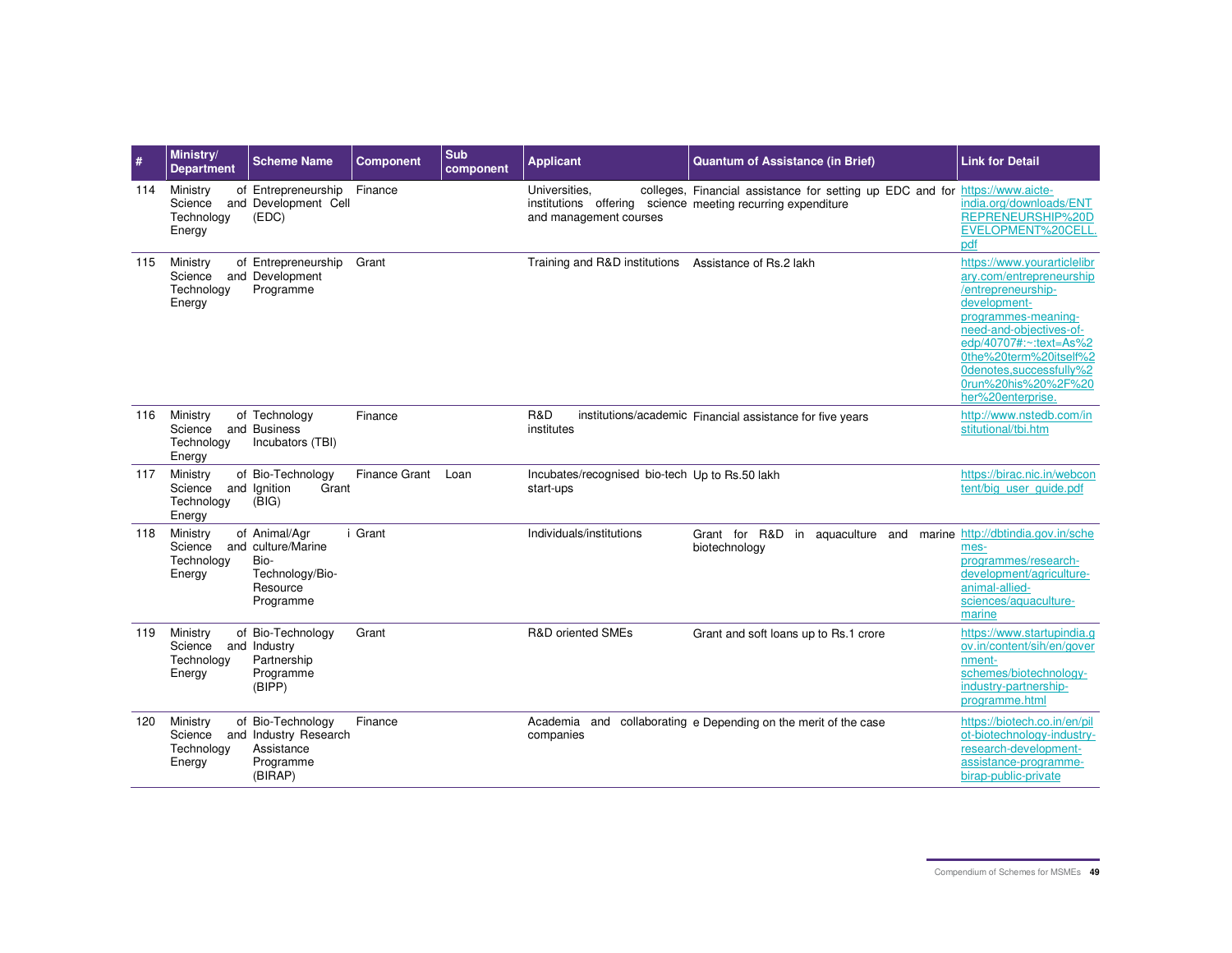| #   | Ministry/<br><b>Department</b>                       | <b>Scheme Name</b>                                                                                     | <b>Component</b>                | <b>Sub</b><br>component | <b>Applicant</b>                                                                    | <b>Quantum of Assistance (in Brief)</b>                                                                                                                                                                                                                                                                                                                                                                                                                                                             | <b>Link for Detail</b>                                                                                                                    |
|-----|------------------------------------------------------|--------------------------------------------------------------------------------------------------------|---------------------------------|-------------------------|-------------------------------------------------------------------------------------|-----------------------------------------------------------------------------------------------------------------------------------------------------------------------------------------------------------------------------------------------------------------------------------------------------------------------------------------------------------------------------------------------------------------------------------------------------------------------------------------------------|-------------------------------------------------------------------------------------------------------------------------------------------|
| 121 | Ministry<br>Science<br>Technology<br>Energy          | of Bio-Technology<br>and Ignition<br>Grant<br>(BIG)                                                    | Grant                           |                         | Incubates/recognised bio-tech Up to Rs.50 lakh<br>start-ups                         |                                                                                                                                                                                                                                                                                                                                                                                                                                                                                                     | https://www.birac.nic.in/bi<br>q.php                                                                                                      |
| J.  |                                                      | Ministry of Skill Development and Entrepreneurship                                                     |                                 |                         |                                                                                     |                                                                                                                                                                                                                                                                                                                                                                                                                                                                                                     |                                                                                                                                           |
| 122 | Ministry<br>Skill<br>and<br>Entrepreneurs<br>hip     | of Pre-Departure<br>Orientation<br>Development Training (PDOT)                                         | Training & Skill<br>development |                         | Individual person                                                                   | Given the need to orient potential migrant workers<br>with regards to language, culture, do's and don'ts<br>in the destination country, the emigration process<br>and welfare measures, PDOT program has been<br>launched.                                                                                                                                                                                                                                                                          | https://www.msde.gov.in/s<br>chemes-<br>initiatives/schemes-<br>initiatives-through-<br>nsdc/pre-departure-<br>orientation-training-pdot- |
| К.  |                                                      | <b>Ministry of Petroleum and Natural Gas</b>                                                           |                                 |                         |                                                                                     |                                                                                                                                                                                                                                                                                                                                                                                                                                                                                                     |                                                                                                                                           |
| 123 | Ministry<br><b>Natural Gas</b>                       | of Corpus<br>Petroleum and Scheme (CFS)                                                                | Fund Infrastructure             |                         | SC/STs category citizens.                                                           | Financial assistance would be provided by bank, http://petroleum.nic.in/site<br>wherein OMCs are supposed to facilitate provision s/default/files/Corpus.<br>of loan.<br>OMCs also provide working capital to distributors.<br>The recovery of working capital plus interest is<br>through 100 installments commencing from the<br>13th month of the operation of distributorship.                                                                                                                  | pdf                                                                                                                                       |
| 124 | Ministry<br>Petroleum and Free Scheme<br>Natural Gas | of Delhi<br>Kerosene Subsidy                                                                           |                                 |                         | holders in Delhi.                                                                   | People belonging to Below Under this scheme 50 % of the Security Deposit of http://petroleum.nic.in/site<br>Poverty Line (BPL)/Antyodya Cylinder and Pressure Regulator is being borne by s/default/files/Kerosene.p<br>Anna Yojana (AAY) card the Ministry of Petroleum & Natural Gas. Rest of df<br>the 50% is borne by the Government of National<br>Capital Territory of Delhi. Delhi Government also<br>provides assistance of Rubber pipe and hot plate to<br>them. 100% assistance provided. |                                                                                                                                           |
|     | <b>Ministry of Mines</b>                             |                                                                                                        |                                 |                         |                                                                                     |                                                                                                                                                                                                                                                                                                                                                                                                                                                                                                     |                                                                                                                                           |
| 125 | Ministry<br>Mines                                    | of 'Scheme<br>for<br>Mining'<br>the<br>Mining<br>of<br>Construction<br>Material<br>(Minor<br>Minerals) | of Grant                        |                         | Firms/associations/<br>companies can participate in 7-10 years.<br>the bid process. | The period of grant of lease/contract may vary from https://ibm.gov.in/writerea<br>Financial assistance would be provided from<br>'Aravalli Rehabilitation Fund (ARF). The ARF is<br>established with a view to funding all such schemes<br>considered necessary for the protection and<br>preservation of the Aravalli ranges in the state of<br>Haryana                                                                                                                                           | ddata/files/102020160949<br>48MCR 2016 18092016<br>%20from%20SKS.pdf                                                                      |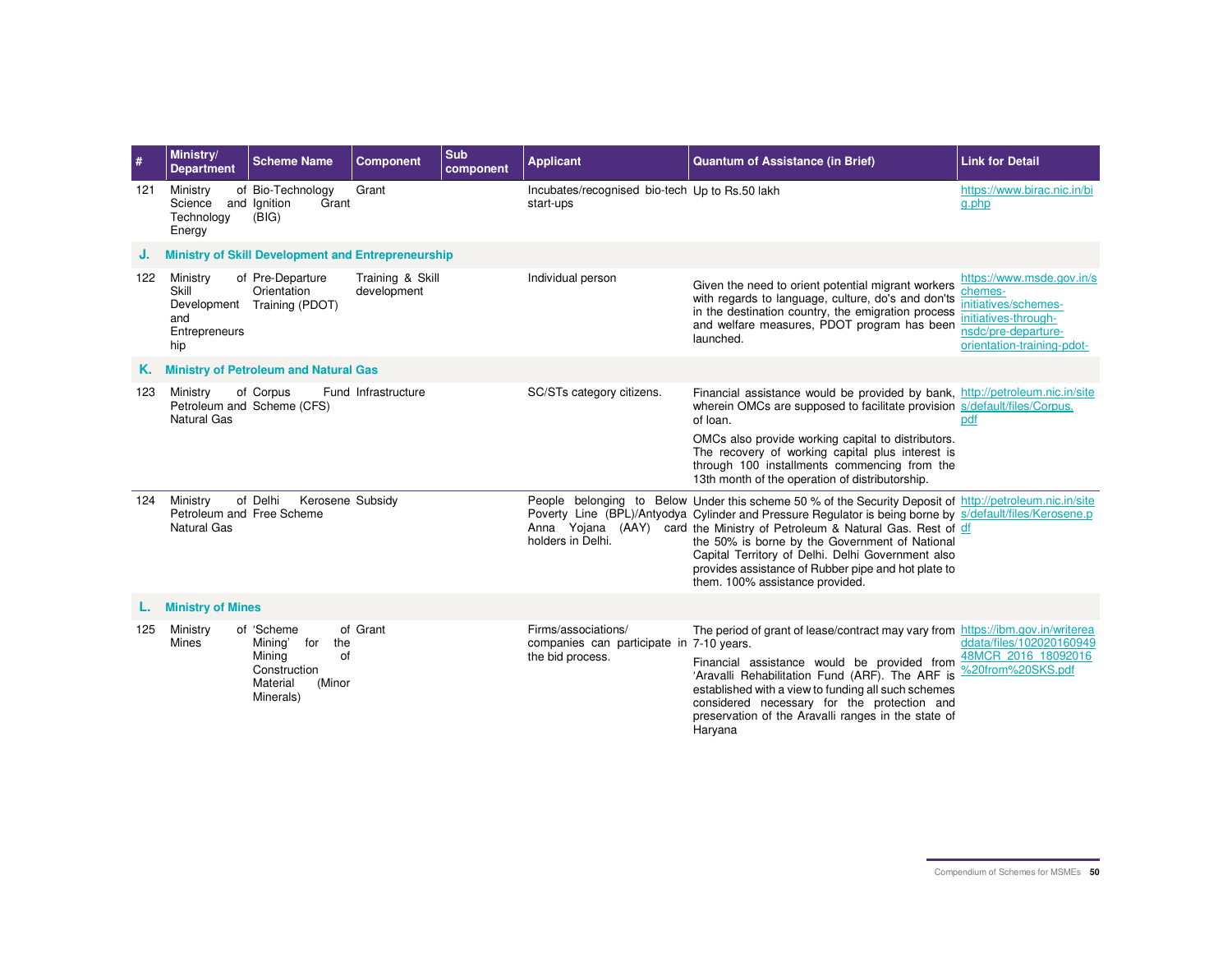| #   | <b>Ministry/</b><br><b>Department</b> | <b>Scheme Name</b>                                                                               | <b>Component</b> | <b>Sub</b><br>component | <b>Applicant</b>                                              | <b>Quantum of Assistance (in Brief)</b>                                                                                                                                                                                                                                                                            | <b>Link for Detail</b> |
|-----|---------------------------------------|--------------------------------------------------------------------------------------------------|------------------|-------------------------|---------------------------------------------------------------|--------------------------------------------------------------------------------------------------------------------------------------------------------------------------------------------------------------------------------------------------------------------------------------------------------------------|------------------------|
| м.  |                                       | <b>Ministry of Road Transport and Highways</b>                                                   |                  |                         |                                                               |                                                                                                                                                                                                                                                                                                                    |                        |
| 126 | Ministry<br>Road<br>Highways          | of Financial<br>assistance<br>for<br>Transport and Administering<br>Safety<br>Road<br>Programmes | Grant            |                         | engaged in research activity or three stages-<br>Road Safety. | NGOs/State/UT/Autonomous The total amount of assistance for any project shall http://jhtransport.gov.in/pd<br>Body/Educational Institution not exceed Rs.5 lakh. The grant will be released in f/MoRTH Guidelines for<br>field programmes relating to 50% in advance after the project/scheme is dt<br>sanctioned; | Road Safety Advocacy.p |
|     |                                       |                                                                                                  |                  |                         |                                                               | 25% after the completion of the programme and<br>submission of documentary<br>proof<br>with<br>photographs, etc. and                                                                                                                                                                                               |                        |
|     |                                       |                                                                                                  |                  |                         |                                                               | the balance 25% after the receipt of Final Action<br>Taken report from the concerned State Transport<br>Authority                                                                                                                                                                                                  |                        |

| N.  | <b>NABARD</b> |                                                                                         |        |         |                                                                 |                                                                                          |                                                                                                                                                                                                                                                                                          |
|-----|---------------|-----------------------------------------------------------------------------------------|--------|---------|-----------------------------------------------------------------|------------------------------------------------------------------------------------------|------------------------------------------------------------------------------------------------------------------------------------------------------------------------------------------------------------------------------------------------------------------------------------------|
| 127 | NABARD        | Producer<br>Organisations<br>Development<br>Fund (PODF)                                 | Credit |         | Marketing<br>federations/corporations/coop<br>eratives          | Fund assistance to credit support, capacity building<br>and market linkage organisations | https://www.krishaksarathi<br>.com/podf.html                                                                                                                                                                                                                                             |
| 128 | NABARD        | Dairy<br>Venture Credit<br>Capital Fund                                                 |        |         | Individuals                                                     | 50% of the outlay as interest free loan                                                  | https://dahd.nic.in/related-<br>links/dairypoultry-venture-<br>capital-funds                                                                                                                                                                                                             |
| 129 | <b>NABARD</b> | Establishing<br>Estates<br>Poultry<br>and Mother Units<br>for Rural Backyard<br>Poultry | Credit |         | Individuals                                                     | For unit of 1,500 chicks per batch: Rs.1.36 lakh                                         | http://www.kiran.nic.in/sch<br>emes.html                                                                                                                                                                                                                                                 |
| 130 | NABARD        | Establishment/Mo<br>dernisation<br>of<br>Slaughter<br>Rural<br>Houses                   | Credit | Subsidy | Organisations,<br><b>NGOs</b><br>firms.<br>and<br>entrepreneurs | partnership 50% of the total financial outlay as capital subsidy                         | http://www.kiran.nic.in/sch<br>eme slaughter houses.ht<br>ml#:~:text=Centrally%20S<br>ponsored%20Scheme%2<br>0%2D%20Establishment<br>%2F%20Modernisation%<br>20of%20Rural%20Slaugh<br>ter%20Houses&text=To%<br>20establish%20a%20new<br>%20system, and%20 distri<br>bution%20on%20commer |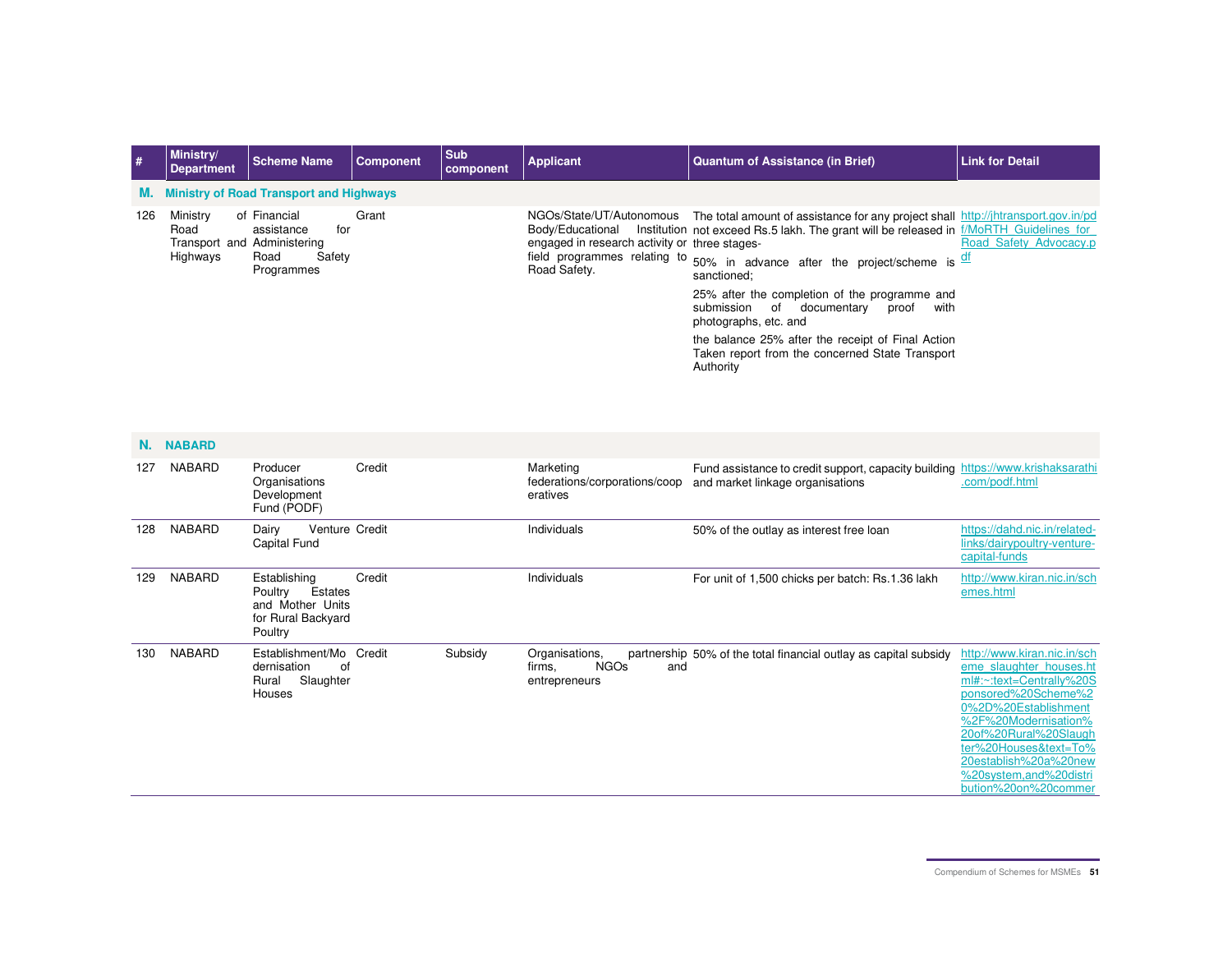| #   | <b>Ministry/</b><br><b>Department</b> | <b>Scheme Name</b>                                             | <b>Component</b> | Sub<br>component | <b>Applicant</b>                                                                                                                                                                                                   | <b>Quantum of Assistance (in Brief)</b>                                                                                                                                                                                                                                                                                                                                                                                                                                                           | <b>Link for Detail</b>                                                                                                  |
|-----|---------------------------------------|----------------------------------------------------------------|------------------|------------------|--------------------------------------------------------------------------------------------------------------------------------------------------------------------------------------------------------------------|---------------------------------------------------------------------------------------------------------------------------------------------------------------------------------------------------------------------------------------------------------------------------------------------------------------------------------------------------------------------------------------------------------------------------------------------------------------------------------------------------|-------------------------------------------------------------------------------------------------------------------------|
|     |                                       |                                                                |                  |                  |                                                                                                                                                                                                                    |                                                                                                                                                                                                                                                                                                                                                                                                                                                                                                   | cial%20basis.&text=Minim<br>ize%20clandestine%20sla<br>ughter%20and%20provid<br>e%20pollution%20free%2<br>0environment. |
| 131 | <b>NABARD</b>                         | Commercial<br>Production Units<br>of Organic Inputs            | Credit           | Subsidy          | Individuals                                                                                                                                                                                                        | Subsidy $@$ 25% of the capital cost of the project                                                                                                                                                                                                                                                                                                                                                                                                                                                | https://www.nabard.org/co<br>ntent.aspx?id=592                                                                          |
| 132 | <b>NABARD</b>                         | Poultry<br>Venture Credit<br>Capital Fund                      |                  |                  | SHGs, etc.                                                                                                                                                                                                         | Farmers, NGOs, cooperatives, 25% of outlay as back ended capital subsidy, 10% http://animalhusbandryja<br>margin, rest bank loan                                                                                                                                                                                                                                                                                                                                                                  | mmu.nic.in/Programmes<br>%20&%20Schemes/PVC<br>F.pdf                                                                    |
| 133 | <b>NABARD</b>                         | <b>Linked Credit</b><br>Credit<br>Subsidy<br>Capital<br>(CLCS) |                  |                  | SME <sub>s</sub> .                                                                                                                                                                                                 | Technology up-gradation of MSEs in the specified http://www.dcmsme.gov.i<br>products/sub-sectors by way of induction of well- n/schemes/credit link sc<br>established and improved technologies approved heme.htm<br>under the scheme for which capital subsidy is<br>extended by the government.                                                                                                                                                                                                 |                                                                                                                         |
| 134 | <b>NABARD</b>                         | Swarozgar Credit Credit<br>Card                                |                  |                  | Small<br>artisans,<br>weavers<br>employed persons including<br>Micro - entrepreneurs, SHGs,<br>etc.                                                                                                                | Handloom Working capital including consumption needs https://www.startupindia.g<br>and other self- and/or block capital                                                                                                                                                                                                                                                                                                                                                                           | ov.in/content/sih/en/gover<br>nment-<br>schemes/swarojgar credit<br>card.html                                           |
| 135 | <b>NABARD</b>                         | <b>NABARD</b><br>Warehousing<br>scheme                         | Credit           |                  | State/Central<br>cooperatives<br>(and<br>Federations),<br><b>Producers</b><br>(FPOs),<br>Federations<br>Collectives, Apex<br>Farmers<br>boards, Private<br>marketing<br>Individual<br>Companies,<br>Entrepreneurs. | Agencies owned/sponsored by Loans will be provided for projects involving https://www.nabard.org/co<br>Govt, creation of storage infrastructure, with a minimum ntent.aspx?id=571<br>Panchayati Raj institutions, capacity of 5,000 MT, for agricultural and allied<br>their produce including construction of warehouses,<br>Farmers silos & cold storage. Priority will be given for the<br>Organisations projects proposed in the eastern & north-eastern<br>of and food grain deficit states. |                                                                                                                         |
| О.  | <b>SIDBI</b>                          |                                                                |                  |                  |                                                                                                                                                                                                                    |                                                                                                                                                                                                                                                                                                                                                                                                                                                                                                   |                                                                                                                         |
| 136 | <b>SIDBI</b>                          | Make in Credit<br><b>SIDBI</b><br>Soft Loan<br>India           |                  |                  | All existing MSMEs                                                                                                                                                                                                 | • Minimum Loan Size - Rs. 10 lakh for Equipment<br>Finance & Others, Rs. 25 lakh.                                                                                                                                                                                                                                                                                                                                                                                                                 | https://sidbi.in/en/                                                                                                    |
|     |                                       | for<br>Fund<br>MSME(SMILE)                                     |                  |                  |                                                                                                                                                                                                                    | • Tenure - Longer repayment period upto 10 years<br>including moratorium of upto 36 months                                                                                                                                                                                                                                                                                                                                                                                                        | products                                                                                                                |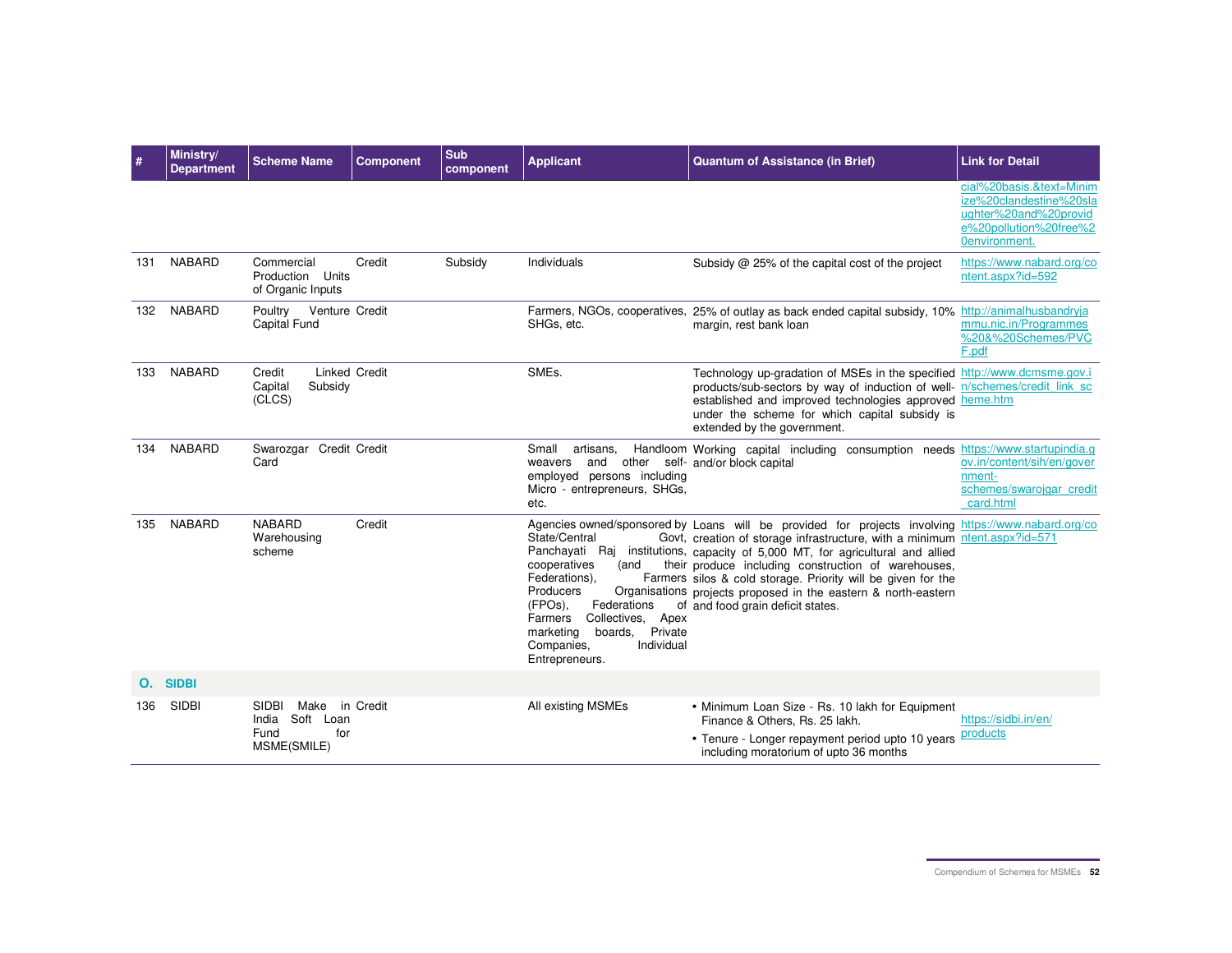| #   | Ministry/<br><b>Department</b> | <b>Scheme Name</b>                                                            | <b>Component</b>    | Sub<br>component | <b>Applicant</b>                                                                                                                                                                                                                                                                                                                                                                                                                                                                                                                                                                                          | <b>Quantum of Assistance (in Brief)</b>                                                                                                                                                                                                                                                           | <b>Link for Detail</b>                    |
|-----|--------------------------------|-------------------------------------------------------------------------------|---------------------|------------------|-----------------------------------------------------------------------------------------------------------------------------------------------------------------------------------------------------------------------------------------------------------------------------------------------------------------------------------------------------------------------------------------------------------------------------------------------------------------------------------------------------------------------------------------------------------------------------------------------------------|---------------------------------------------------------------------------------------------------------------------------------------------------------------------------------------------------------------------------------------------------------------------------------------------------|-------------------------------------------|
| 137 | <b>SIDBI</b>                   | Smile Equipment Credit<br>Finance (SEF)                                       |                     |                  | 3<br>least<br>years<br>having<br>satisfactory financial position.                                                                                                                                                                                                                                                                                                                                                                                                                                                                                                                                         | MSMEs with existence for at . Investment in Plant & Machinery/MFAs/Need https://sidbi.in/en/<br>based civil construction.<br>• Minimum loan amount is Rs.10 Lakh with a cap<br>on maximum loan amount<br>• Maximum repayment period shall not be more<br>than 72 months including moratorium.     | products                                  |
| 138 | <b>SIDBI</b>                   | Loans<br>Partnership<br>with<br><b>OEM</b>                                    | <b>Under Credit</b> |                  | 3<br>years<br>least<br>having<br>satisfactory financial position.                                                                                                                                                                                                                                                                                                                                                                                                                                                                                                                                         | MSMEs with existence for at . Investment in Plant & Machinery purchased from https://sidbi.in/en/<br>respective OEMs<br>• Generally, upto Rs.100 Lakh. Higher loan amount<br>can also be considered subject to Bank's<br>guidelines<br>• Normally upto 60 months including eligible<br>moratorium | products                                  |
| 139 | <b>SIDBI</b>                   | Capital Credit<br>Working<br>(CASH CREDIT)                                    |                     |                  | Should be an eligible MSME . Option<br>unit.<br>considered to any of<br>the<br>following<br>category<br>οf<br>customers.<br>• Existing customers who are<br>solely banking with SIDBI.<br>• Existing customers of SIDBI<br>(who are also banking with<br>other banks).<br>• Existing well performing units<br>who do not enjoy WC facility<br>with any other banks.<br>• New entities, where term<br>loan is considered by SIDBI.<br>Takeover of working capital<br>accounts, as a part of term<br>loan takeover, may<br>be<br>considered<br>subject<br>to<br>compliance<br>of<br>takeover<br>guidelines. | banking<br>to<br>choose<br>from 2-3 banks<br>SIDBI assistance shall be $\bullet$ Seamless approvals as per customer instructions<br>for setting DP etc.<br>• Single window for term loan customer to avail<br>working capital facilities.                                                         | platform https://sidbi.in/en/<br>products |
| 140 | <b>SIDBI</b>                   | SIDBI - Loan for Credit<br>Purchase<br>of<br>equipment<br>for<br>enterprise's |                     |                  | MSME units with at least 3 Eligible Expenditure<br>sales and cash profits in<br>immediate past 2 years                                                                                                                                                                                                                                                                                                                                                                                                                                                                                                    | years operations with stable · For New to Bank (NTB) Machinery purchased<br>from the OEMs with whom SIDBI has an MoU.<br>Present list of 8 OEMs is as under: Lokesh                                                                                                                               | https://sidbi.in/en/<br>products          |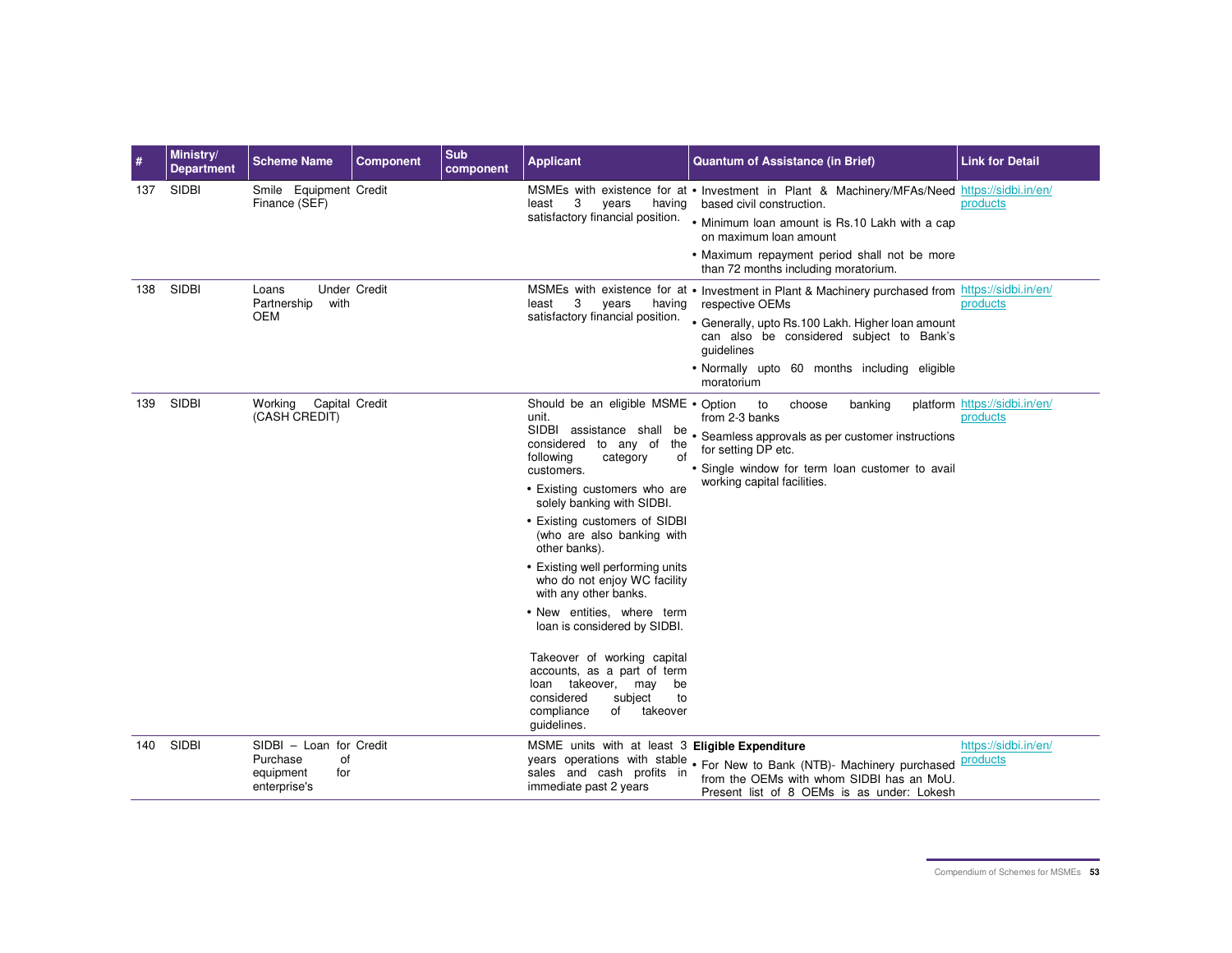| #   | Ministry/<br><b>Department</b> | <b>Scheme Name</b>                                                                     | <b>Component</b>     | Sub<br>component                                                            | <b>Applicant</b>                                                                                                                                                                        | <b>Quantum of Assistance (in Brief)</b>                                                                                                                                                                                                                                                                                                                     | <b>Link for Detail</b> |
|-----|--------------------------------|----------------------------------------------------------------------------------------|----------------------|-----------------------------------------------------------------------------|-----------------------------------------------------------------------------------------------------------------------------------------------------------------------------------------|-------------------------------------------------------------------------------------------------------------------------------------------------------------------------------------------------------------------------------------------------------------------------------------------------------------------------------------------------------------|------------------------|
|     |                                | Development<br>(SPEED)                                                                 |                      |                                                                             |                                                                                                                                                                                         | Machines Ltd., Jyoti CNC Automation Ltd,<br>Milacron India Pvt Ltd, ACE Designers Ltd, ACE<br>Manufacturing Systems Ltd., Bharat Fritz Werner<br>(BfW), HURCO India Pvt Ltd., Batliboi Ltd. For<br>Existing Customer- Any OEM<br>• Proposed machinery should relate to same line of<br>business<br>• 2nd hand/refurbished machines are not eligible.        |                        |
|     |                                |                                                                                        |                      |                                                                             |                                                                                                                                                                                         | Assistance<br>Upto 100% of the machinery cost subject to<br>maximum of Rs.1 crore for New to Bank (NTB)<br>customers and upto Rs.2 crore for existing<br>customers of SIDBI. SIDBI reserves the right to<br>sanction lower amount depending upon<br>assessment<br>of<br>repayment<br>capacity<br>Tenure 2 to 5 years including moratorium of 3-6<br>months. |                        |
| 141 | <b>SIDBI</b>                   | SIDBI-Loan                                                                             | for Credit           | Machinery                                                                   | · MSME units with at least 5 Eligible Expenditure                                                                                                                                       |                                                                                                                                                                                                                                                                                                                                                             | https://sidbi.in/en/   |
|     |                                | of<br>Purchase<br>equipment<br>for<br>enterprise's<br>Development Plus<br>(SPEED PLUS) |                      | purchased<br><b>OEMs</b>                                                    | from identified sales and cash profits in<br>past 3 years<br>immediate<br>· Minimum net sales of Rs.5<br>crore and no operating loss in<br>immediate past two years                     | years operations with stable · Machinery purchased from identified OEMs<br>manufacturing high end machines or authorised<br>dealers/Indian subsidiaries of such foreign OEMs,<br>which have strong brand reputation and with<br>whom SIDBI has entered into an MoU                                                                                          | products               |
|     |                                |                                                                                        |                      |                                                                             |                                                                                                                                                                                         | • Proposed machinery should relate to same line of<br>business                                                                                                                                                                                                                                                                                              |                        |
|     |                                |                                                                                        |                      |                                                                             |                                                                                                                                                                                         | • 2nd hand/refurbished machines are not eligible                                                                                                                                                                                                                                                                                                            |                        |
|     |                                |                                                                                        |                      |                                                                             |                                                                                                                                                                                         | <b>Assistance</b><br>Upto 100% of the machinery cost subject to<br>maximum of Rs.2 crore for New to SIDBI<br>customers (based on 20% - 30% FD) and up to<br>Rs.3 crore for existing customers of SIDBI (based<br>15%<br>30%<br>FD)<br>on<br>$\overline{2}$<br>5<br>Tenure<br>to<br>vears<br>including<br>moratorium of 3-6 months                           |                        |
| 142 | <b>SIDBI</b>                   | <b>SIDBI</b>                                                                           | <b>Trader Credit</b> | Working                                                                     | MSME Retailers/Wholesalers Eligible Expenditure                                                                                                                                         |                                                                                                                                                                                                                                                                                                                                                             | https://sidbi.in/en/   |
|     |                                | Finance<br>Scheme<br>(STFS)                                                            |                      | Capital<br>requirement<br>and<br>based capital supermarkets.<br>expenditure | (including stockists, super-<br>stockists, distributors, dealers,<br>need organized retailers including<br>malls<br>departmental stores,<br>retail<br>chains, etc.) in existence for at | Any business-related expenditure i.e. Working<br>Capital requirement and need based capital<br>expenditure (including renovation of existing owned<br>shops), if any (excluding non-business-related<br>commodity trading of metals, gems & jewellery, etc)                                                                                                 | products               |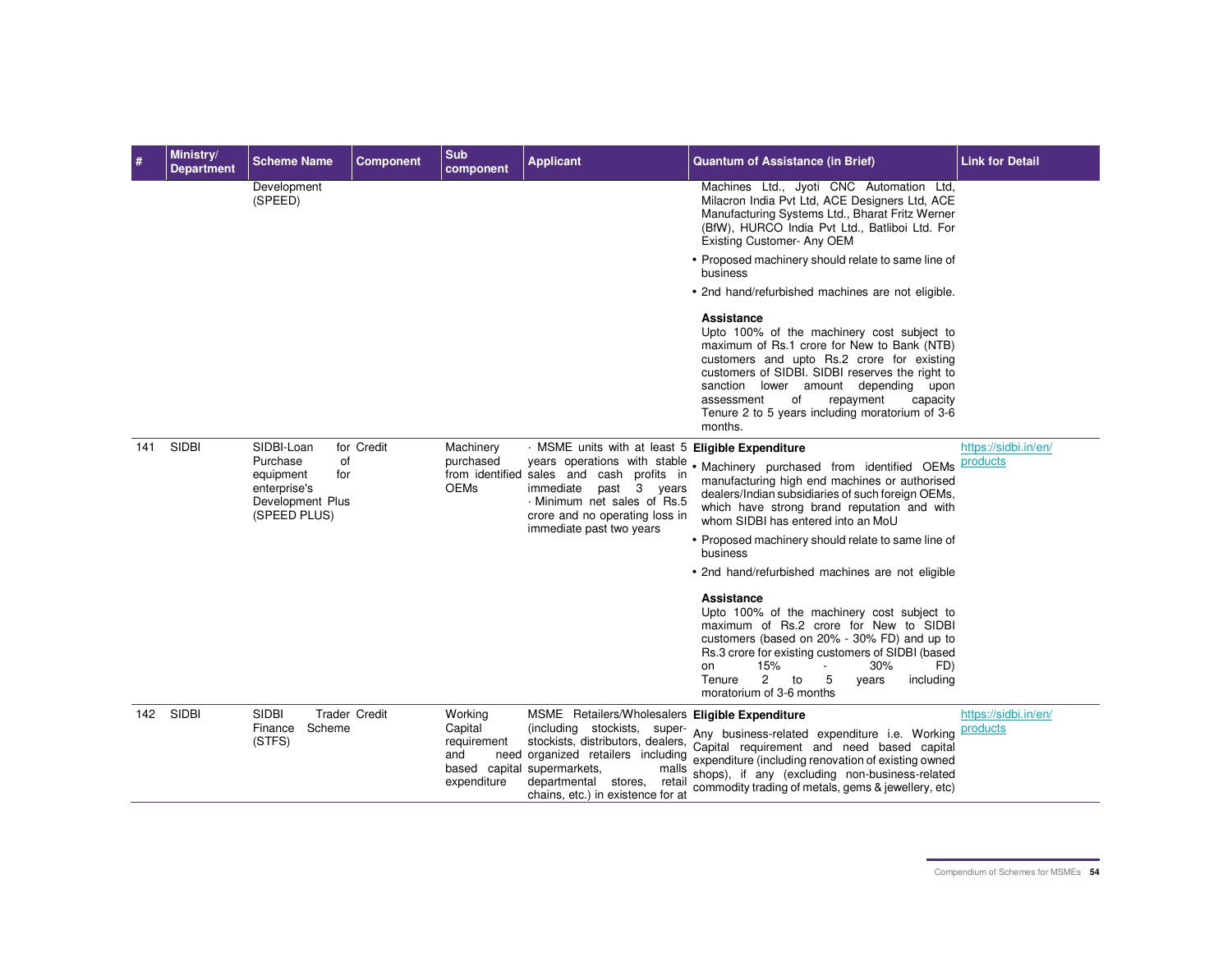| #   | Ministry/<br><b>Department</b> | <b>Scheme Name</b>                                                 | <b>Component</b> | <b>Sub</b><br>component | <b>Applicant</b>                                                                                                                                                                                                                                                                                                                                                                                        | <b>Quantum of Assistance (in Brief)</b>                                                                                                                                                                                                                                                                                                                                                                                                                                                                                                                                                                                                                                                                                                                                                                                                                                                                                   | <b>Link for Detail</b>           |
|-----|--------------------------------|--------------------------------------------------------------------|------------------|-------------------------|---------------------------------------------------------------------------------------------------------------------------------------------------------------------------------------------------------------------------------------------------------------------------------------------------------------------------------------------------------------------------------------------------------|---------------------------------------------------------------------------------------------------------------------------------------------------------------------------------------------------------------------------------------------------------------------------------------------------------------------------------------------------------------------------------------------------------------------------------------------------------------------------------------------------------------------------------------------------------------------------------------------------------------------------------------------------------------------------------------------------------------------------------------------------------------------------------------------------------------------------------------------------------------------------------------------------------------------------|----------------------------------|
|     |                                |                                                                    |                  |                         | 3<br>least<br>years<br>satisfactory financial position.<br>Drop in sales turnover, if any<br>should not exceed 10% year-<br>on-year in the last 2 years.                                                                                                                                                                                                                                                | having Assistance<br>Minimum Rs.10 lakh and maximum Rs.1 crore. The<br>assistance shall be need based.<br>Further, the total assistance from SIDBI for working<br>capital and capex should not exceed maximum<br>ceiling<br>of<br>Rs.1<br>crore.<br><b>Tenure</b><br>Repayment period would depend upon cash flow<br>and size of the business subject to maximum<br>repayment period of 60 months including<br>moratorium                                                                                                                                                                                                                                                                                                                                                                                                                                                                                                 |                                  |
| 143 | SIDBI                          | SIDBI<br>$\sim$<br>trade loan scheme<br>for Trade Finance<br>(RLS) | Retail Credit    |                         | • Existing well performing MSE Eligible Expenditure<br>Retail & Wholesale Traders<br>profits in past 3 years.<br>• Satisfactory track record with<br>months<br>· Both MSE Retail Traders &<br>(dealing<br>Dealers<br>supplier<br>reputed<br>having<br>turnover of around Rs.1000<br>more)<br>crore<br>or<br>Wholesale<br>Traders<br>commercial<br>real<br>based models are<br>not<br>covered under RLS) | For Capex: Acquisition of business premises,<br>• Min 3 years in operations godown, shop, office premises, repair, furnishing,<br>with stable sales & cash renovation of existing business premises and/or<br>purchase of furniture & fixtures, equipment's, tools,<br>computers, UPS, DG set, etc.<br>Banks/FIs/NBFC for past 12 For working capital/additional working capital (in<br>case the borrower is already having working<br>capital/overdraft facility with some other Bank/FI).<br>with Assistance<br>products of at least one large Loan amount: Rs.10 lakh to Rs.100 lakh<br>Retailers/traders and dealers: upto Rs.50 lakh<br>and Wholesale traders (stockists, super stockists, etc.)<br>are - upto Rs.100 lakh<br>covered (Export trade & large Finance towards working capital - Max 20% of the<br>estate-sales turnover of last FY<br>Security may include upto 25% FD depending on<br>risk<br>profile | https://sidbi.in/en/<br>products |
| 144 | <b>SIDBI</b>                   | Top up loan for Credit<br>immediate<br>purposes (TULIP)            |                  |                         | • At least 1-year association Eligible Expenditure<br>track record<br>• Expansion in same line of<br>business at same location                                                                                                                                                                                                                                                                          | <b>Tenure</b><br>36 to 60 months (including moratorium of up to 3<br>months)<br>with SIDBI with satisfactory Purchase of machinery/equipment<br>Need based civil construction/renovation<br>Acquisition of DG set/other MFAs (including testing<br>equipment, dies & moulds etc.)                                                                                                                                                                                                                                                                                                                                                                                                                                                                                                                                                                                                                                         | https://sidbi.in/en/<br>products |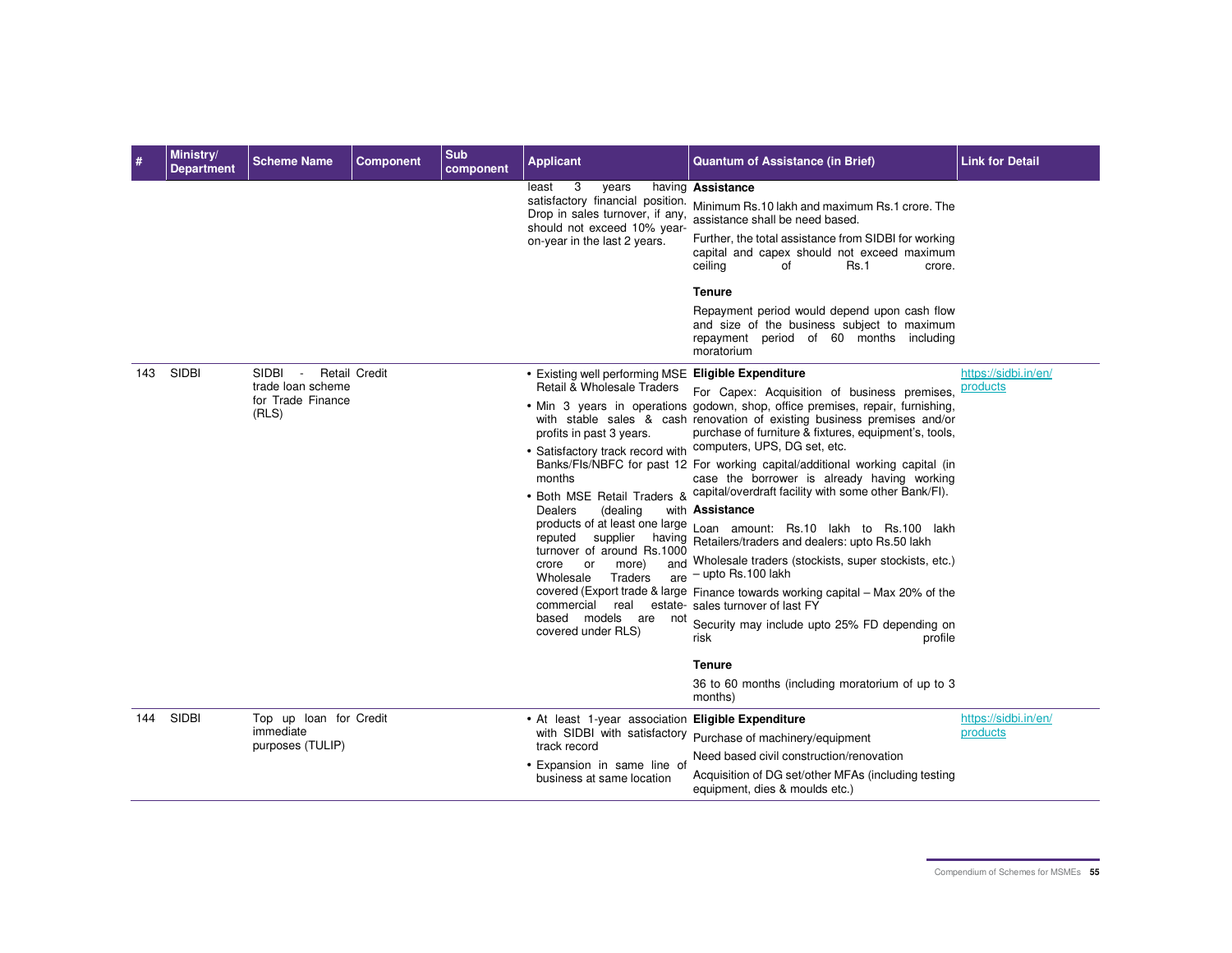| #   | Ministry/<br><b>Department</b> | <b>Scheme Name</b>                                                                                        | <b>Component</b> | Sub<br>component | <b>Applicant</b>                                                                                                                                                                                                                      | Quantum of Assistance (in Brief)                                                                                                                                                                                                                                                                                                                                                                                                                                                                                                                                                                                                                                                                                                                                                                                                                                                                                                                                                                                                                                                                               | <b>Link for Detail</b>                                                                                                    |
|-----|--------------------------------|-----------------------------------------------------------------------------------------------------------|------------------|------------------|---------------------------------------------------------------------------------------------------------------------------------------------------------------------------------------------------------------------------------------|----------------------------------------------------------------------------------------------------------------------------------------------------------------------------------------------------------------------------------------------------------------------------------------------------------------------------------------------------------------------------------------------------------------------------------------------------------------------------------------------------------------------------------------------------------------------------------------------------------------------------------------------------------------------------------------------------------------------------------------------------------------------------------------------------------------------------------------------------------------------------------------------------------------------------------------------------------------------------------------------------------------------------------------------------------------------------------------------------------------|---------------------------------------------------------------------------------------------------------------------------|
|     |                                |                                                                                                           |                  |                  | • Cash profit in last FY                                                                                                                                                                                                              | Margin money for working capital (MMWC)<br>To execute sudden/specific/bulk orders which are<br>self-liquidating nature and are against a min. BBB<br>rated counter party or a state/central government<br>department counter party with a track record in<br>making<br>timely<br>payments<br>Assistance<br>• 30% of existing exposure or 20% of net sales<br>subject to Max Rs.2 Crore<br>• Max. 5 years (including moratorium of up to 6<br>months)                                                                                                                                                                                                                                                                                                                                                                                                                                                                                                                                                                                                                                                           |                                                                                                                           |
| 145 | <b>SIDBI</b>                   | SIDBI TERM-Loan Credit<br>assistance<br>for<br>rooftop solar PV<br>plants (STAR)                          |                  |                  | years<br>• 2 years cash profits<br>record<br><b>IACR</b><br>of<br>(if no CGTMSE cover)<br>Solar<br>• Proposed<br>rooftop<br>capacity not to<br>exceed<br>connected load<br>• Only On-site projects                                    | • Vintage: New Customer - 4 100% finance Zero promoter's contribution https://sidbi.in/en/<br>years, Existing Customer - 2 FD of 15% to 25% of Loan (interest bearing) products<br>Attractive Interest rates Credit Guarantee cover<br>available Simple Loan documentation Direct<br>payment to Supplier Eligible Expenditure Purchase<br>· Satisfactory repayment track of machinery/equipment Need based civil<br>construction/renovation Acquisition of DG set/other<br>• For New Customer: Minimum MFAs (including testing equipment, dies & moulds<br>0.5% etc.) Margin money for working capital (MMWC).<br>To execute sudden/specific/bulk orders which are<br>self-liquidating nature and are against a min. BBB<br>rated counter party or a state/central government<br>department counter party with a track record in<br>making<br>timely<br>payments<br>Coverage -Solar Panels/Equipment's (Including all<br>established<br>accessories)<br>from<br>suppliers,<br>manufacturers, aggregators, etc.& Installation cost.<br>Tenure-Repayment up to 5 years (including<br>moratorium of 3 to 6 months |                                                                                                                           |
| 146 | <b>SIDBI</b>                   | SIDBI Assistance Credit<br>facilitate<br>to<br>emergency<br>response against<br>Corona<br>Virus<br>(SAFE) |                  |                  | For<br>New<br>to<br>customer<br>- At least two years of cash<br>profits and account not in<br>SMA1/2 category<br>• For existing Bank customer<br>- Cash profit in last audited<br>balance sheet and account<br>not in SMA1/2 category | Bank Eligible Expenditure -To finance all existing https://www.investindia.go<br>MSMEs who are manufacturing any products or v.in/bip/resources/sidbi-<br>providing any services directly related to fighting assistance-facilitate-<br>Corona Virus Loan amount -Max. upto Rs. 50 Lakh emergency-response-<br>Interest Rate -5% p.a. fixed on reducing balance<br>basis Tenure<br>Term Loan: Upto 5 years including moratorium<br>WCTL: Upto 18 months including moratorium                                                                                                                                                                                                                                                                                                                                                                                                                                                                                                                                                                                                                                   | against-coronavirus-<br>0#:~:text=To%20help%20<br>support%20the%20efforts<br>,SAFE%20scheme)%20a<br>nd%20SAFE%20<br>Plus. |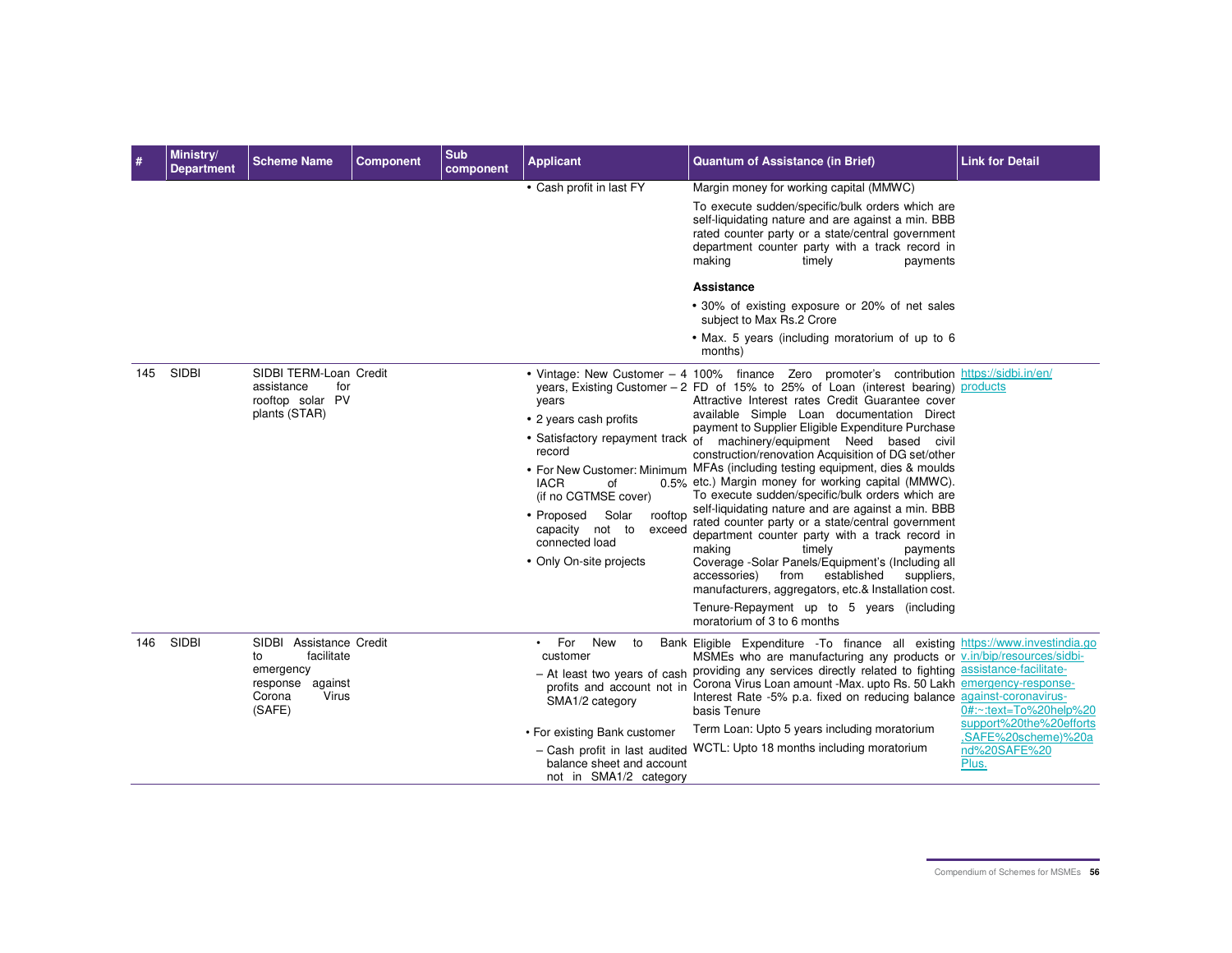| #   | Ministry/<br><b>Department</b> | <b>Scheme Name</b>                                                                                            | <b>Component</b> | <b>Sub</b><br>component | <b>Applicant</b>                                                                                                                                                                                       | <b>Quantum of Assistance (in Brief)</b>                                                                                                                                                                                                                                                                                                                                                                                                                                                                                                                                                           | <b>Link for Detail</b>                                                                                                                         |
|-----|--------------------------------|---------------------------------------------------------------------------------------------------------------|------------------|-------------------------|--------------------------------------------------------------------------------------------------------------------------------------------------------------------------------------------------------|---------------------------------------------------------------------------------------------------------------------------------------------------------------------------------------------------------------------------------------------------------------------------------------------------------------------------------------------------------------------------------------------------------------------------------------------------------------------------------------------------------------------------------------------------------------------------------------------------|------------------------------------------------------------------------------------------------------------------------------------------------|
|     |                                |                                                                                                               |                  |                         |                                                                                                                                                                                                        |                                                                                                                                                                                                                                                                                                                                                                                                                                                                                                                                                                                                   |                                                                                                                                                |
| 147 | <b>SIDBI</b>                   | SIDBI Assistance Credit<br>facilitate<br>to<br>emergency<br>response against<br>Corona<br>Virus<br>(SAFEPLUS) |                  |                         | • For New to Bank customer<br>- At least two years of cash<br>profits and account not in<br>SMA1/2 category<br>• For existing Bank customer<br>- Cash profit in last audited<br>not in SMA1/2 category | • Eligible<br>Expenditure-To<br>working<br>emergency/additional<br>requirement of all existing MSMEs having assistance-facilitate-<br>confirmed order(s) from Central/State Govt./Govt. emergency-response-<br>agencies nominated for the purpose and who are against-coronavirus-<br>manufacturing any products or providing any 0#:~: text=To%20help%20<br>services directly related to fighting Corona Virus<br>$(Covid-19)$<br>balance sheet and account . Loan amount Maximum upto Rs.100 Lakh<br>(linked to turnover of the unit. Interest Rate -5%<br>p.a. fixed on reducing balance basis | meet https://www.investindia.go<br>capital v.in/bip/resources/sidbi-<br>support%20the%20efforts<br>SAFE%20scheme)%20a<br>nd%20SAFE%20<br>Plus. |
| 148 | <b>SIDBI</b>                   | Refinance<br>Small<br>Road<br>Transport<br>Operators<br>(SRTOS)                                               | for Credit       |                         | Small road transport operators Re-financing                                                                                                                                                            |                                                                                                                                                                                                                                                                                                                                                                                                                                                                                                                                                                                                   | https://sidbi.in/oldsmallb/b<br>ank-schemes/refinance-<br>small-road-transport-<br>operators-srtos                                             |
| 149 | <b>SIDBI</b>                   | <b>Liquidity Credit</b><br>Special<br>support to MSME's<br>through NBFC's                                     |                  | Loan<br><b>NBFC</b>     | via MSME's requiring fund for Financial assistance<br>bona -fide business purposes                                                                                                                     |                                                                                                                                                                                                                                                                                                                                                                                                                                                                                                                                                                                                   | https://sidbi.in/files/circula<br>rs/20200422161912.pdf                                                                                        |
| 150 | <b>SIDBI</b>                   | Special Refinance Credit<br>for<br>scheme<br><b>MSME's</b>                                                    |                  | Loan                    | Micro and Small Enterprises as Financial assistance<br>per MSMED Act, 2006                                                                                                                             |                                                                                                                                                                                                                                                                                                                                                                                                                                                                                                                                                                                                   | https://sidbi.in/files/circula<br>rs/20200422161912.pdf                                                                                        |
| 151 | <b>SIDBI</b>                   | <b>Liquidity Credit</b><br>Special<br>support to MSME's<br>through MFIs and<br><b>MACS</b>                    |                  | Loan                    | MSE's<br>Micro<br>borrowers                                                                                                                                                                            | Finance Financial assistance                                                                                                                                                                                                                                                                                                                                                                                                                                                                                                                                                                      | https://sidbi.in/files/circula<br>rs/20200422161912.pdf                                                                                        |
| 152 | <b>SIDBI</b>                   | Composite Loan                                                                                                | Credit           |                         | and cottage industries                                                                                                                                                                                 | Artisans, micro-units, village Loan, not exceeding Rs.25 lakh                                                                                                                                                                                                                                                                                                                                                                                                                                                                                                                                     | https://sidbi.in/oldsmallb/b<br>ank-schemes/composite-<br>loan-scheme-0                                                                        |
| 153 | SIDBI                          | Single Window                                                                                                 | Credit           |                         | New projects in MSE sector                                                                                                                                                                             | Loans for fixed assets and working capital                                                                                                                                                                                                                                                                                                                                                                                                                                                                                                                                                        | https://sidbi.in/oldsmallb/b<br>ank-schemes/single-<br>window-scheme-sws                                                                       |
| 154 | <b>SIDBI</b>                   | Rehabilitation<br><b>Sick</b><br>Industrial<br>Units                                                          | of Credit        |                         | viable<br>Potentially<br>cottage and village units                                                                                                                                                     | MSEs, Assistance for rehabilitation of potentially viable<br>sick MSEs                                                                                                                                                                                                                                                                                                                                                                                                                                                                                                                            | https://www.dcmsme.gov.i<br>n/sido/news19.htm                                                                                                  |
| 155 | SIDBI                          | Development<br>Industrial                                                                                     | of Credit        |                         | Promoters<br>οf<br>infrastructure                                                                                                                                                                      | Industrial Financial support for industrial infrastructure                                                                                                                                                                                                                                                                                                                                                                                                                                                                                                                                        | https://sidbi.in/oldsmallb/b<br>ank-schemes/scheme-                                                                                            |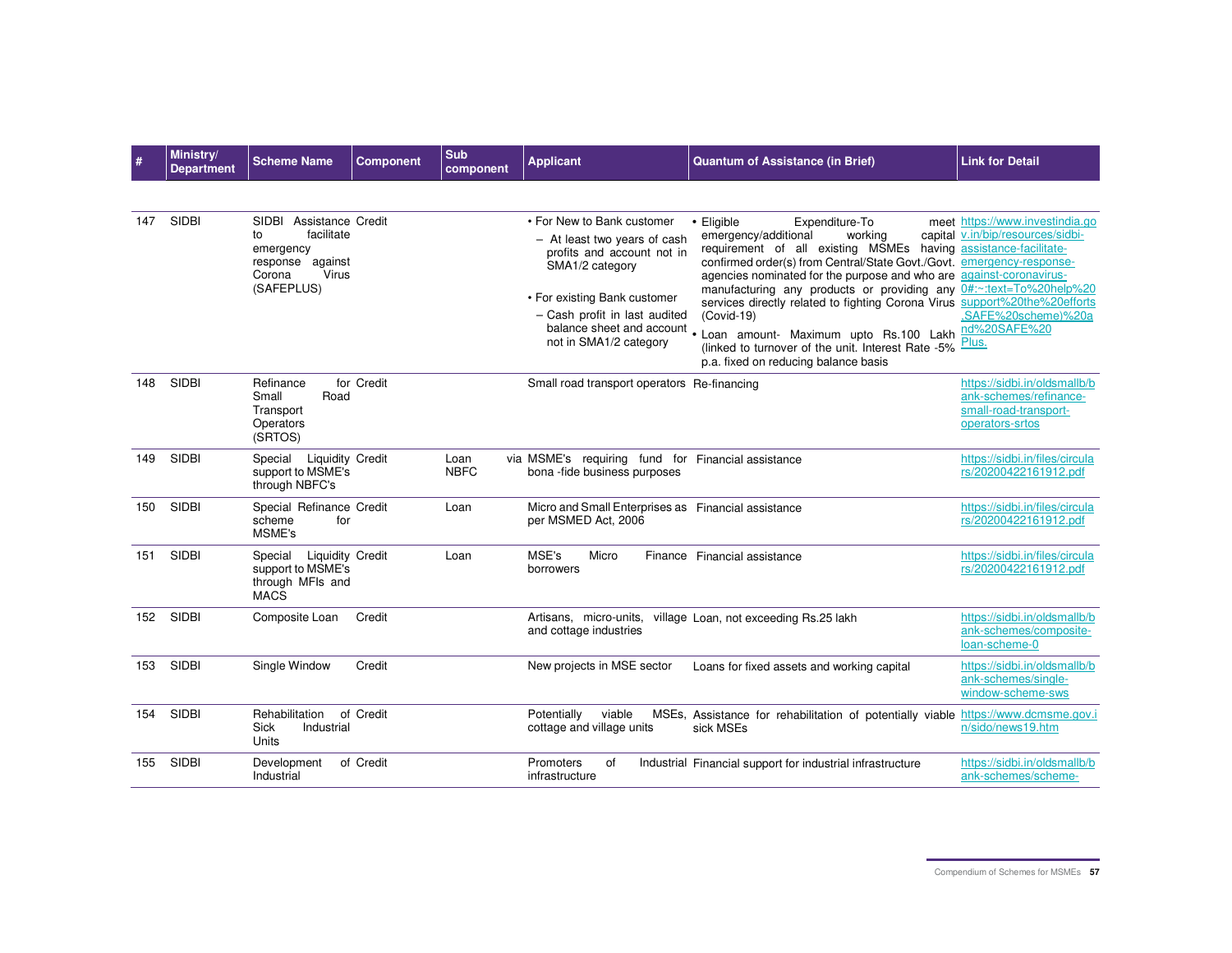| #   | Ministry/<br><b>Department</b>                                                | <b>Scheme Name</b>                                                       | <b>Component</b>         | Sub<br>component | <b>Applicant</b>                                                                                                                                                                                                                                                                   | <b>Quantum of Assistance (in Brief)</b>                                                                                                                                                                                                                                                                                                                                                     | <b>Link for Detail</b>                                                                                                    |
|-----|-------------------------------------------------------------------------------|--------------------------------------------------------------------------|--------------------------|------------------|------------------------------------------------------------------------------------------------------------------------------------------------------------------------------------------------------------------------------------------------------------------------------------|---------------------------------------------------------------------------------------------------------------------------------------------------------------------------------------------------------------------------------------------------------------------------------------------------------------------------------------------------------------------------------------------|---------------------------------------------------------------------------------------------------------------------------|
|     |                                                                               | Infrastructure for<br><b>MSME Sector</b>                                 |                          |                  |                                                                                                                                                                                                                                                                                    |                                                                                                                                                                                                                                                                                                                                                                                             | development-industrial-<br>infrastructure-ssi-sector                                                                      |
| 156 | <b>SIDBI</b>                                                                  | Integrated<br>Infrastructural<br>Development (IID)                       | Credit                   |                  | <b>NGOs</b>                                                                                                                                                                                                                                                                        | Public sector corporations, Ceiling on project cost is Rs.500 lakh; cost in https://www.dcmsme.gov.i<br>excess of Rs.500 lakh may be met by the State/UT n/schemes/iidscheme.htm<br>Government                                                                                                                                                                                              |                                                                                                                           |
| 157 | <b>SIDBI</b>                                                                  | <b>Bills</b><br>discounting<br>Equipment                                 | Re- Credit               |                  | Manufacturer<br>sellers/purchaser - users of<br>indigenous machinery/capital<br>equipment, one of whom<br>should be in the small scale<br>sector                                                                                                                                   | - Usance of bills; normally 2-5 years                                                                                                                                                                                                                                                                                                                                                       | https://sidbi.in/oldsmallb/b<br>ank-schemes/bills-re-<br>discounting-equipment-<br>scheme                                 |
| Р.  |                                                                               | Ministry of Consumer Affairs, Food and Public Distribution               |                          |                  |                                                                                                                                                                                                                                                                                    |                                                                                                                                                                                                                                                                                                                                                                                             |                                                                                                                           |
| 158 | Ministry<br>Consumer<br>Affairs, Food<br>Public<br>and<br><b>Distribution</b> | of Antyodaya Anna Subsidy<br>Yojana (AAY)                                |                          |                  | (living in the BPL) that the<br>Antyodya Anna Yojana has<br>been conceived. Antyodaya<br>Anna Yojana has started in six<br>States - Himachal Pradesh,<br>Rajasthan, Madhya Pradesh,<br>Chhattisgarh,<br>Andhra<br>Pradesh, Uttar Pradesh and<br>the UT of Dadra & Nagar<br>Haveli. | It is for the poorest of the poor 100% subsidy to the eligible applicants                                                                                                                                                                                                                                                                                                                   | https://dfpd.gov.in/writere<br>addata/Portal/Magazine/9<br>proc.pdf                                                       |
|     | Q. Niti Aayog                                                                 |                                                                          |                          |                  |                                                                                                                                                                                                                                                                                    |                                                                                                                                                                                                                                                                                                                                                                                             |                                                                                                                           |
| 159 | Niti Aayog                                                                    | Self-Employment Training & Skill<br>and<br>Utilization (SETU)            | Talent development       |                  | businesses<br>Start up<br>entrepreneurs/Incubators<br>Technology area                                                                                                                                                                                                              | or An amount of Rs.1,000 crore is being set up initially https://www.startupindia.g<br>in in NITI Aayog for SETU. This amount will initially ov.in/content/sih/en/gover<br>rest with the NITI Aayog. It will be used for setting nment-<br>up of incubation centers and enhance skill schemes/setu scheme.ht<br>development. It aims to create around 100,000 jobs ml<br>through start-ups. |                                                                                                                           |
| R.  |                                                                               | <b>Ministry of Communication and Information Technology</b>              |                          |                  |                                                                                                                                                                                                                                                                                    |                                                                                                                                                                                                                                                                                                                                                                                             |                                                                                                                           |
| 160 | Ministry<br>Communicatio Incubation<br>n<br>Information<br>Technology         | of Technology<br>and<br>and Development<br>of<br>Entrepreneurs<br>(TIDE) | Grant                    |                  | Institutions                                                                                                                                                                                                                                                                       | Grant-in-aid of up to Rs.155 lakh, payable in https://www.meity.gov.in/<br>installments                                                                                                                                                                                                                                                                                                     | writereaddata/files/Details<br>of Technology Incubati<br>on and Development of<br>Entrepreneurs (TIDE) Sc<br>heme Rev.PDF |
| 161 | Ministry<br>Communicatio International<br>n                                   | of Support<br>and Patent Protection                                      | to Reimbursement Finance |                  | Any registered MSME or TIC                                                                                                                                                                                                                                                         | Up to 50% of total patent cost by reimbursement, http://www.ipface.org/pdfs<br>with Rs.15 lakh limit                                                                                                                                                                                                                                                                                        | /Brochure SIPEIT.pdf                                                                                                      |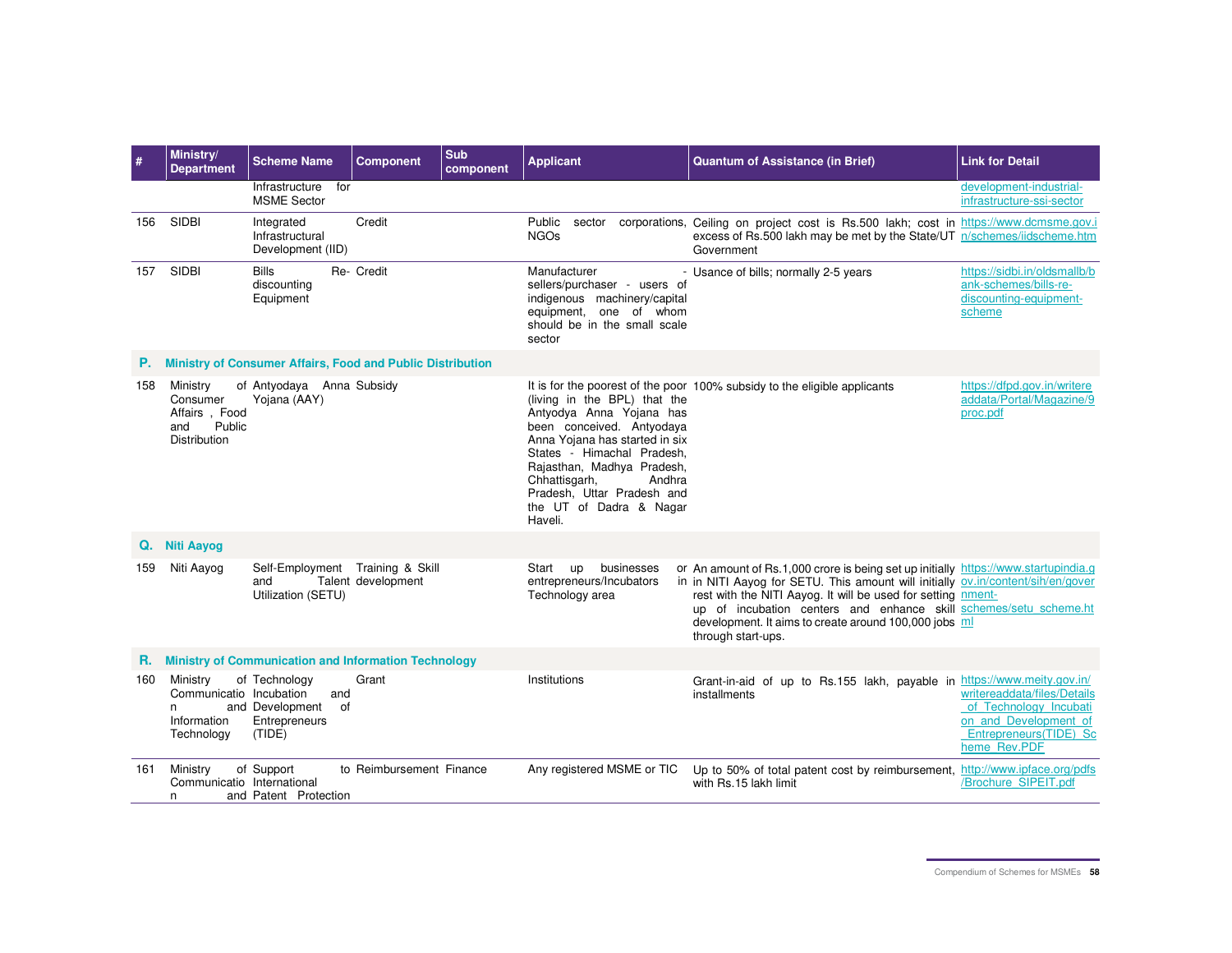| #   | Ministry/<br><b>Department</b>                                               | <b>Scheme Name</b>                                                                        | <b>Component</b>                 | Sub<br>component | <b>Applicant</b>                                                            | <b>Quantum of Assistance (in Brief)</b>                                                                                                                                                                                                                                 | <b>Link for Detail</b>                                                                       |
|-----|------------------------------------------------------------------------------|-------------------------------------------------------------------------------------------|----------------------------------|------------------|-----------------------------------------------------------------------------|-------------------------------------------------------------------------------------------------------------------------------------------------------------------------------------------------------------------------------------------------------------------------|----------------------------------------------------------------------------------------------|
|     | Information<br>Technology                                                    | in Electronics and<br>IT(SIP-EIT)                                                         |                                  |                  |                                                                             |                                                                                                                                                                                                                                                                         |                                                                                              |
| 162 | Ministry<br>n.<br>Information<br>Technology                                  | of Software<br>Communicatio Technology Parks<br>and of India (STPI)                       | <b>Tax Exemptions Finance</b>    |                  | Software companies                                                          | Tax and duty exemptions                                                                                                                                                                                                                                                 | https://www.meity.gov.in/<br>writereaddata/files/NIT 0.<br>pdf                               |
| 163 | Ministry<br>Communicatio Zone (SEZ)<br>and<br>n<br>Information<br>Technology | of Special Economic Tax Exemptions Finance                                                |                                  |                  | Medium and large industries                                                 | Tax and duty exemptions of varying definitions; https://www.gtap.agecon.<br>single window clearance                                                                                                                                                                     | purdue.edu/resources/do<br>wnload/4103.pdf                                                   |
| 164 | Ministry<br>Communicatio Hardware<br>n<br>Information<br>Technology          | of Electronics<br>and Technology<br>Park<br>(EHTP)                                        | <b>Tax Exemptions Finance</b>    |                  |                                                                             | Net foreign exchange earners 100% FDI, duty-free imports, 100% tax exemption, https://www.startupindia.g<br>etc.                                                                                                                                                        | ov.in/content/sih/en/gover<br>nment-<br>schemes/hardware-<br>technology-park-<br>scheme.html |
| 165 | Ministry<br>n<br>Information<br>Technology                                   | of Export Promotion Tax Exemptions Finance<br>Communicatio of Capital Goods<br>and (EPCG) |                                  |                  | Manufacturer<br>service providers                                           | exporters, Zero duty to electronic products exporters, https://www.meity.gov.in/<br>merchant exporters, certified concessional 3% on import of capital goods, writereaddata/files/EPCG<br>including pre- & post-production, and software <b>DEScheme.pdf</b><br>systems |                                                                                              |
| 166 | Ministry<br>and<br>n<br>Information<br>Technology                            | of Duty<br>Communicatio and Remission                                                     | Exemption Tax Exemptions Finance |                  | All the licensed exporters                                                  | license,<br>advance<br>Issues<br>replenishment of inputs and drawback of import 2000/changesftp2015-<br>changes                                                                                                                                                         | permits duty-free http://dgftcom.nic.in/exim/<br>20/ftpol/CHAP04.pdf                         |
| 167 | Ministry<br>Communicatio<br>and<br>n.<br>Information<br>Technology           | of Deemed Exports                                                                         | <b>Tax Exemptions Finance</b>    |                  | All licensed exporters                                                      | Exemption of terminal excise duty against ICB, or https://www.meity.gov.in/<br>refund                                                                                                                                                                                   | writereaddata/files/Deeme<br>dExportScheme(1).pdf                                            |
| S.  |                                                                              | <b>Ministry of Health &amp; Family Welfare Schemes</b>                                    |                                  |                  |                                                                             |                                                                                                                                                                                                                                                                         |                                                                                              |
| 168 | Ministry<br>Health<br>&<br>Family                                            | Development of Grant<br>of AYUSH Clusters                                                 |                                  | Finance          | existing cluster shall be eligible crores.<br>for funding under the scheme. | SPV formed by at least 15 The assistance would be restricted to 60% of the https://main.ayush.gov.in/<br>enterprises located in an Project Cost subject to a maximum of Rs.15.00 sites/default/files/7113825                                                            | 026-<br>Cluster%20scheme%20wi                                                                |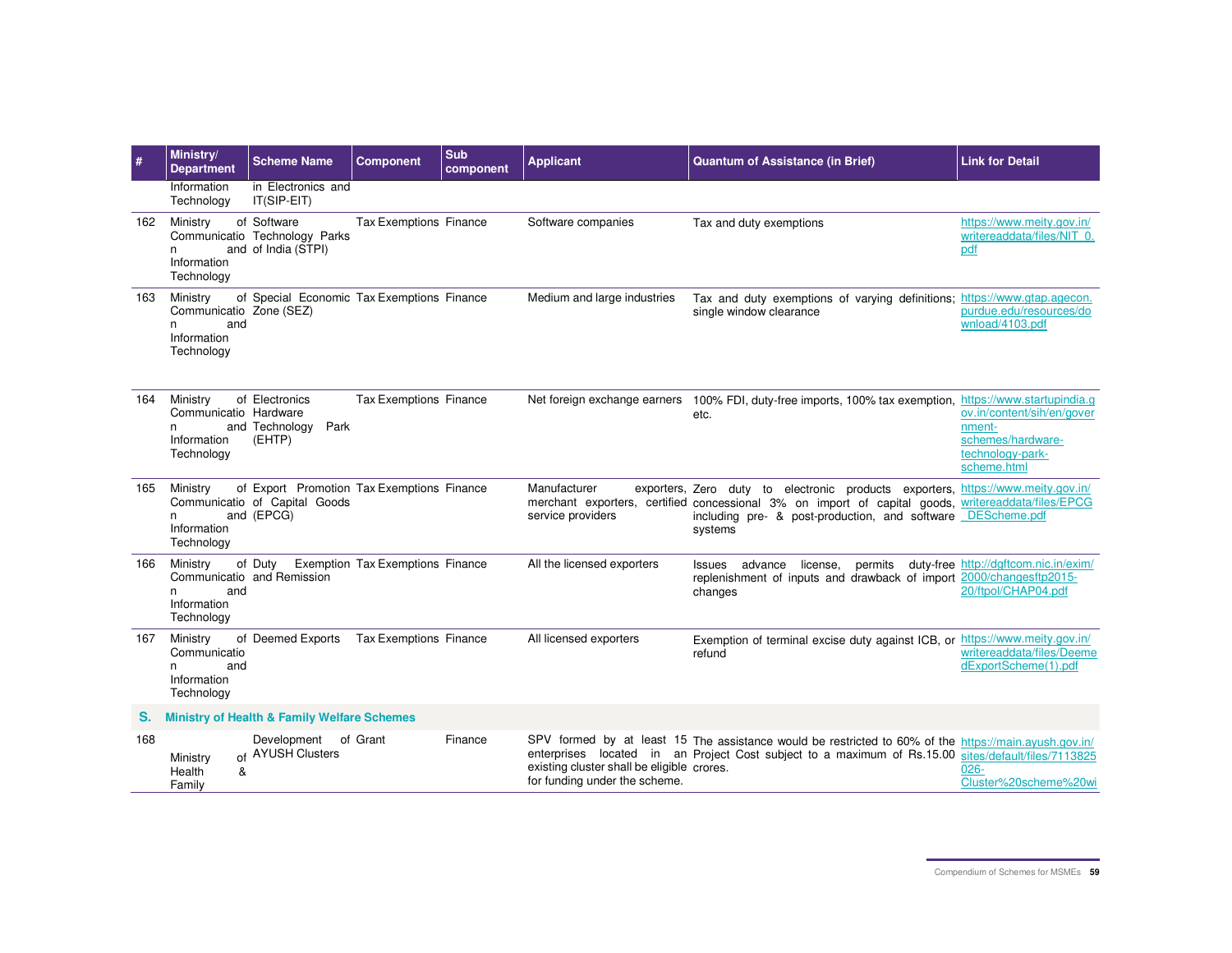| #   | Ministry/<br><b>Department</b>                               | <b>Scheme Name</b>                                                                     | <b>Component</b> | <b>Sub</b><br>component | <b>Applicant</b>                                                                                                                                                                                     | <b>Quantum of Assistance (in Brief)</b>                                                                                                                                                                                                                                                                                                                                                                             | <b>Link for Detail</b>                                                                               |
|-----|--------------------------------------------------------------|----------------------------------------------------------------------------------------|------------------|-------------------------|------------------------------------------------------------------------------------------------------------------------------------------------------------------------------------------------------|---------------------------------------------------------------------------------------------------------------------------------------------------------------------------------------------------------------------------------------------------------------------------------------------------------------------------------------------------------------------------------------------------------------------|------------------------------------------------------------------------------------------------------|
|     | Welfare<br><b>Schemes</b>                                    |                                                                                        |                  |                         |                                                                                                                                                                                                      |                                                                                                                                                                                                                                                                                                                                                                                                                     | thout%20Track%20Chan<br>qe%20%2021.pdf                                                               |
| 169 | Ministry<br>Health<br>Family<br>Welfare<br>Schemes           | of Extra<br>& Research<br>in<br><b>AYUSH</b>                                           | Mural Grant      | Finance                 | Medical,<br>Scientific<br>Research<br>&<br>institution,<br>University/institutional<br>department in Government<br>and private<br>sector<br>with<br>adequate infrastructure &<br>technical expertise | and The Ministry of AYUSH will provide financial https://main.ayush.gov.in/<br>Development support for staff, equipment and contingencies<br>(recurring and non-recurring) for the project up to<br>an amount not exceeding Rs. 70.00 Lakh.                                                                                                                                                                         | sites/default/files/Final%2<br>0Revised%20Scheme%2<br>0Circulated.pdf                                |
| 170 | Ministry<br>Health<br>Family<br>Welfare<br>Schemes           | of Promotion<br>& Information.<br>Education,<br>and<br>Communication<br>(IEC) in AYUSH | of Grant         | Finance                 | Drug<br>Entrepreneurs,<br>Institutions.<br>Industry<br>representatives, Government<br>bodies.                                                                                                        | Manufacturers, The grant will be limited to 50% of the cost of<br>AYUSH participation in fair a maximum of Rs.1,00,000.                                                                                                                                                                                                                                                                                             | https://main.avush.gov.in/<br>sites/default/files/4883654<br>432-<br>IEC%20Scheme%20%20<br>%2020.pdf |
| 171 | Ministry<br>Health<br>Family<br>Welfare<br>Schemes           | of Promotion<br>& International<br>$Co-$<br>operation<br>in<br><b>AYUSH</b>            | of Reimbursed    | Finance                 | Drug<br>Entrepreneurs,<br>institutions.<br>bodies.                                                                                                                                                   | manufacturers, 75% of the expenditure can be reimbursed limited<br>AYUSH to maximum of Rs.2 lakh (whichever is less) per sites/default/files/-<br>Industry industry, incurred on air-travel (economy class), Revised%20IC%20schem<br>representatives, Government boarding & lodging and product display e%20%20%20ic.pdf<br>arrangement, including hiring of stalls for<br>entrepreneurs, industry representatives. | https://main.ayush.gov.in/                                                                           |
| т.  |                                                              | <b>Ministry of Environment Forest &amp; Climate</b>                                    |                  |                         |                                                                                                                                                                                                      |                                                                                                                                                                                                                                                                                                                                                                                                                     |                                                                                                      |
| 172 | Ministry<br>Environment<br>Forest<br>Climate                 | of Grants-in-Aid<br>Voluntary<br>and Agencies<br>by<br><b>NAEB</b>                     | for Grant        | Finance                 | Registered<br>Organisations:<br>Societies.<br>Companies or Trusts; and, (100%) Grants-in-Aid scheme.<br>Recognized Schools, Colleges<br>and Universities.                                            | Non-profit Financial assistance to NGOs/Voluntary Agencies https://my.msme.gov.in/M<br>Registered (VAs) for afforestation, tree planting and eco yMsmeMob/MsmeSchem<br>Cooperatives, development activities under a Central Sector e/Pages/9_1.html                                                                                                                                                                 |                                                                                                      |
| 173 | Ministry<br>Environment<br>Forest<br>Climate                 | of Waste<br>Minimization<br>&<br>and resource<br>conservation                          | Grant            | Finance                 | and Research Institutions.                                                                                                                                                                           | NGO, Societies, Corporates Grants/Assistance will also be given for studies https://beeindia.gov.in/site<br>related to environmental management.                                                                                                                                                                                                                                                                    | s/default/files/4Ch13.<br>pdf                                                                        |
| U.  |                                                              | <b>Ministry of Heavy Industries and Public Enterprises</b>                             |                  |                         |                                                                                                                                                                                                      |                                                                                                                                                                                                                                                                                                                                                                                                                     |                                                                                                      |
| 174 | Ministry<br>Heavy<br>Industries and<br>Public<br>Enterprises | Goods Grant<br>of Capital<br>Scheme                                                    |                  | Finance                 | MSMEs,<br>Local<br>Industry<br>Financial<br>Institutions, project.<br>Central/Sate<br>Government.<br>R&D Institution, Central/State<br>PSUs etc.                                                     | industries, Central Assistance will be by way of one-time https://dhi.nic.in/writeread<br>Associations, grant-in-aid (not equity) not exceeding 80% of the data/UploadFile/Minutes6t                                                                                                                                                                                                                                | hAPEXComte636431549<br>821121376.pdf                                                                 |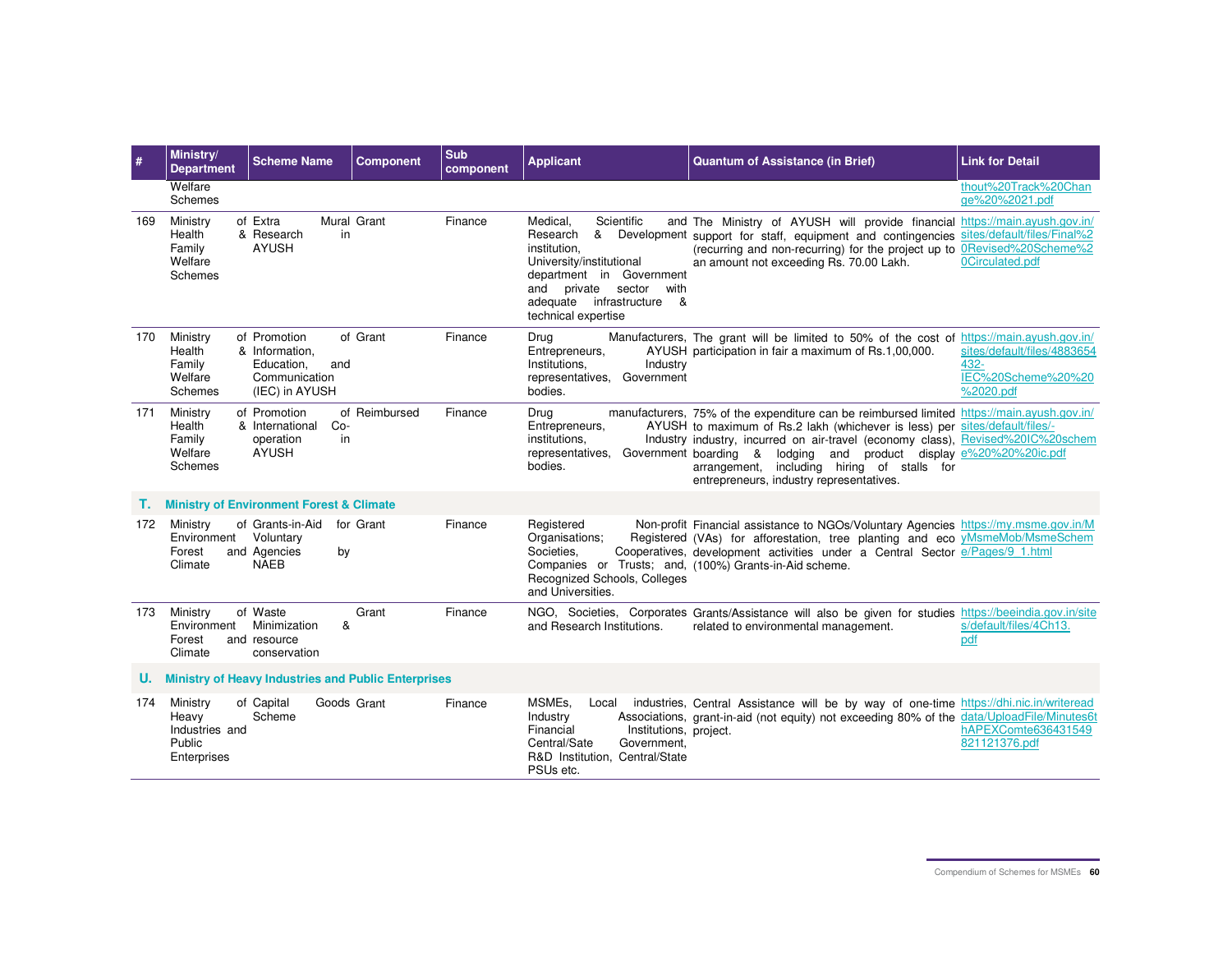| #   | Ministry/<br><b>Department</b>                                    | <b>Scheme Name</b>                                                          |    | <b>Component</b>                              | Sub<br>component | <b>Applicant</b>                            | <b>Quantum of Assistance (in Brief)</b>                                                                                                                                                                                                                                                                                                                                                                                                   | <b>Link for Detail</b>                                                                                                                       |
|-----|-------------------------------------------------------------------|-----------------------------------------------------------------------------|----|-----------------------------------------------|------------------|---------------------------------------------|-------------------------------------------------------------------------------------------------------------------------------------------------------------------------------------------------------------------------------------------------------------------------------------------------------------------------------------------------------------------------------------------------------------------------------------------|----------------------------------------------------------------------------------------------------------------------------------------------|
| 175 | Ministry<br>Heavy<br>Industries and PWDs<br>Public<br>Enterprises | concession                                                                  | to | of Excise duty/GST Tax Exemptions Finance     |                  | handicapped can also drive the<br>car.      | On cars being able to be driven Ministry of Finance, Government of India, has https://dhi.nic.in/writeread<br>by the physically handicapped; allowed a concessional rate of excise duty of 8% as data/UploadFile/Revised<br>or A person with physically against the normal rate of 16% and 24%                                                                                                                                            | %20quidelines21stApril20<br><b>GST OPD.pdf</b>                                                                                               |
| 176 | Ministry<br>Heavy<br>Industries and<br>Public<br>Enterprises      | of Custom<br>Concession                                                     |    | Duty Tax Exemptions Finance                   |                  | Manufacturer<br>Any<br>automotive sector    | in Concessional rate of customs duty for selected https://www.cbic.gov.in/re<br>import of machinery and equipment.                                                                                                                                                                                                                                                                                                                        | sources//htdocs-<br>cbec/customs/cst1718-<br>020218/G.E.%2043.pdf;js<br>essionid=EA532A40D492<br>82CDE1DD684EA43F349<br>0                    |
|     |                                                                   | <b>Ministry of Corporate Affairs</b>                                        |    |                                               |                  |                                             |                                                                                                                                                                                                                                                                                                                                                                                                                                           |                                                                                                                                              |
| 177 | Ministry<br>Corporate<br>Affairs                                  | of Fast Track Exit Support<br>Mode                                          |    |                                               |                  | Defunct<br>companies<br>Act, 1956           | under For getting its name struck off from the register of https://www.fasttrackexitm<br>section 560 of the Companies companies, the Ministry has decided to modify the ode.com/pdf/Procedure u<br>existing route through e-form - 61 and has nder FTE.pdf<br>prescribed the new Guidelines. The Guidelines for<br>"Fast Track Exit mode" for defunct companies<br>under section 560 of the Companies Act, 1956 are<br>enclosed herewith. |                                                                                                                                              |
| 178 | Ministry<br>Corporate<br>Affairs                                  | of EES Filing<br>Information                                                |    | and Assistance                                |                  | Defunct companies                           | Assistance for filing loan application and providing www.mca.gov.in<br>security/guarantee                                                                                                                                                                                                                                                                                                                                                 |                                                                                                                                              |
| W.  | <b>Ministry of Culture</b>                                        |                                                                             |    |                                               |                  |                                             |                                                                                                                                                                                                                                                                                                                                                                                                                                           |                                                                                                                                              |
| 179 | Ministry<br>Culture                                               | of Award<br>Scholarship<br>Young Artists in<br>different Cultural<br>Fields | to | of Reward                                     | scholarship      | Individual                                  | 400 scholarships. Each scholar will be paid www.indiaculture.nic.in<br>Rs.5,000 per month for a period of 2 years.                                                                                                                                                                                                                                                                                                                        |                                                                                                                                              |
| х.  | <b>Ministry of Minority Affairs</b>                               |                                                                             |    |                                               |                  |                                             |                                                                                                                                                                                                                                                                                                                                                                                                                                           |                                                                                                                                              |
| 180 | Ministry<br>Minority<br>Affairs                                   | of Hunar Haat                                                               |    | Skill Upgrading,<br>Skills<br>and<br>Training |                  | small<br>and<br>medium<br>of<br>enterprises | Artisans and culinary experts Market linkages on national platform                                                                                                                                                                                                                                                                                                                                                                        | http://minoritvaffairs.gov.i<br>n/en/registration-form-<br>master-artisans<br>craftsmen-shqs-culinary-<br>experts-traditional-<br>delicacies |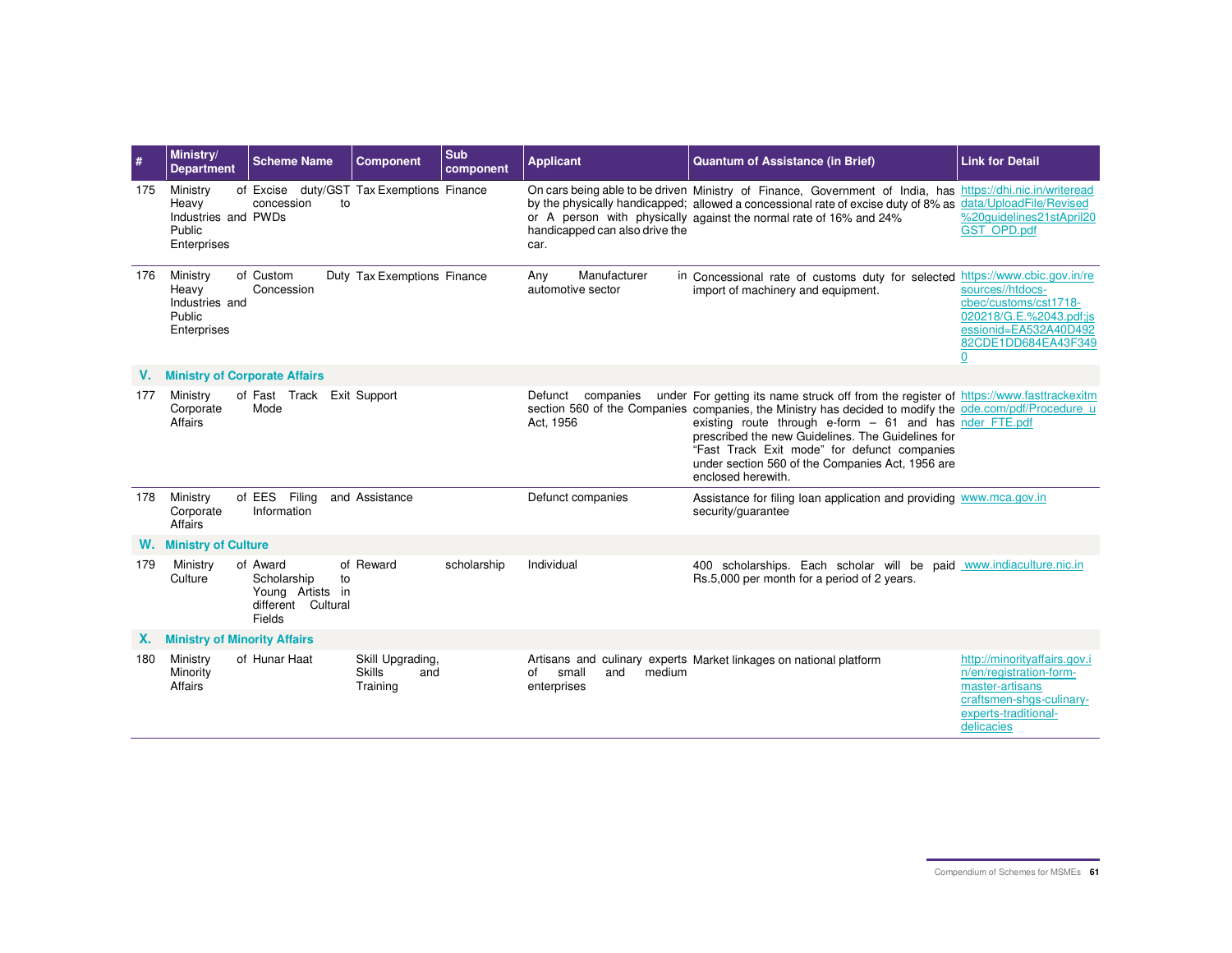| #   | Ministry/<br><b>Department</b>             | <b>Scheme Name</b>                                                                                                                                 | <b>Component</b> | <b>Sub</b><br>component | <b>Applicant</b>                                                                                                      | <b>Quantum of Assistance (in Brief)</b>                                                                                                                                                                                                                                                                                                                                                                                                                                                                                                                                                                                                                                                                                                                                                                                                                                           | <b>Link for Detail</b> |
|-----|--------------------------------------------|----------------------------------------------------------------------------------------------------------------------------------------------------|------------------|-------------------------|-----------------------------------------------------------------------------------------------------------------------|-----------------------------------------------------------------------------------------------------------------------------------------------------------------------------------------------------------------------------------------------------------------------------------------------------------------------------------------------------------------------------------------------------------------------------------------------------------------------------------------------------------------------------------------------------------------------------------------------------------------------------------------------------------------------------------------------------------------------------------------------------------------------------------------------------------------------------------------------------------------------------------|------------------------|
|     | <b>Ministry of Finance</b>                 |                                                                                                                                                    |                  |                         |                                                                                                                       |                                                                                                                                                                                                                                                                                                                                                                                                                                                                                                                                                                                                                                                                                                                                                                                                                                                                                   |                        |
| 181 | Ministry<br>finance<br>Economic<br>affairs | of Scheme<br>Financial Support<br>Department of to Public Private<br>Partnerships<br>in<br>Infrastructure<br>(Viability)<br>Gap<br>Funding Scheme) | for Financial    |                         | Ministries,<br>Central<br>Government<br>or<br>Authorities<br>(like<br>Authorities<br>and<br>which own<br>the<br>asset | State The Scheme for Financial Support to PPPs in https://www.pppinindia.go<br>Statutory Infrastructure (Viability Gap Funding scheme) of the v.in/schemes-for-<br>Municipal Government of India is administered by the Ministry of financial-support<br>Councils), Finance and provides financial support in the form of<br>underlying grants, one time or deferred, to infrastructure projects<br>undertaken through PPPs with a view to make them<br>commercially viable. The Government of India<br>provides total Viability Gap Funding up to twenty per<br>cent of the total project cost; normally in the form of a<br>capital grant at the stage of project construction. The<br>Government or statutory entity that owns the project<br>may, if it so decides, provide additional grants out of<br>its budget up to further twenty percent of the total<br>project cost. |                        |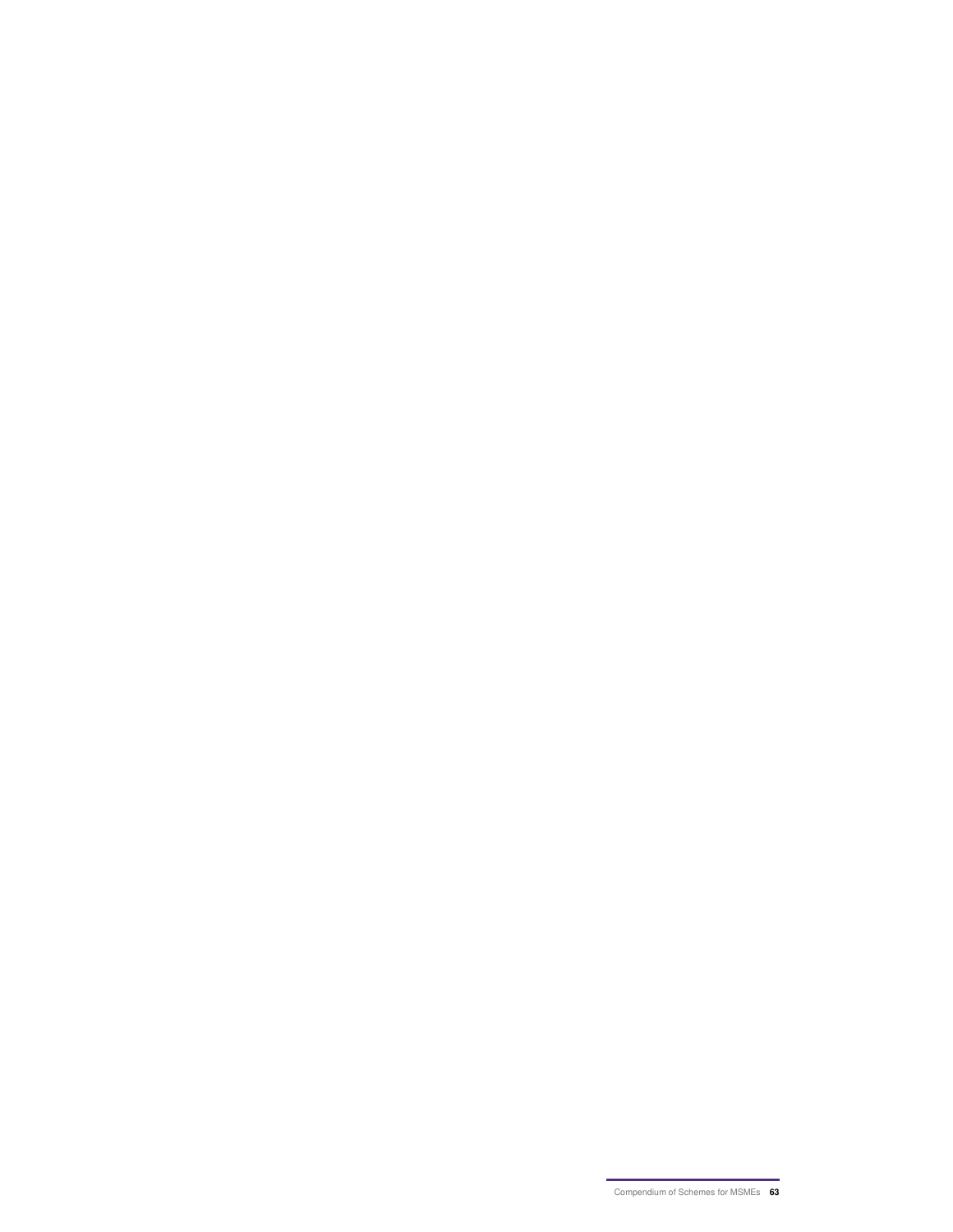### **Contact us**

To know more, please visit **www.grantthornton.in** or contact any of our

offices as

mentioned below:

| <b>NEW DELHI</b><br>National Office,<br>Outer Circle, L 41,<br>Connaught Circus,<br>New Delhi -<br>110001<br>T+91 11 4278<br>7070                                        | <b>NEW DELHI</b><br>6th Floor, Worldmark 2,<br>Aerocity,<br>New Delhi - 110037<br>T+91 11 4952 7400                                                                                 | <b>AHMEDABAD</b><br>7th Floor.<br>Heritage Chambers,<br>Nr Azad Society,<br>Nehru Nagar,<br>Ahmedabad -<br>380015<br>T+91 124 462 8000                     | <b>BENGALURU</b><br>5th Floor, 65/2,<br>Block A, Bagmane<br>Tridib.<br>Bagmane Tech<br>Park.<br>CV Raman Nagar,<br>Bengaluru - 560093<br>T <sub>+91</sub> 80 4243 0700 | <b>CHANDIGARH</b><br>B-406A, 4th Floor,<br>L&T Elante Office<br>Building, Industrial<br>Area Phase I.<br>Chandigarh - 160002<br>T+91 172 4338 000 |
|--------------------------------------------------------------------------------------------------------------------------------------------------------------------------|-------------------------------------------------------------------------------------------------------------------------------------------------------------------------------------|------------------------------------------------------------------------------------------------------------------------------------------------------------|------------------------------------------------------------------------------------------------------------------------------------------------------------------------|---------------------------------------------------------------------------------------------------------------------------------------------------|
| <b>CHENNAI</b><br>9th Floor, A Wing,<br>Prestige Polygon,<br>471 Anna Salai.<br>Mylapore Division,<br>Teynampet,<br>Chennai - 600035<br>T <sub>+91</sub> 44 4294<br>0000 | <b>DEHRADUN</b><br>Suite No 2211, 2nd<br>Floor,<br>Building 2000,<br>Michigan Avenue,<br>Doon Express Business<br>Park.<br>Subhash Nagar,<br>Dehradun - 248002<br>T+91 135 2646 500 | <b>GURGAON</b><br>21st Floor, DLF<br>Square, Jacaranda<br>Marg,<br>DLF Phase II,<br>Gurgaon - 122002<br>T +91 124 462 8000                                 | <b>HYDERABAD</b><br>7th Floor, Block III,<br>White House,<br>Kundan Bagh,<br>Begumpet,<br>Hyderabad - 500016<br>T+91 40 6630 8200                                      | <b>KOCHI</b><br>6th Floor.<br>Modayil Centre Point,<br>Warriam Road<br>Junction, MG Road<br>Kochi - 682016<br>T+91 484 406 4541                   |
| <b>KOLKATA</b><br>10C Hungerford<br>Street.<br>5th Floor,<br>Kolkata - 700017<br>T+91 33 4050<br>8000                                                                    | <b>MUMBAI</b><br>11th Floor, Tower II,<br>One International<br>Center.<br>SB Marg Prabhadevi<br>$(W)$ ,<br>Mumbai - 400013<br>T+91 22 6626 2600                                     | <b>MUMBAI</b><br>Kaledonia. 1st<br>Floor,<br>C Wing,<br>(Opposite J&J<br>Office),<br>Sahar Road,<br>Andheri East.<br>Mumbai - 400069<br>T +91 22 6176 7800 | <b>NOIDA</b><br>Plot No 19A, 2nd<br>Floor,<br>Sector - 16A,<br>Noida - 201301<br>T+91 120 485 5900                                                                     | <b>PUNE</b><br>3rd Floor,<br>Unit No 309-312,<br>West Wing, Nyati<br>Unitree, Nagar Road,<br>Yerwada<br>Pune - 411006<br>T+91 20 6744 8800        |

For more information or for any queries, write to us at **gtbharat@in.gt.com** 



**Follow us @GrantThorntonIN** 



© 2021 Grant Thornton Bharat LLP. All rights reserved.

"Grant Thornton Bharat" means Grant Thornton Advisory Private Limited, the sole member firm of Grant Thornton International Limited<br>(UK) in India, and those legal entities which are its related parties as defined by the Co

Grant Thornton Bharat LLP, formerly Grant Thornton India LLP, is registered with limited liability with identity number AAA-7677 and has its registered office at L-41 Connaught Circus, New Delhi, 110001.

References to Grant Thornton are to Grant Thornton International Ltd. (Grant Thornton International) or its member firms. Grant<br>Thornton International and the member firms are not a worldwide partnership. Services are deli